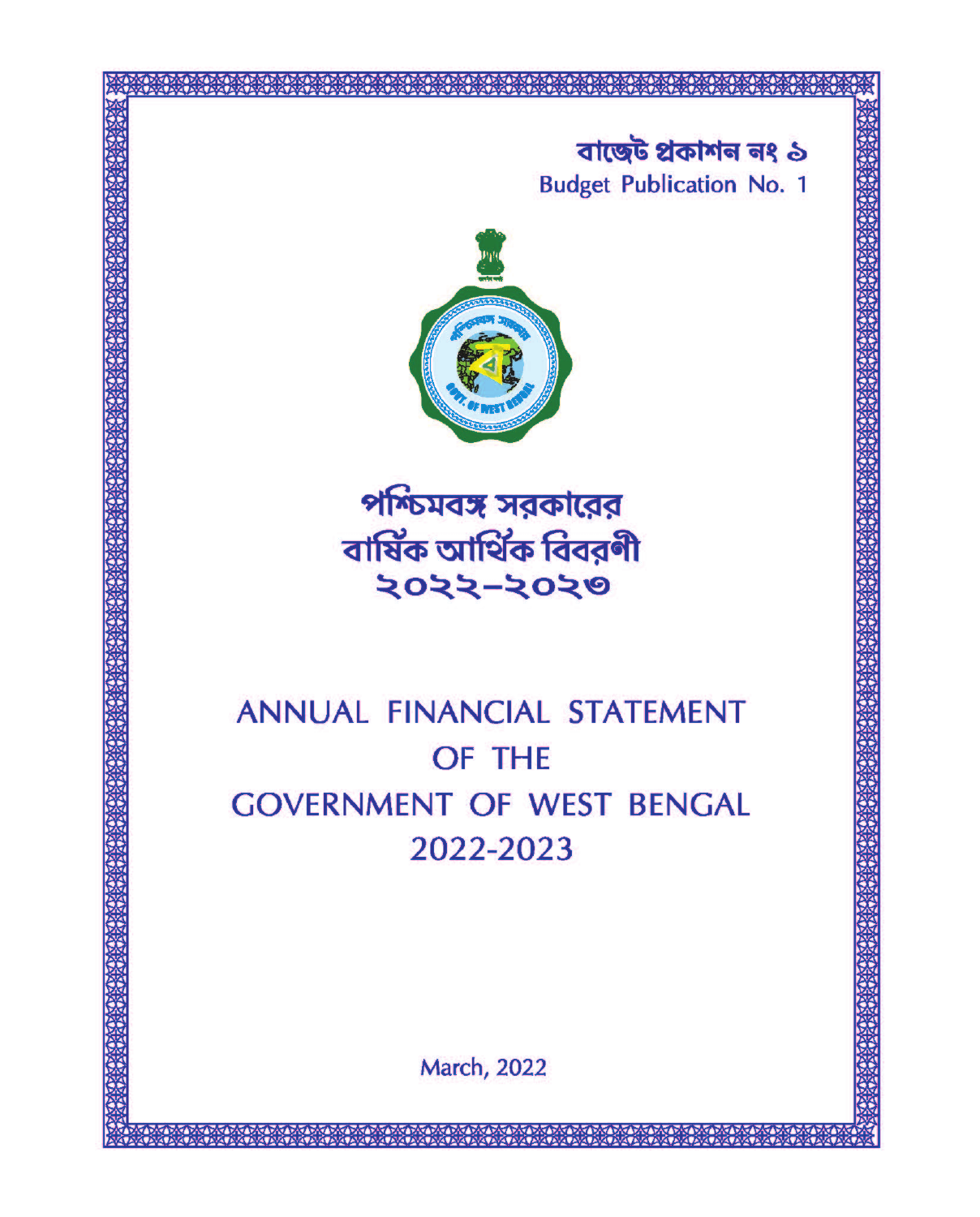# **GOVERNMENT OF WEST BENGAL**

**Civil Budget Estimate for the Year 2022-2023**

# **(General Abstract of Receipts and Expenditure)**

**RECEIPTS** 

|             |                                                                                             |              |                                                                      | All Figures are in Thousand of Rupees |              |
|-------------|---------------------------------------------------------------------------------------------|--------------|----------------------------------------------------------------------|---------------------------------------|--------------|
|             | Receipt Heads                                                                               | 2020-2021    | Actual Budget Estimate Revised Estimate Budget Estimate<br>2021-2022 | 2021-2022                             | 2022-2023    |
|             | <b>I-CONSOLIDATED FUND - RECEIPTS</b>                                                       |              |                                                                      |                                       |              |
|             | <b>Revenue Account</b>                                                                      |              |                                                                      |                                       |              |
|             | A. Tax Revenue                                                                              |              |                                                                      |                                       |              |
|             | a) Goods and Services Tax                                                                   |              |                                                                      |                                       |              |
|             | 0005- Central Goods and Services Tax (CGST)                                                 | 13281,52,00  | 16178,05,00                                                          | 17625,42,00                           | 20172,77,00  |
|             | 0006- State Goods and Services Tax (SGST)                                                   | 26013,40,63  | 32981,97,83                                                          | 32920,00,00                           | 36114,00,00  |
|             | 0008- Integrated Goods and Services Tax (IGST)                                              |              | $\cdots$                                                             |                                       |              |
|             | b) Taxes on Income and Expenditure                                                          |              |                                                                      |                                       |              |
|             | 0020- Corporation Tax                                                                       | 13507,79,00  | 14567,82,00                                                          | 18434,98,00                           | 19182,82,00  |
|             | 0021- Taxes on Income other than Corporation Tax                                            | 13849,46,00  | 14803,65,00                                                          | 16275,49,00                           | 18526,55,00  |
|             | 0022- Taxes on Agricultural Income                                                          | 43,94        | 30,00                                                                | 69,00                                 | 72,00        |
|             | 0028- Other taxes on Income and Expenditure<br>c) Taxes on Property and Capital Transaction | 596,64,03    | 706,20,00                                                            | 632,00,00                             | 651,00,00    |
|             | 0029- Land Revenue                                                                          | 2755,71,95   | 3200,00,55                                                           | 2627,00,00                            | 3259,00,00   |
|             | 0030- Stamp and Registration Fees                                                           | 5527,57,07   | 7245,67,00                                                           | 6990,00,00                            | 6550,00,00   |
|             | 0032- Taxes on Wealth                                                                       |              | $-63,00$                                                             | $-63,00$                              | $-68,00$     |
|             | 0035- Taxes on Immovable Property other than Agricultural Land                              |              | $\ldots$                                                             |                                       |              |
|             | d) Taxes on Commodities and Services                                                        |              |                                                                      |                                       |              |
|             | 0037- Customs                                                                               | 2368,10,00   | 3025,45,00                                                           | 2768,38,00                            | 2663,68,00   |
|             | 0038- Union Excise Duties                                                                   | 1502,44,00   | 1465, 11, 00                                                         | 805,81,00                             | 829,71,00    |
|             | 0039- State Excise                                                                          | 10665,95,71  | 16100,00,00                                                          | 15586,00,00                           | 16500,00,00  |
|             | 0040- Taxes on Sales, Trades etc.                                                           | 9393,84,46   | 8600,00,00                                                           | 9700,00,00                            | 10100,00,00  |
|             | 0041- Taxes on Vehicles                                                                     | 2336, 32, 86 | 2900,00,00                                                           | 2640,00,00                            | 2772,00,00   |
|             | 0042- Taxes on Goods and Passengers                                                         | 321,85,39    | 50,00,00                                                             | 9,00,00                               | 10,00,00     |
|             | 0043- Taxes and Duties on Electricity                                                       | 2213,50,62   | 2963,71,00                                                           | 2250,00,00                            | 2800,00,00   |
|             | 0044- Service Tax                                                                           | 195,06,00    | 30,84,00                                                             | 30,84,00                              | 61,69,00     |
|             | 0045- Other Taxes and Duties on Commodities and Services                                    | 494,60,88    | 667,88,00                                                            | 549,89,00                             | 589,88,00    |
|             | <b>Total: A. Tax Revenue</b>                                                                |              | 105024,24,54 125486,03,38 129844,87,00                               |                                       | 140783,14,00 |
|             | <b>B. Non Tax Revenue</b>                                                                   |              |                                                                      |                                       |              |
|             | a) Fiscal Services                                                                          |              |                                                                      |                                       |              |
|             | 0047- Other Fiscsal Services                                                                | $\cdots$     | $\cdots$                                                             |                                       |              |
|             | b) Interest Receipts                                                                        |              |                                                                      |                                       |              |
|             | 0049- Interest Receipts                                                                     | 2823,64,36   | 378,89,54                                                            | 1753,06,48                            | 5369,29,26   |
|             | 0050- Dividends and Profits<br>c) Other Non Tax Revenue<br>i) General Services              | 1,99,30      | 96,47,70                                                             | 2,11,26                               | 2,26,05      |
|             | 0051- Public Service Commission                                                             | 4,57,06      | 21,53,09                                                             | 4,84,48                               | 5,18,39      |
|             | 0055- Police                                                                                | 125,57,99    | 214, 11, 43                                                          | 132,83,17                             | 142, 15, 75  |
| 0056- Jails |                                                                                             | 49,62        | 44,06                                                                | 52,60                                 | 56,28        |
|             | 0058- Stationery and Printing                                                               | 11,00        | 8,61                                                                 | 11,65                                 | 12,47        |
|             | 0059- Public Works                                                                          | 15,01,93     | 22,42,75                                                             | 16,05,04                              | 17,68,47     |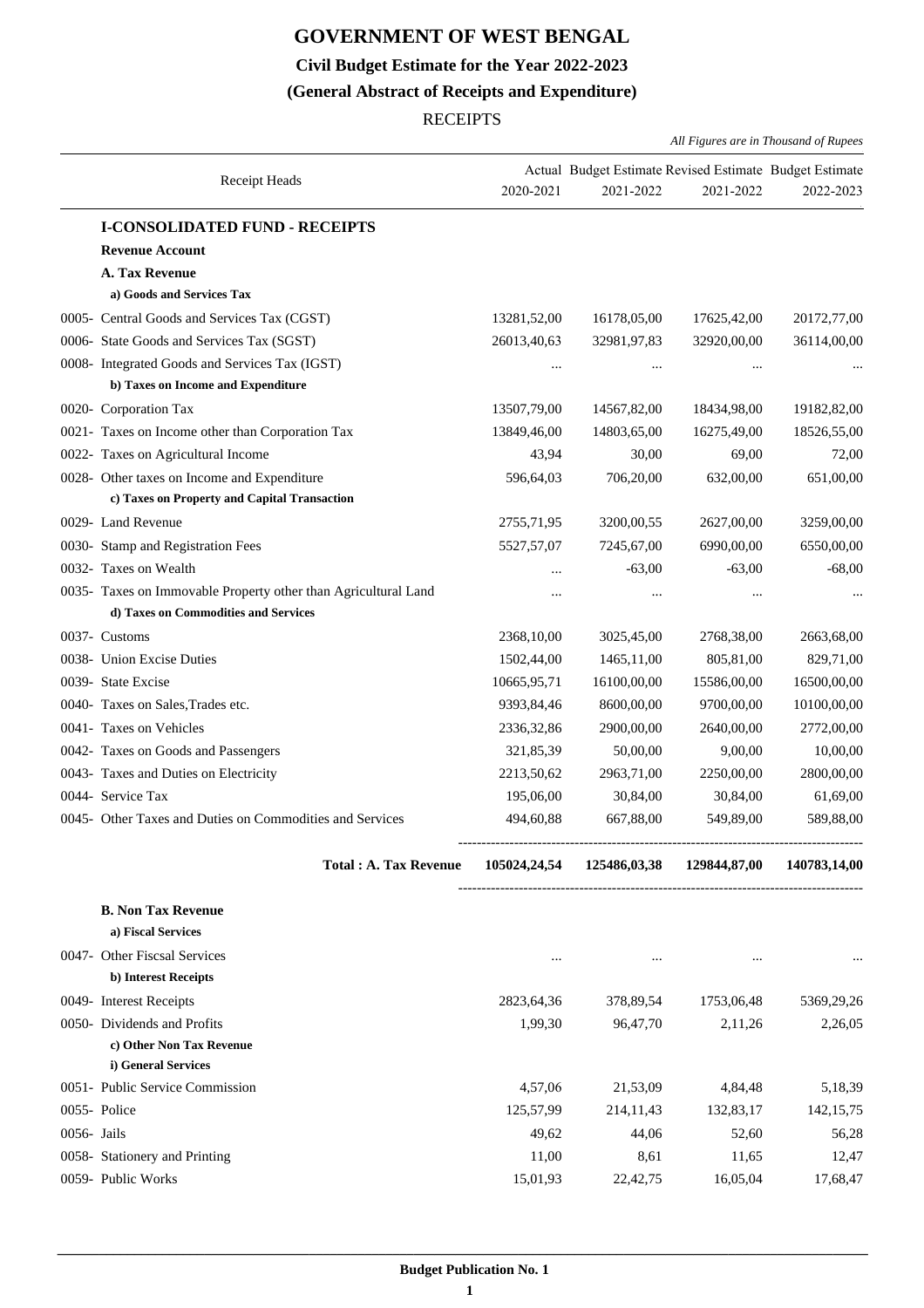*All Figures are in Thousand of Rupees .*

| Receipt Heads                                                                              | 2020-2021    | Actual Budget Estimate Revised Estimate Budget Estimate<br>2021-2022 | 2021-2022 | 2022-2023    |
|--------------------------------------------------------------------------------------------|--------------|----------------------------------------------------------------------|-----------|--------------|
| 0070- Other Administrative Services                                                        | 67,25,43     | 156, 23, 25                                                          | 71,20,28  | 76,18,67     |
| 0071- Contributions and Recoveries towards Pension and other<br><b>Retirement Benefits</b> | 3,09,53      | 3,69,68                                                              | 1,93,91   | 2,07,47      |
| 0075- Miscellaneous General Services<br>c) Other Non-Tax Revenue                           | 1388, 55, 56 | 2653, 23, 26                                                         | 70,94,65  | 81,40,27     |
| ii) Social Services                                                                        |              |                                                                      |           |              |
| 0202- Education, Sports Art and Culture                                                    | 29,75,80     | 73,75,07                                                             | 57,66,08  | 73,95,04     |
| 0210- Medical and Public Health                                                            | 259,56,81    | 286,90,49                                                            | 221,43,47 | 251,80,04    |
| 0211- Family Welfare                                                                       | 10           | 26                                                                   | 11        | 12           |
| 0215- Water Supply and Sanitation                                                          | 11,91,86     | 8,68,53                                                              | 12,73,97  | 13,63,00     |
| 0216- Housing                                                                              | 11,38,53     | 15,75,33                                                             | 13,48,43  | 18,15,13     |
| 0217- Urban Development                                                                    | 28,78,71     | 30,13,86                                                             | 31,14,43  | 34,58,03     |
| 0220- Information and Publicity                                                            | 75,43        | 6,26,53                                                              | 80,79     | 86,44        |
| 0230- Labour and Employment                                                                | 6,46,32      | 9,20,51                                                              | 6,89,35   | 7,38,13      |
| 0235- Social Security and Welfare                                                          | 1,34,42      | 11,69                                                                | 6,27,34   | 23,45,55     |
| 0250- Other Social Services                                                                | $-17$        | 5,99                                                                 | 1,76,51   | 8,84,23      |
| c) Other Non-Tax Revenue                                                                   |              |                                                                      |           |              |
| iii) Economic Services                                                                     |              |                                                                      |           |              |
| 0401- Crop Husbandry                                                                       | 7,56,54      | 7,90,15                                                              | 11,07,70  | 15,57,14     |
| 0403- Animal Husbandry                                                                     | 2,95,50      | 3,24,38                                                              | 3,15,94   | 3,37,40      |
| 0404- Dairy Development                                                                    | 17,05,02     | 40,91,18                                                             | 18,07,32  | 19,33,83     |
| 0405- Fisheries                                                                            | 74,79        | 1,34,58                                                              | 81,28     | 88,84        |
| 0406- Forestry and Wild Life                                                               | 71,33,39     | 92,90,23                                                             | 75,71,89  | 81,12,93     |
| 0407- Plantation                                                                           | 1,53         | 3,26                                                                 | 1,62      | 1,73         |
| 0408- Food, Storage and Warehousing                                                        | 16,39,44     | 34,56,09                                                             | 17,38,48  | 18,60,13     |
| 0415- Agricultural Research and Education                                                  | 67           | 86                                                                   | 71        | 76           |
| 0425- Co-operation                                                                         | 6,94,56      | 9,04,25                                                              | 7,36,23   | 7,87,76      |
| 0435- Other Agricultural Programmes                                                        | 38,06        | 45,08                                                                | 43,45     | 48,57        |
| 0506- Land Reforms                                                                         | 30           | $\cdots$                                                             | 32        | 34           |
| 0515- Other Rural Development Programmes                                                   | 6,20         | 3,85                                                                 | 28,42,66  | 36,27,35     |
| 0551- Hill Areas                                                                           | 12,70        | 1,88                                                                 | 13,46     | 14,40        |
| 0575- Other Special Areas Programmes                                                       | 7,57         | 1,57                                                                 | 38,03     | 1,58,59      |
| 0700- Major Irrigation                                                                     | 2,33,32      | 10,61,50                                                             | 2,47,69   | 2,65,01      |
| 0701- Medium Irrigation                                                                    | 1,34,62      | 7,45,50                                                              | 1,42,70   | 1,52,68      |
| 0702- Minor Irrigation                                                                     | 16,35,47     | 18, 18, 37                                                           | 17,42,98  | 18,72,63     |
| 0801- Power                                                                                | 2            | 72                                                                   | 2         | 2            |
| 0802- Petroleum                                                                            | 81           | 1,25                                                                 | 86        | 92           |
| 0810- Non-Conventional Source of Energy                                                    | 1            | 3                                                                    | 1         | 1            |
| 0851- Village and Small Industries                                                         | 5,04,94      | 3,62,14                                                              | 5,35,23   | 5,72,70      |
| 0852- Industries                                                                           | 11,06        | 64,71                                                                | 11,72     |              |
|                                                                                            |              |                                                                      |           | 12,54        |
| 0853- Non-Ferrous Mining and Metallurgical Industries                                      | 172,83,53    | 252,81,85                                                            | 186,02,71 | 199,04,90    |
| 0875- Other Industries                                                                     | 1            | 17                                                                   | 1         | $\mathbf{1}$ |
| 1051- Ports and Lighthouses                                                                | 37,62        | 57,39                                                                | 39,87     | 42,66        |
| 1053- Civil Aviation                                                                       | 40           | 1,41                                                                 | 42        | 45           |
| 1054- Roads and Bridges                                                                    | 62, 10, 74   | 75,71,42                                                             | 66,85,39  | 80,82,23     |
| 1055- Road Transport                                                                       |              | $\ldots$                                                             | $\cdots$  | 10,00,00     |
| 1056- Inland Water Transport                                                               | $\ddotsc$    | 18                                                                   | $\cdots$  |              |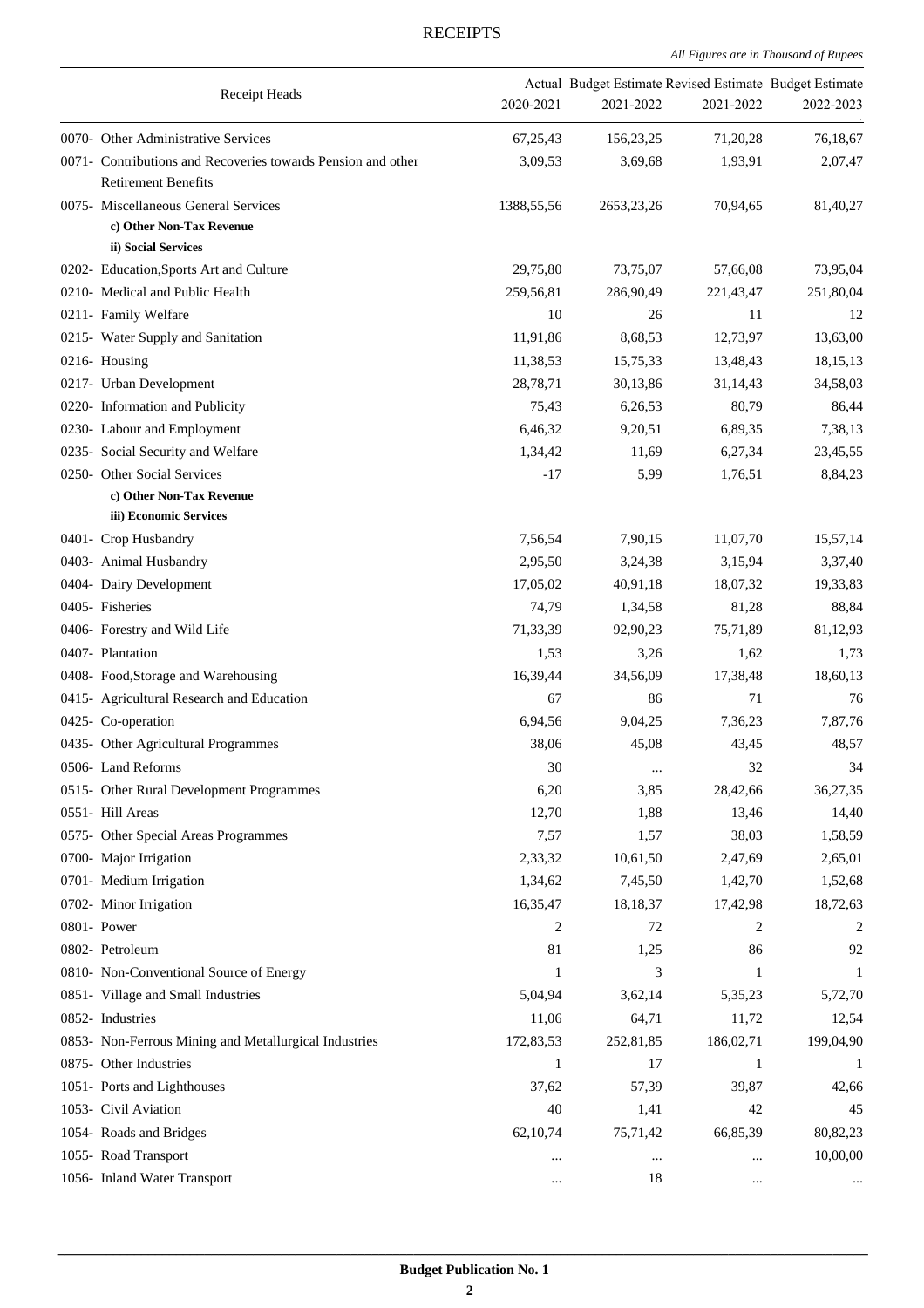*All Figures are in Thousand of Rupees .*

|                                                                                           |              | Actual Budget Estimate Revised Estimate Budget Estimate |           |             |
|-------------------------------------------------------------------------------------------|--------------|---------------------------------------------------------|-----------|-------------|
| Receipt Heads                                                                             | 2020-2021    | 2021-2022                                               | 2021-2022 | 2022-2023   |
| 1075- Other Transport Services                                                            | $\cdots$     | $\cdots$                                                | $\cdots$  | $\cdots$    |
| 1275- Other Communication Services                                                        | 3,90         | $\cdots$                                                | 4,13      | 4,42        |
| 1425- Other Scientific Research                                                           | $\cdots$     | $\cdots$                                                | $\ldots$  |             |
| 1452- Tourism                                                                             | 1,81,90      | 2,38,15                                                 | 1,92,82   | 2,06,32     |
| 1456- Civil Supplies                                                                      | 10,49,69     | 16,91,25                                                | 11,12,59  | 11,90,49    |
| 1475- Other General Economic Services                                                     |              | 21,51,39 54,28,01 22,80,87                              |           | 24,40,54    |
| <b>Total: B. Non Tax Revenue</b>                                                          |              | 5198,35,29 4611,73,04 2884,83,11 6672,37,09             |           |             |
| <b>C-Grants-in-Aid Contributions</b>                                                      |              |                                                         |           |             |
| 1601- Grants-in-aid from Central Government                                               |              | 38171,36,69 56583,49,76 43301,36,00                     |           | 50591,50,00 |
| 1603- States Share of Union Excise Duties                                                 |              | $\cdots$                                                |           |             |
| Total: C-Grants-in-Aid Contributions 38171,36,69 56583,49,76 43301,36,00 50591,50,00      |              |                                                         |           |             |
| Total - Revenue Receipts(A+B+C) 148393,96,52 186681,26,18 176031,06,11 198047,01,09       |              |                                                         |           |             |
| <b>D-Capital Receipts</b>                                                                 |              |                                                         |           |             |
| 4000- Miscellaneous Capital Receipts                                                      |              | the contract of the contract of the contract of         |           |             |
| <b>Total: D-Capital Receipts</b>                                                          | $\cdots$     | $\cdots$                                                | $\ddotsc$ |             |
| E-Public Debt.<br><b>Receipts</b>                                                         |              |                                                         |           |             |
| 6003- Internal Debt of the State Government                                               |              | 68998,73,93 105605,52,00 99087,00,00 105634,20,00       |           |             |
| 6004- Loans and Advances from the Central Government                                      | 6430, 31, 93 | 10067,40,00 8951,83,00                                  |           | 9324,32,00  |
| <b>Total: E-Public Debt.</b>                                                              |              | 75429,05,86 115672,92,00 108038,83,00 114958,52,00      |           |             |
| <b>F-Loans and Advances</b><br><b>Receipts</b>                                            |              |                                                         |           |             |
| 6202- Loans for Education, Sports, Art and Culture                                        | $\cdots$     | $\ldots$                                                | $\cdots$  |             |
| 6210- Loans for Medical and Public Health                                                 | 50,00,00     | 70,00,00                                                | 50,00,00  | 50,00,00    |
| 6211- Loans for Family Welfare                                                            |              | $\cdots$                                                | $\cdots$  |             |
| 6215- Loans for Water-Supply and Sanitation                                               | $\cdots$     | $\cdots$                                                | $\cdots$  | $\cdots$    |
| 6216- Loans for Housing                                                                   | 42           | 1,04                                                    | 1,05      | 1,20        |
| 6217- Loans for Urabn Development                                                         |              | 1,50,00                                                 | 2,50,00   | 2,60,00     |
| 6220- Loans for Information and Publicity                                                 | 2,13         | 2,60                                                    | 2,60      | 2,65        |
| 6225- Loans for Welfare of Schedule Castes, Schedule Tribes and<br>Other Backward Classes | $\cdots$     | $\cdots$                                                |           | $\cdots$    |
| 6235- Loans for Social Security and Welfare                                               | $\cdots$     |                                                         | $\cdots$  | $\cdots$    |
| 6245- Loans for Relief on account of Natural Calamities                                   | $\ddotsc$    | $\ldots$                                                |           | $\cdots$    |
| 6250- Loans for Other Social Services                                                     |              | 40,00                                                   | 40,00     | 45,00       |
| 6401- Loans for Crop Husbandry                                                            |              | 1,30,00                                                 | 1,30,00   | 1,40,00     |
| 6402- Loans for Soil and Water Conservation                                               | $\cdots$     | $\cdots$                                                | $\cdots$  |             |
| 6403- Loans for Animal Husbandry                                                          | $\cdots$     | $\cdots$                                                | $\cdots$  | $\cdots$    |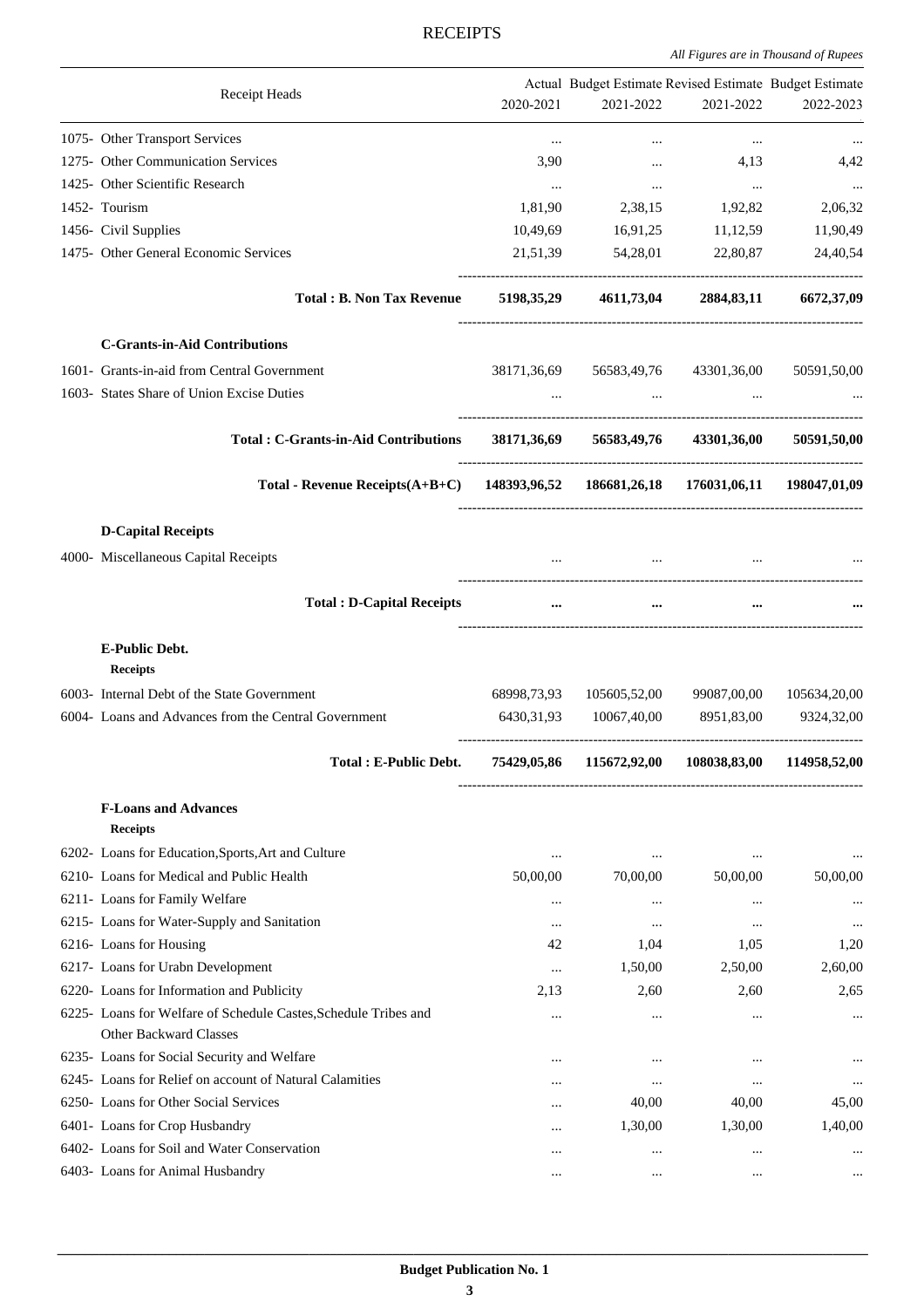|                                                               |             | Actual Budget Estimate Revised Estimate Budget Estimate |                                                   |              |
|---------------------------------------------------------------|-------------|---------------------------------------------------------|---------------------------------------------------|--------------|
| Receipt Heads                                                 | 2020-2021   | 2021-2022                                               | 2021-2022                                         | 2022-2023    |
| 6404- Loans for Diary Development                             |             | $\cdots$                                                | $\cdots$                                          |              |
| 6405- Loans for Fisheries                                     |             | 1,60,00                                                 | 1                                                 | 1            |
| 6407- Loans for Plantation                                    | $\ddotsc$   | 3,45,00                                                 | 1,50,00                                           | 1,75,00      |
| 6408- Loans for Food, Storage and Warehousing                 |             | $\ldots$                                                | $\ldots$                                          |              |
| 6425- Loans for Co-operation                                  | 70,51       | 37,51                                                   | 36,75                                             | 37,98        |
| 6435- Loans for Other Agricultural Programmes                 |             | 2,00,00                                                 | 2,00,00                                           | 2,00,00      |
| 6501- Loans for Special Programme for Rural Development       | $\cdots$    | $\ldots$                                                | $\cdots$                                          | $\ddotsc$    |
| 6515- Loans for Other Rural Development Programmes            | 10,23       | 10,30                                                   | 10,30                                             | 10,50        |
| 6551- Loans for Hill Areas                                    |             |                                                         |                                                   |              |
| 6702- Loans for Minor Irrigation                              |             |                                                         |                                                   |              |
| 6705- Loans for Command Area Development                      |             |                                                         |                                                   |              |
| 6801- Loans for Power Projects                                |             | $\ldots$                                                | $\cdots$                                          |              |
|                                                               | 95,70,11    | 51,00,00                                                | 105,00,00                                         | 117,50,00    |
| 6851- Loans for Village and Small Industries                  | 25          | 70                                                      | 70                                                | 75           |
| 6857- Loans for Chemical and Pharmaceutical Industries        |             | $\ldots$                                                |                                                   |              |
| 6858- Loans for Engineering Industries                        | 23,11       | 83,11                                                   | 83,11                                             | 93,11        |
| 6859- Loans for Tele-communication and Electronics Industries |             | 37,00                                                   | 37,00                                             | 40,00        |
| 6860- Loans for Consumer Industries                           |             | 3,80                                                    | 5,00                                              | 6,00         |
| 6875- Loans for Other Industries                              | $\ddotsc$   | $\cdots$                                                | $\cdots$                                          |              |
| 6885- Other Loans to Industries and Minerals                  |             | 3,00,00                                                 | 3,00,00                                           | 3,50,00      |
| 7055- Loans for Road Transport                                | $\ddotsc$   | 37,00                                                   | 40,00                                             | 45,60        |
| 7056- Loans for Inland Water Transport                        | 1,00,09     | 5,50                                                    | 10,50                                             | 10,60        |
| 7075- Loans for Other Transport Services                      |             | $\cdots$                                                |                                                   |              |
| 7465- Loans for General Financial and Trading Institutions    | $\cdots$    | $\cdots$                                                | $\cdots$                                          |              |
| 7610- Loans to Government Servants etc.                       | 2,38,56     | 2,88,26                                                 | 3,35,15                                           | 3,72,35      |
| <b>Total: F-Loans and Advances</b>                            | 150, 15, 41 | 139,31,82                                               | 171,32,17                                         | 185,40,75    |
| <b>G-Inter-State Settlement</b><br><b>Receipts</b>            |             |                                                         |                                                   |              |
| <b>Total: G-Inter-State Settlement</b>                        | $\ddotsc$   | $\cdots$                                                |                                                   |              |
| <b>H-Transfer to Contingency Fund</b><br><b>Receipts</b>      |             |                                                         |                                                   |              |
| 7999- Appropriation to the Contingency Fund                   | $\cdots$    | $\cdots$                                                |                                                   |              |
| <b>Total: H-Transfer to Contingency Fund</b>                  | $\cdots$    | $\cdots$                                                | $\cdots$                                          |              |
| <b>Total : I-CONSOLIDATED FUND - RECEIPTS</b>                 |             | 223973,17,79 302493,50,00 284241,21,28                  |                                                   | 313190,93,84 |
| <b>II-CONTINGENCY FUND</b>                                    |             |                                                         |                                                   |              |
| 8000- Contingency Fund                                        | 11,60,42    | and the control of the control of                       | 227,09,66                                         |              |
|                                                               |             |                                                         |                                                   |              |
| Total:                                                        | 11,60,42    |                                                         | 227,09,66<br>$\cdots$ . The set of $\mathbb{R}^n$ |              |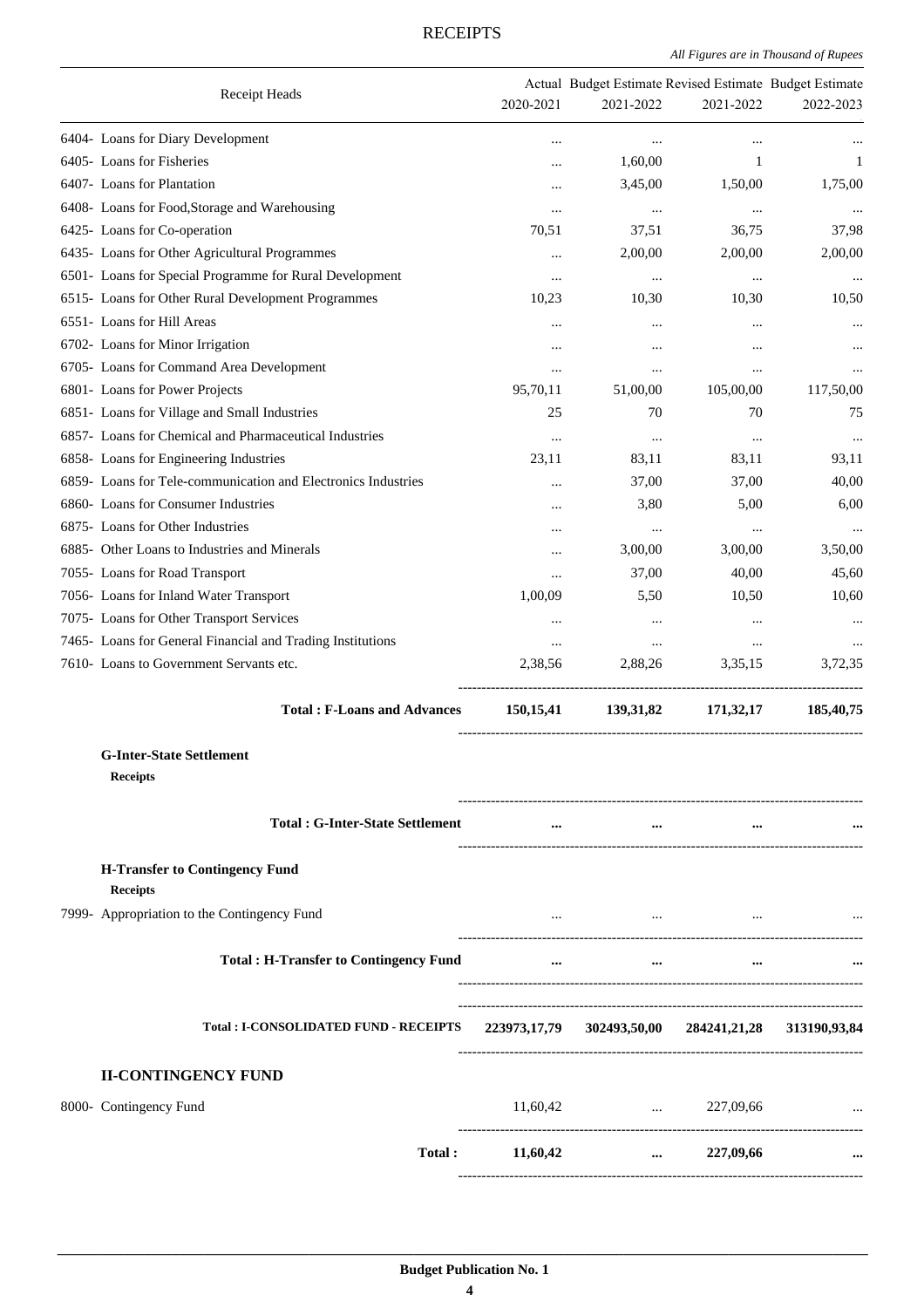*All Figures are in Thousand of Rupees*

| Receipt Heads                                                            | 2020-2021                 | Actual Budget Estimate Revised Estimate Budget Estimate<br>2021-2022 | 2021-2022                 | 2022-2023                 |
|--------------------------------------------------------------------------|---------------------------|----------------------------------------------------------------------|---------------------------|---------------------------|
| <b>Total: II-CONTINGENCY FUND</b>                                        | 11,60,42                  |                                                                      | $\ldots$ 227,09,66        |                           |
|                                                                          |                           |                                                                      |                           |                           |
| <b>III-PUBLIC ACCOUNT</b><br>I-Small Savings, Provident Fund, etc.       |                           |                                                                      |                           |                           |
| (b) Provident Fund                                                       |                           |                                                                      |                           |                           |
| 8009- State Provident Fund                                               | 4746,74,63                | 5582,33,20                                                           | 5221,76,50                | 5744,50,40                |
| (c) Other Accounts                                                       |                           |                                                                      |                           |                           |
| 8011- Insurance and Pension Fund                                         |                           | 14,93,88 16,00,15 14,07,80                                           |                           | 14,20,30                  |
| <b>Total : I-Small Savings, Provident Fund, etc.</b>                     |                           | 4761,68,51 5598,33,35 5235,84,30 5758,70,70                          |                           |                           |
| <b>J-Reserve Funds</b>                                                   |                           |                                                                      |                           |                           |
| (a) Reserve Fund Bearing Interest                                        |                           |                                                                      |                           |                           |
| 8115- Depreciation/Renewal Reserve Fund                                  |                           |                                                                      |                           |                           |
| 8121- General and Other Reserve Funds                                    | 3598,28,00                | 1848,00,00                                                           | 1648,00,00                | 1416,00,00                |
| (b) Reserve Fund Not Bearing Interest                                    |                           |                                                                      |                           |                           |
| 8222- Sinking Funds                                                      | $-1591,40,30$             | 1171,00,00                                                           | $-542,33,00$              | $-3967,80,00$             |
| 8223- Famine Relief Fund                                                 |                           | $\cdots$                                                             | $\cdots$                  |                           |
| 8225- Roads and Bridges Fund<br>8226- Depreciation/Renewal Reserve Funds | 465,57,98                 | 659,97,60                                                            | 549,78,00                 | 589,74,00                 |
| 8229- Development and Welfare Funds                                      | $\cdots$<br>321,85,39     | $\cdots$<br>647,00,00                                                | $\cdots$<br>7,00,00       | $\cdots$<br>3,00,00       |
| 8235- General And Reserve Funds                                          | 93,94,99                  | 107,00,00                                                            | 95,24,50                  | 101,93,00                 |
| <b>Total: J-Reserve Funds</b>                                            | 2888,26,06                |                                                                      | 4432,97,60 1757,69,50     | -1857,13,00               |
| <b>K-Deposits and Advances</b>                                           |                           |                                                                      |                           |                           |
| (a) Deposits Bearing Interest                                            |                           |                                                                      |                           |                           |
| 8336- Civil Deposits                                                     | 4957,41,82                | 5827,46,51                                                           | 5275,48,35                | 5590,70,22                |
| 8338- Deposits of Local Funds                                            | $\cdots$                  | 870,00,00                                                            | 2,02,00                   | 2,34,00                   |
| 8342- Other Deposits.                                                    | 489,71,42                 | 359,17,00                                                            | 254,86,40                 | 286,92,60                 |
| (b) Deposits not Bearing Interest                                        |                           |                                                                      |                           |                           |
| 8443- Civil Deposits<br>8448- Deposits of Local Funds                    | 5432,05,35<br>26221,40,31 | 8938,11,90<br>24500,88,36                                            | 6207,07,05<br>28261,37,01 | 6399,93,28<br>29073,97,25 |
| 8449- Other Deposits                                                     | 65854,16,38               | 81698,82,00                                                          | 74403,50,00               | 81294,65,00               |
| (c) Advances                                                             |                           |                                                                      |                           |                           |
| 8550- Civil Advances                                                     | $\cdots$                  | $\cdots$                                                             |                           |                           |
| <b>Total: K-Deposits and Advances</b>                                    |                           | 102954,75,28 122194,45,77 114404,30,81 122648,52,35                  |                           |                           |
| <b>L-Suspenses and Miscellaneous</b>                                     |                           |                                                                      |                           |                           |
| (b) Suspenses                                                            |                           |                                                                      |                           |                           |
| 8658- Suspense Accounts<br>(c) Other Accounts                            | 607,13,82                 | 445,30,00                                                            | 642, 64, 15               | 674,77,36                 |
| 8670- Cheques and Bills                                                  | 131260,44,37              | 141861,00,00                                                         | 138184,00,00              | 145293,00,00              |
| 8671- Departmental Balances                                              | $\cdots$                  | $\cdots$                                                             | $\cdots$                  |                           |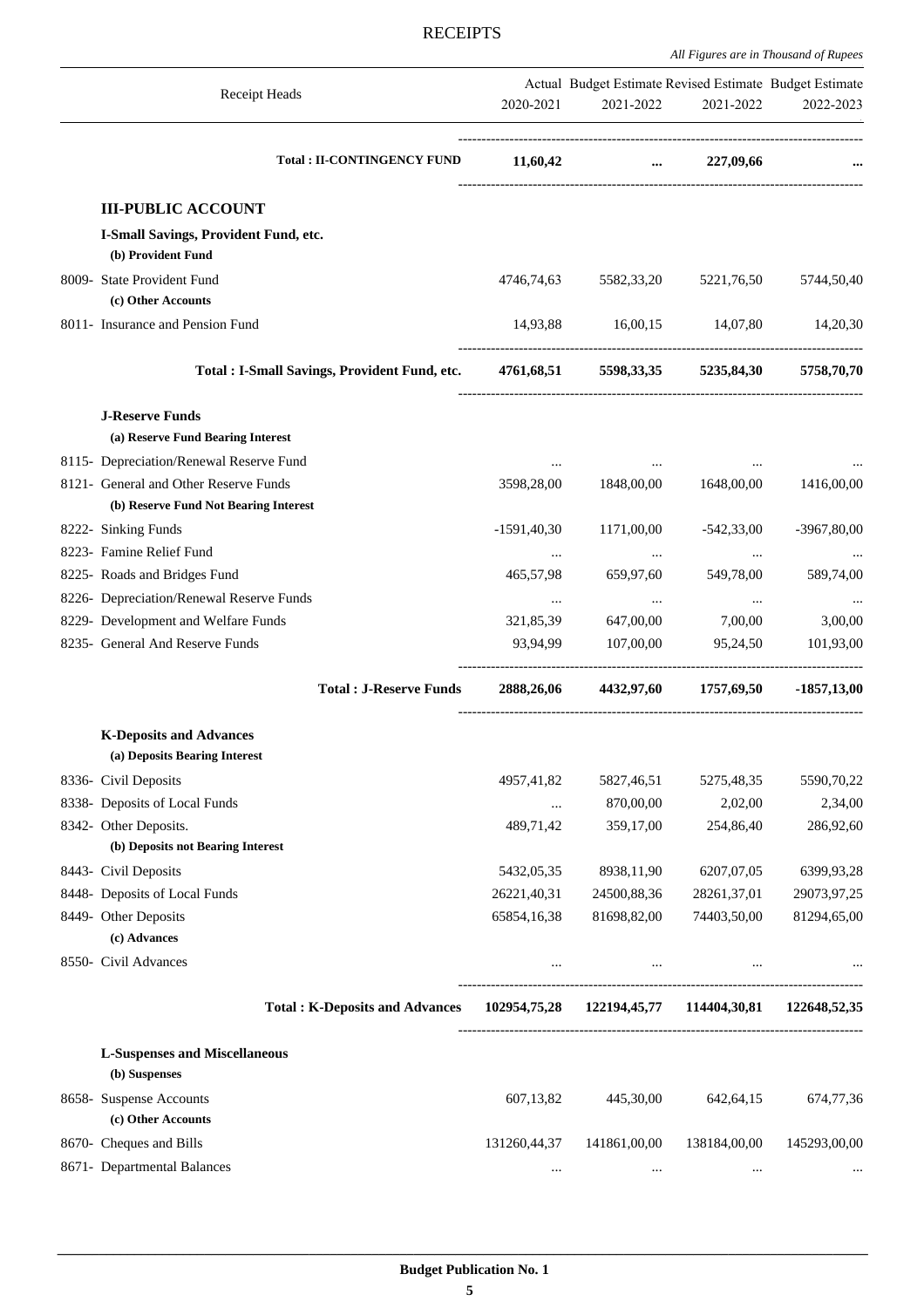*All Figures are in Thousand of Rupees .*

| Receipt Heads                                                                                                                                           | 2020-2021    | Actual Budget Estimate Revised Estimate Budget Estimate<br>2021-2022 | 2021-2022    | 2022-2023                |
|---------------------------------------------------------------------------------------------------------------------------------------------------------|--------------|----------------------------------------------------------------------|--------------|--------------------------|
| 8672- Permanent Cash Imprest                                                                                                                            | 20           | 16,00                                                                | 16,00        | 17,20                    |
| 8673- Cash Balance Investment Account                                                                                                                   | 125652,92,40 | 125000,00,00                                                         | 132407,00,00 | 144426,00,00             |
| 8674- Security Deposits made by Government                                                                                                              |              | $\ddots$                                                             | 17,97,21     |                          |
| 8675- Deposit with Reserve Bank                                                                                                                         | 350642,68,58 | 341328,93,00                                                         | 368174,82,00 | 404992,30,00             |
| (d) Accounts with Government of Foreign Countries                                                                                                       |              |                                                                      |              |                          |
| 8679- Account with Governments of Other Countries<br>(e) Miscellaneous                                                                                  | $\ddotsc$    | $\ddotsc$                                                            | $\dddotsc$   |                          |
| 8680- Miscellaneous Government Accounts                                                                                                                 |              | $\dddotsc$                                                           |              |                          |
| <b>Total: L-Suspenses and Miscellaneous</b>                                                                                                             |              | 608163,19,37 608635,39,00 639426,59,36 695386,24,56                  |              |                          |
| <b>M-Remittances</b><br>(a) Money Order and Other Remittances                                                                                           |              |                                                                      |              |                          |
| 8782- Cash Remittances And Adjustments Between Officers<br>Rendering Accounts To The Same Accounts Officer<br>(b) Inter-Governments Adjustment Accounts | $\ddots$     | $\overline{a}$                                                       |              |                          |
| 8786- Adjusting Account between Central and State Governments                                                                                           | $\ddotsc$    |                                                                      |              |                          |
| 8793- Inter-State Suspense Account                                                                                                                      | $-32,63$     | 1,58,97 2,11,81                                                      |              | 2,23,17                  |
| <b>Total: M-Remittances</b>                                                                                                                             |              | $-32,63$ $1,58,97$ $2,11,81$ $2,23,17$                               |              |                          |
| <b>Total : III-PUBLIC ACCOUNT</b>                                                                                                                       |              | 718767,56,59 740862,74,69 760826,55,78 821938,57,78                  |              |                          |
| Total - I, II & III Receipts 942752,34,79 1043356,24,69 1045294,86,72 1135129,51,62                                                                     |              |                                                                      |              |                          |
| <b>N-Cash Balance</b>                                                                                                                                   |              |                                                                      |              |                          |
| Total: N-Cash Balance -20,08,83                                                                                                                         |              | $(*)$                                                                | $(*)$        | $(*)$                    |
| <b>Grand Total</b>                                                                                                                                      | 942732,25,96 | $(*)$                                                                | $(*)$        | $(*)$                    |
|                                                                                                                                                         |              |                                                                      |              | $(*)$ Not indicated have |

(\*) Not indicated here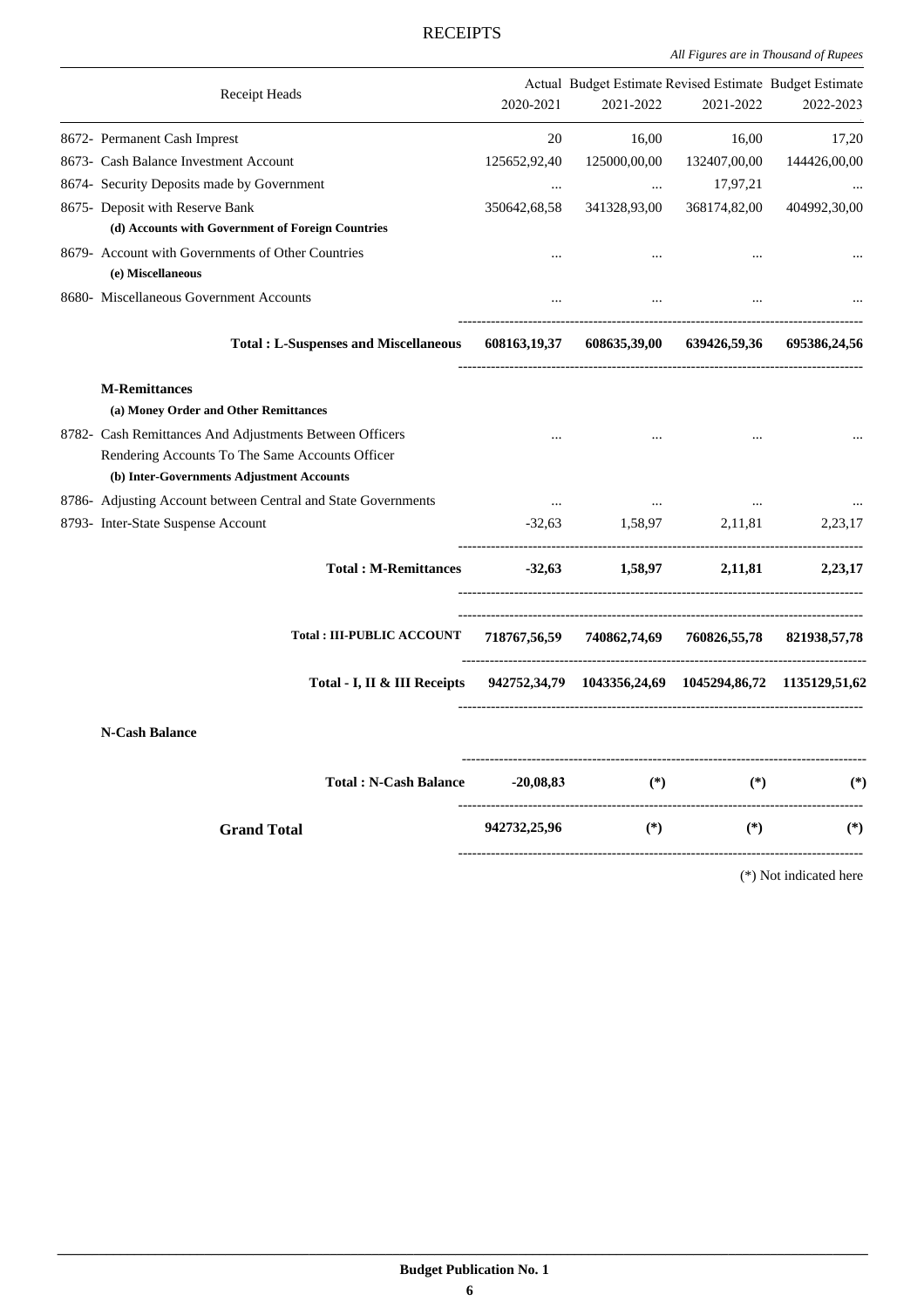|  |  |  |  | All Figures are in Thousand of Rupees |  |  |
|--|--|--|--|---------------------------------------|--|--|
|--|--|--|--|---------------------------------------|--|--|

| <b>Expenditure Heads</b>                                                |         | 2020-2021   | Actual Budget Estimate Revised Estimate Budget Estimate<br>2021-2022 | 2021-2022   | 2022-2023   |
|-------------------------------------------------------------------------|---------|-------------|----------------------------------------------------------------------|-------------|-------------|
| <b>I-CONSOLIDATED FUND-EXPENDITURE</b>                                  |         |             |                                                                      |             |             |
| <b>Expenditure Heads (Revenue Account)</b>                              |         |             |                                                                      |             |             |
| <b>A-General Services</b><br>(a) Organs of State                        |         |             |                                                                      |             |             |
| 2011- State Legislatures                                                | Voted   | 58,02,34    | 64,42,44                                                             | 61,02,13    | 65,97,99    |
|                                                                         | Charged | 27,94       | 40,57                                                                | 33,37       | 34,22       |
| 2012- Governor                                                          | Voted   | $\cdots$    | $\ldots$                                                             | $\ldots$    |             |
|                                                                         | Charged | 12,52,37    | 16,53,77                                                             | 18,51,06    | 20,58,56    |
| 2013- Council of Ministers                                              | Voted   | 33,68,73    | 44,81,92                                                             | 36,69,39    | 46,82,34    |
|                                                                         | Charged | $\cdots$    | $\ldots$                                                             | $\cdots$    | $\cdots$    |
| 2014- Administration of Justice                                         | Voted   | 562,69,95   | 676,16,05                                                            | 665,05,32   | 687,46,22   |
|                                                                         | Charged | 169,37,12   | 298,17,28                                                            | 291,42,82   | 315,51,06   |
| 2015- Elections                                                         | Voted   | 630,05,14   | 533,27,62                                                            | 527,93,83   | 177,36,49   |
|                                                                         | Charged | $\ddotsc$   | $\cdots$                                                             | $\cdots$    |             |
| (b) Fiscal Services                                                     |         |             |                                                                      |             |             |
| 2020- Collection of Taxes on Income and Expenditure                     | Voted   | 6,14,01     | 6,47,44                                                              | 6,39,66     | 6,58,60     |
|                                                                         | Charged | $\cdots$    | $\ldots$                                                             | $\ldots$    |             |
| 2029- Land Revenue                                                      | Voted   | 671,95,01   | 797,42,20                                                            | 754,45,04   | 831,75,78   |
|                                                                         | Charged | $\cdots$    | $\cdots$                                                             | $\ldots$    |             |
| 2030- Stamps and Registration                                           | Voted   | 179,13,08   | 184,41,97                                                            | 186, 34, 74 | 196,04,31   |
|                                                                         | Charged | $\cdots$    | $\ldots$                                                             | $\ldots$    |             |
| 2035- Collection of Other Taxes on Property and Capital<br>Transactions | Voted   | 60,60       | 74,23                                                                | 65,92       | 67,91       |
|                                                                         | Charged | $\cdots$    | $\cdots$                                                             | $\cdots$    |             |
| 2039- State Excise                                                      | Voted   | 146,44,11   | 153,22,52                                                            | 158,92,66   | 163,54,50   |
|                                                                         | Charged | $\cdots$    | $\ldots$                                                             | $\cdots$    |             |
| 2040- Taxes on Sales, Trades etc.                                       | Voted   | 70,83,54    | 78,53,40                                                             | 83,98,40    | 96,09,89    |
|                                                                         | Charged |             | $\cdots$                                                             |             | $\cdots$    |
| 2041- Taxes on Vehicles                                                 | Voted   | 44,57,74    | 58,65,42                                                             | 61,58,34    | 63,78,39    |
|                                                                         | Charged | $\cdots$    | $\ldots$                                                             | $\ldots$    | $\cdots$    |
| 2043- Collection Charges Under State Goods And Services<br>Tax          | Voted   | 203,46,26   | 213,57,62                                                            | 224,96,42   | 231,24,50   |
|                                                                         | Charged | $\cdots$    | $\ldots$                                                             | $\cdots$    |             |
| 2045- Other Taxes and Duties on Commodities and<br>Services             | Voted   | 5,34,15     | 6,46,04                                                              | 7,89,06     | 7,28,74     |
|                                                                         | Charged | $\ldots$    | $\cdots$                                                             | $\ldots$    | $\cdots$    |
| 2047- Other Fiscal Services                                             | Voted   | 7,31,34     | 8,11,54                                                              | 7,98,18     | 8,21,04     |
|                                                                         | Charged |             | $\cdots$                                                             | $\cdots$    |             |
| (c) Interest of Payment and Servicing of Debt                           |         |             |                                                                      |             |             |
| 2048- Appropriation for Reduction or Avoidance of Debt                  | Voted   | $\cdots$    | $\cdots$                                                             | $\cdots$    |             |
|                                                                         | Charged | 100,00,00   | 200,00,00                                                            | 100,00,00   | 200,00,00   |
| 2049- Interest Payments                                                 | Voted   | $\cdots$    | $\ldots$                                                             | $\cdots$    | $\cdots$    |
|                                                                         | Charged | 33781,50,56 | 32657,81,76                                                          | 36561,67,29 | 39110,92,26 |
| (d) Administrative Services                                             |         |             |                                                                      |             |             |
| 2051- Public Service Commission                                         | Voted   | 4,66,36     | 9,52,39                                                              | 25,82,73    | 26,61,94    |
|                                                                         | Charged | 27,58,56    | 36,44,34                                                             | 36,91,93    | 37,73,14    |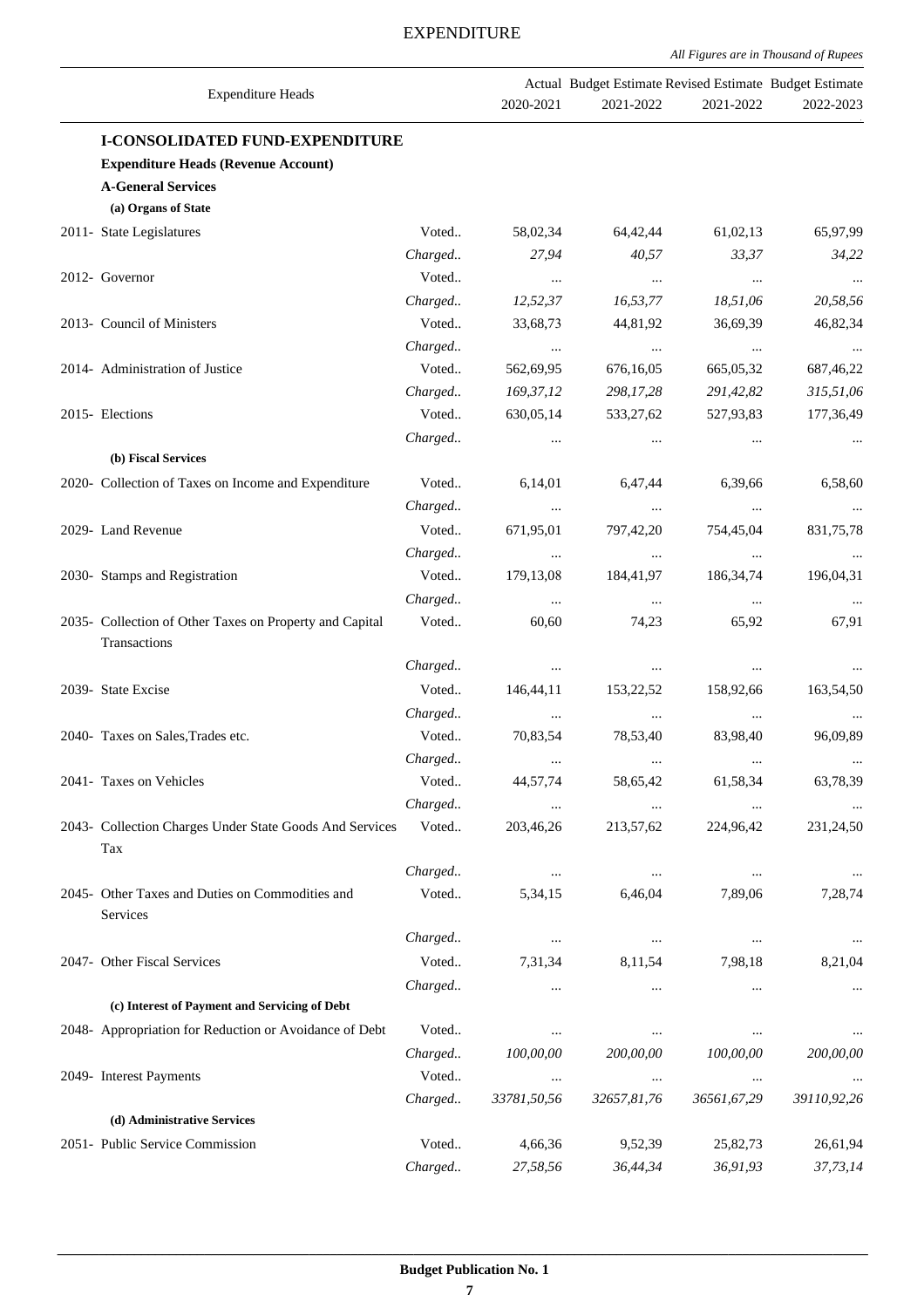|             |                                                             |         | Actual Budget Estimate Revised Estimate Budget Estimate   |                                            |                          |               |
|-------------|-------------------------------------------------------------|---------|-----------------------------------------------------------|--------------------------------------------|--------------------------|---------------|
|             | <b>Expenditure Heads</b>                                    |         | 2020-2021                                                 | 2021-2022                                  | 2021-2022                | 2022-2023     |
|             | 2052- Secretariat--General Services                         | Voted   | 318,26,23                                                 | 402,98,23                                  | 378,07,48                | 786,05,13     |
|             |                                                             | Charged | $\sim 100$ and $\sim 100$                                 | <b>Contract Contract</b>                   | $\cdots$                 | $\cdots$      |
|             | 2053- District Administration                               | Voted   | 257,06,20                                                 | 291,29,27                                  | 284, 13, 44              | 294, 21, 77   |
|             |                                                             | Charged | <b>Contract Contract</b>                                  | <b>Contract Contract</b>                   | <b>Contract Contract</b> | $\cdots$      |
|             | 2054- Treasury and Accounts Administration                  | Voted   | 127, 35, 83                                               | 174,80,06                                  | 245, 26, 16              | 196,06,22     |
|             |                                                             | Charged | <b>Contract Contract</b>                                  | $\ddots$                                   | $\cdots$                 | $\cdots$      |
|             | 2055- Police                                                | Voted   | 8783,22,52                                                | 9003,25,24                                 | 9861,47,75               | 9973,52,92    |
|             |                                                             | Charged | 25,76                                                     | $\sim 100$ and $\sim 100$                  | 3,89,90                  | $\cdots$      |
| 2056- Jails |                                                             | Voted   | 254,97,73                                                 | 288,93,46                                  | 298,95,27                | 312,05,38     |
|             |                                                             | Charged | $\mathcal{L}_{\text{max}}$ and $\mathcal{L}_{\text{max}}$ | $\sim$ $\sim$ $\sim$                       | $\sim$ $\sim$            | $\sim$ $\sim$ |
|             | 2058- Stationery and Printing                               | Voted   | 22,93,69                                                  | 51,90,70                                   | 32,01,49                 | 47,89,44      |
|             |                                                             | Charged | <b>Contract Contract</b>                                  | $-I$                                       | $\ldots$                 | $\cdots$      |
|             | 2059- Public Works                                          | Voted   | 634,05,56                                                 | 732,08,33                                  | 674,02,64                | 797,76,46     |
|             |                                                             | Charged | 9, 11, 18                                                 | 9,80,29                                    | 9,46,60                  | 9,70,55       |
|             | 2062- Vigilance                                             | Voted   | $\ldots$                                                  | $\ldots$                                   | 10                       | 19,13,85      |
|             |                                                             | Charged | $\ldots$                                                  | $\ldots$                                   | $\cdots$                 | $\cdots$      |
|             | 2070- Other Administrative Services                         | Voted   | 738,94,22                                                 | 819,85,60                                  | 846,06,96                | 891,79,24     |
|             |                                                             | Charged | $\ldots$                                                  | $\ldots$                                   | 9,26                     | $\cdots$      |
|             | (e) Pensions and Miscellaneous General Services             |         |                                                           |                                            |                          |               |
|             | 2071- Pensions and Other Retirement Benefits                | Voted   | 21386,63,48                                               | 21252,98,29                                | 22528,55,68              | 22987,85,24   |
|             |                                                             |         |                                                           | Charged 7,10,14 9,69,90                    | 9,86,67                  | 9,89,57       |
|             | 2075- Miscellaneous General Services                        |         |                                                           | Voted 1428, 16, 27 233, 00, 33 185, 57, 94 |                          | 188,77,41     |
|             |                                                             | Charged |                                                           | $\ldots$                                   |                          |               |
|             |                                                             |         |                                                           |                                            |                          |               |
|             | <b>Total: A-General Services</b>                            |         | 70684,27,72                                               | 69315,80,21                                | 75176,05,63              | 78809,31,06   |
|             |                                                             | Voted   | 36576,54,08                                               | 36086,92,31                                | 38143,86,73              | 39104,61,70   |
|             |                                                             |         | Charged 34107,73,64                                       | 33228,87,90                                | 37032,18,90              | 39704,69,36   |
|             | <b>B-Social Services</b>                                    |         |                                                           |                                            |                          |               |
|             | a) Education, Sports, Art and Culture                       |         |                                                           |                                            |                          |               |
|             | 2202- General Education                                     | Voted   | 34190,06,22                                               | 39671,75,54                                | 36652,43,05              | 40197,82,47   |
|             |                                                             | Charged | $-19,69$                                                  | $\ldots$                                   | $\cdots$                 |               |
|             | 2203- Technical Education                                   | Voted   | 639,32,05                                                 | 892,51,10                                  | 632, 21, 74              | 913,67,76     |
|             |                                                             | Charged | $\ldots$                                                  | $\ldots$                                   | $\ldots$                 |               |
|             | 2204- Sports and Youth Services                             | Voted   | 319,92,17                                                 | 923,07,73                                  | 222,79,45                | 780,93,03     |
|             |                                                             | Charged | $\cdots$                                                  | $\ldots$                                   | $\cdots$                 | $\cdots$      |
|             | 2205- Art and Culture                                       | Voted   | 499,72,73                                                 | 695,52,23                                  | 586,15,20                | 410,34,55     |
|             |                                                             | Charged | $\cdots$                                                  | $\ldots$                                   | $\cdots$                 |               |
|             | (b) Health and Family Welfare                               |         |                                                           |                                            |                          |               |
|             | 2210- Medical and Public Health                             | Voted   | 10777,19,80                                               | 13806,79,97                                | 13831,01,27              | 13916, 14, 38 |
|             |                                                             | Charged | $\cdots$                                                  | $\cdots$                                   | $\cdots$                 |               |
|             | 2211- Family Welfare                                        | Voted   | 1150,74,77                                                | 1170, 12, 39                               | 1253,79,08               | 1606, 30, 18  |
|             |                                                             | Charged | $\cdots$                                                  | $\ldots$                                   | $\cdots$                 |               |
|             | (c) Water Supply, Sanitation, Housing and Urban Development |         |                                                           |                                            |                          |               |
|             | 2215- Water Supply and Sanitation                           | Voted   | 1086,69,76                                                | 1045,45,56                                 | 1456,75,65               | 1153,28,75    |
|             |                                                             | Charged | 6,02                                                      | $\cdots$                                   |                          |               |
|             |                                                             |         |                                                           |                                            |                          |               |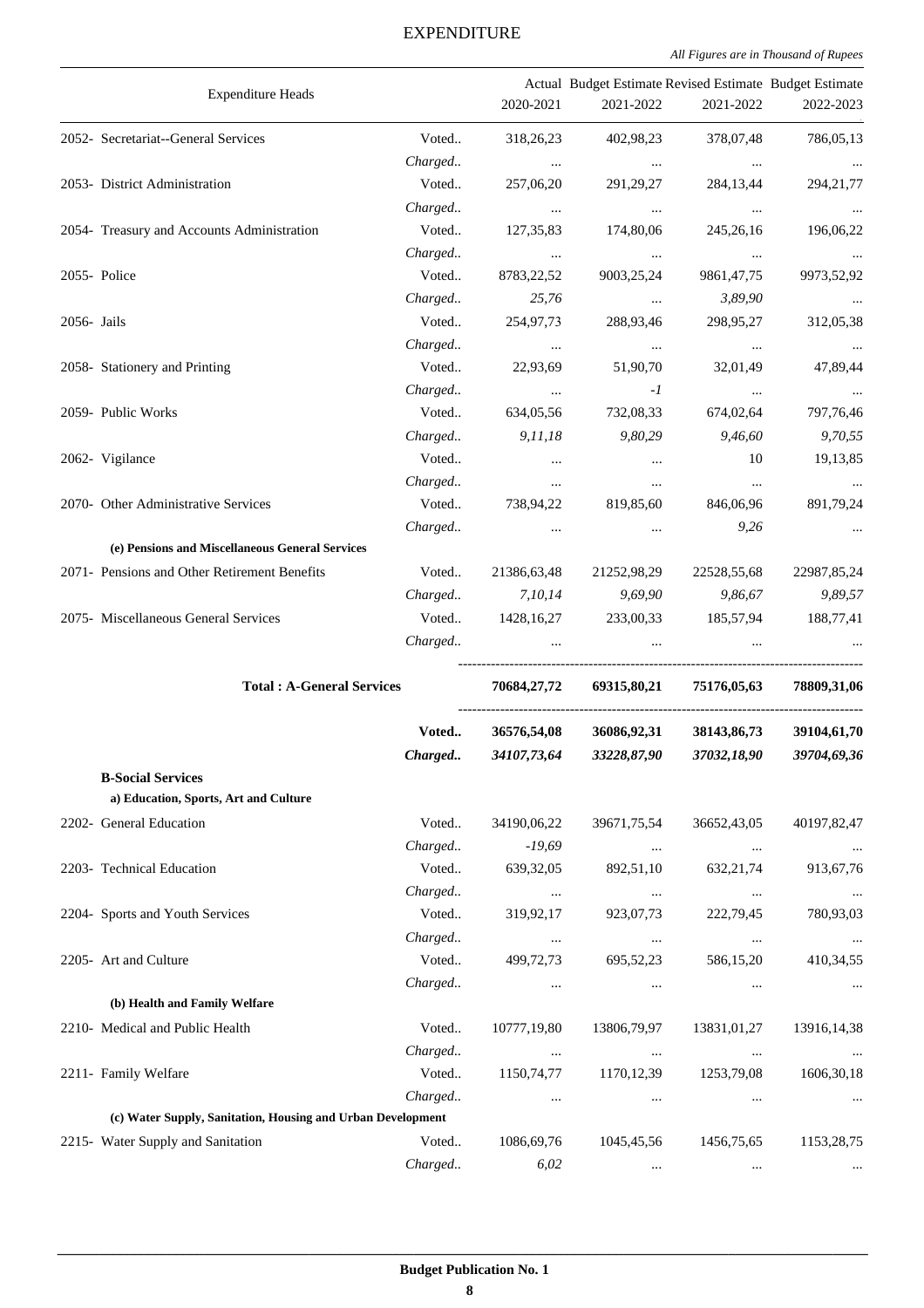*All Figures are in Thousand of Rupees .*

|                                                                                               |         |                                                           | Actual Budget Estimate Revised Estimate Budget Estimate |                          |                |
|-----------------------------------------------------------------------------------------------|---------|-----------------------------------------------------------|---------------------------------------------------------|--------------------------|----------------|
| <b>Expenditure Heads</b>                                                                      |         | 2020-2021                                                 | 2021-2022                                               | 2021-2022                | 2022-2023      |
| 2216- Housing                                                                                 | Voted   | 158,98,83                                                 | 219,75,54                                               | 193,84,76                | 227,57,39      |
|                                                                                               | Charged | $\cdots$                                                  | $\cdots$                                                | $\cdots$                 |                |
| 2217- Urban Development                                                                       | Voted   | 5969,31,82                                                | 6882,11,82                                              | 7638,66,89               | 7558,24,73     |
|                                                                                               | Charged | $\cdots$                                                  | $\cdots$                                                | $\cdots$                 |                |
| (d) Information and Broadcasting                                                              |         |                                                           |                                                         |                          |                |
| 2220- Information and Publicity                                                               | Voted   | 160,43,82                                                 | 178,53,58                                               | 173,49,06                | 201,03,38      |
|                                                                                               | Charged |                                                           |                                                         | $\cdots$                 |                |
| (e) Welfare of SC, ST and OBC's                                                               |         |                                                           |                                                         |                          |                |
| 2225- Welfare Of Scheduled Castes, Scheduled Tribes,<br>Other Backward Classes And Minorities | Voted   | 3335,56,12                                                | 4355,96,68                                              | 4316,76,12               | 4981,93,60     |
|                                                                                               | Charged | $\cdots$                                                  | $\cdots$                                                |                          |                |
| (f) Labour and Labour Welfare                                                                 |         |                                                           |                                                         |                          |                |
| 2230- Labour and Employment                                                                   | Voted   | 227,39,61                                                 | 327,60,91                                               | 243,95,38                | 315, 39, 34    |
|                                                                                               | Charged | $\cdots$                                                  | $\ldots$                                                | $\cdots$                 |                |
| (g) Social Welfare and Nutrition                                                              |         |                                                           |                                                         |                          |                |
| 2235- Social Security And Welfare                                                             | Voted   | 15507,61,56                                               | 34100,29,43                                             | 33020,62,94              | 32723,20,91    |
|                                                                                               | Charged | 64,60                                                     | $\ldots$                                                | 10,28                    |                |
| 2236- Nutrition                                                                               | Voted   | 690,65,36                                                 | 947,56,77                                               | 1661,48,10               | 1206,96,55     |
|                                                                                               | Charged | $\cdots$                                                  | $\ldots$                                                | $\ddots$                 |                |
| 2245- Relief on account of Natural Calamities                                                 | Voted   | 3606,18,04                                                | 1610,01,44                                              | 1655,99,94               | 1423,09,90     |
|                                                                                               | Charged | $\cdots$                                                  | $\ldots$                                                | $\cdots$                 | $\cdots$       |
| 2250- Other Social Services                                                                   | Voted   | 267, 61, 26                                               | 238,09,35                                               | 241, 30, 17              | 280,50,01      |
|                                                                                               | Charged | $\cdots$                                                  | $\cdots$                                                | $\cdots$                 | $\ldots$       |
| (h) Others                                                                                    |         |                                                           |                                                         |                          |                |
| 2251- Secretariat--Social Services                                                            | Voted   | 258,61,61                                                 | 429,53,75                                               | 288, 21, 58              | 443,91,24      |
|                                                                                               | Charged | $\ddotsc$                                                 | $\cdots$                                                | $\cdots$                 |                |
| <b>Total: B-Social Services</b>                                                               |         | 78846,56,46                                               | 107494,73,79                                            | 104069,60,66             | 108340,38,17   |
|                                                                                               | Voted   | 78846,05,53                                               | 107494,73,79                                            | 104069,50,38             | 108340, 38, 17 |
|                                                                                               | Charged | 50,93                                                     | $\cdots$                                                | 10,28                    |                |
| <b>C-Economic Services</b>                                                                    |         |                                                           |                                                         |                          |                |
| (a) Agriculture and Allied Activities                                                         |         |                                                           |                                                         |                          |                |
| 2401- Crop Husbandry                                                                          | Voted   | 2563, 21, 73                                              | 8147,79,51                                              | 5835,68,28               | 8054,84,56     |
|                                                                                               | Charged | $\mathcal{L}_{\text{max}}$ and $\mathcal{L}_{\text{max}}$ | $\sim 100$ and $\sim 100$                               | $\ldots$                 | $\sim$ $\sim$  |
| 2402- Soil and Water Conservation                                                             | Voted   | 44,02,68                                                  | 106,36,39                                               | 55,58,93                 | 193,84,58      |
|                                                                                               | Charged | $\sim 100$ and $\sim 100$                                 | $\cdots$                                                | $\cdots$                 | $\cdots$       |
| 2403- Animal Husbandry                                                                        | Voted   | 567,19,43                                                 | 841,54,33                                               | 778,67,98                | 853,41,71      |
|                                                                                               | Charged | <b>Contract State</b>                                     | $\sim$ $\sim$                                           | <b>Contract Contract</b> | $\sim$ $\sim$  |
| 2404- Dairy Development                                                                       | Voted   | 94,55,04                                                  | 150,34,92                                               | 95, 31, 86               | 123,48,20      |
|                                                                                               | Charged | $\ldots$                                                  | $\ldots$                                                | $\ldots$                 | $\cdots$       |
| 2405- Fisheries                                                                               | Voted   | 141,01,61                                                 | 305,91,98                                               | 151,35,71                | 329, 36, 19    |
|                                                                                               | Charged | 14,45                                                     | $\cdots$                                                | $\cdots$                 | $\cdots$       |
| 2406- Forestry and Wild Life                                                                  | Voted   | 501,31,12                                                 | 723,55,41                                               | 551,08,15                | 755,74,07      |
|                                                                                               | Charged | $\cdots$                                                  | $\cdots$                                                | $\ldots$                 | $\ldots$       |
| 2408- Food, Storage and Warehousing                                                           | Voted   | 214,99,34                                                 | 255,72,10                                               | 251, 27, 97              | 254, 27, 94    |
|                                                                                               | Charged |                                                           |                                                         |                          |                |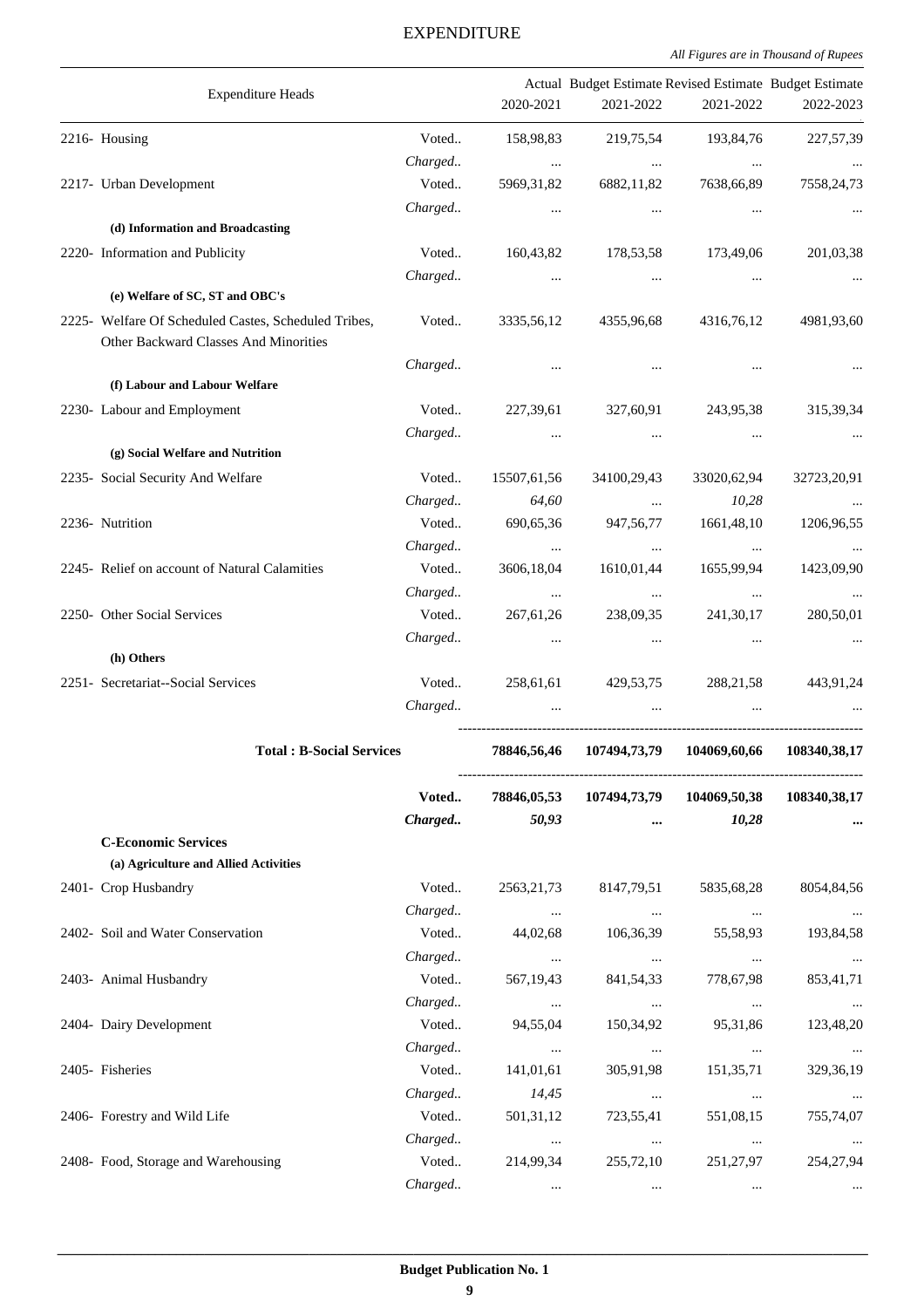*All Figures are in Thousand of Rupees .*

|                                                       |         |               | Actual Budget Estimate Revised Estimate Budget Estimate |              |             |
|-------------------------------------------------------|---------|---------------|---------------------------------------------------------|--------------|-------------|
| <b>Expenditure Heads</b>                              |         | 2020-2021     | 2021-2022                                               | 2021-2022    | 2022-2023   |
| 2415- Agricultural Research and Education             | Voted   | 202,38,39     | 257,63,55                                               | 227,62,07    | 248,88,59   |
|                                                       | Charged | $\cdots$      | $\ldots$                                                | $\ldots$     |             |
| 2425- Co-operation                                    | Voted   | 216,53,24     | 369, 33, 30                                             | 259,96,27    | 371,56,03   |
|                                                       | Charged | 6             | 42                                                      | 42           | 43          |
| 2435- Other Agricultural Programmes                   | Voted   | 57, 54, 55    | 382,05,67                                               | 124,08,13    | 177,38,95   |
|                                                       | Charged | $\ldots$      | $\cdots$                                                | $\cdots$     |             |
| (b) Rural Development                                 |         |               |                                                         |              |             |
| 2501- Special Programmes for Rural Development        | Voted   | 731,49,14     | 639,50,48                                               | 448,34,31    | 507,04,98   |
|                                                       | Charged | $\ldots$      | $\ldots$                                                | $\ldots$     |             |
| 2505- Rural Employment                                | Voted   | 10736, 62, 28 | 7572,72,51                                              | 6017,11,34   | 9762,87,60  |
|                                                       | Charged | $\cdots$      | $\ldots$                                                | $\cdots$     | $\sim$      |
| 2506- Land Reforms                                    | Voted   | 28,48,91      | 31,64,05                                                | 30,57,02     | 31,64,45    |
|                                                       | Charged | $\cdots$      | $\cdots$                                                | $\cdots$     |             |
| 2515- Other Rural Development Programmes              | Voted   | 5668,71,49    | 9125,85,81                                              | 7160, 12, 61 | 9225,05,24  |
|                                                       | Charged | $\cdots$      | $-I$                                                    | $-I$         | $-I$        |
| (c) Special Areas Programmes                          |         |               |                                                         |              |             |
| 2551- Hill Areas                                      | Voted   | 957,74,36     | 987,52,91                                               | 873,73,07    | 1012,01,42  |
|                                                       | Charged | $\ldots$      | $\cdots$                                                | $\cdots$     |             |
| 2575- Other Special Areas Programmes                  | Voted   | 388,18,98     | 486, 41, 57                                             | 283,80,54    | 498,12,11   |
|                                                       | Charged | $\cdots$      | $\ldots$                                                | $\ldots$     | $\cdots$    |
| (d) Irrigation and Flood Control                      |         |               |                                                         |              |             |
| 2700- Major Irrigation                                | Voted   | 241,07,40     | 306, 34, 70                                             | 287,16,06    | 333,66,78   |
|                                                       | Charged | $\ldots$      | $\ldots$                                                | 20           | $\cdots$    |
| 2701- Medium Irrigation                               | Voted   | 57,51,44      | 71,58,25                                                | 54,90,10     | 63,05,07    |
|                                                       | Charged | $\cdots$      | $\ldots$                                                | $\cdots$     | $\ldots$    |
| 2702- Minor Irrigation                                | Voted   | 477,65,18     | 512,99,74                                               | 511,86,94    | 523,81,78   |
|                                                       | Charged | $\cdots$      | $\ldots$                                                | $\cdots$     |             |
| 2705- Command Area Development                        | Voted   | $\cdots$      | 66                                                      | $-1$         | $-1$        |
|                                                       | Charged | $\cdots$      | $\ldots$                                                | $\ldots$     | $\ldots$    |
| 2711- Flood Control and Drainage                      | Voted   | 282,09,56     | 452,19,26                                               | 388,04,20    | 543,49,22   |
|                                                       | Charged | $\cdots$      | $\ldots$                                                | $\cdots$     | $\ldots$    |
| (e) Energy                                            |         |               |                                                         |              |             |
| 2801- Power                                           | Voted   | 1375,23,86    | 799,00,00                                               | 2055, 97, 67 | 932,87,00   |
|                                                       | Charged | $\cdots$      | $\ldots$                                                | $\ldots$     |             |
| 2810- Non-conventional Sources of Energy              | Voted   | 5,30,35       | 77,72,00                                                | 29,08,29     | 82,42,49    |
|                                                       | Charged | $\cdots$      | $\ldots$                                                | $\ldots$     | $\cdots$    |
| (f) Industry and Minerals                             |         |               |                                                         |              |             |
| 2851- Village and Small Industries                    | Voted   | 253,06,65     | 688,18,26                                               | 327, 33, 57  | 638,68,87   |
|                                                       | Charged | $\cdots$      | $\ldots$                                                | $\ldots$     | $\ldots$    |
| 2852- Industries                                      | Voted   | 31,36,42      | 329,68,72                                               | 136,72,14    | 331, 52, 53 |
|                                                       | Charged | $\ldots$      | $\ldots$                                                | $\ldots$     | $\ldots$    |
| 2853- Non-Ferrous Mining and Metallurgical Industries | Voted   | 5,38,43       | 9,53,13                                                 | 6,76,33      | 9,85,88     |
|                                                       | Charged | $\cdots$      | $\ldots$                                                | $\cdots$     | $\ldots$    |
| (g) Transport                                         |         |               |                                                         |              |             |
| 3051- Ports and Lighthouses                           | Voted   | 1,34,41       | 1,40,99                                                 | 1,51,14      | 1,52,78     |
|                                                       | Charged | $\cdots$      | $\ldots$                                                | $\ldots$     | $\cdots$    |
|                                                       |         |               |                                                         |              |             |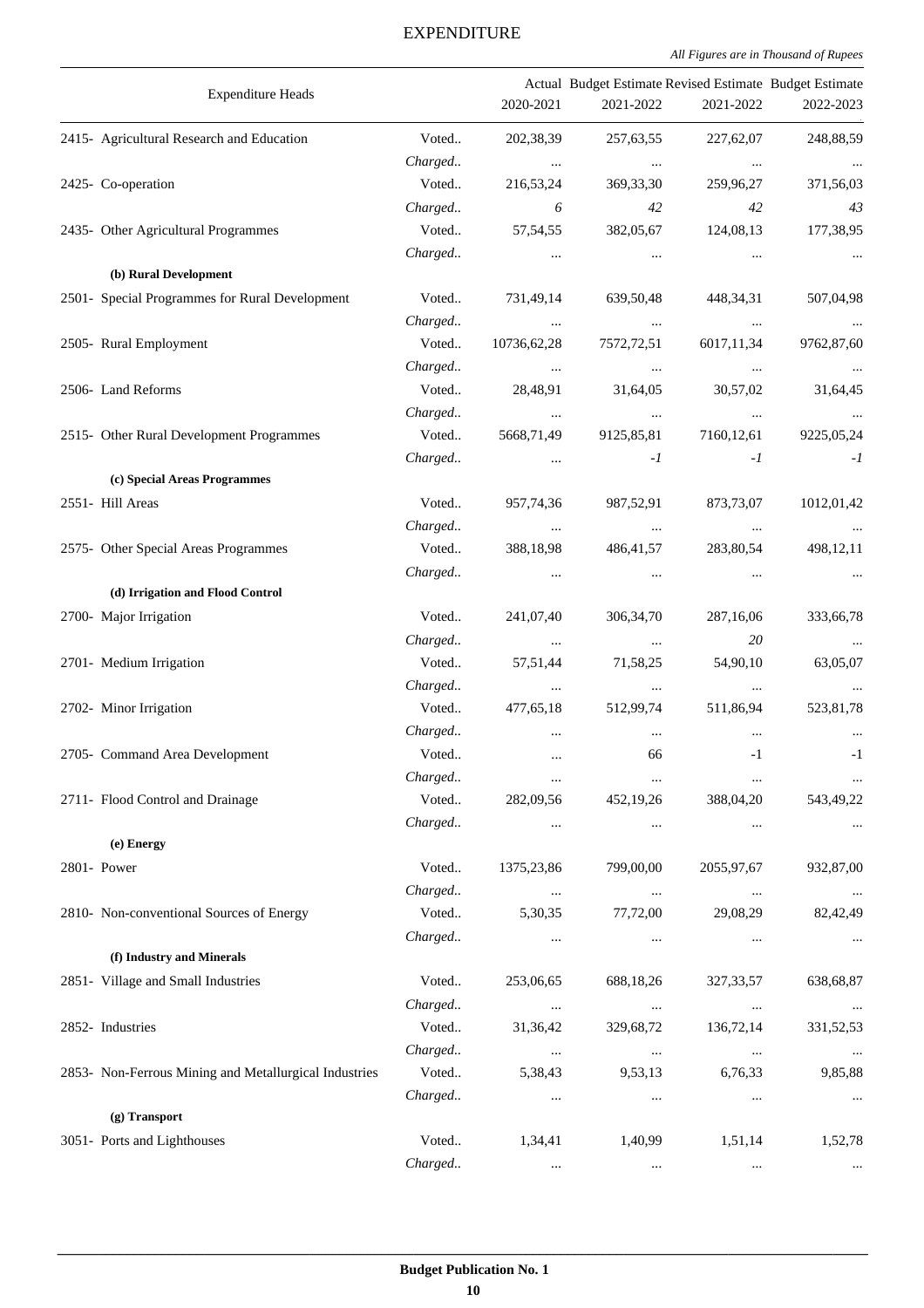#### Expenditure Heads Actual Budget Estimate Revised Estimate Budget Estimate 2020-2021 2021-2022 2021-2022 2022-2023 . 3053- Civil Aviation Voted.. 2,14,69 1,86,68 3,72,54 1,62,98 *Charged.. ... ... ... ...* 3054- Roads and Bridges Voted.. 669,38,76 983,34,70 539,67,63 1317,54,72 *Charged.. 25,13 ... 24,00 1,19* 3055- Road Transport Voted.. 1051,65,04 690,95,61 1239,24,37 680,49,33 *Charged.. ... ... ... ...* 3056- Inland Water Transport Voted.. 5,86 8,39,29 3,02,41 8,81,30 *Charged.. ... ... ... ...* 3075- Other Transport Services and Services and Voted.. The contract of the contract of the contract of the voted.. The contract of the contract of the contract of the contract of the contract of the contract of the contra *Charged.. ... ... ... ...*  **(i) Science, Technology and Environment** 3425- Other Scientific Research Voted.. 11,12,16 63,19,18 25,69,85 64,70,06 *Charged.. ... ... ... ...* 3435- Ecology & Environment Voted.. 8,03,54 78,49,98 38,94,50 81,84,26 *Charged.. ... ... ... ...*  **(j) General Economic Services** 3451- Secretariat-Economic Services Voted.. 168,92,72 198,20,61 167,41,49 196,81,00 *Charged.. ... ... ... ...* 3452- Tourism Voted.. -2,51,60 184,81,59 76,55,08 186,38,71 *Charged.. ... ... ... ...* 3454- Census, Surveys and Statistics Voted.. 27,46,85 50,40,33 31,91,99 44,60,55 *Charged.. ... ... ... ...* 3456- Civil Supplies Voted.. 139,29,24 179,12,55 142,80,21 190,99,06 *Charged.. ... ... ... ...* 3475- Other General Economic Services Voted.. 20,91,32 25,13,25 22,87,55 25,77,68 *Charged.. ... ... ... ...* --------------------------------------------------------------------------------------- **Total : C-Economic Services 27940,94,21 36096,54,38 29235,82,90 38660,10,27** --------------------------------------------------------------------------------------- **Voted.. 27940,54,56 36096,53,97 29235,58,29 38660,08,66** *Charged.. 39,65 41 24,61 1,61* **D-Grants-in-Aid and Contributions** 3604- Compensation and Assignments to Local Bodies and Panchayati Raj Institutions Voted.. 449,50,02 529,43,10 513,16,74 516,88,61 *Charged.. ... ... ... ...* --------------------------------------------------------------------------------------- **Total : D-Grants-in-Aid and Contributions 449,50,02 529,43,10 513,16,74 516,88,61** --------------------------------------------------------------------------------------- **Voted.. 449,50,02 529,43,10 513,16,74 516,88,61** *Charged..* **... ... ... ...** --------------------------------------------------------------------------------------- **Total : Expenditure Heads (Revenue Account) 177921,28,41 213436,51,48 208994,65,93 226326,68,11** --------------------------------------------------------------------------------------- **Voted.. 143812,64,20 180207,63,17 171962,12,14 186621,97,14** *Charged.. 34108,64,21 33228,88,31 37032,53,79 39704,70,97*

#### EXPENDITURE

*All Figures are in Thousand of Rupees*

---------------------------------------------------------------------------------------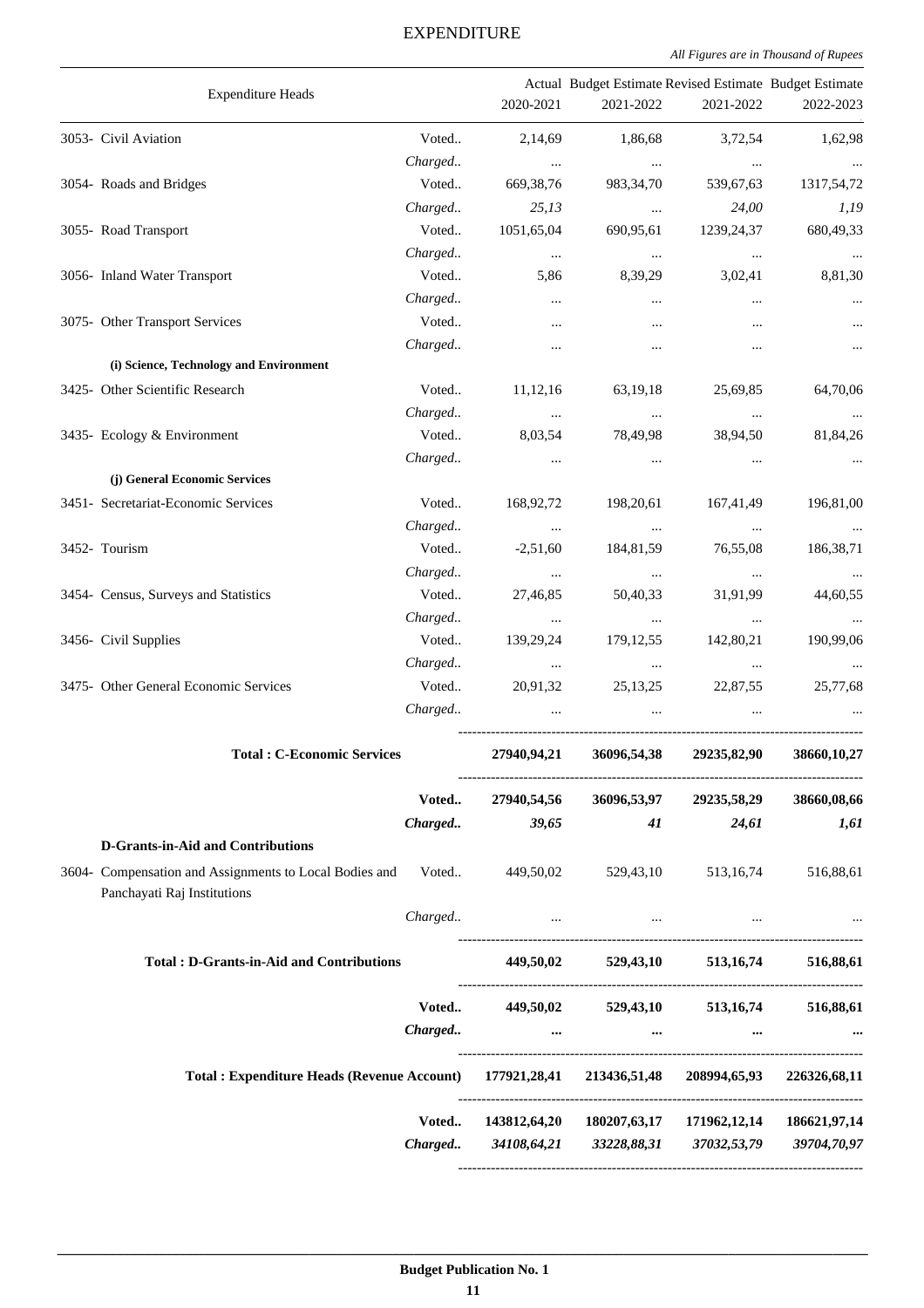*All Figures are in Thousand of Rupees*

| <b>Expenditure Heads</b>                                                             |         | 2020-2021   | Actual Budget Estimate Revised Estimate Budget Estimate<br>2021-2022 | 2021-2022    | 2022-2023    |
|--------------------------------------------------------------------------------------|---------|-------------|----------------------------------------------------------------------|--------------|--------------|
| CONSOLIDATED FUND-CAPITAL PUBLIC DEBT, ETC.                                          |         |             |                                                                      |              |              |
| CAPITAL EXPENDITURE OUTSIDE THE REVENUE ACCOUNT                                      |         |             |                                                                      |              |              |
| <b>A-Capital Account of General Services</b>                                         |         |             |                                                                      |              |              |
| 4055- Capital Outlay on Police                                                       | Voted   | 139,62,22   | 499,72,24                                                            | 202, 22, 42  | 436,24,30    |
|                                                                                      | Charged | $\cdots$    | $\cdots$                                                             | $\ldots$     |              |
| 4059- Capital Outlay on Public Works                                                 | Voted   | 401,02,11   | 987, 13, 29                                                          | 451,45,94    | 978,67,91    |
|                                                                                      | Charged | 86,51       | 71,40                                                                | 96,40        | 71,40        |
| 4070- Capital Outlay on Other Administrative Services                                | Voted   | 4,08,12     | 12,67,16                                                             | 6,34,23      | 13,03,80     |
|                                                                                      | Charged | $\ddots$    | 24,00                                                                | 15,00        | 15,30        |
| <b>Total: A-Capital Account of General Services</b>                                  |         | 545,58,96   | 1500,48,09                                                           | 661,13,99    | 1428, 82, 71 |
|                                                                                      | Voted   | 544,72,45   | 1499,52,69                                                           | 660,02,59    | 1427,96,01   |
|                                                                                      | Charged | 86,51       | 95,40                                                                | 1,11,40      | 86,70        |
| <b>B-Capital Account of Social Services</b><br>(a) Education, Sport, Art and Culture |         |             |                                                                      |              |              |
| 4202- Capital Outlay on Education, Sports, Art and Culture Voted                     |         | 224,03,17   | 1012,37,38                                                           | 346,85,71    | 1163,61,32   |
|                                                                                      | Charged |             | $\cdots$                                                             | $\cdots$     |              |
| (b) Health and Family Welfare                                                        |         |             |                                                                      |              |              |
| 4210- Capital Outlay on Medical and Public Health                                    | Voted   | 903, 30, 89 | 1599,02,72                                                           | 1144,01,11   | 2263,48,98   |
|                                                                                      | Charged | $\cdots$    | $\ldots$                                                             | $\ldots$     |              |
| 4211- Capital Outlay on Family Welfare                                               | Voted   | $\cdots$    | $\cdots$                                                             |              |              |
|                                                                                      | Charged | $\cdots$    | $\cdots$                                                             |              |              |
| (c) Water Supply, Sanitation, Housing and Urban Development                          |         |             |                                                                      |              |              |
| 4215- Capital Outlay on Water Supply and Sanitation                                  | Voted   | 655, 61, 15 | 2532,33,99                                                           | 3741,29,64   | 2681,92,54   |
|                                                                                      | Charged | 66,27       | $\ldots$                                                             | $\ldots$     |              |
| 4216- Capital Outlay on Housing                                                      | Voted   | 56,56,80    | 226,92,70                                                            | 88,99,65     | 277, 73, 55  |
|                                                                                      | Charged | 57          |                                                                      | 65,56        |              |
| 4217- Capital Outlay on Urban Development                                            | Voted   | 1499,72,55  | 4438,16,00                                                           | 2085, 86, 76 | 4047,81,75   |
|                                                                                      | Charged |             |                                                                      | $\cdots$     |              |
| (d) Information and Broadcasting                                                     |         |             |                                                                      |              |              |
| 4220- Capital Outlay on Information and Publicity                                    | Voted   | 10,40,77    | 34,00,00                                                             | 13,47,33     | 35,70,00     |
| (e) Welfare of SC, ST and OBC's                                                      | Charged | $\cdots$    | $\ldots$                                                             | $\cdots$     |              |
| 4225- Capital Outlay On Welfare Of Scheduled Castes,                                 | Voted   | 263,78,84   | 1610,43,62                                                           | 340, 37, 82  | 1598,86,67   |
| Scheduled Tribes, Other Backward Classes And<br>Minorities                           |         |             |                                                                      |              |              |
|                                                                                      | Charged |             | $\cdots$                                                             | $\cdots$     | $\ldots$     |
| (g) Social Welfare and Nutrition                                                     |         |             |                                                                      |              |              |
| 4235- Capital Outlay on Social Security and Welfare                                  | Voted   | 313,01,37   | 1194,86,68                                                           | 427,69,35    | 1095,19,63   |
|                                                                                      | Charged | 81,86       | 15,00,00                                                             | 4,00,00      |              |
| (h) Others                                                                           |         |             |                                                                      |              |              |
| 4250- Capital Outlay on Other Social Services                                        | Voted   | 22,02,20    | 154,99,98                                                            | 52,66,66     | 162,09,98    |
|                                                                                      | Charged |             |                                                                      |              |              |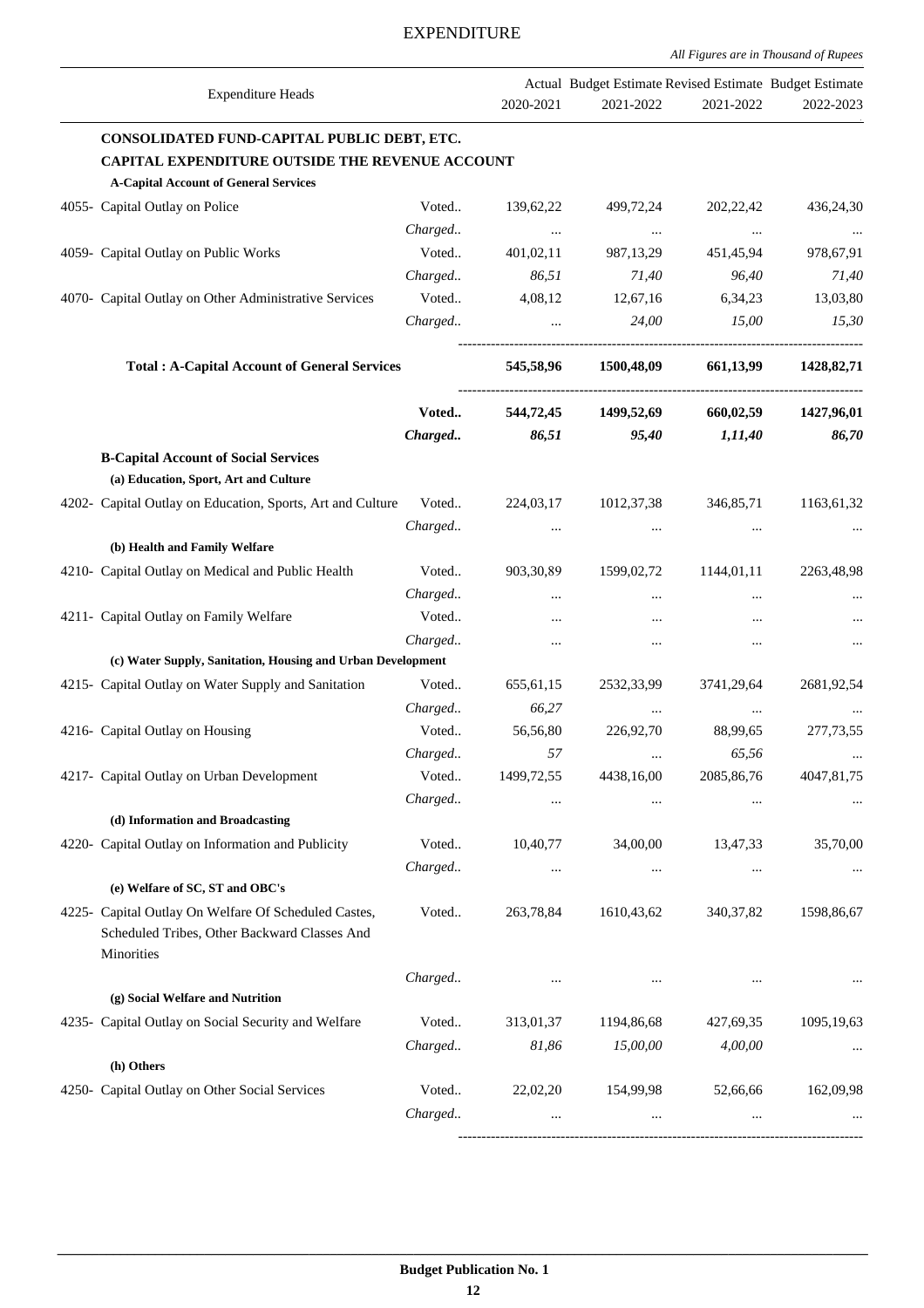#### Expenditure Heads Actual Budget Estimate Revised Estimate Budget Estimate 2020-2021 2021-2022 2021-2022 2022-2023 . **Total : B-Capital Account of Social Services 3949,96,44 12818,13,07 8245,89,59 13326,44,42** --------------------------------------------------------------------------------------- **Voted.. 3948,47,74 12803,13,07 8241,24,03 13326,44,42** *Charged.. 1,48,70 15,00,00 4,65,56* **... C-Capital Account of Economic Services (a) Capital Account of Agriculture and Allied Activities** 4401- Capital Outlay on Crop Husbandry Voted.. 92,68,00 532,56,80 151,47,72 472,21,20 *Charged.. ... ... 8,48 ...* 4402- Capital Outlay on Soil and Water Conservation Voted.. . ... 42,69 25,00 25,00 25,00 *Charged.. ... ... ... ...* 4403- Capital Outlay on Animal Husbandry Voted.. 22,79,69 129,38,46 46,84,08 150,38,00 *Charged.. ... ... ... ...* 4404- Capital Outlay on Dairy Development Voted.. -14,81 49,21,54 16,05,52 56,15,00 *Charged.. ... ... ... ...* 4405- Capital Outlay on Fisheries Voted.. 26,28,26 68,35,00 18,90,00 54,97,50 *Charged.. ... ... ... ...* 4406- Capital Outlay on Forestry and Wild Life Voted.. 64,38,58 132,59,52 76,09,20 111,59,52 *Charged.. ... ... ... ...* 4407- Capital Outlay on Plantations **1** 1 ... 1 ... 1 ... 1 ... 1 ... 1 ... 1 ... 1 ... 1 ... 1 ... 1 ... 1 ... 1 ... 1 ... 1 ... 1 ... 1 ... 1 ... 1 ... 1 ... 1 ... 1 ... 1 ... 1 ... 1 ... 1 ... 1 ... 1 ... 1 ... 1 ... 1 *Charged.. ... ... ... ...* 4408- Capital Outlay on Food, Storage and Warehousing Voted.. 129,36,77 146,24,54 104,92,92 170,77,17 *Charged.. ... 50,00 62,00 52,50* 4415- Capital Outlay on Agricultural Research and Education Voted.. 53,60 52,76,00 17,58,67 55,39,80 *Charged.. ... ... ... ...* 4425- Capital Outlay on Co-operation Voted.. 48,18,84 69,06,95 81,87,77 76,81,95 *Charged.. ... ... 27,29,45 ...* 4435- Capital Outlay on Other Agricultural Programmes Voted.. 24,27,88 214,53,99 71,51,33 197,01,70 *Charged.. ... ... ... ...*  **(b) Capital Account of Rural Development** 4515- Capital Outlay on Other Rural Development Programmes Voted.. 1914,92,42 2683,10,00 427,23,10 2709,25,50 *Charged.. ... ... ... ...*  **(c) Capital Account of Special Areas Programme** 4551- Capital Outlay on Hill Areas **1** 1 ... 1 ... 1 ... 1 ... 1 ... 1 ... 1 ... 1 ... 1 ... 1 ... 1 ... 1 ... 1 ... 1 ... 1 ... 1 ... 1 ... 1 ... 1 ... 1 ... 1 ... 1 ... 1 ... 1 ... 1 ... 1 ... 1 ... 1 ... 1 ... 1 ... 1 . *Charged.. ... ... ... ...* 4575- Capital Outlay on Other Special Areas Programme Voted.. 561,42,50 2102,76,00 702,97,85 2131,57,67 *Charged.. ... ... ... ...*  **(d) Capital Account of Irrigation and Flood Control** 4700- Capital Outlay on Major Irrigation Voted.. 599,12,74 1283,31,00 800,67,34 1374,61,00 *Charged.. 80,18 ... ... ...* 4701- Capital Outlay on Major & Medium Irrigation Voted.. 54,92,77 94,05,99 46,70,32 59,99,99 *Charged.. 1,39,43 ... ... ...* 4702- Capital Outlay on Minor Irrigation Voted.. 422,72,96 934,53,00 527,36,58 1018,05,21 *Charged.. ... ... ... ...* 4705- Capital Outlay on Command Area Development Voted.. . ... 2,99,53 ... 1,88,71 *Charged.. ... ... ... ...*

# EXPENDITURE

*All Figures are in Thousand of Rupees*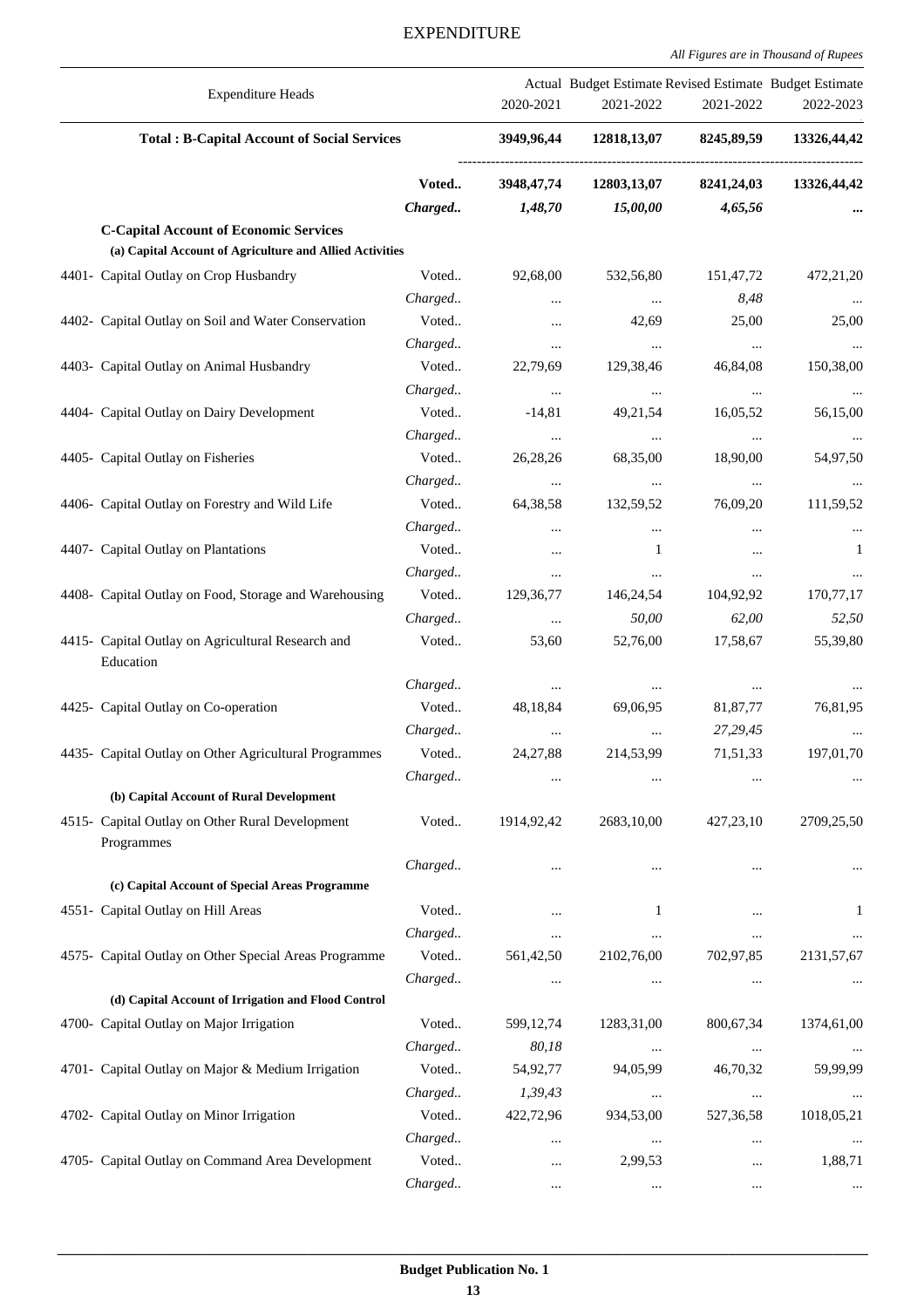*All Figures are in Thousand of Rupees .*

| <b>Expenditure Heads</b>                                                       |         | 2020-2021            | Actual Budget Estimate Revised Estimate Budget Estimate<br>2021-2022 | 2021-2022              | 2022-2023    |
|--------------------------------------------------------------------------------|---------|----------------------|----------------------------------------------------------------------|------------------------|--------------|
| 4711- Capital Outlay on Flood Control Projects                                 | Voted   | 587, 20, 21          | 1416,66,99                                                           | 910, 34, 17            | 1402,07,49   |
|                                                                                | Charged | 3,61                 |                                                                      | 21,43,33               |              |
| (e) Capital Account of Energy                                                  |         |                      |                                                                      |                        |              |
| 4801- Capital Outlay on Power Projects                                         | Voted   | 605,40,02            | 1167, 10, 99                                                         | 1099,26,57             | 1317,07,52   |
|                                                                                | Charged |                      | $\ldots$                                                             | $\ldots$               |              |
| 4810- Capital Outlay on Non-Conventional Sources of<br>Energy                  | Voted   | 24,97                | 572,00,00                                                            | 19,21,33               | 485,28,47    |
|                                                                                | Charged | $\cdots$             |                                                                      | $\cdots$               |              |
| (f) Capital Account of Industry and Minerals                                   |         |                      |                                                                      |                        |              |
| 4851- Capital Outlay on Village and Small Industries                           | Voted   | 97,08,78             | 451,56,00                                                            | 121, 13, 37            | 476,82,10    |
|                                                                                | Charged |                      | $\cdots$                                                             | $\cdots$               |              |
| 4853- Capital Outlay on Non-Ferrous Mining and<br>Metallurgical Industries     | Voted   |                      | 52                                                                   | 25                     | 13           |
|                                                                                | Charged | $\cdots$             | $\cdots$                                                             | $\ddotsc$              |              |
| 4856- Capital Outlay On Petrochemical Industries                               | Voted   |                      | $\cdots$                                                             | $\ddotsc$              | $\cdots$     |
|                                                                                | Charged | $\cdots$             | $\cdots$                                                             |                        |              |
| 4857- Capital Outlay on Chemical and Phermaceutical<br>Industries              | Voted   | 8,15,13              | 42,00,00                                                             | 8,50,00                | 43,64,85     |
|                                                                                | Charged |                      | $\cdots$                                                             |                        |              |
| 4858- Capital Outlay on Engineering Industries                                 | Voted   |                      | 1                                                                    | $\cdots$               | $\mathbf{1}$ |
|                                                                                | Charged | $\cdots$             | $\cdots$                                                             | $\cdots$               |              |
| 4859- Capital Outlay On Telecommunication And<br><b>Electronics Industries</b> | Voted   |                      |                                                                      | 20,00,00               | 20,00,00     |
|                                                                                | Charged |                      | $\cdots$                                                             | $\cdots$               |              |
| 4860- Capital Outlay on Consumer Industries                                    | Voted   | $\cdots$             | 40,50,00                                                             | 45,42,66               | 42,52,49     |
|                                                                                | Charged | $\cdots$             | $\ldots$                                                             | $\cdots$               |              |
| 4875- Capital Outlay on Other Industries                                       | Voted   |                      | 50,00                                                                | $\cdots$               | 52,50        |
|                                                                                | Charged | $\ddotsc$            | $\ldots$                                                             | $\ddotsc$              |              |
| 4885- Other Capital Outlay on Industries and Minerals                          | Voted   | 51,91,22             | 786,13,95                                                            | 393,84,64              | 825,44,65    |
|                                                                                | Charged |                      |                                                                      |                        |              |
| (g) Capital Account of Transport                                               |         |                      |                                                                      |                        |              |
| 5053- Capital Outlay on Civil Aviation                                         | Voted   |                      | 25,00                                                                | 12,31                  | 26,25        |
|                                                                                | Charged | $\cdots$             | $\ldots$                                                             | $\cdots$               | $\ldots$     |
| 5054- Capital Outlay on Roads and Bridges                                      | Voted   | 3034,14,13           | 4546,49,40                                                           | 4160,70,81             | 4164,82,39   |
|                                                                                | Charged | 12,58,20             | $\ldots$                                                             | 11,06,39               |              |
| 5055- Capital Outlay on Road Transport                                         | Voted   | 38, 38, 73           | 213,94,00                                                            | 71,31,31               | 279,13,05    |
|                                                                                | Charged | $\cdots$             | $\ldots$                                                             | $\ldots$               | $\cdots$     |
| 5056- Capital Outlay on Inland Water Transport                                 | Voted   | 49,12,95             | 431,00,00                                                            | 134,83,44              | 383,29,99    |
|                                                                                | Charged |                      | $\ldots$                                                             |                        |              |
| 5075- Capital Outlay on Other Transport Services                               | Voted   |                      | 1,00                                                                 | $\cdots$               | 5,26,05      |
| (j) Capital Account of General Economic Services                               | Charged | $\cdots$             | $\ldots$                                                             | $\cdots$               |              |
| 5425- Capital Outlay on Other Scientific & Environmental<br>Research           | Voted   |                      |                                                                      |                        | $\cdots$     |
|                                                                                | Charged |                      |                                                                      |                        |              |
| 5452- Capital Outlay on Tourism                                                | Voted   | $\cdots$<br>54,73,58 | $\ldots$<br>262,00,00                                                | $\cdots$<br>83, 33, 34 | 271,00,00    |
|                                                                                | Charged |                      | $\cdots$                                                             | $\cdots$               |              |
|                                                                                |         |                      |                                                                      |                        |              |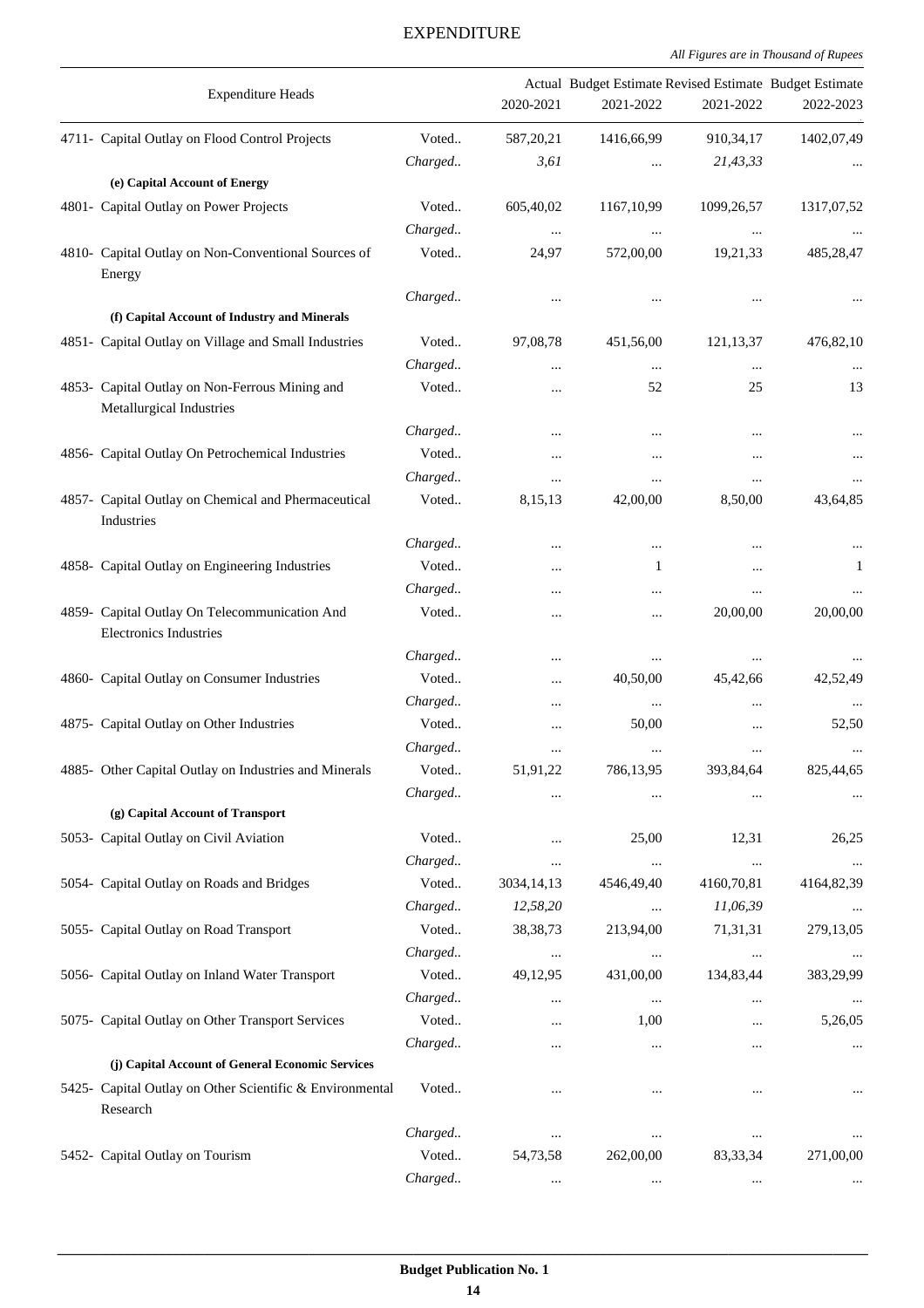|                                                                    |                        |                                  | Actual Budget Estimate Revised Estimate Budget Estimate                     |                           |                                     |
|--------------------------------------------------------------------|------------------------|----------------------------------|-----------------------------------------------------------------------------|---------------------------|-------------------------------------|
| <b>Expenditure Heads</b>                                           |                        | 2020-2021                        | 2021-2022                                                                   | 2021-2022                 | 2022-2023                           |
| 5465- Investments in General Financial and Trading<br>Institutions | Voted                  | 33,41,00                         | 28,00,00                                                                    | 48,68,00                  | 29,40,00                            |
|                                                                    | Charged                | <b>Contract Contract</b>         | $\sim$ 100 $\sim$ 100 $\sim$                                                | $\sim 100$ and $\sim 100$ | $\cdots$                            |
| 5475- Capital Outlay on Other General Economic Services            |                        |                                  | Voted 2,05,82 1,00,00 33,32 1,04,99                                         |                           |                                     |
|                                                                    |                        | Charged<br>$\ddots$              | $\ddots$                                                                    |                           |                                     |
| <b>Total: C-Capital Account of Economic Services</b>               |                        | 8538,18,16                       |                                                                             |                           | 18455,58,89 10268,02,57 18389,10,37 |
|                                                                    |                        |                                  | Voted 8523,36,74 18455,08,89 10207,52,92 18388,57,87                        |                           |                                     |
|                                                                    |                        | Charged 14,81,42                 |                                                                             | $50,00$ $60,49,65$        | 52,50                               |
|                                                                    |                        |                                  | Total : Capital Expenditure 13033,73,56 32774,20,05 19175,06,15 33144,37,50 |                           |                                     |
|                                                                    | Voted                  |                                  | 13016,56,93 32757,74,65 19108,79,54 33142,98,30                             |                           |                                     |
|                                                                    |                        |                                  | Charged 17,16,63 16,45,40 66,26,61 1,39,20                                  |                           |                                     |
| <b>E-Public Debt.</b>                                              |                        |                                  |                                                                             |                           |                                     |
| 6003- Internal Debt of the State Government                        | Voted                  | <b>Contract Contract Service</b> |                                                                             |                           |                                     |
|                                                                    |                        |                                  | Charged 25445,19,92 59894,98,78 59989,97,98                                 |                           | 58528,89,48                         |
| 6004- Loans and Advances from the Central Government               |                        |                                  | and the company of                                                          | <b>Contract Contract</b>  |                                     |
|                                                                    |                        |                                  | Charged 1444, 12, 11 1147, 66, 19 1522, 72, 19 1871, 62, 19                 |                           |                                     |
| Total:                                                             |                        |                                  | 26889,32,03 61042,64,97 61512,70,17 60400,51,67                             |                           |                                     |
|                                                                    | Voted                  | $\cdots$                         |                                                                             | $\cdots$                  |                                     |
|                                                                    |                        |                                  | Charged 26889,32,03 61042,64,97 61512,70,17 60400,51,67                     |                           |                                     |
|                                                                    | Total : E-Public Debt. |                                  | 26889,32,03 61042,64,97 61512,70,17 60400,51,67                             |                           |                                     |
|                                                                    | Voted                  | $\cdots$                         | $\cdots$                                                                    | $\cdots$                  |                                     |
|                                                                    | Charged                | 26889,32,03                      |                                                                             | 61042,64,97 61512,70,17   | 60400,51,67                         |
| <b>F-Loans and Advance</b>                                         |                        |                                  |                                                                             |                           |                                     |
| 6202- Loans for Education, Sports, Art and Culture                 | Voted                  | $\ddotsc$                        | $\cdots$                                                                    |                           | $\cdots$                            |
|                                                                    | Charged                | $\cdots$                         | $\ldots$                                                                    | $\cdots$                  | $\cdots$                            |
| 6210- Loans for Medical and Public Health                          | Voted                  | 22,68                            | 50,00                                                                       | 50,00                     | 50,00                               |
|                                                                    | Charged                | $\cdots$                         | $\cdots$                                                                    | $\cdots$                  | $\ddotsc$                           |
| 6211- Loans for Family Welfare                                     | Voted                  |                                  |                                                                             |                           | $\cdots$                            |
|                                                                    | Charged                |                                  |                                                                             |                           | $\cdots$                            |
| 6215- Loans for Water Supply and Sanitation                        | Voted                  |                                  |                                                                             |                           |                                     |
|                                                                    | Charged                |                                  |                                                                             |                           |                                     |
| 6216- Loans for Housing                                            | Voted                  |                                  |                                                                             |                           | $\cdots$                            |
|                                                                    | Charged                | $\cdots$                         | $\cdots$                                                                    | $\cdots$                  | $\cdots$                            |
| 6217- Loans for Urban Development                                  | Voted                  | 213,85,73                        | 443,79,00                                                                   | 215,00,00                 | 451,13,00                           |
|                                                                    | Charged                | $\cdots$                         | $\ldots$                                                                    | $\ldots$                  |                                     |
| 6220- Loans for Information and Publicity                          | Voted                  | 1,37,36                          | 2,00,00                                                                     | 2,00,00                   | 2,00,00                             |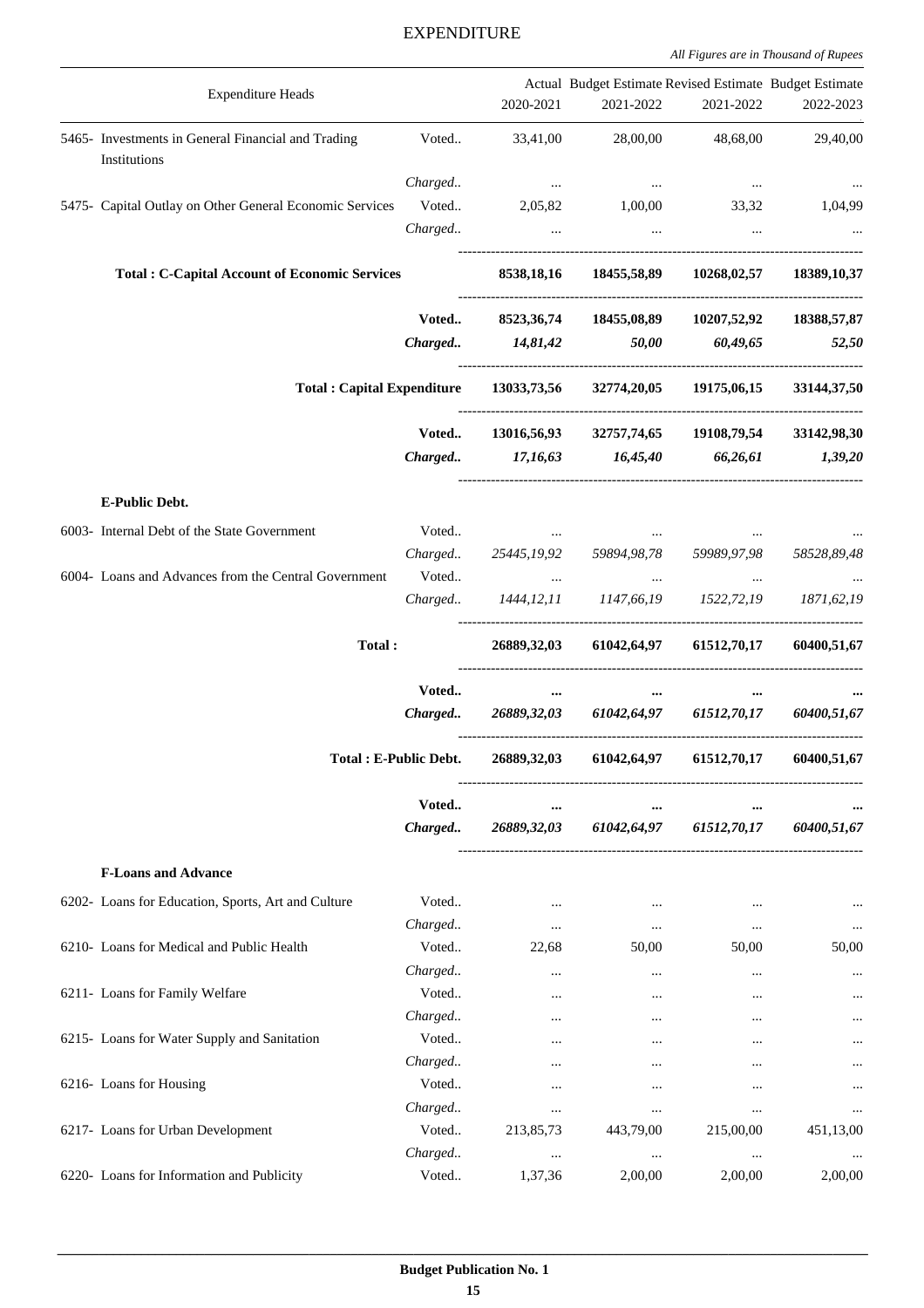#### Expenditure Heads Actual Budget Estimate Revised Estimate Budget Estimate 2020-2021 2021-2022 2021-2022 2022-2023 . *Charged.. ... ... ... ...* 6225- Loans For Welfare Of Scheduled Castes, Scheduled Tribes, Other Backward Classes And Minorities Voted.. 531,50,00 535,03,00 26,66,67 126,00,00 *Charged.. ... ... ... ...* 6235- Loans For Social Security And Welfare Voted.. 1260,53,92 ... ... ... *Charged.. ... ... ... ...* 6250- Loans for Other Social Services Voted.. ... ... ... ... *Charged.. ... ... ... ...* 6401- Loans for Crop Husbandry Voted.. ... ... ... ... *Charged.. ... ... ... ...* 6403- Loans for Animal Husbandry **State Contract Contract Contract Contract Contract Contract Contract Contract Contract Contract Contract Contract Contract Contract Contract Contract Contract Contract Contract Contract Co** *Charged.. ... ... ... ...* 6405- Loans for Fisheries **11,15,00 5,00,00 7,01,60** 5 and 5,000 6405- Expansion of the United States of Text and Text and Text and Text and Text and Text and Text and Text and Text and Text and Text and Text and Text and *Charged.. ... ... ... ...* 6406- Loans for Forestry and Wild Life **Voted..** Words and Wild Life in the Voted.. The contract of the voted.. The contract of the voted of the voted of the voted of the voted of the voted of the voted of the voted of the *Charged.. ... ... ... ...* 6407- Loans for Plantations and the voted. The voted.. The contraction of the contractions of the contraction of the contractions of the contractions of the contractions of the contractions of the contractions of the contr *Charged.. ... ... ... ...* 6408- Loans for Food, Storage and Warehousing Voted.. The matrix of the matrix of the matrix of the matrix of the matrix of the matrix of the matrix of the matrix of the matrix of the matrix of the matrix of the matrix of *Charged.. ... ... ... ...* 6425- Loans for Co-operation Voted.. 2,25 20,00 ... 20,00 *Charged.. ... ... ... ...* 6435- Loans For Other Agricultural Programmes Voted.. ... ... ... ... *Charged.. ... ... ... ...* 6515- Loans for Other Rural Development Programmes Voted.. ... ... ... ... *Charged.. ... ... ... ...* 6551- Loans for Hill Areas and the second voted... The contract was contracted with the second voted... The contracted with the contracted with the contracted with the contracted with the contracted with the contracted wit *Charged.. ... ... ... ...* 6575- Loans for Other Special Areas Programmes Voted.. 5,04,60 ... ... ... *Charged.. ... ... ... ...* 6801- Loans for Power Projects Voted.. ... ... 666,66,67 50,00,00 *Charged.. ... ... ... ...* 6851- Loans for Village and Small Industries Voted.. 2,19,46 2,39,00 2,33,10 2,34,10 *Charged.. ... ... ... ...* 6857- Loans for Chemical and Pharmaceutical Industries Voted.. 18,34,30 20,00,00 21,90,00 23,50,00 *Charged.. ... ... ... ...* 6858- Loans for Engineering Industries Voted.. 19,24 37,01 32,00 30,01 *Charged.. ... ... ... ...* 6859- Loans For Telecommunication And Electronics Industries Voted.. ... ... ... ... *Charged.. ... ... ... ...* 6860- Loans for Consumer Industries Voted.. 104,64,52 120,66,90 122,47,00 135,08,00 *Charged.. ... ... ... ...* 6875- Loans for Other Industries Voted.. 2,42,46 6,75,00 6,63,00 6,80,50 *Charged.. ... ... ... ...* 6885- Other Loans To Industries And Minerals Voted.. . ... ... 1,00,00 ... ... 1,05,00

#### EXPENDITURE

*All Figures are in Thousand of Rupees*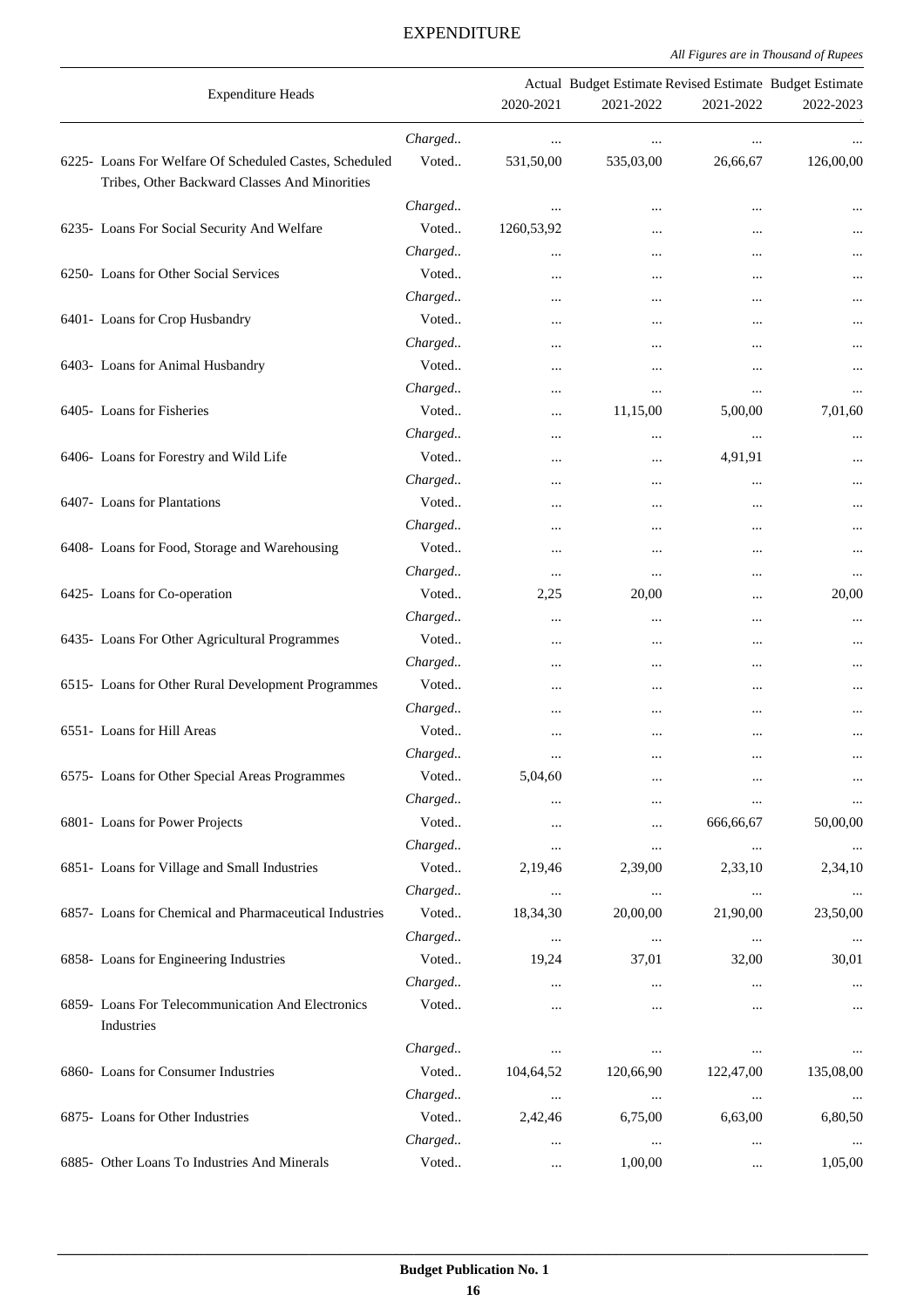| <b>Expenditure Heads</b>                                   |                  |                      | Actual Budget Estimate Revised Estimate Budget Estimate |                     |                      |
|------------------------------------------------------------|------------------|----------------------|---------------------------------------------------------|---------------------|----------------------|
|                                                            |                  | 2020-2021            | 2021-2022                                               | 2021-2022           | 2022-2023            |
|                                                            | Charged          | $\ldots$             | $\cdots$                                                | $\cdots$            | $\cdots$             |
| 7055- Loans for Road Transport                             | Voted            | 88,25,24             | 220,00,00                                               | 121,59,33           | 231,00,00            |
|                                                            | Charged          | $\cdots$             | $\ldots$                                                | $\cdots$            | $\ldots$             |
| 7056- Loans for Inland Water Transport                     | Voted            | 16,40,48             | 31,20,00                                                | 29,75,95            | 31,79,38             |
| 7075- Loans for Other Transport Services                   | Charged<br>Voted | $\ldots$             | $\ldots$                                                | $\cdots$            | $\ldots$<br>16,05,00 |
|                                                            | Charged          | 23,76,10             | 15,00,00                                                | 15,00,00            |                      |
| 7452- Loans for Tourism                                    | Voted            | $\ldots$<br>$\ddots$ | $\ldots$<br>2,00,00                                     | $\ldots$<br>4,00,00 | $\cdots$<br>2,10,00  |
|                                                            | Charged          | $\ldots$             | $\cdots$                                                | $\ldots$            | $\ldots$             |
| 7465- Loans for General Financial and Trading Institutions | Voted            | 7,00,00              | 58,00,00                                                | 28,66,67            | 59,50,00             |
|                                                            | Charged          | $\ldots$             | $\cdots$                                                | $\ldots$            | $\ldots$             |
| 7610- Loans to Government Servants etc.                    | Voted            | 96,43                | 3,78,05                                                 | 11,00,00            | 12,00,00             |
|                                                            | Charged          | $\cdots$             | $\ddots$                                                | $\cdots$            | $\cdots$             |
| 7615- Miscellaneous Loans                                  | Voted            | $\cdots$             | $\ldots$                                                |                     |                      |
|                                                            | Charged          | $\cdots$             | $\ddotsc$                                               | $\cdots$            | $\cdots$             |
| Total:                                                     |                  |                      | 2276,74,77 1473,82,96 1284,42,30 1158,36,59             |                     |                      |
|                                                            | Voted<br>Charged | $\cdots$             | 2276,74,77 1473,82,96 1284,42,30<br>$\cdots$            |                     | 1158,36,59           |
| <b>Total: F-Loans and Advance</b>                          |                  |                      | 2276,74,77 1473,82,96                                   | 1284,42,30          | 1158,36,59           |
|                                                            |                  |                      | Voted 2276,74,77 1473,82,96 1284,42,30 1158,36,59       |                     |                      |
|                                                            | Charged          |                      | $\cdots$                                                |                     |                      |
| <b>G-Inter-State Settlement</b>                            |                  |                      |                                                         |                     |                      |
| Total:                                                     |                  | $\cdots$             | $\cdots$                                                | $\cdots$            |                      |
|                                                            |                  |                      |                                                         |                     |                      |
|                                                            | Voted            |                      |                                                         |                     |                      |
|                                                            | Charged          |                      |                                                         |                     |                      |
| <b>Total: G-Inter-State Settlement</b>                     |                  |                      |                                                         |                     |                      |
|                                                            | Voted            |                      | $\cdots$                                                |                     |                      |
|                                                            | Charged          |                      |                                                         |                     |                      |
| <b>H-Transfer to Contingency Fund</b>                      |                  |                      |                                                         |                     |                      |
| 7999- Appropriation to the Contigency Fund                 | Voted            | $\cdots$             | $\cdots$                                                | 180,00,00           |                      |
|                                                            | Charged          | $\cdots$             | $\cdots$                                                |                     |                      |
| Total:                                                     |                  | $\cdots$             | $\cdots$                                                | 180,00,00           |                      |
|                                                            |                  |                      |                                                         |                     |                      |
|                                                            | Voted<br>Charged | $\cdots$             | $\cdots$                                                | 180,00,00           |                      |
|                                                            |                  | $\cdots$             |                                                         |                     |                      |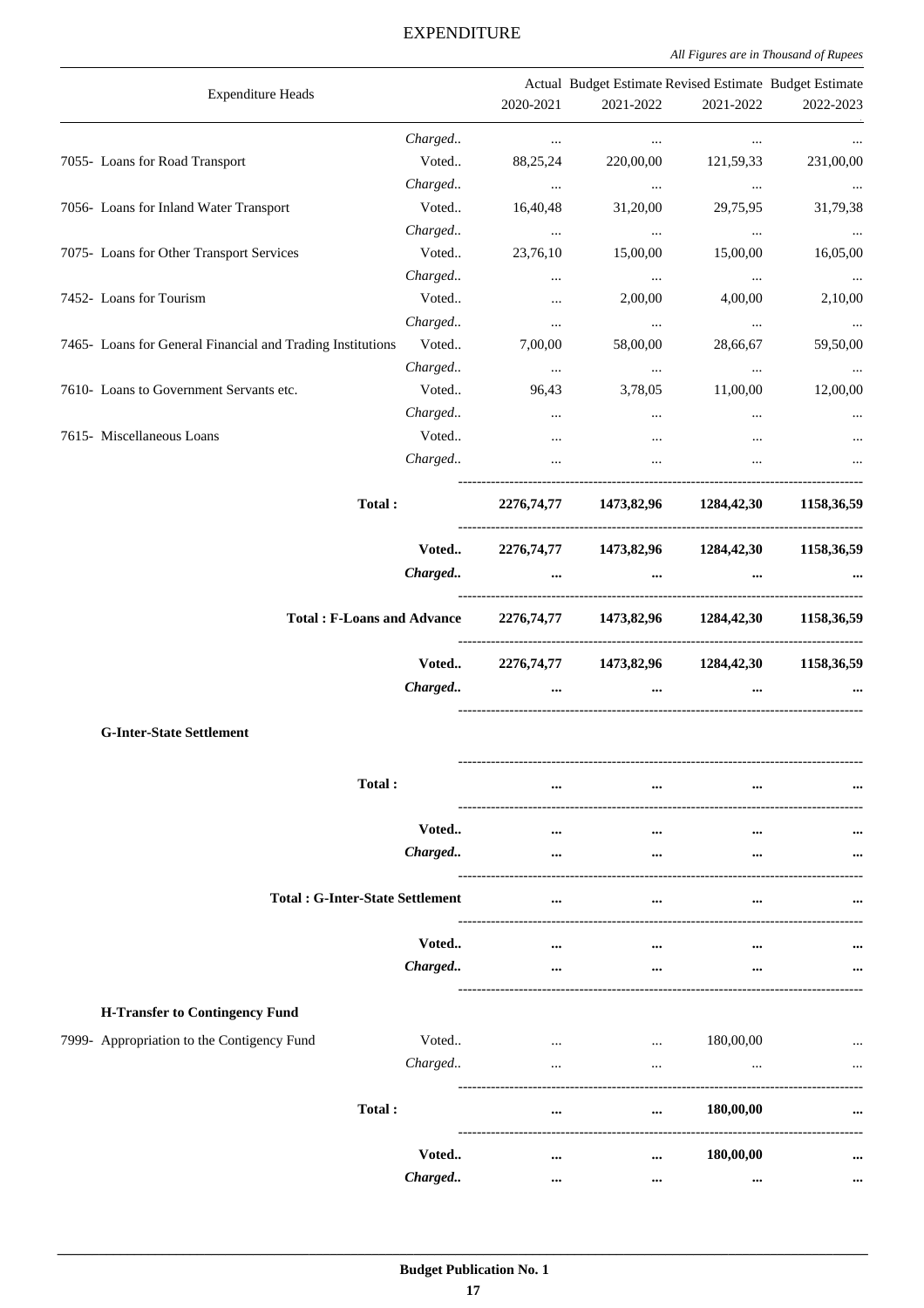|                                                                                           |               |                                                                      |                   | Au Figures are in Thousand of Kapees |
|-------------------------------------------------------------------------------------------|---------------|----------------------------------------------------------------------|-------------------|--------------------------------------|
| <b>Expenditure Heads</b>                                                                  | 2020-2021     | Actual Budget Estimate Revised Estimate Budget Estimate<br>2021-2022 | 2021-2022         | 2022-2023                            |
|                                                                                           |               |                                                                      |                   |                                      |
| <b>Total: H-Transfer to Contingency Fund</b>                                              | $\cdots$      |                                                                      | $\dots$ 180,00,00 |                                      |
| Voted                                                                                     | $\cdots$      | $\cdots$                                                             | 180,00,00         |                                      |
| Charged                                                                                   | $\cdots$      | $\cdots$                                                             |                   |                                      |
| Total : I-CONSOLIDATED FUND-EXPENDITURE                                                   |               | 220121,08,77 308727,19,46 291146,84,55 321029,93,87                  |                   |                                      |
| Voted                                                                                     |               | 159105,95,90 214439,20,78 192535,33,98                               |                   | 220923,32,03                         |
|                                                                                           |               | Charged 61015,12,87 94287,98,68 98611,50,57 100106,61,84             |                   |                                      |
| <b>II-CONTINGENCY FUND-EXPENDITURE</b><br><b>Contingency Fund Expenditure</b>             |               |                                                                      |                   |                                      |
| 8000- Contingency Fund                                                                    |               | $6,47,88$ $40,26,51$                                                 |                   |                                      |
| Total: Contingency Fund Expenditure 6,47,88                                               |               |                                                                      | 40,26,51          |                                      |
| <b>III-PUBLIC ACCOUNT-EXPENDITURE</b>                                                     |               |                                                                      |                   |                                      |
| I-Small Sevings, Provident Fund, Etc.                                                     |               |                                                                      |                   |                                      |
| (b) Privident Fund                                                                        |               |                                                                      |                   |                                      |
| 8009- State Provident Fund                                                                | 2443,88,51    | 3131,64,00                                                           | 2600,85,00        | 2787,88,00                           |
| (c) Other Accounts                                                                        |               |                                                                      |                   |                                      |
| 8011- Insurance and Pension Fund                                                          |               | 30.21.23 39.06.57 32.49.19                                           |                   | 31,84,10                             |
| Total : I-Small Sevings, Provident Fund, Etc. 2474,09,74 3170,70,57 2633,34,19 2819,72,10 |               |                                                                      |                   |                                      |
| <b>J-Reserve Funds</b>                                                                    |               |                                                                      |                   |                                      |
| (a) Reserve Funds Bearing Interest                                                        |               |                                                                      |                   |                                      |
| 8115- Depreciation/Renewal Reserve Fund<br>$\ddotsc$                                      | $\cdots$      | $\cdots$                                                             | $\cdots$          |                                      |
| 8121- General and Other Reserve Funds<br>                                                 | 2823,96,57    | 1872,00,48                                                           | 1455,60,06        | 1446,00,00                           |
| (b) Reserve Funds not bearing Interest                                                    |               |                                                                      |                   |                                      |
| 8222- Sinking Funds<br>$\ddot{\phantom{a}}$                                               | $-1591,40,30$ | 1171,00,00                                                           | $-542,33,00$      | $-3967,80,00$                        |
| 8223- Famine Relief Fund<br>                                                              | $\ldots$      | $\ldots$                                                             | $\cdots$          |                                      |
| 8225- Roads and Bridges Fund                                                              | 424,90,56     | 659,97,60                                                            | 549,78,00         | 589,74,00                            |
| 8226- Depreciation/Renewal Reserve Funds                                                  | $\cdots$      | $\cdots$                                                             | $\cdots$          |                                      |
| 8229- Development and Welfare Funds<br>                                                   | 75,55,95      | 647,00,00                                                            | 7,00,00           | 3,00,00                              |
| 8235- General And Reserve Funds<br>$\ddot{\phantom{a}}$                                   | 93,92,05      | 107,00,00                                                            | 95,24,00          | 101,93,00                            |
| <b>Total: J-Reserve Funds</b>                                                             | 1826,94,83    | 4456,98,08                                                           | 1565,29,06        | $-1827,13,00$                        |
| <b>K-Deposits and Advances</b>                                                            |               |                                                                      |                   |                                      |
| (a)Deposits bearing Interest                                                              |               |                                                                      |                   |                                      |
| 8336- Civil Deposits<br>$\ddotsc$                                                         | 1969,53,92    | 2654,08,07                                                           | 2238,97,00        | 2609,26,00                           |
| 8338- Deposits of Local Funds<br>                                                         | $\ldots$      | 870,00,00                                                            | 2,02,00           | 2,34,00                              |
| 8342- Other Deposits.<br>$\ddotsc$                                                        | 136,95,34     | 201,17,00                                                            | 141,96,40         | 163,02,60                            |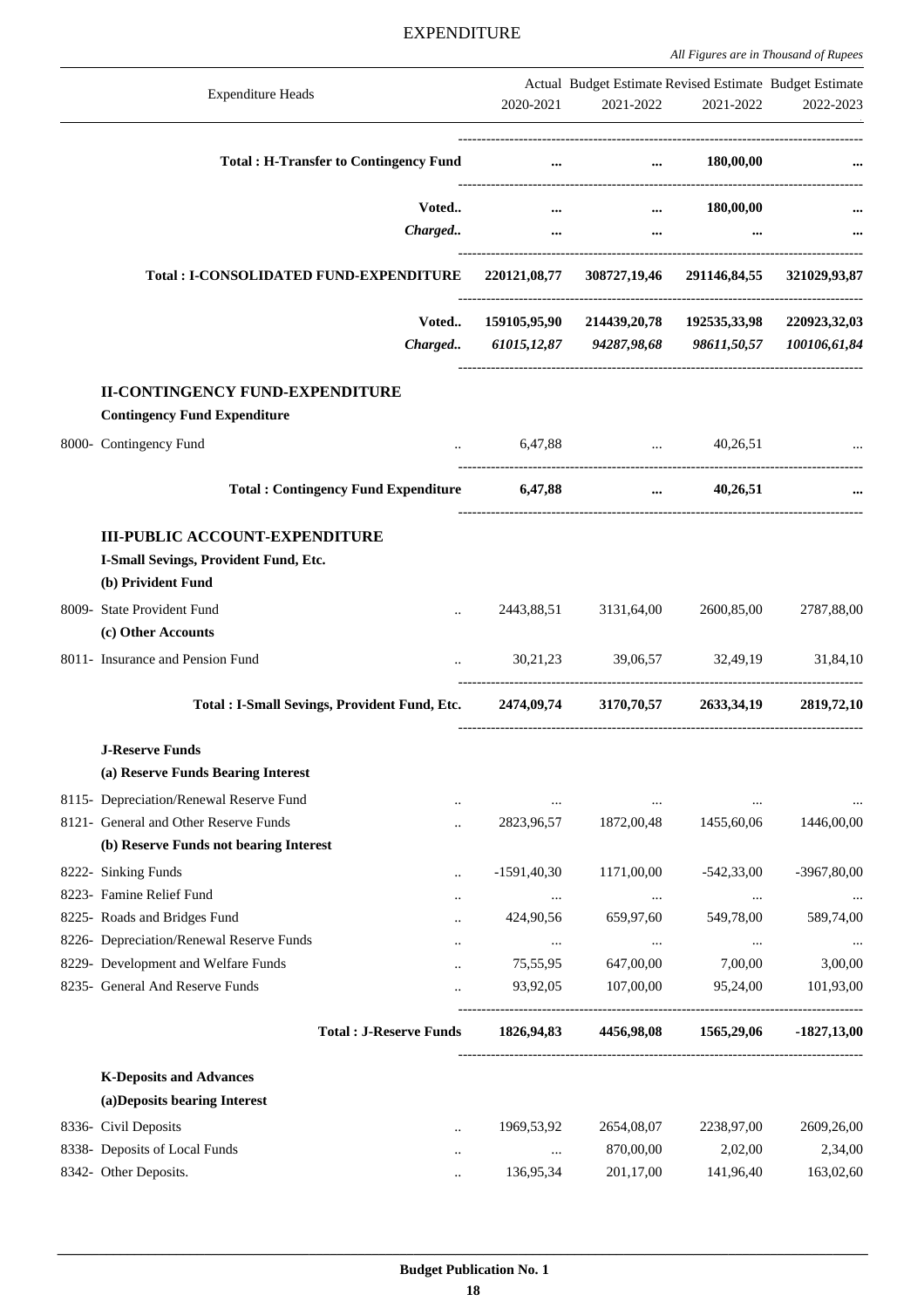*All Figures are in Thousand of Rupees*

| <b>Expenditure Heads</b>                                                                                      | 2020-2021                 | Actual Budget Estimate Revised Estimate Budget Estimate<br>2021-2022                  | 2021-2022                     | 2022-2023                 |
|---------------------------------------------------------------------------------------------------------------|---------------------------|---------------------------------------------------------------------------------------|-------------------------------|---------------------------|
| (b) Deposits not Bearing Interests                                                                            |                           |                                                                                       |                               |                           |
| 8443- Civil Deposits                                                                                          |                           | 8288,08,60                                                                            |                               |                           |
| $\ddotsc$<br>8448- Deposits of Local Funds                                                                    | 7217,36,17<br>27179,27,90 | 24019,49,94                                                                           | 5719,72,87<br>28189,06,47     | 6040,71,88<br>31591,91,50 |
| $\ddot{\phantom{a}}$<br>8449- Other Deposits                                                                  | 65385,45,18               | 82335,55,00                                                                           | 74174,35,00                   | 82103,25,00               |
| (c) Advances                                                                                                  |                           |                                                                                       |                               |                           |
| 8550- Civil Advances                                                                                          |                           |                                                                                       |                               |                           |
|                                                                                                               |                           |                                                                                       |                               |                           |
| <b>Total: K-Deposits and Advances</b>                                                                         | 101888,58,51              |                                                                                       | 118368, 38, 61 110466, 09, 74 | 122510,50,98              |
| <b>L-Suspense and Miscellaneous</b>                                                                           |                           |                                                                                       |                               |                           |
| 8658- Suspense Accounts<br>                                                                                   | 834,07,56                 | 445,30,00                                                                             | 642,64,15                     | 674,77,36                 |
| 8670- Cheques and Bills<br>$\ddot{\phantom{a}}$                                                               | 131226,16,03              | 141861,00,00                                                                          | 138184,00,00                  | 145293,00,00              |
| 8671- Departmental Balances<br>                                                                               | $\cdots$                  | $\cdots$                                                                              | $\cdots$                      |                           |
| 8672- Permanent Cash Imprest<br>$\ddotsc$                                                                     | 1,14                      | 16,00                                                                                 | 16,00                         | 17,20                     |
| 8673- Cash Balance Investment Account<br>                                                                     | 133731,80,96              | 125000,00,00                                                                          | 132407,00,00                  | 139629,00,00              |
| 8674- Security Deposits made by Government<br>                                                                | $\ldots$                  | $\ldots$                                                                              | 17,97,21                      |                           |
| 8675- Deposit with Reserve Bank<br>$\ddot{\phantom{a}}$                                                       | 350642,68,58              | 341328,93,00                                                                          | 368174,82,00                  | 404992,30,00              |
| 8679- Account with Governments of Other Countries                                                             |                           |                                                                                       |                               |                           |
| 8680- Miscellaneous Government Accounts<br>                                                                   | $\cdots$                  | $\cdots$                                                                              |                               |                           |
| <b>Total: L-Suspense and Miscellaneous</b>                                                                    |                           | 616434,74,27 608635,39,00 639426,59,36 690589,24,56                                   |                               |                           |
| <b>M-Remittance</b><br>(a) Money Orders and Other Remittance                                                  |                           |                                                                                       |                               |                           |
| 8782- Cash Remittances And Adjustments Between<br>Officers Rendering Accounts To The Same Accounts<br>Officer | $\cdots$                  |                                                                                       |                               |                           |
| (b) Inter-Governmental Adjustment Accounts                                                                    |                           |                                                                                       |                               |                           |
| 8786- Adjusting Account between Central and State<br>Governments                                              |                           | وممارك والمستحدث والممتعان والمستحدث والممتعد والمستحدث والمتعارف والمستحدث والمستحدث |                               |                           |
| 8793- Inter-State Suspense Account                                                                            |                           | $64,26$ $1,58,97$ $2,11,81$ $2,23,17$                                                 |                               |                           |
| Total : M-Remittance 64,26 1,58,97 2,11,81 2,23,17                                                            |                           |                                                                                       |                               |                           |
| Total: III-PUBLIC ACCOUNT-EXPENDITURE                                                                         |                           | 722625,01,61 734633,05,23 754093,44,16 814094,57,81                                   |                               |                           |
| Total-I, II, III - Expenditure                                                                                |                           | 942752,58,26 1043360,24,69 1045280,55,22 1135124,51,68                                |                               |                           |
| <b>N-Cash Balance</b>                                                                                         |                           | $-20,32,30$ (*)                                                                       |                               | $(*)$ (*)                 |
| <b>Grand Total:</b>                                                                                           |                           | $942732,25,96$ (*) (*) (*)                                                            |                               |                           |
|                                                                                                               |                           |                                                                                       |                               | (*) Not Indicated here    |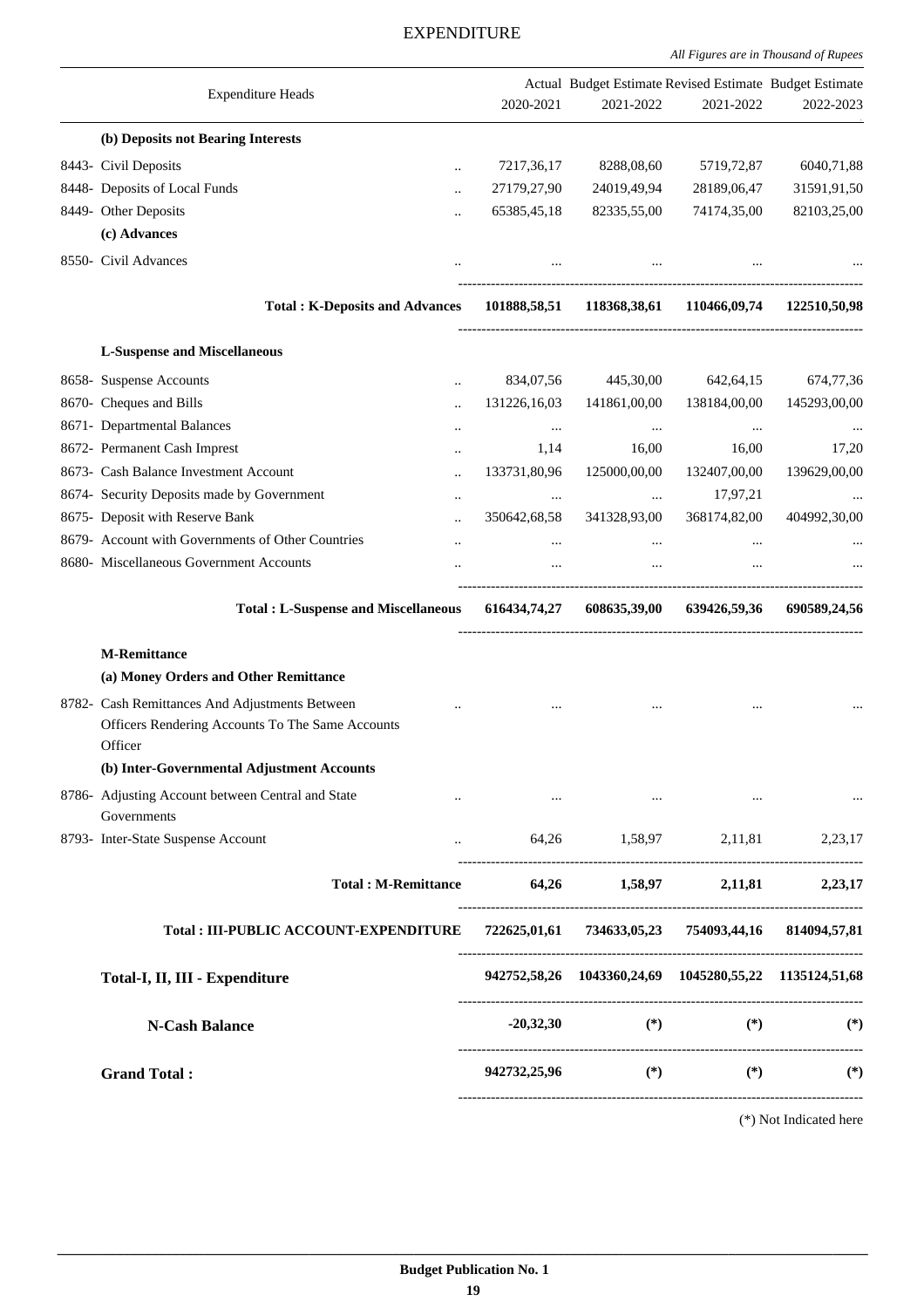# **SUMMARY OF DEMANDS FOR GRANTS, 2022-2023**

| <b>Demand</b><br>No. |                   | <b>Major Heads</b>                                          | <b>Amounts</b> |                                   |                           |  |
|----------------------|-------------------|-------------------------------------------------------------|----------------|-----------------------------------|---------------------------|--|
| Serial No.           |                   |                                                             | Voted (₹)      | Charged $(\overline{\mathbf{z}})$ | Total (₹)                 |  |
|                      |                   | <b>REVENUE ACCOUNT</b>                                      |                |                                   |                           |  |
|                      |                   | <b>A-General Services</b>                                   |                |                                   |                           |  |
| 1                    |                   | (a) Organs of State<br>2011-State Legislatures              | 65,98,80,000   | 34,23,000                         | 66,33,03,000              |  |
|                      |                   | (d) Administrative Services                                 |                |                                   |                           |  |
|                      | 2059-Public Works |                                                             | 84,67,000      |                                   | 84,67,000                 |  |
|                      |                   | CAPITAL EXPENDITURE OUTSIDE THE REVENUE ACCOUNT             |                |                                   |                           |  |
|                      |                   | <b>A-Capital Account of General Services</b>                |                |                                   |                           |  |
|                      |                   | 4059-Capital Outlay on Public Works                         | 22,00,00,000   | $\ddotsc$                         | 22,00,00,000              |  |
|                      |                   | <b>B-Capital Account of Social Services</b>                 |                |                                   |                           |  |
|                      |                   | (c) Water Supply, Sanitation, Housing and Urban Development |                |                                   |                           |  |
|                      |                   | 4216-Capital Outlay on Housing                              |                |                                   |                           |  |
|                      |                   | Total:                                                      |                | 88,83,47,000 34,23,000            | 89,17,70,000              |  |
|                      |                   | <b>REVENUE ACCOUNT</b>                                      |                |                                   |                           |  |
|                      |                   | <b>A-General Services</b>                                   |                |                                   |                           |  |
|                      |                   | (a) Organs of State                                         |                |                                   |                           |  |
| 2                    | 2012-Governor     |                                                             | $\ddotsc$      | 20,59,37,000                      | 20,59,37,000              |  |
|                      |                   | <b>CAPITAL EXPENDITURE OUTSIDE THE REVENUE ACCOUNT</b>      |                |                                   |                           |  |
|                      |                   | <b>A-Capital Account of General Services</b>                |                |                                   |                           |  |
|                      |                   | 4059-Capital Outlay on Public Works                         | $\cdots$       | 71,40,000                         | 71,40,000                 |  |
|                      |                   | Total:                                                      | $\cdots$       |                                   | 21,30,77,000 21,30,77,000 |  |
|                      |                   | <b>REVENUE ACCOUNT</b>                                      |                |                                   |                           |  |
|                      |                   | <b>A-General Services</b>                                   |                |                                   |                           |  |
|                      |                   | (a) Organs of State                                         |                |                                   |                           |  |
| 3                    |                   | 2013-Council of Ministers                                   | 46,75,17,000   | $\ddots$                          | 46,75,17,000              |  |
|                      |                   | Total:                                                      | 46,75,17,000   | $\cdots$                          | 46,75,17,000              |  |
|                      |                   | <b>REVENUE ACCOUNT</b>                                      |                |                                   |                           |  |
|                      |                   | <b>C-Economic Services</b>                                  |                |                                   |                           |  |
|                      |                   | (a) Agriculture and Allied Activities                       |                |                                   |                           |  |
| 4                    |                   | 2401-Crop Husbandry                                         | 53,00,00,000   | $\cdots$                          | 53,00,00,000              |  |
|                      |                   | 2408-Food, Storage and Warehousing                          | 14,48,28,000   |                                   | 14,48,28,000              |  |
|                      |                   | 2435-Other Agricultural Programmes                          | 43,38,97,000   | $\cdots$                          | 43,38,97,000              |  |
|                      |                   | (j) General Economic Services                               |                |                                   |                           |  |
|                      |                   | 3451-Secretariat-Economic Services                          | 2,90,82,000    |                                   | 2,90,82,000               |  |
|                      |                   | <b>C-Capital Account of Economic Services</b>               |                |                                   |                           |  |
|                      |                   | (a) Capital Account of Agriculture and Allied Activities    |                |                                   |                           |  |
|                      |                   | 4401-Capital Outlay on Crop Husbandry                       | 112,00,00,000  | $\cdots$                          | 112,00,00,000             |  |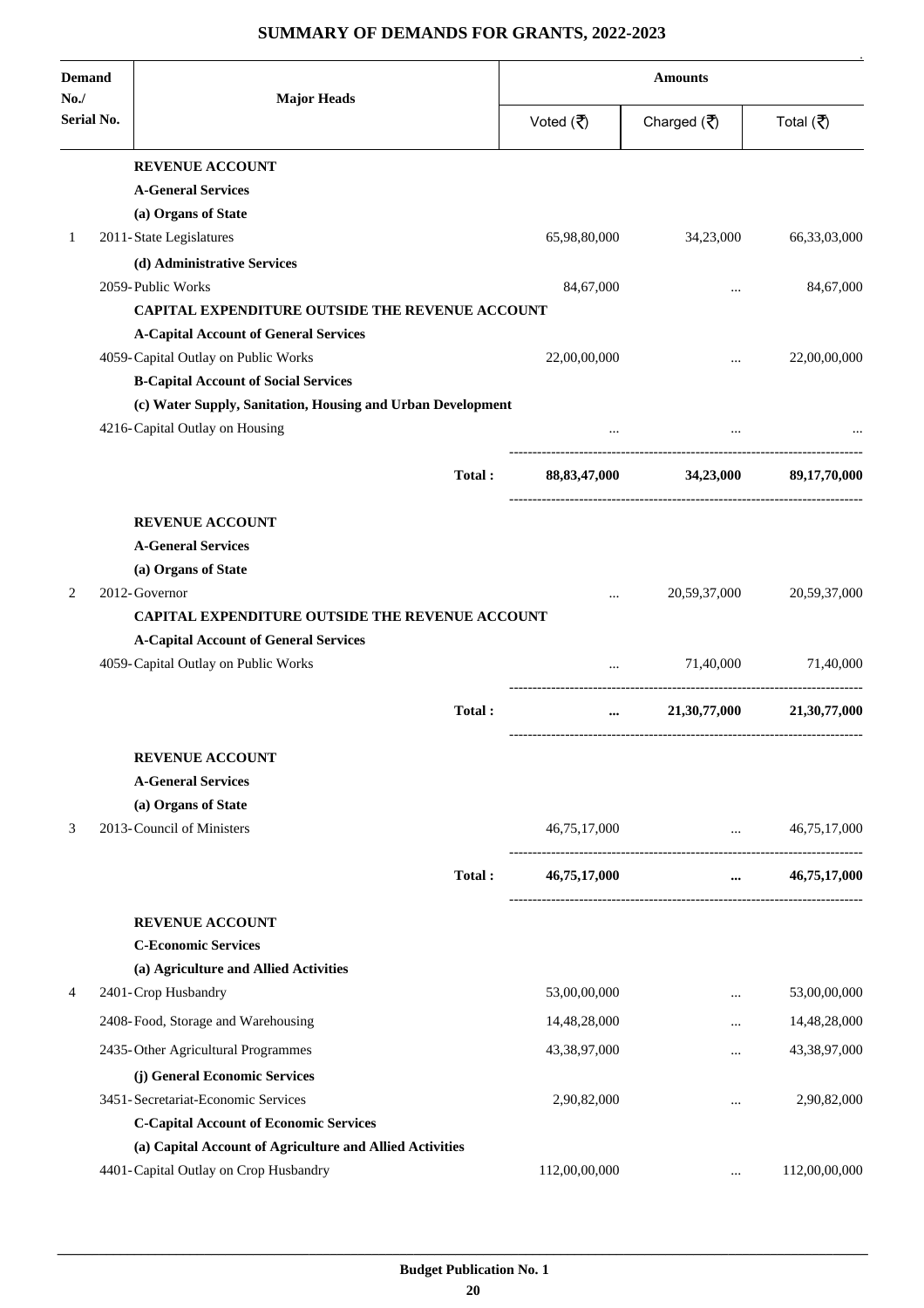| <b>Demand</b>            |                                                            | <b>Amounts</b>   |                                     |                  |  |
|--------------------------|------------------------------------------------------------|------------------|-------------------------------------|------------------|--|
| No.<br><b>Serial No.</b> | <b>Major Heads</b>                                         | Voted (₹)        | Charged $(\overline{\mathfrak{F}})$ | Total (₹)        |  |
|                          | 4408-Capital Outlay on Food, Storage and Warehousing       |                  | $\ddotsc$                           |                  |  |
|                          | 4435-Capital Outlay on Other Agricultural Programmes       | 177,51,70,000    |                                     | 177,51,70,000    |  |
|                          | 6401-Loans for Crop Husbandry                              |                  |                                     |                  |  |
|                          | 6408-Loans for Food, Storage and Warehousing               |                  |                                     |                  |  |
|                          | 6435-Loans For Other Agricultural Programmes               |                  |                                     |                  |  |
|                          |                                                            |                  |                                     |                  |  |
|                          | Total:                                                     | 403,29,77,000    |                                     | 403,29,77,000    |  |
|                          | <b>REVENUE ACCOUNT</b>                                     |                  |                                     |                  |  |
|                          | <b>A-General Services</b>                                  |                  |                                     |                  |  |
|                          | (c) Interest of Payment and Servicing of Debt              |                  |                                     |                  |  |
| 5                        | 2049-Interest Payments                                     |                  |                                     |                  |  |
|                          | (e) Pensions and Miscellaneous General Services            |                  |                                     |                  |  |
|                          | 2071-Pensions and Other Retirement Benefits                |                  |                                     |                  |  |
|                          | <b>B-Social Services</b>                                   |                  |                                     |                  |  |
|                          | (g) Social Welfare and Nutrition                           |                  |                                     |                  |  |
|                          | 2235-Social Security And Welfare                           | 717,00,00,000    | $\cdots$                            | 717,00,00,000    |  |
|                          | 2236-Nutrition                                             | 9,44,000         | $\cdots$                            | 9,44,000         |  |
|                          | <b>C-Economic Services</b>                                 |                  |                                     |                  |  |
|                          | (a) Agriculture and Allied Activities                      |                  |                                     |                  |  |
|                          | 2401-Crop Husbandry                                        | 7700,35,83,000   |                                     | 7700,35,83,000   |  |
|                          | 2402-Soil and Water Conservation                           | 182,83,52,000    | $\cdots$                            | 182,83,52,000    |  |
|                          | 2415-Agricultural Research and Education                   | 236, 19, 95, 000 |                                     | 236, 19, 95, 000 |  |
|                          | 2435-Other Agricultural Programmes                         |                  |                                     |                  |  |
|                          | (b) Rural Development                                      |                  |                                     |                  |  |
|                          | 2501-Special Programmes for Rural Development              |                  | $\cdots$                            |                  |  |
|                          | 2515-Other Rural Development Programmes                    | 6,10,00,000      | $\cdots$                            | 6,10,00,000      |  |
|                          | (c) Special Areas Programmes                               |                  |                                     |                  |  |
|                          | 2551-Hill Areas                                            | 5,35,50,000      |                                     | 5,35,50,000      |  |
|                          | 2575-Other Special Areas Programmes                        | $\cdots$         | $\ddotsc$                           |                  |  |
|                          | (f) Industry and Minerals                                  |                  |                                     |                  |  |
|                          | 2851-Village and Small Industries                          | 95,74,21,000     | $\ddotsc$                           | 95,74,21,000     |  |
|                          | (j) General Economic Services                              |                  |                                     |                  |  |
|                          | 3451-Secretariat-Economic Services                         | 11,74,99,000     |                                     | 11,74,99,000     |  |
|                          | <b>C-Capital Account of Economic Services</b>              |                  |                                     |                  |  |
|                          | (a) Capital Account of Agriculture and Allied Activities   |                  |                                     |                  |  |
|                          | 4401-Capital Outlay on Crop Husbandry                      | 299,96,00,000    |                                     | 299,96,00,000    |  |
|                          | 4415-Capital Outlay on Agricultural Research and Education | 55,39,80,000     | $\ddotsc$                           | 55,39,80,000     |  |
|                          | (c) Capital Account of Special Areas Programme             |                  |                                     |                  |  |
|                          | 4575-Capital Outlay on Other Special Areas Programme       |                  | $\cdots$                            |                  |  |
|                          | (f) Capital Account of Industry and Minerals               |                  |                                     |                  |  |
|                          | 4851-Capital Outlay on Village and Small Industries        | 10,50,000        |                                     | 10,50,000        |  |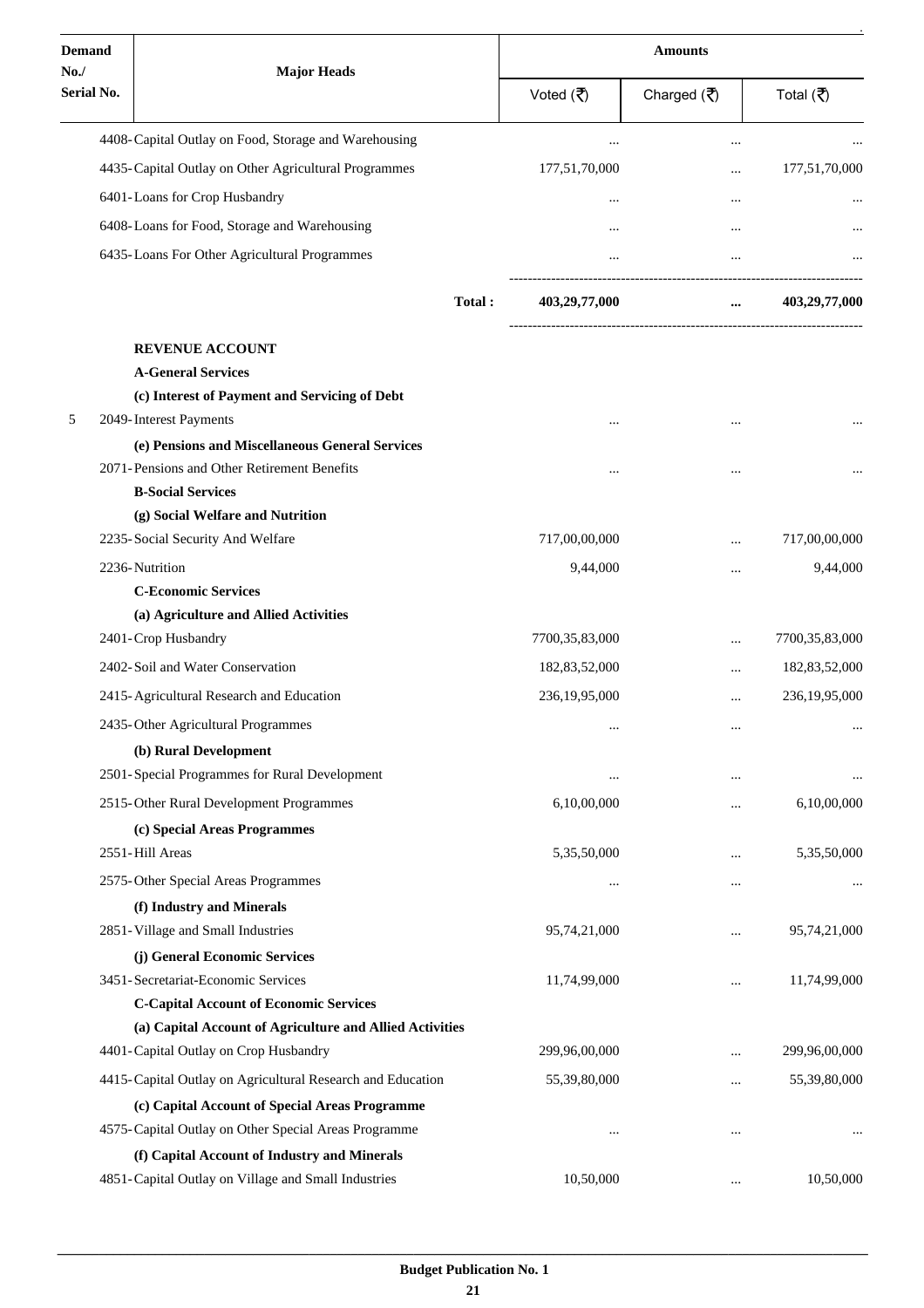| <b>Demand</b>      |                                                           |                | <b>Amounts</b>                    |                |  |  |
|--------------------|-----------------------------------------------------------|----------------|-----------------------------------|----------------|--|--|
| No./<br>Serial No. | <b>Major Heads</b>                                        | Voted (₹)      | Charged $(\overline{\mathbf{z}})$ | Total (₹)      |  |  |
|                    | 6004-Loans and Advances from the Central Government       | $\ddotsc$      |                                   |                |  |  |
|                    | 6401-Loans for Crop Husbandry                             |                |                                   |                |  |  |
|                    | Total:                                                    | 9310,89,74,000 | $\cdots$                          | 9310,89,74,000 |  |  |
|                    |                                                           |                |                                   |                |  |  |
|                    | <b>REVENUE ACCOUNT</b>                                    |                |                                   |                |  |  |
|                    | <b>A-General Services</b>                                 |                |                                   |                |  |  |
|                    | (c) Interest of Payment and Servicing of Debt             |                |                                   |                |  |  |
| 6                  | 2049-Interest Payments<br><b>B-Social Services</b>        |                |                                   |                |  |  |
|                    | (g) Social Welfare and Nutrition                          |                |                                   |                |  |  |
|                    | 2235-Social Security And Welfare                          | 3,76,000       |                                   | 3,76,000       |  |  |
|                    | <b>C-Economic Services</b>                                |                |                                   |                |  |  |
|                    | (a) Agriculture and Allied Activities                     |                |                                   |                |  |  |
|                    | 2401-Crop Husbandry                                       | 58,72,80,000   |                                   | 58,72,80,000   |  |  |
|                    | 2403-Animal Husbandry                                     | 853,42,95,000  |                                   | 853,42,95,000  |  |  |
|                    | 2404-Dairy Development                                    | 123,42,03,000  |                                   | 123,42,03,000  |  |  |
|                    | 2415-Agricultural Research and Education                  | 37,28,000      | $\cdots$                          | 37,28,000      |  |  |
|                    | (b) Rural Development                                     |                |                                   |                |  |  |
|                    | 2515-Other Rural Development Programmes                   | 25,62,000      |                                   | 25,62,000      |  |  |
|                    | (c) Special Areas Programmes                              |                |                                   |                |  |  |
|                    | 2551-Hill Areas                                           | 5,25,00,000    |                                   | 5,25,00,000    |  |  |
|                    | (j) General Economic Services                             |                |                                   |                |  |  |
|                    | 3451-Secretariat-Economic Services                        | 7,55,17,000    |                                   | 7,55,17,000    |  |  |
|                    | <b>C-Capital Account of Economic Services</b>             |                |                                   |                |  |  |
|                    | (a) Capital Account of Agriculture and Allied Activities  |                |                                   |                |  |  |
|                    | 4401-Capital Outlay on Crop Husbandry                     | 11,27,20,000   |                                   | 11,27,20,000   |  |  |
|                    | 4403-Capital Outlay on Animal Husbandry                   | 150,38,00,000  |                                   | 150,38,00,000  |  |  |
|                    | 4404-Capital Outlay on Dairy Development                  | 56,15,00,000   |                                   | 56,15,00,000   |  |  |
|                    | 6003-Internal Debt of the State Government                | $\cdots$       |                                   |                |  |  |
|                    | 6403-Loans for Animal Husbandry                           | $\cdots$       | $\cdots$                          |                |  |  |
|                    | Total:                                                    | 1266,84,81,000 | $\cdots$                          | 1266,84,81,000 |  |  |
|                    |                                                           |                |                                   |                |  |  |
|                    | <b>REVENUE ACCOUNT</b>                                    |                |                                   |                |  |  |
|                    | <b>A-General Services</b>                                 |                |                                   |                |  |  |
|                    | (c) Interest of Payment and Servicing of Debt             |                |                                   |                |  |  |
| 7                  | 2049-Interest Payments<br><b>B-Social Services</b>        | $\cdots$       | $\cdots$                          |                |  |  |
|                    | (e) Welfare of SC, ST and OBC's                           |                |                                   |                |  |  |
|                    | 2225-Welfare Of Scheduled Castes, Scheduled Tribes, Other | 2116,65,44,000 | $\cdots$                          | 2116,65,44,000 |  |  |
|                    | <b>Backward Classes And Minorities</b>                    |                |                                   |                |  |  |
|                    | (h) Others                                                |                |                                   |                |  |  |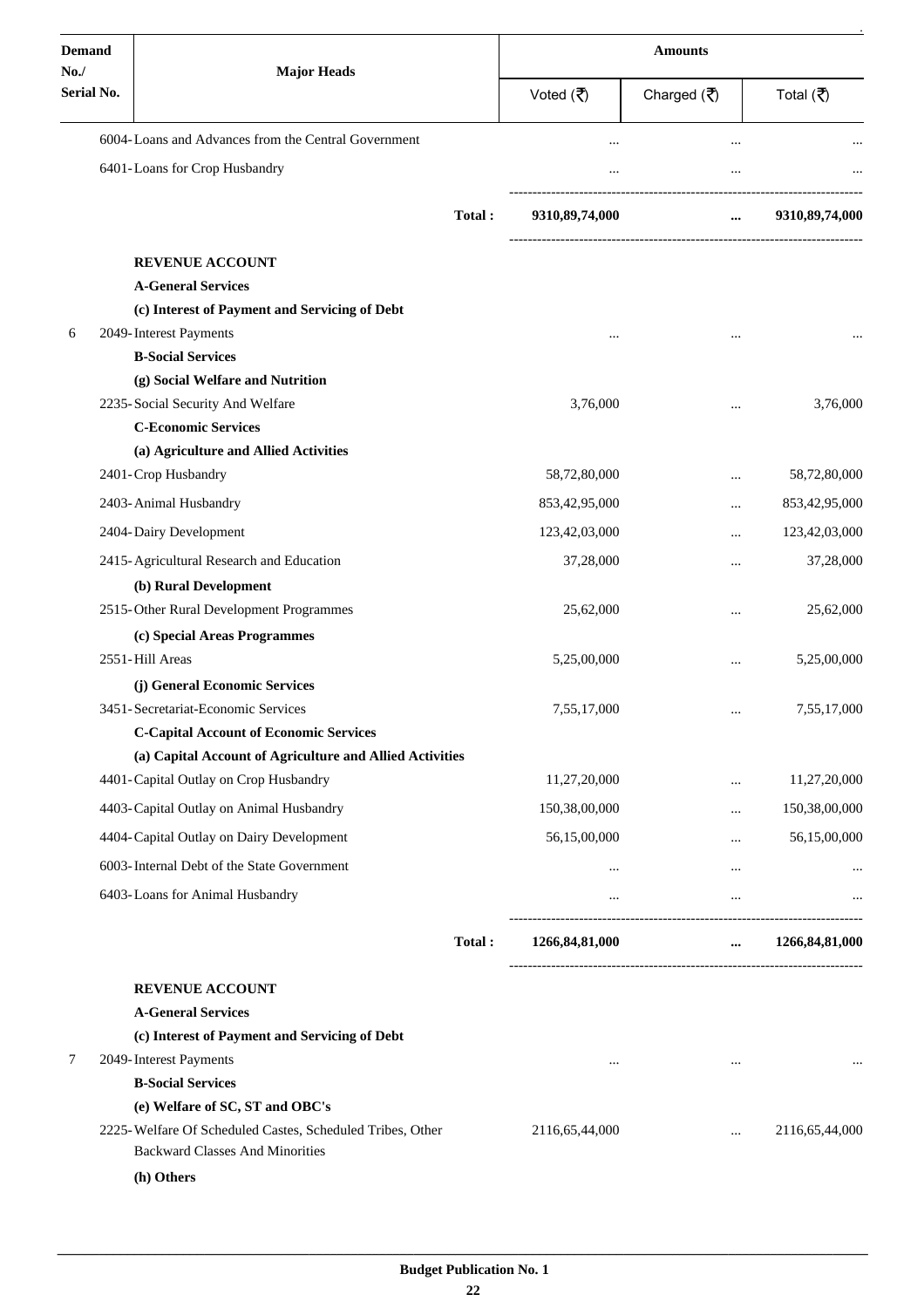| <b>Demand</b>     |                                                                                                                | <b>Amounts</b>  |                                     |                 |  |
|-------------------|----------------------------------------------------------------------------------------------------------------|-----------------|-------------------------------------|-----------------|--|
| No.<br>Serial No. | <b>Major Heads</b>                                                                                             | Voted (₹)       | Charged $(\overline{\overline{C}})$ | Total (₹)       |  |
|                   | 2251-Secretariat--Social Services                                                                              | 7,86,00,000     |                                     | 7,86,00,000     |  |
|                   | <b>B-Capital Account of Social Services</b>                                                                    |                 |                                     |                 |  |
|                   | (e) Welfare of SC, ST and OBC's                                                                                |                 |                                     |                 |  |
|                   | 4225-Capital Outlay On Welfare Of Scheduled Castes, Scheduled<br>Tribes, Other Backward Classes And Minorities | 54, 31, 55, 000 | .                                   | 54, 31, 55, 000 |  |
|                   | 6003-Internal Debt of the State Government                                                                     | $\cdots$        |                                     |                 |  |
|                   | 6004-Loans and Advances from the Central Government                                                            |                 |                                     |                 |  |
|                   | 6225-Loans For Welfare Of Scheduled Castes, Scheduled Tribes,<br><b>Other Backward Classes And Minorities</b>  |                 |                                     |                 |  |
|                   | Total:                                                                                                         | 2178,82,99,000  | $\cdots$                            | 2178,82,99,000  |  |
|                   | <b>REVENUE ACCOUNT</b>                                                                                         |                 |                                     |                 |  |
|                   | <b>A-General Services</b>                                                                                      |                 |                                     |                 |  |
|                   | (c) Interest of Payment and Servicing of Debt                                                                  |                 |                                     |                 |  |
| 8                 | 2049-Interest Payments                                                                                         |                 | 59,02,00,000                        | 59,02,00,000    |  |
|                   | <b>B-Social Services</b>                                                                                       |                 |                                     |                 |  |
|                   | (c) Water Supply, Sanitation, Housing and Urban Development                                                    |                 |                                     |                 |  |
|                   | 2216-Housing                                                                                                   | 1,10,63,000     |                                     | 1,10,63,000     |  |
|                   | (g) Social Welfare and Nutrition                                                                               |                 |                                     |                 |  |
|                   | 2250-Other Social Services                                                                                     | 2,00,000        |                                     | 2,00,000        |  |
|                   | <b>C-Economic Services</b>                                                                                     |                 |                                     |                 |  |
|                   | (a) Agriculture and Allied Activities<br>2401-Crop Husbandry                                                   | 24,07,04,000    |                                     | 24,07,04,000    |  |
|                   |                                                                                                                |                 | $\ddotsc$                           |                 |  |
|                   | 2404-Dairy Development                                                                                         | 6,62,000        | $\cdots$                            | 6,62,000        |  |
|                   | 2425-Co-operation                                                                                              | 371,56,08,000   | 43,000                              | 371,56,51,000   |  |
|                   | (b) Rural Development                                                                                          |                 |                                     |                 |  |
|                   | 2515-Other Rural Development Programmes                                                                        | 17,97,94,000    |                                     | 17,97,94,000    |  |
|                   | (j) General Economic Services                                                                                  |                 |                                     |                 |  |
|                   | 3451-Secretariat-Economic Services                                                                             | 6,21,55,000     |                                     | 6,21,55,000     |  |
|                   | <b>B-Capital Account of Social Services</b>                                                                    |                 |                                     |                 |  |
|                   | (c) Water Supply, Sanitation, Housing and Urban Development                                                    |                 |                                     |                 |  |
|                   | 4216-Capital Outlay on Housing                                                                                 | $\cdots$        |                                     |                 |  |
|                   | (h) Others                                                                                                     |                 |                                     |                 |  |
|                   | 4250-Capital Outlay on Other Social Services<br><b>C-Capital Account of Economic Services</b>                  | $\cdots$        | $\ddotsc$                           | $\ddotsc$       |  |
|                   | (a) Capital Account of Agriculture and Allied Activities                                                       |                 |                                     |                 |  |
|                   | 4401-Capital Outlay on Crop Husbandry                                                                          | 11,98,00,000    |                                     | 11,98,00,000    |  |
|                   | 4425-Capital Outlay on Co-operation                                                                            | 76,82,00,000    |                                     | 76,82,00,000    |  |
|                   |                                                                                                                |                 | $\ddotsc$                           |                 |  |
|                   | 6003-Internal Debt of the State Government                                                                     | $\cdots$        | 3,31,00,000                         | 3,31,00,000     |  |
|                   | 6004-Loans and Advances from the Central Government                                                            |                 |                                     |                 |  |
|                   | 6250-Loans for Other Social Services                                                                           | $\cdots$        | $\cdots$                            | $\cdots$        |  |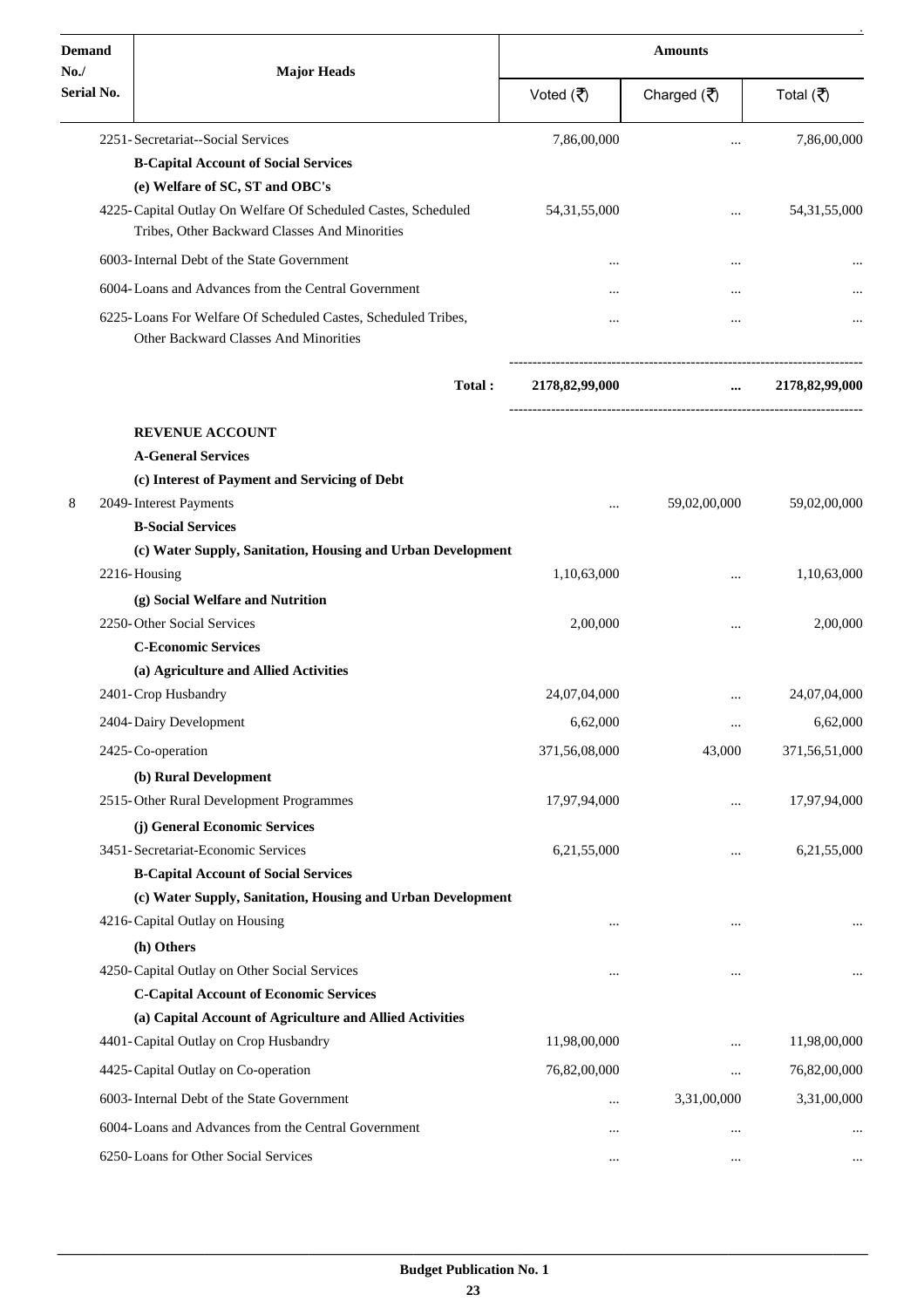| <b>Demand</b>     | <b>Major Heads</b>                                                                  |        | <b>Amounts</b> |                                              |               |  |
|-------------------|-------------------------------------------------------------------------------------|--------|----------------|----------------------------------------------|---------------|--|
| No.<br>Serial No. |                                                                                     |        | Voted (そ)      | Charged $(\overline{\mathbf{\overline{z}}})$ | Total (₹)     |  |
|                   | 6425-Loans for Co-operation                                                         |        | 20,00,000      | $\cdots$                                     | 20,00,000     |  |
|                   |                                                                                     | Total: |                | 510,01,86,000 62,33,43,000                   | 572,35,29,000 |  |
|                   | <b>REVENUE ACCOUNT</b>                                                              |        |                |                                              |               |  |
|                   | <b>A-General Services</b>                                                           |        |                |                                              |               |  |
|                   | (d) Administrative Services                                                         |        |                |                                              |               |  |
| 10                | 2052-Secretariat--General Services                                                  |        | 6,03,59,000    | $\cdots$                                     | 6,03,59,000   |  |
|                   | <b>C-Economic Services</b><br>(j) General Economic Services                         |        |                |                                              |               |  |
|                   | 3456-Civil Supplies                                                                 |        | 77,72,38,000   |                                              | 77,72,38,000  |  |
|                   | 3475-Other General Economic Services                                                |        |                |                                              |               |  |
|                   | <b>CAPITAL EXPENDITURE OUTSIDE THE REVENUE ACCOUNT</b>                              |        | 21,95,53,000   |                                              | 21,95,53,000  |  |
|                   | <b>A-Capital Account of General Services</b>                                        |        |                |                                              |               |  |
|                   | 4059-Capital Outlay on Public Works                                                 |        | 9,67,05,000    | $\cdots$                                     | 9,67,05,000   |  |
|                   | <b>C-Capital Account of Economic Services</b>                                       |        |                |                                              |               |  |
|                   | (j) Capital Account of General Economic Services                                    |        |                |                                              |               |  |
|                   | 5475-Capital Outlay on Other General Economic Services                              |        | 1,05,00,000    | $\ddots$                                     | 1,05,00,000   |  |
|                   |                                                                                     | Total: | 116,43,55,000  | $\cdots$                                     | 116,43,55,000 |  |
|                   | <b>REVENUE ACCOUNT</b>                                                              |        |                |                                              |               |  |
|                   | <b>A-General Services</b>                                                           |        |                |                                              |               |  |
|                   | (c) Interest of Payment and Servicing of Debt                                       |        |                |                                              |               |  |
| 11                | 2049-Interest Payments                                                              |        | $\cdots$       | 3,10,00,000                                  | 3,10,00,000   |  |
|                   | <b>B-Social Services</b>                                                            |        |                |                                              |               |  |
|                   | (g) Social Welfare and Nutrition                                                    |        |                |                                              |               |  |
|                   | 2235-Social Security And Welfare                                                    |        | 13,00,00,000   |                                              | 13,00,00,000  |  |
|                   | <b>C-Economic Services</b>                                                          |        |                |                                              |               |  |
|                   | (a) Agriculture and Allied Activities                                               |        |                |                                              |               |  |
|                   | 2401-Crop Husbandry                                                                 |        | 76,37,000      |                                              | 76,37,000     |  |
|                   | (c) Special Areas Programmes                                                        |        |                |                                              |               |  |
|                   | 2551-Hill Areas                                                                     |        | 52,50,000      | $\cdots$                                     | 52,50,000     |  |
|                   | (f) Industry and Minerals                                                           |        |                |                                              |               |  |
|                   | 2851-Village and Small Industries                                                   |        | 542,98,36,000  |                                              | 542,98,36,000 |  |
|                   | (j) General Economic Services                                                       |        |                |                                              |               |  |
|                   | 3451-Secretariat-Economic Services<br><b>C-Capital Account of Economic Services</b> |        | 9,08,70,000    |                                              | 9,08,70,000   |  |
|                   | (f) Capital Account of Industry and Minerals                                        |        |                |                                              |               |  |
|                   | 4851-Capital Outlay on Village and Small Industries                                 |        | 476,71,60,000  |                                              | 476,71,60,000 |  |
|                   | 6003-Internal Debt of the State Government                                          |        |                | 8,00,00,000                                  | 8,00,00,000   |  |
|                   |                                                                                     |        |                |                                              |               |  |
|                   | 6004-Loans and Advances from the Central Government                                 |        |                | $\cdots$                                     |               |  |
|                   | 6851-Loans for Village and Small Industries                                         |        | 2,34,10,000    |                                              | 2,34,10,000   |  |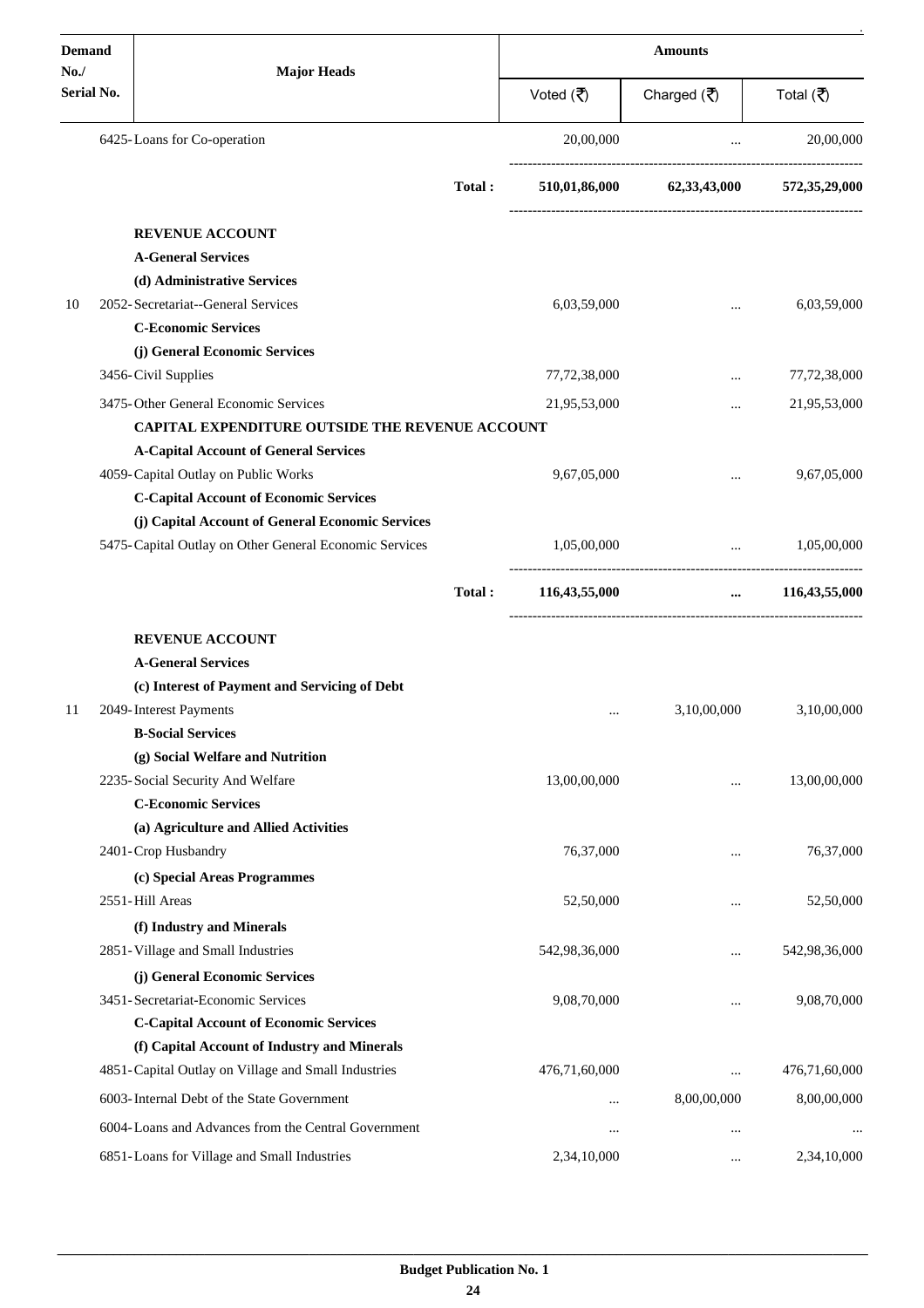| <b>Demand</b>            |                                                           |        | <b>Amounts</b>   |                                                 |                  |  |
|--------------------------|-----------------------------------------------------------|--------|------------------|-------------------------------------------------|------------------|--|
| No.<br><b>Serial No.</b> | <b>Major Heads</b>                                        |        | Voted (₹)        | Charged $(\overline{\mathbf{z}})$               | Total (₹)        |  |
|                          | 6860-Loans for Consumer Industries                        |        | 103,50,00,000    | $\ddotsc$                                       | 103,50,00,000    |  |
|                          |                                                           | Total: | 1148,91,63,000   | 11,10,00,000                                    | 1160,01,63,000   |  |
|                          | <b>REVENUE ACCOUNT</b>                                    |        |                  |                                                 |                  |  |
|                          | <b>B-Social Services</b>                                  |        |                  |                                                 |                  |  |
|                          | a) Education, Sports, Art and Culture                     |        |                  |                                                 |                  |  |
| 14                       | 2202-General Education                                    |        | 136, 19, 07, 000 | $\cdots$                                        | 136, 19, 07, 000 |  |
|                          | 2205-Art and Culture                                      |        | 175, 12, 62, 000 | $\cdots$                                        | 175, 12, 62, 000 |  |
|                          | (g) Social Welfare and Nutrition                          |        |                  |                                                 |                  |  |
|                          | 2235-Social Security And Welfare                          |        | 40,60,56,000     |                                                 | 40,60,56,000     |  |
|                          | (h) Others                                                |        |                  |                                                 |                  |  |
|                          | 2251-Secretariat--Social Services                         |        | 4,58,49,000      | $\cdots$                                        | 4,58,49,000      |  |
|                          | <b>C-Economic Services</b>                                |        |                  |                                                 |                  |  |
|                          | (b) Rural Development                                     |        |                  |                                                 |                  |  |
|                          | 2515-Other Rural Development Programmes                   |        | 16,53,92,000     |                                                 | 16,53,92,000     |  |
|                          | (c) Special Areas Programmes                              |        |                  |                                                 |                  |  |
|                          | 2551-Hill Areas                                           |        |                  | $\cdots$                                        |                  |  |
|                          | (j) General Economic Services                             |        |                  |                                                 |                  |  |
|                          | 3454-Census, Surveys and Statistics                       |        | $\cdots$         | $\cdots$                                        |                  |  |
|                          | <b>B-Capital Account of Social Services</b>               |        |                  |                                                 |                  |  |
|                          | (a) Education, Sport, Art and Culture                     |        |                  |                                                 |                  |  |
|                          | 4202-Capital Outlay on Education, Sports, Art and Culture |        | 11,96,80,000     | $\cdots$                                        | 11,96,80,000     |  |
|                          | (g) Social Welfare and Nutrition                          |        |                  |                                                 |                  |  |
|                          | 4235-Capital Outlay on Social Security and Welfare        |        | 2,40,00,000      | $\cdots$<br>----------------------------------- | 2,40,00,000      |  |
|                          |                                                           | Total: | 387,41,46,000    | $\cdots$                                        | 387,41,46,000    |  |
|                          | <b>REVENUE ACCOUNT</b>                                    |        |                  |                                                 |                  |  |
|                          | <b>B-Social Services</b>                                  |        |                  |                                                 |                  |  |
|                          | a) Education, Sports, Art and Culture                     |        |                  |                                                 |                  |  |
| 15                       | 2202-General Education                                    |        | 34864,80,68,000  | $\cdots$                                        | 34864,80,68,000  |  |
|                          | 2204-Sports and Youth Services                            |        | 14, 18, 12, 000  |                                                 | 14, 18, 12, 000  |  |
|                          | (h) Others                                                |        |                  |                                                 |                  |  |
|                          | 2251-Secretariat--Social Services                         |        | 10,38,63,000     | $\cdots$                                        | 10,38,63,000     |  |
|                          | <b>C-Economic Services</b>                                |        |                  |                                                 |                  |  |
|                          | (c) Special Areas Programmes                              |        |                  |                                                 |                  |  |
|                          | 2551-Hill Areas                                           |        | 5,25,00,000      | $\cdots$                                        | 5,25,00,000      |  |
|                          | <b>B-Capital Account of Social Services</b>               |        |                  |                                                 |                  |  |
|                          | (a) Education, Sport, Art and Culture                     |        |                  |                                                 |                  |  |
|                          | 4202-Capital Outlay on Education, Sports, Art and Culture |        | 312,10,00,000    |                                                 | 312,10,00,000    |  |
|                          | <b>C-Capital Account of Economic Services</b>             |        |                  |                                                 |                  |  |
|                          | (c) Capital Account of Special Areas Programme            |        |                  |                                                 |                  |  |
|                          | 4575-Capital Outlay on Other Special Areas Programme      |        | $\cdots$         | $\cdots$                                        |                  |  |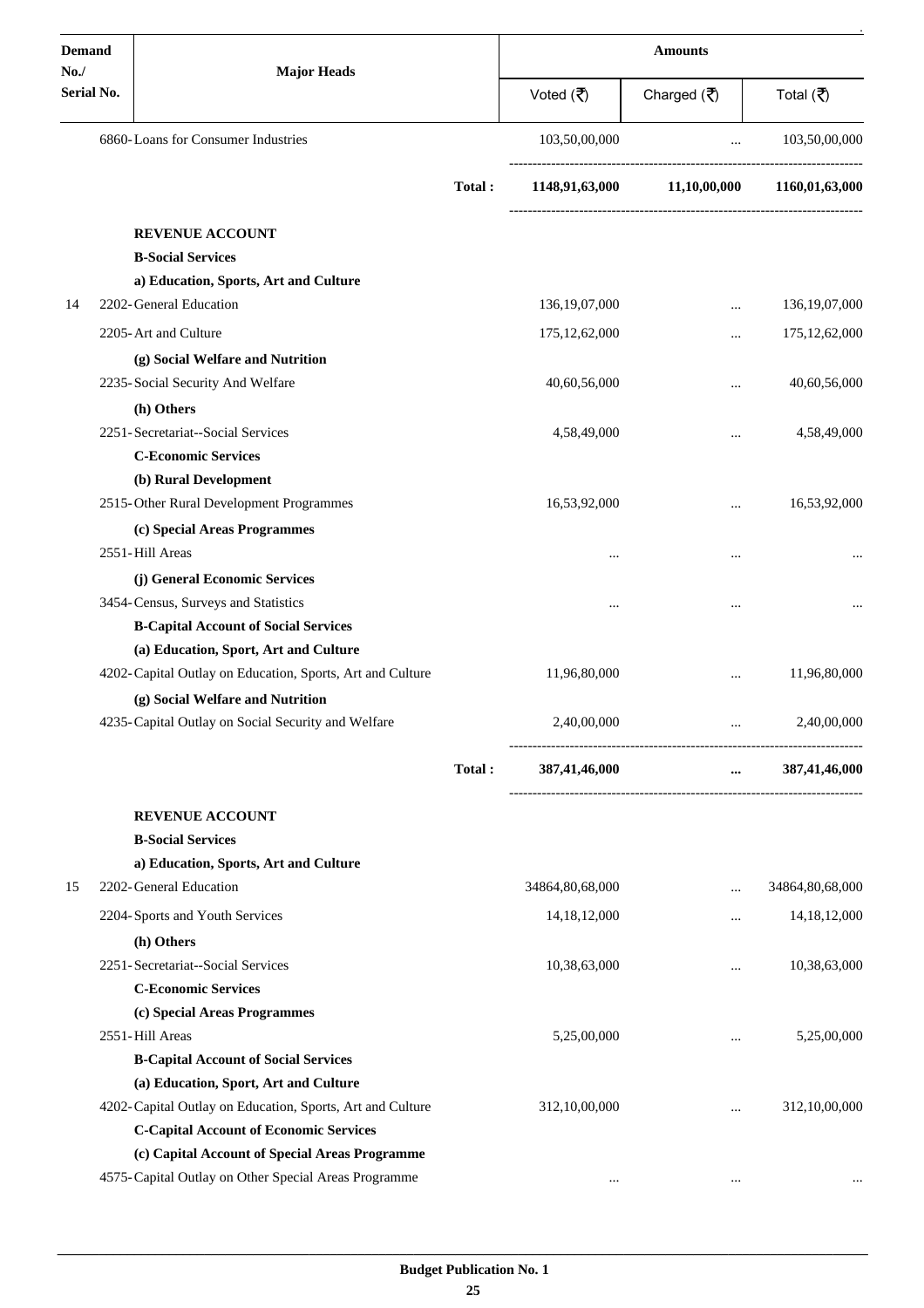| <b>Demand</b>     | <b>Major Heads</b>                                                  |        | <b>Amounts</b>   |                                    |                                                      |  |
|-------------------|---------------------------------------------------------------------|--------|------------------|------------------------------------|------------------------------------------------------|--|
| No.<br>Serial No. |                                                                     |        | Voted (₹)        | Charged $(\overline{\mathcal{R}})$ | Total (₹)                                            |  |
|                   |                                                                     | Total: | 35206,72,43,000  |                                    | $\ldots$ 35206,72,43,000                             |  |
|                   | <b>REVENUE ACCOUNT</b>                                              |        |                  |                                    |                                                      |  |
|                   | <b>B-Social Services</b>                                            |        |                  |                                    |                                                      |  |
|                   | (c) Water Supply, Sanitation, Housing and Urban Development         |        |                  |                                    |                                                      |  |
| 16                | 2215-Water Supply and Sanitation                                    |        | 7,52,36,000      | $\ddotsc$                          | 7,52,36,000                                          |  |
|                   | (h) Others                                                          |        |                  |                                    |                                                      |  |
|                   | 2251-Secretariat--Social Services<br><b>C-Economic Services</b>     |        | 4,62,30,000      | $\cdots$                           | 4,62,30,000                                          |  |
|                   | (i) Science, Technology and Environment                             |        |                  |                                    |                                                      |  |
|                   | 3425-Other Scientific Research                                      |        | 23,74,000        | $\cdots$                           | 23,74,000                                            |  |
|                   | 3435-Ecology & Environment                                          |        | 81,84,28,000     | $\ddotsc$                          | 81,84,28,000                                         |  |
|                   | CAPITAL EXPENDITURE OUTSIDE THE REVENUE ACCOUNT                     |        |                  |                                    |                                                      |  |
|                   | <b>A-Capital Account of General Services</b>                        |        |                  |                                    |                                                      |  |
|                   | 4059-Capital Outlay on Public Works                                 |        | 4,77,50,000      |                                    | 4,77,50,000<br>$\cdots$ . The same of $\cdots$       |  |
|                   |                                                                     | Total: | 99,00,18,000     |                                    | 99,00,18,000<br>$\cdots$ . The set of $\mathbb{R}^n$ |  |
|                   | <b>REVENUE ACCOUNT</b>                                              |        |                  |                                    |                                                      |  |
|                   | <b>A-General Services</b>                                           |        |                  |                                    |                                                      |  |
|                   | (a) Organs of State                                                 |        |                  |                                    |                                                      |  |
| 18                | 2014-Administration of Justice                                      |        | 8,21,99,000      |                                    | 8,21,99,000                                          |  |
|                   | (b) Fiscal Services                                                 |        |                  |                                    |                                                      |  |
|                   | 2020-Collection of Taxes on Income and Expenditure                  |        | 6,58,62,000      |                                    | 6,58,62,000                                          |  |
|                   | 2029-Land Revenue                                                   |        | 64,04,000        |                                    | 64,04,000                                            |  |
|                   | 2030-Stamps and Registration                                        |        | 196,06,88,000    | $\cdots$                           | 196,06,88,000                                        |  |
|                   | 2035-Collection of Other Taxes on Property and Capital Transactions |        | 67,92,000        | $\ddotsc$                          | 67,92,000                                            |  |
|                   | 2039-State Excise                                                   |        | 166,57,77,000    |                                    | 166,57,77,000                                        |  |
|                   | 2040-Taxes on Sales, Trades etc.                                    |        | 96,10,03,000     | $\cdots$                           | 96,10,03,000                                         |  |
|                   | 2043-Collection Charges Under State Goods And Services Tax          |        | 231,31,90,000    | $\cdots$                           | 231,31,90,000                                        |  |
|                   | 2045-Other Taxes and Duties on Commodities and Services             |        | 2,48,03,000      |                                    | 2,48,03,000                                          |  |
|                   | 2047-Other Fiscal Services                                          |        | 8,21,06,000      | $\cdots$                           | 8,21,06,000                                          |  |
|                   | (c) Interest of Payment and Servicing of Debt                       |        |                  |                                    |                                                      |  |
|                   | 2048-Appropriation for Reduction or Avoidance of Debt               |        |                  | 200,00,00,000                      | 200,00,00,000                                        |  |
|                   | 2049-Interest Payments                                              |        |                  | 38993,30,82,000                    | 38993,30,82,000                                      |  |
|                   | (d) Administrative Services                                         |        |                  |                                    |                                                      |  |
|                   | 2051-Public Service Commission                                      |        |                  | 37,74,15,000                       | 37,74,15,000                                         |  |
|                   | 2052- Secretariat--General Services                                 |        | 545, 31, 67, 000 | $\cdots$                           | 545, 31, 67, 000                                     |  |
|                   | 2054-Treasury and Accounts Administration                           |        | 196,12,66,000    | $\cdots$                           | 196,12,66,000                                        |  |
|                   | 2058-Stationery and Printing                                        |        | 22,55,000        | $\ldots$                           | 22,55,000                                            |  |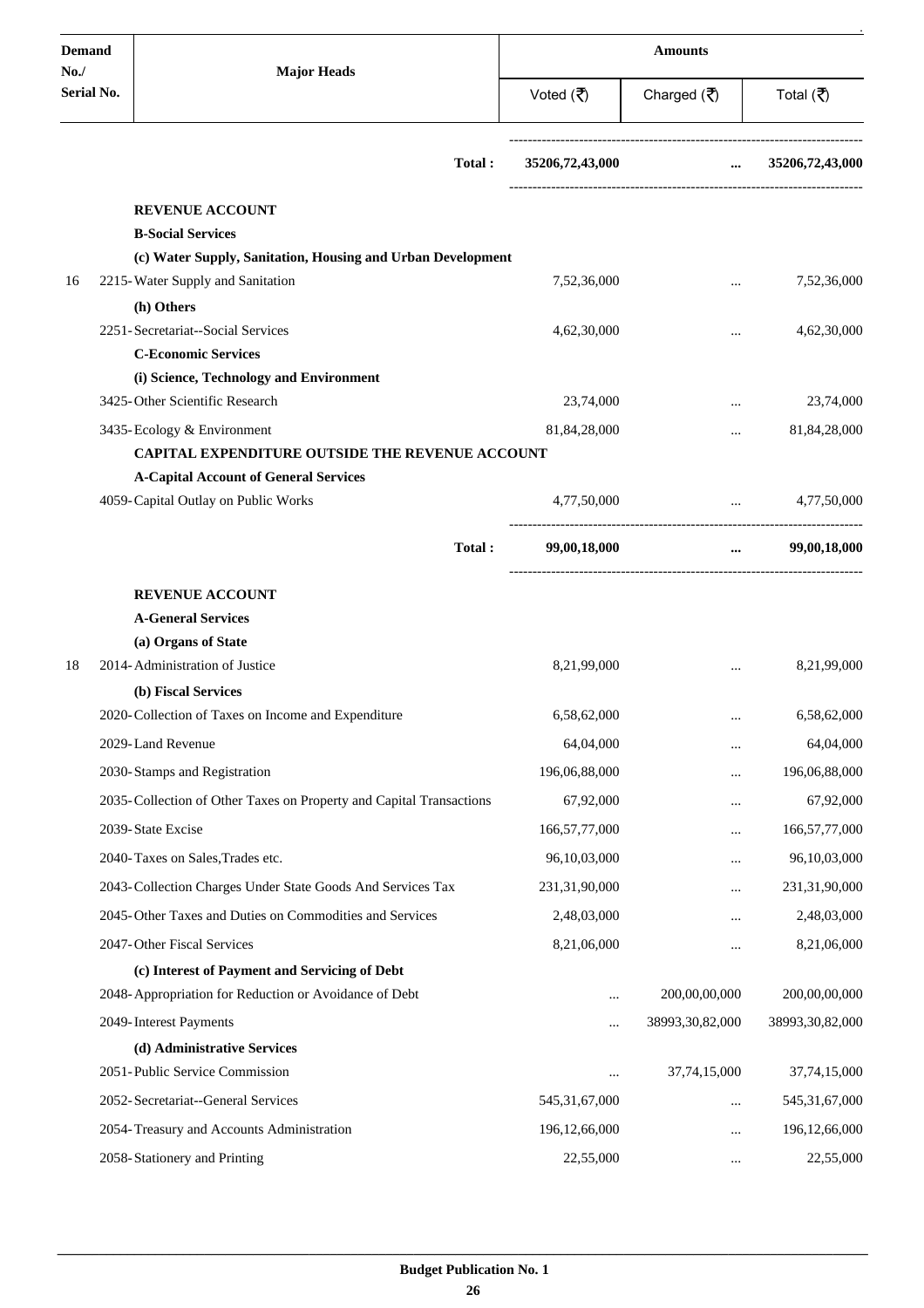| <b>Demand</b><br>No./ | <b>Major Heads</b>                                                                   |                    | <b>Amounts</b>                     |                                  |  |
|-----------------------|--------------------------------------------------------------------------------------|--------------------|------------------------------------|----------------------------------|--|
| <b>Serial No.</b>     |                                                                                      | Voted (そ)          | Charged $(\overline{\mathcal{R}})$ | Total (₹)                        |  |
|                       | 2059-Public Works                                                                    |                    |                                    |                                  |  |
|                       | 2070-Other Administrative Services                                                   | 3,32,83,000        |                                    | 3,32,83,000                      |  |
|                       | (e) Pensions and Miscellaneous General Services                                      |                    |                                    |                                  |  |
|                       | 2071-Pensions and Other Retirement Benefits                                          | 23026, 36, 15, 000 | 9,89,67,000                        | 23036,25,82,000                  |  |
|                       | 2075-Miscellaneous General Services                                                  | 187, 18, 76, 000   |                                    | 187, 18, 76, 000                 |  |
|                       | <b>B-Social Services</b>                                                             |                    |                                    |                                  |  |
|                       | (g) Social Welfare and Nutrition                                                     |                    |                                    |                                  |  |
|                       | 2235-Social Security And Welfare                                                     | 64,28,61,000       |                                    | 64,28,61,000                     |  |
|                       | 2250-Other Social Services                                                           | 13,24,96,000       |                                    | 13,24,96,000                     |  |
|                       | <b>C-Economic Services</b>                                                           |                    |                                    |                                  |  |
|                       | (f) Industry and Minerals                                                            |                    |                                    |                                  |  |
|                       | 2852-Industries                                                                      | $\cdots$           |                                    |                                  |  |
|                       | (g) Transport                                                                        |                    |                                    |                                  |  |
|                       | 3054-Roads and Bridges                                                               |                    |                                    |                                  |  |
|                       | (j) General Economic Services                                                        |                    |                                    |                                  |  |
|                       | 3454-Census, Surveys and Statistics                                                  |                    | $\ddotsc$                          |                                  |  |
|                       | 3475-Other General Economic Services                                                 | 10,31,000          | $\cdots$                           | 10,31,000                        |  |
|                       | D-Grants-in-Aid and Contributions                                                    |                    |                                    |                                  |  |
|                       | 3604-Compensation and Assignments to Local Bodies and Panchayati<br>Raj Institutions | $\cdots$           |                                    |                                  |  |
|                       | <b>CAPITAL EXPENDITURE OUTSIDE THE REVENUE ACCOUNT</b>                               |                    |                                    |                                  |  |
|                       | <b>A-Capital Account of General Services</b>                                         |                    |                                    |                                  |  |
|                       | 4059-Capital Outlay on Public Works                                                  | 15,77,10,000       |                                    | 15,77,10,000                     |  |
|                       | 4070-Capital Outlay on Other Administrative Services                                 | 5,00,000           |                                    | 5,00,000                         |  |
|                       | <b>B-Capital Account of Social Services</b>                                          |                    |                                    |                                  |  |
|                       | (c) Water Supply, Sanitation, Housing and Urban Development                          |                    |                                    |                                  |  |
|                       | 4216-Capital Outlay on Housing                                                       | $\cdots$           | $\cdots$                           | $\cdots$                         |  |
|                       | <b>C-Capital Account of Economic Services</b>                                        |                    |                                    |                                  |  |
|                       | (f) Capital Account of Industry and Minerals                                         |                    |                                    |                                  |  |
|                       | 4885-Other Capital Outlay on Industries and Minerals                                 | 5,25,00,000        |                                    | 5,25,00,000                      |  |
|                       | (j) Capital Account of General Economic Services                                     |                    |                                    |                                  |  |
|                       | 5465-Investments in General Financial and Trading Institutions                       | 29,40,00,000       | $\cdots$                           | 29,40,00,000                     |  |
|                       | 6003-Internal Debt of the State Government                                           | $\cdots$           | 58488,91,48,000                    | 58488,91,48,000                  |  |
|                       | 6004-Loans and Advances from the Central Government                                  |                    | 1869, 31, 69, 000                  | 1869, 31, 69, 000                |  |
|                       | 6885-Other Loans To Industries And Minerals                                          | $\cdots$           | $\cdots$                           |                                  |  |
|                       | 7610-Loans to Government Servants etc.                                               | 12,00,00,000       | $\cdots$                           | 12,00,00,000                     |  |
|                       | 7615-Miscellaneous Loans                                                             | $\cdots$           | $\cdots$                           |                                  |  |
|                       | 7999- Appropriation to the Contigency Fund                                           |                    | $\cdots$                           |                                  |  |
|                       |                                                                                      |                    |                                    |                                  |  |
|                       | Total:                                                                               | 24815,53,84,000    |                                    | 99599,17,81,000 124414,71,65,000 |  |

**REVENUE ACCOUNT**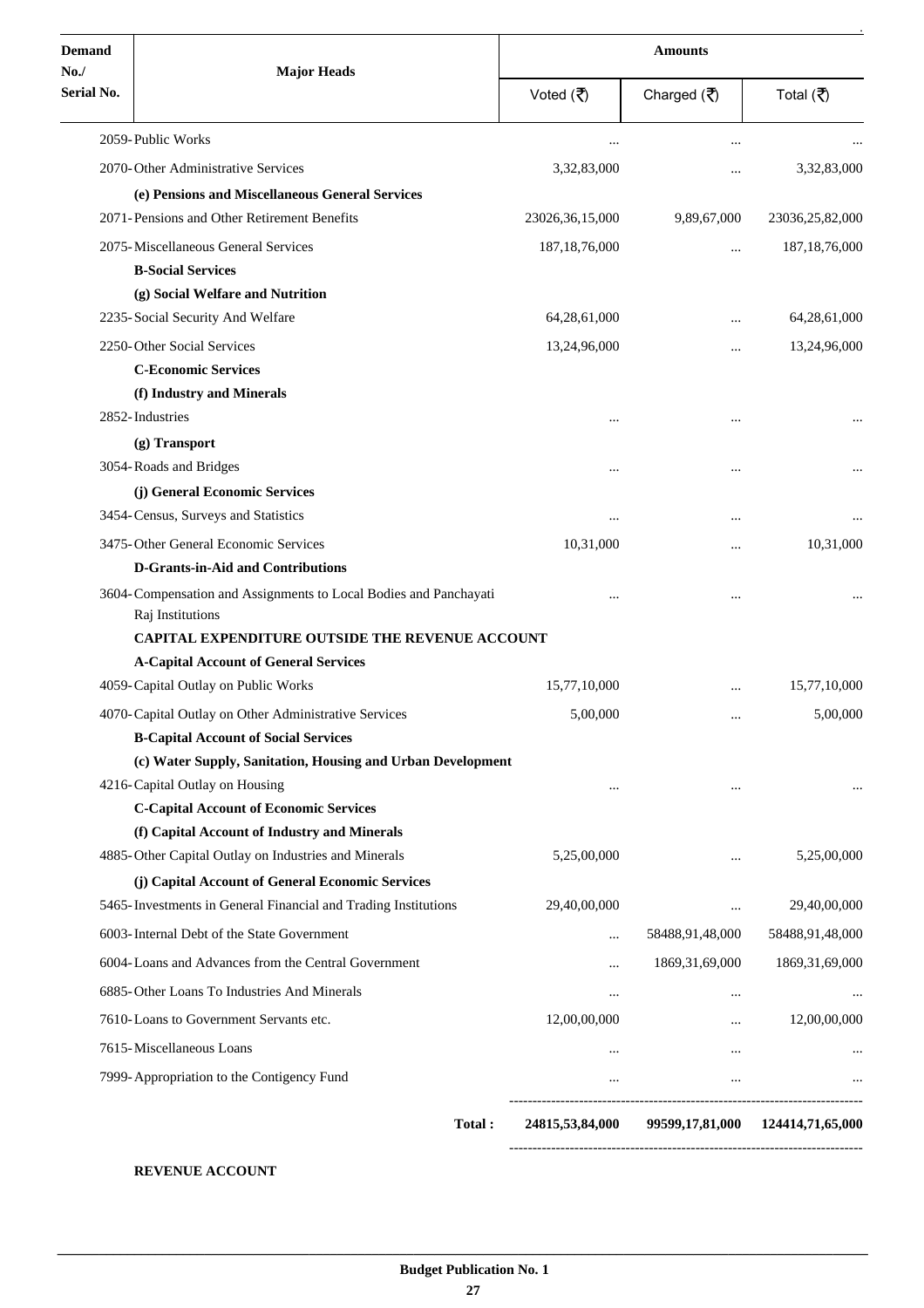| <b>Demand</b>     |                                                          | <b>Amounts</b> |               |                                                   |               |
|-------------------|----------------------------------------------------------|----------------|---------------|---------------------------------------------------|---------------|
| No.<br>Serial No. | <b>Major Heads</b>                                       |                | Voted (そ)     | Charged $(\overline{\mathbf{z}})$                 | Total (₹)     |
|                   | <b>A-General Services</b>                                |                |               |                                                   |               |
|                   | (c) Interest of Payment and Servicing of Debt            |                |               |                                                   |               |
| 19                | 2049-Interest Payments                                   |                |               |                                                   |               |
|                   | (d) Administrative Services                              |                |               |                                                   |               |
|                   | 2052-Secretariat--General Services                       |                | 2,91,66,000   |                                                   | 2,91,66,000   |
|                   | 2059-Public Works                                        |                | 10,25,000     |                                                   | 10,25,000     |
|                   | 2070-Other Administrative Services                       |                | 315,26,14,000 |                                                   | 315,26,14,000 |
|                   | <b>CAPITAL EXPENDITURE OUTSIDE THE REVENUE ACCOUNT</b>   |                |               |                                                   |               |
|                   | <b>A-Capital Account of General Services</b>             |                |               |                                                   |               |
|                   | 4059-Capital Outlay on Public Works                      |                | 128,41,25,000 | $\ddotsc$                                         | 128,41,25,000 |
|                   | 4070-Capital Outlay on Other Administrative Services     |                | 1,86,25,000   | $\cdots$                                          | 1,86,25,000   |
|                   | 6003-Internal Debt of the State Government               |                | $\cdots$      | $\cdots$                                          |               |
|                   |                                                          | Total:         | 448,55,55,000 | ----------------------<br>$\cdots$                | 448,55,55,000 |
|                   | <b>REVENUE ACCOUNT</b>                                   |                |               |                                                   |               |
|                   | <b>A-General Services</b>                                |                |               |                                                   |               |
|                   | (c) Interest of Payment and Servicing of Debt            |                |               |                                                   |               |
| 20                | 2049-Interest Payments                                   |                |               | 3,60,00,000                                       | 3,60,00,000   |
|                   | <b>B-Social Services</b>                                 |                |               |                                                   |               |
|                   | (g) Social Welfare and Nutrition                         |                |               |                                                   |               |
|                   | 2235-Social Security And Welfare                         |                | 35,00,00,000  | $\ddotsc$                                         | 35,00,00,000  |
|                   | <b>C-Economic Services</b>                               |                |               |                                                   |               |
|                   | (a) Agriculture and Allied Activities                    |                |               |                                                   |               |
|                   | 2401-Crop Husbandry                                      |                | 9,00,00,000   | $\cdots$                                          | 9,00,00,000   |
|                   | 2405-Fisheries                                           |                | 330,36,60,000 | .                                                 | 330,36,60,000 |
|                   | 2415-Agricultural Research and Education                 |                | 9,01,21,000   |                                                   | 9,01,21,000   |
|                   | (b) Rural Development                                    |                |               |                                                   |               |
|                   | 2515-Other Rural Development Programmes                  |                | 17,20,48,000  |                                                   | 17,20,48,000  |
|                   | (c) Special Areas Programmes                             |                |               |                                                   |               |
|                   | 2551-Hill Areas                                          |                | 45,00,000     |                                                   | 45,00,000     |
|                   | (j) General Economic Services                            |                |               |                                                   |               |
|                   | 3451-Secretariat-Economic Services                       |                | 6,12,37,000   |                                                   | 6,12,37,000   |
|                   | <b>C-Capital Account of Economic Services</b>            |                |               |                                                   |               |
|                   | (a) Capital Account of Agriculture and Allied Activities |                |               |                                                   |               |
|                   | 4401-Capital Outlay on Crop Husbandry                    |                | 16,00,00,000  |                                                   | 16,00,00,000  |
|                   | 4405-Capital Outlay on Fisheries                         |                | 54,97,50,000  | $\cdots$                                          | 54,97,50,000  |
|                   | 6003-Internal Debt of the State Government               |                | $\cdots$      | 6,00,00,000                                       | 6,00,00,000   |
|                   | 6405-Loans for Fisheries                                 |                | 7,01,60,000   | $\ldots$                                          | 7,01,60,000   |
|                   |                                                          | Total:         | 485,14,76,000 | ----------------------------------<br>9,60,00,000 | 494,74,76,000 |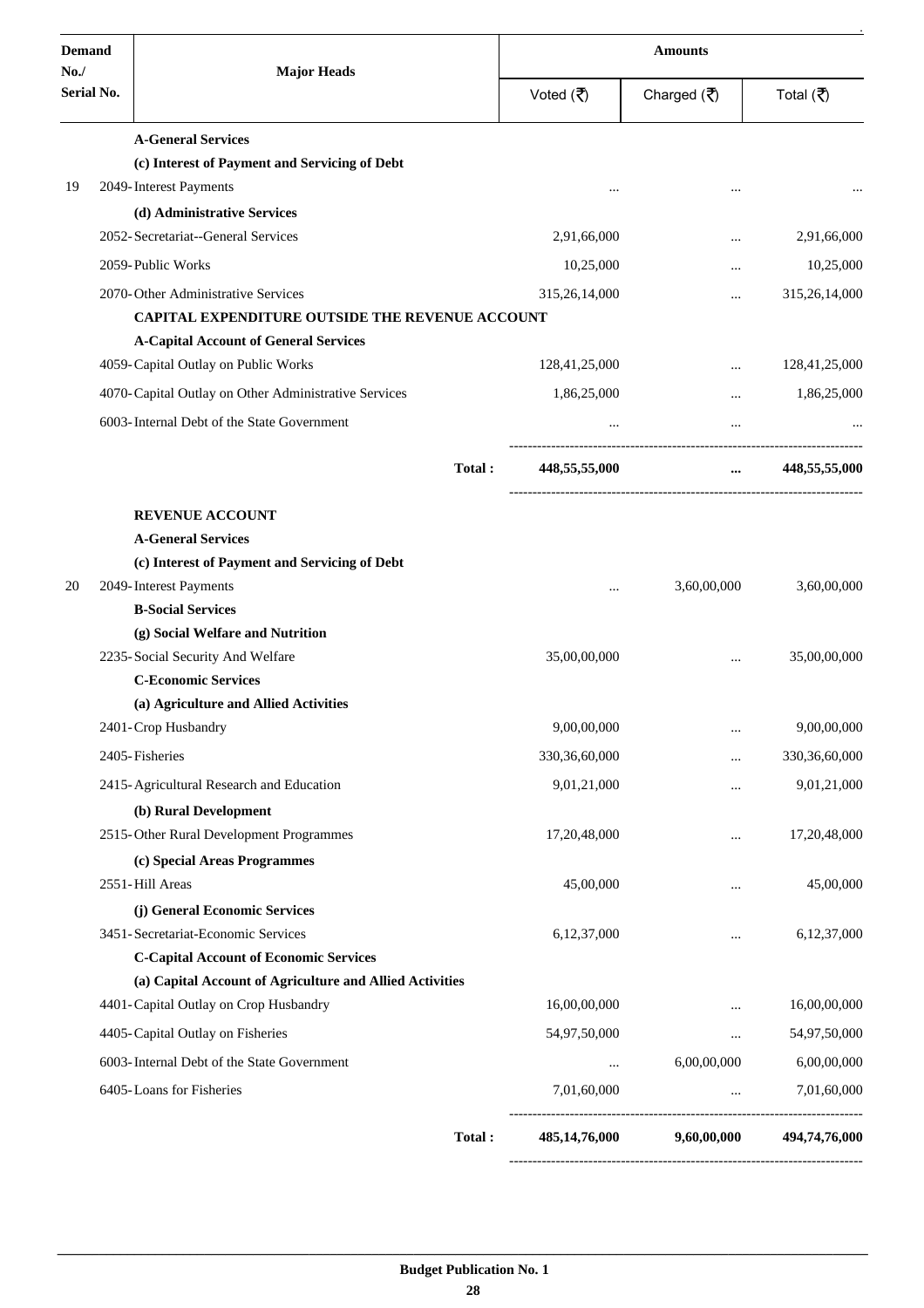| <b>Demand</b>     |                                                                             |                  | <b>Amounts</b>                    |                   |  |
|-------------------|-----------------------------------------------------------------------------|------------------|-----------------------------------|-------------------|--|
| No.<br>Serial No. | <b>Major Heads</b>                                                          | Voted (そ)        | Charged $(\overline{\mathbf{z}})$ | Total (₹)         |  |
|                   | <b>REVENUE ACCOUNT</b>                                                      |                  |                                   |                   |  |
|                   | <b>A-General Services</b>                                                   |                  |                                   |                   |  |
|                   | (d) Administrative Services                                                 |                  |                                   |                   |  |
| 21                | 2052-Secretariat--General Services                                          | 58,64,28,000     |                                   | 58,64,28,000      |  |
|                   | <b>B-Social Services</b>                                                    |                  |                                   |                   |  |
|                   | (g) Social Welfare and Nutrition                                            |                  |                                   |                   |  |
|                   | 2235-Social Security And Welfare                                            | 8475,45,81,000   | $\ddotsc$                         | 8475, 45, 81, 000 |  |
|                   | <b>C-Economic Services</b>                                                  |                  |                                   |                   |  |
|                   | (a) Agriculture and Allied Activities<br>2408-Food, Storage and Warehousing | 238, 33, 33, 000 |                                   | 238, 33, 33, 000  |  |
|                   |                                                                             |                  | $\ddotsc$                         |                   |  |
|                   | (j) General Economic Services<br>3456-Civil Supplies                        | 113,26,95,000    |                                   | 113,26,95,000     |  |
|                   | CAPITAL EXPENDITURE OUTSIDE THE REVENUE ACCOUNT                             |                  |                                   |                   |  |
|                   | <b>A-Capital Account of General Services</b>                                |                  |                                   |                   |  |
|                   | 4059-Capital Outlay on Public Works                                         | $\ddotsc$        |                                   |                   |  |
|                   | <b>C-Capital Account of Economic Services</b>                               |                  |                                   |                   |  |
|                   | (a) Capital Account of Agriculture and Allied Activities                    |                  |                                   |                   |  |
|                   | 4408-Capital Outlay on Food, Storage and Warehousing                        | 170,77,20,000    | 52,50,000                         | 171,29,70,000     |  |
|                   | 6408-Loans for Food, Storage and Warehousing                                |                  |                                   |                   |  |
|                   | Total:                                                                      | 9056,47,57,000   | 52,50,000                         | 9057,00,07,000    |  |
|                   | <b>REVENUE ACCOUNT</b>                                                      |                  |                                   |                   |  |
|                   | <b>A-General Services</b>                                                   |                  |                                   |                   |  |
|                   | (c) Interest of Payment and Servicing of Debt                               |                  |                                   |                   |  |
| 22                | 2049-Interest Payments                                                      |                  |                                   |                   |  |
|                   | <b>C-Economic Services</b>                                                  |                  |                                   |                   |  |
|                   | (a) Agriculture and Allied Activities                                       |                  |                                   |                   |  |
|                   | 2401-Crop Husbandry                                                         | 156,91,56,000    | $\ddotsc$                         | 156,91,56,000     |  |
|                   | 2408-Food, Storage and Warehousing                                          | 1,48,68,000      |                                   | 1,48,68,000       |  |
|                   | (c) Special Areas Programmes                                                |                  |                                   |                   |  |
|                   | 2551-Hill Areas                                                             | 21,38,28,000     |                                   | 21,38,28,000      |  |
|                   | (f) Industry and Minerals                                                   |                  |                                   |                   |  |
|                   | 2851-Village and Small Industries                                           | $\cdots$         | $\ddotsc$                         |                   |  |
|                   | 2852-Industries                                                             | 10,50,00,000     | $\ddotsc$                         | 10,50,00,000      |  |
|                   | (j) General Economic Services                                               |                  |                                   |                   |  |
|                   | 3451-Secretariat-Economic Services                                          | 6,40,88,000      |                                   | 6,40,88,000       |  |
|                   | <b>C-Capital Account of Economic Services</b>                               |                  |                                   |                   |  |
|                   | (a) Capital Account of Agriculture and Allied Activities                    |                  |                                   |                   |  |
|                   | 4401-Capital Outlay on Crop Husbandry                                       | 21,00,00,000     | $\ddotsc$                         | 21,00,00,000      |  |
|                   | (f) Capital Account of Industry and Minerals                                |                  |                                   |                   |  |
|                   | 4860-Capital Outlay on Consumer Industries                                  | 10,50,00,000     | $\ddotsc$                         | 10,50,00,000      |  |
|                   | 6003-Internal Debt of the State Government                                  | $\cdots$         | $\cdots$                          |                   |  |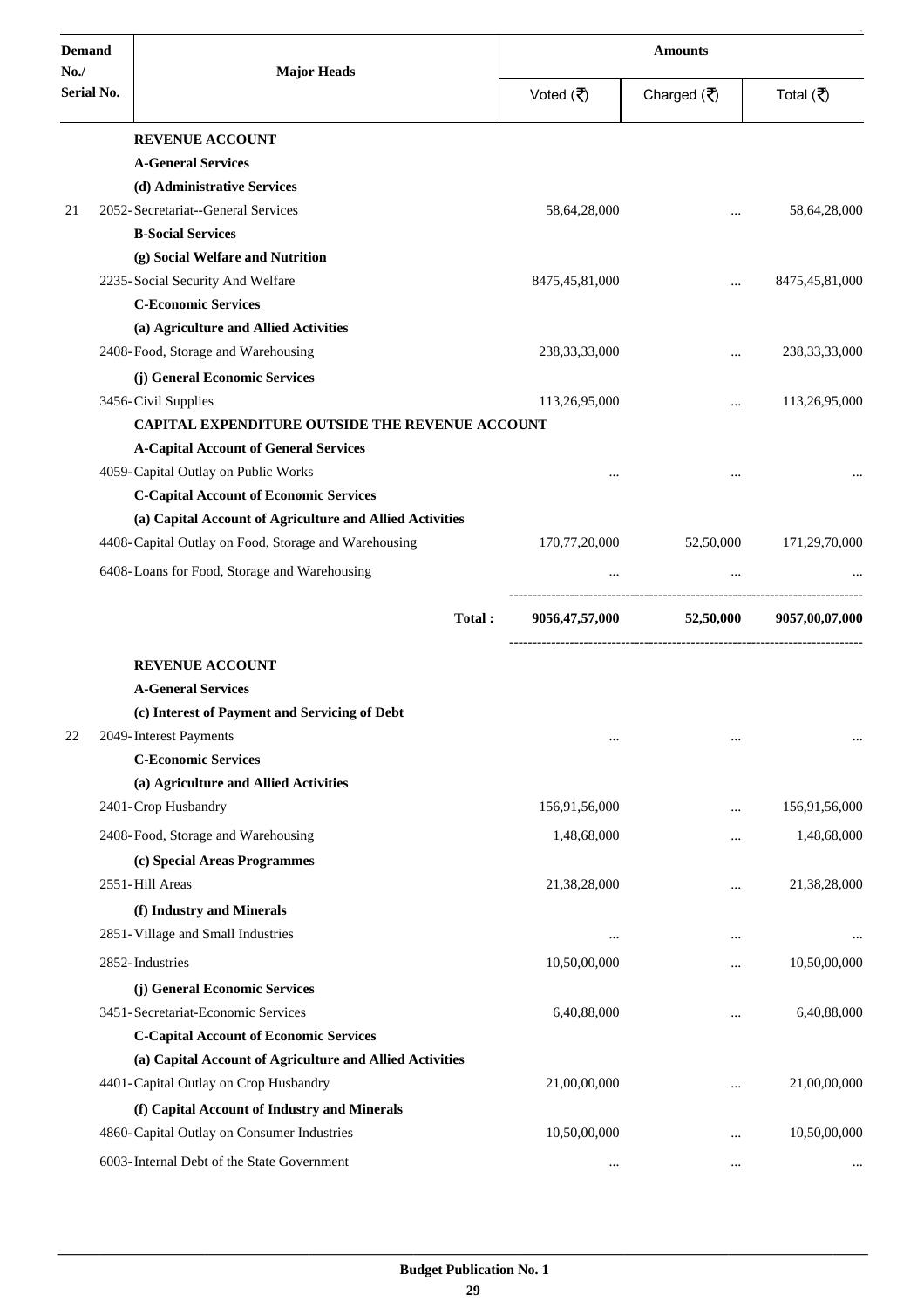| <b>Demand</b>            |                                                                            |                    | <b>Amounts</b>    |                                   |                  |
|--------------------------|----------------------------------------------------------------------------|--------------------|-------------------|-----------------------------------|------------------|
| No.<br><b>Serial No.</b> |                                                                            | <b>Major Heads</b> |                   | Charged $(\overline{\mathbf{z}})$ | Total (₹)        |
|                          | 6401-Loans for Crop Husbandry                                              |                    |                   | $\ddotsc$                         |                  |
|                          | 6860-Loans for Consumer Industries                                         |                    |                   |                                   |                  |
|                          |                                                                            | Total:             | 228,19,40,000     | $\cdots$                          | 228, 19, 40, 000 |
|                          |                                                                            |                    |                   |                                   |                  |
|                          | <b>REVENUE ACCOUNT</b>                                                     |                    |                   |                                   |                  |
|                          | <b>A-General Services</b><br>(c) Interest of Payment and Servicing of Debt |                    |                   |                                   |                  |
| 23                       | 2049-Interest Payments                                                     |                    |                   |                                   |                  |
|                          | <b>C-Economic Services</b>                                                 |                    |                   |                                   |                  |
|                          | (a) Agriculture and Allied Activities                                      |                    |                   |                                   |                  |
|                          | 2401-Crop Husbandry                                                        |                    |                   |                                   |                  |
|                          | 2402-Soil and Water Conservation                                           |                    | 10,73,75,000      | $\cdot \cdot$                     | 10,73,75,000     |
|                          | 2406-Forestry and Wild Life                                                |                    | 785,74,53,000     |                                   | 785,74,53,000    |
|                          | 2415-Agricultural Research and Education                                   |                    | 2,95,89,000       | $\ddotsc$                         | 2,95,89,000      |
|                          | (c) Special Areas Programmes                                               |                    |                   |                                   |                  |
|                          | 2551-Hill Areas                                                            |                    | 1,29,43,000       |                                   | 1,29,43,000      |
|                          | (j) General Economic Services                                              |                    |                   |                                   |                  |
|                          | 3451-Secretariat-Economic Services                                         |                    | 5,19,27,000       | $\ddotsc$                         | 5, 19, 27, 000   |
|                          | <b>C-Capital Account of Economic Services</b>                              |                    |                   |                                   |                  |
|                          | (a) Capital Account of Agriculture and Allied Activities                   |                    |                   |                                   |                  |
|                          | 4401-Capital Outlay on Crop Husbandry                                      |                    |                   | $\cdots$                          |                  |
|                          | 4402-Capital Outlay on Soil and Water Conservation                         |                    | 25,00,000         |                                   | 25,00,000        |
|                          | 4406-Capital Outlay on Forestry and Wild Life                              |                    | 111,59,52,000     |                                   | 111,59,52,000    |
|                          | 4415-Capital Outlay on Agricultural Research and Education                 |                    |                   |                                   |                  |
|                          | (d) Capital Account of Irrigation and Flood Control                        |                    |                   |                                   |                  |
|                          | 4702-Capital Outlay on Minor Irrigation                                    |                    | 50,70,00,000      | $\cdots$                          | 50,70,00,000     |
|                          | 6004-Loans and Advances from the Central Government                        |                    | $\cdots$          | $\cdots$                          |                  |
|                          | 6406-Loans for Forestry and Wild Life                                      |                    |                   | $\cdots$                          | $\cdots$         |
|                          |                                                                            | Total:             | 968,47,39,000     | $\cdots$                          | 968,47,39,000    |
|                          |                                                                            |                    |                   |                                   |                  |
|                          | <b>REVENUE ACCOUNT</b>                                                     |                    |                   |                                   |                  |
|                          | <b>A-General Services</b><br>(c) Interest of Payment and Servicing of Debt |                    |                   |                                   |                  |
| 24                       | 2049-Interest Payments                                                     |                    | $\cdots$          |                                   |                  |
|                          | (d) Administrative Services                                                |                    |                   |                                   |                  |
|                          | 2051-Public Service Commission                                             |                    | 3,27,98,000       |                                   | 3,27,98,000      |
|                          | <b>B-Social Services</b>                                                   |                    |                   |                                   |                  |
|                          | (b) Health and Family Welfare                                              |                    |                   |                                   |                  |
|                          | 2210-Medical and Public Health                                             |                    | 13689,76,20,000   | $\ddotsc$                         | 13689,76,20,000  |
|                          | 2211-Family Welfare                                                        |                    | 1606, 36, 92, 000 | $\cdots$                          | 1606,36,92,000   |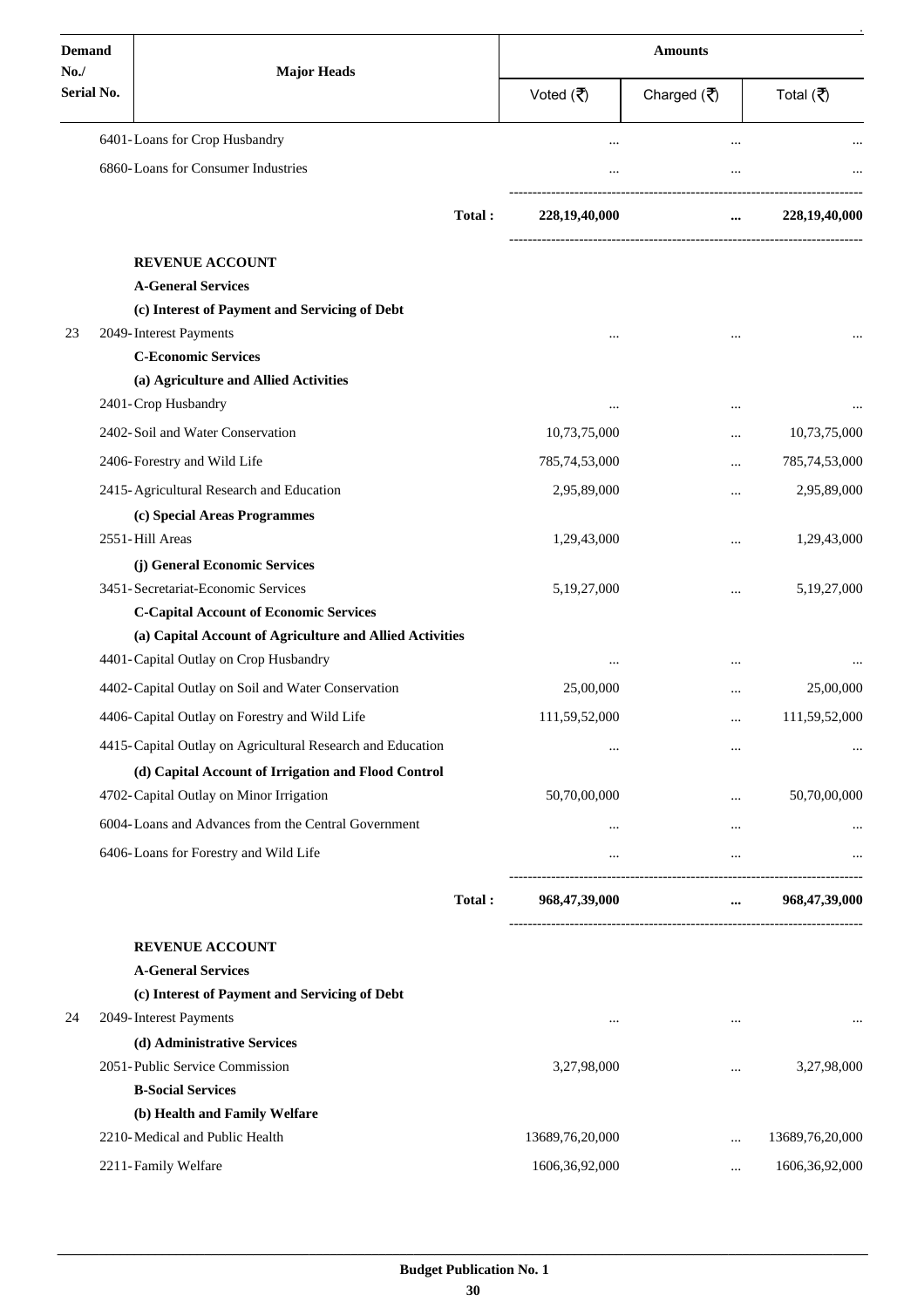| <b>Demand</b>      | <b>Major Heads</b>                                          | <b>Amounts</b>  |                                   |                 |
|--------------------|-------------------------------------------------------------|-----------------|-----------------------------------|-----------------|
| No./<br>Serial No. |                                                             | Voted (₹)       | Charged $(\overline{\mathbf{z}})$ | Total (₹)       |
|                    | (g) Social Welfare and Nutrition                            |                 |                                   |                 |
|                    | 2235-Social Security And Welfare                            | 11,02,50,000    |                                   | 11,02,50,000    |
|                    | 2236-Nutrition                                              | 5,06,000        | $\cdots$                          | 5,06,000        |
|                    | 2250-Other Social Services                                  | 3,71,000        |                                   | 3,71,000        |
|                    |                                                             |                 | $\ddotsc$                         |                 |
|                    | (h) Others<br>2251-Secretariat--Social Services             | 22,65,24,000    |                                   | 22,65,24,000    |
|                    | <b>C-Economic Services</b>                                  |                 |                                   |                 |
|                    | (b) Rural Development                                       |                 |                                   |                 |
|                    | 2515-Other Rural Development Programmes                     | 4,86,82,000     |                                   | 4,86,82,000     |
|                    | (c) Special Areas Programmes                                |                 |                                   |                 |
|                    | 2551-Hill Areas                                             | 1,80,000        | $\ddotsc$                         | 1,80,000        |
|                    | CAPITAL EXPENDITURE OUTSIDE THE REVENUE ACCOUNT             |                 |                                   |                 |
|                    | <b>A-Capital Account of General Services</b>                |                 |                                   |                 |
|                    | 4059-Capital Outlay on Public Works                         |                 |                                   |                 |
|                    | <b>B-Capital Account of Social Services</b>                 |                 |                                   |                 |
|                    | (b) Health and Family Welfare                               |                 |                                   |                 |
|                    | 4210-Capital Outlay on Medical and Public Health            | 2263,48,98,000  |                                   | 2263,48,98,000  |
|                    | 4211-Capital Outlay on Family Welfare                       | $\cdots$        | $\ddotsc$                         |                 |
|                    | 6210-Loans for Medical and Public Health                    | 50,00,000       | $\cdots$                          | 50,00,000       |
|                    | 6211-Loans for Family Welfare                               |                 | $\cdots$                          |                 |
|                    |                                                             |                 |                                   |                 |
|                    | Total:                                                      | 17602,05,21,000 | $\cdots$                          | 17602,05,21,000 |
|                    | <b>REVENUE ACCOUNT</b>                                      |                 |                                   |                 |
|                    | <b>A-General Services</b>                                   |                 |                                   |                 |
|                    | (c) Interest of Payment and Servicing of Debt               |                 |                                   |                 |
| 25                 | 2049-Interest Payments                                      | $\cdots$        | $\cdots$                          | $\cdots$        |
|                    | (d) Administrative Services                                 |                 |                                   |                 |
|                    | 2052-Secretariat--General Services                          | 9,89,10,000     | $\cdots$                          | 9,89,10,000     |
|                    | 2059-Public Works                                           | 687,05,62,000   | 9,70,55,000                       | 696,76,17,000   |
|                    | (e) Pensions and Miscellaneous General Services             |                 |                                   |                 |
|                    | 2075-Miscellaneous General Services                         | $\cdots$        | $\cdots$                          |                 |
|                    | <b>B-Social Services</b>                                    |                 |                                   |                 |
|                    | a) Education, Sports, Art and Culture                       |                 |                                   |                 |
|                    | 2205-Art and Culture                                        | 31,53,000       | $\ddotsc$                         | 31,53,000       |
|                    | (c) Water Supply, Sanitation, Housing and Urban Development |                 |                                   |                 |
|                    | 2216-Housing                                                | 28,89,00,000    | $\cdots$                          | 28,89,00,000    |
|                    | (g) Social Welfare and Nutrition                            |                 |                                   |                 |
|                    | 2250-Other Social Services                                  | 11,70,00,000    | $\cdots$                          | 11,70,00,000    |
|                    | <b>C-Economic Services</b>                                  |                 |                                   |                 |
|                    | (c) Special Areas Programmes                                |                 |                                   |                 |
|                    | 2551-Hill Areas                                             | $\cdots$        | $\ddotsc$                         |                 |
|                    | (g) Transport                                               |                 |                                   |                 |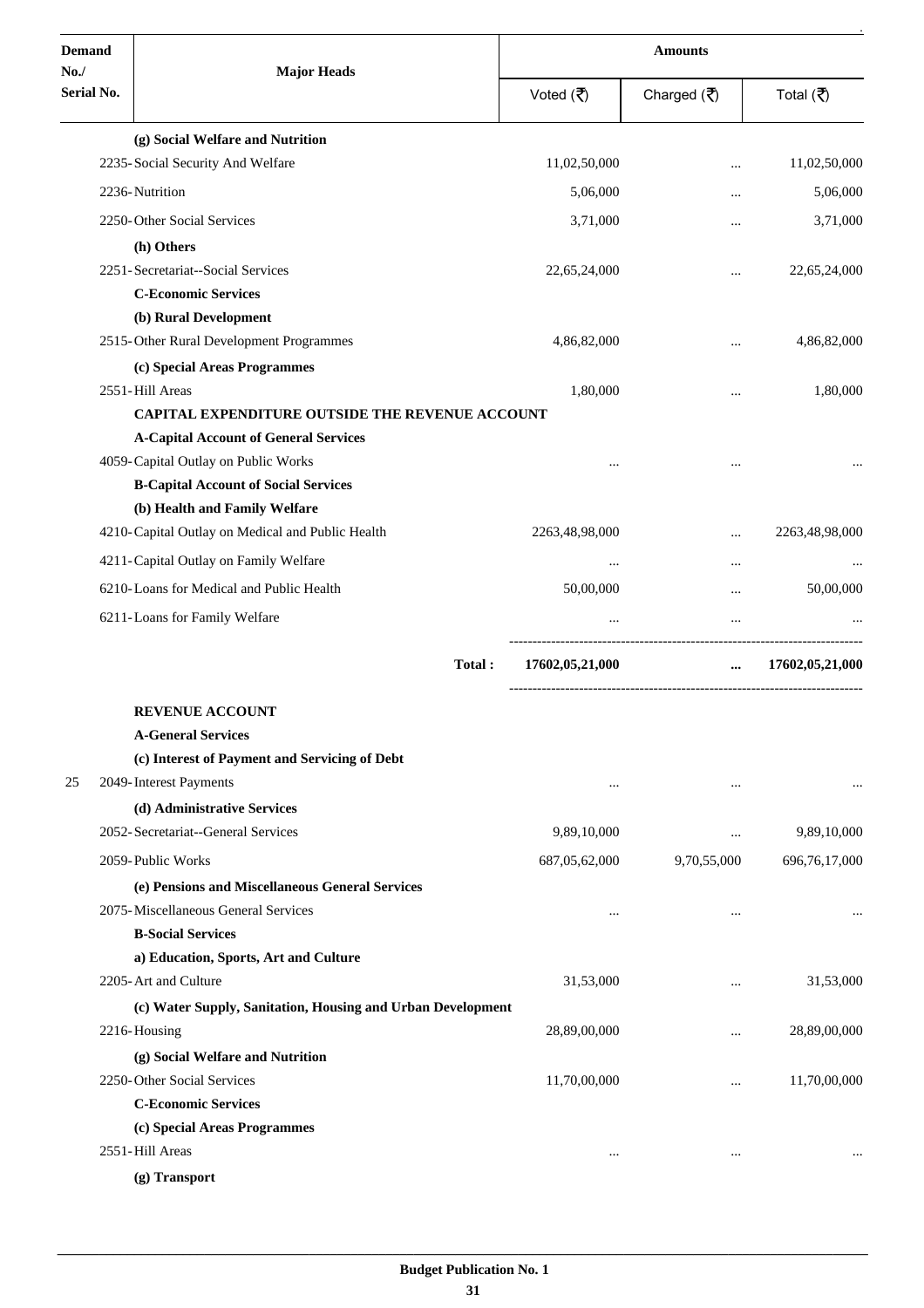| <b>Demand</b><br>No./ | <b>Major Heads</b>                                          |                   | <b>Amounts</b>                    |                  |
|-----------------------|-------------------------------------------------------------|-------------------|-----------------------------------|------------------|
| Serial No.            |                                                             | Voted (₹)         | Charged $(\overline{\mathbf{z}})$ | Total (₹)        |
|                       | 3054-Roads and Bridges                                      | 1537,58,16,000    | 1,19,000                          | 1537,59,35,000   |
|                       | (j) General Economic Services                               |                   |                                   |                  |
|                       | 3451-Secretariat-Economic Services                          | 6,42,70,000       |                                   | 6,42,70,000      |
|                       | CAPITAL EXPENDITURE OUTSIDE THE REVENUE ACCOUNT             |                   |                                   |                  |
|                       | <b>A-Capital Account of General Services</b>                |                   |                                   |                  |
|                       | 4059-Capital Outlay on Public Works                         | 164, 20, 95, 000  | $\cdots$                          | 164, 20, 95, 000 |
|                       | <b>B-Capital Account of Social Services</b>                 |                   |                                   |                  |
|                       | (a) Education, Sport, Art and Culture                       |                   |                                   |                  |
|                       | 4202-Capital Outlay on Education, Sports, Art and Culture   |                   |                                   |                  |
|                       | (c) Water Supply, Sanitation, Housing and Urban Development |                   |                                   |                  |
|                       | 4216-Capital Outlay on Housing                              |                   |                                   |                  |
|                       | (g) Social Welfare and Nutrition                            |                   |                                   |                  |
|                       | 4235-Capital Outlay on Social Security and Welfare          |                   |                                   |                  |
|                       | <b>C-Capital Account of Economic Services</b>               |                   |                                   |                  |
|                       | (d) Capital Account of Irrigation and Flood Control         |                   |                                   |                  |
|                       | 4702-Capital Outlay on Minor Irrigation                     |                   |                                   |                  |
|                       | (f) Capital Account of Industry and Minerals                |                   |                                   |                  |
|                       | 4858-Capital Outlay on Engineering Industries               |                   |                                   |                  |
|                       | (g) Capital Account of Transport                            |                   |                                   |                  |
|                       | 5054-Capital Outlay on Roads and Bridges                    | 4687, 13, 40, 000 |                                   | 4687,13,40,000   |
|                       | 6004-Loans and Advances from the Central Government         | $\ddotsc$         | $\cdots$                          |                  |
|                       | 7075-Loans for Other Transport Services                     | 16,05,00,000      | $\cdots$                          | 16,05,00,000     |
|                       | Total:                                                      | 7149,25,46,000    | 9,71,74,000                       | 7158,97,20,000   |
|                       | <b>REVENUE ACCOUNT</b>                                      |                   |                                   |                  |
|                       | <b>A-General Services</b>                                   |                   |                                   |                  |
|                       | (c) Interest of Payment and Servicing of Debt               |                   |                                   |                  |
| 28                    | 2049-Interest Payments                                      | $\cdots$          | 80,000                            | 80,000           |
|                       | <b>B-Social Services</b>                                    |                   |                                   |                  |
|                       | (c) Water Supply, Sanitation, Housing and Urban Development |                   |                                   |                  |
|                       | 2216-Housing                                                | 164, 76, 13, 000  |                                   | 164,76,13,000    |
|                       | 2217-Urban Development                                      | $\cdots$          |                                   |                  |
|                       | (h) Others                                                  |                   |                                   |                  |
|                       | 2251-Secretariat--Social Services                           | 7,17,08,000       |                                   | 7,17,08,000      |
|                       | <b>C-Economic Services</b>                                  |                   |                                   |                  |
|                       | (f) Industry and Minerals                                   |                   |                                   |                  |
|                       | 2852-Industries                                             | 10,37,84,000      |                                   | 10,37,84,000     |
|                       | <b>B-Capital Account of Social Services</b>                 |                   |                                   |                  |
|                       | (b) Health and Family Welfare                               |                   |                                   |                  |
|                       | 4210-Capital Outlay on Medical and Public Health            | 20,00,00,000      |                                   | 20,00,00,000     |
|                       | (c) Water Supply, Sanitation, Housing and Urban Development |                   |                                   |                  |
|                       | 4216-Capital Outlay on Housing                              | 67, 62, 85, 000   | $\cdots$                          | 67, 62, 85, 000  |
|                       |                                                             |                   |                                   |                  |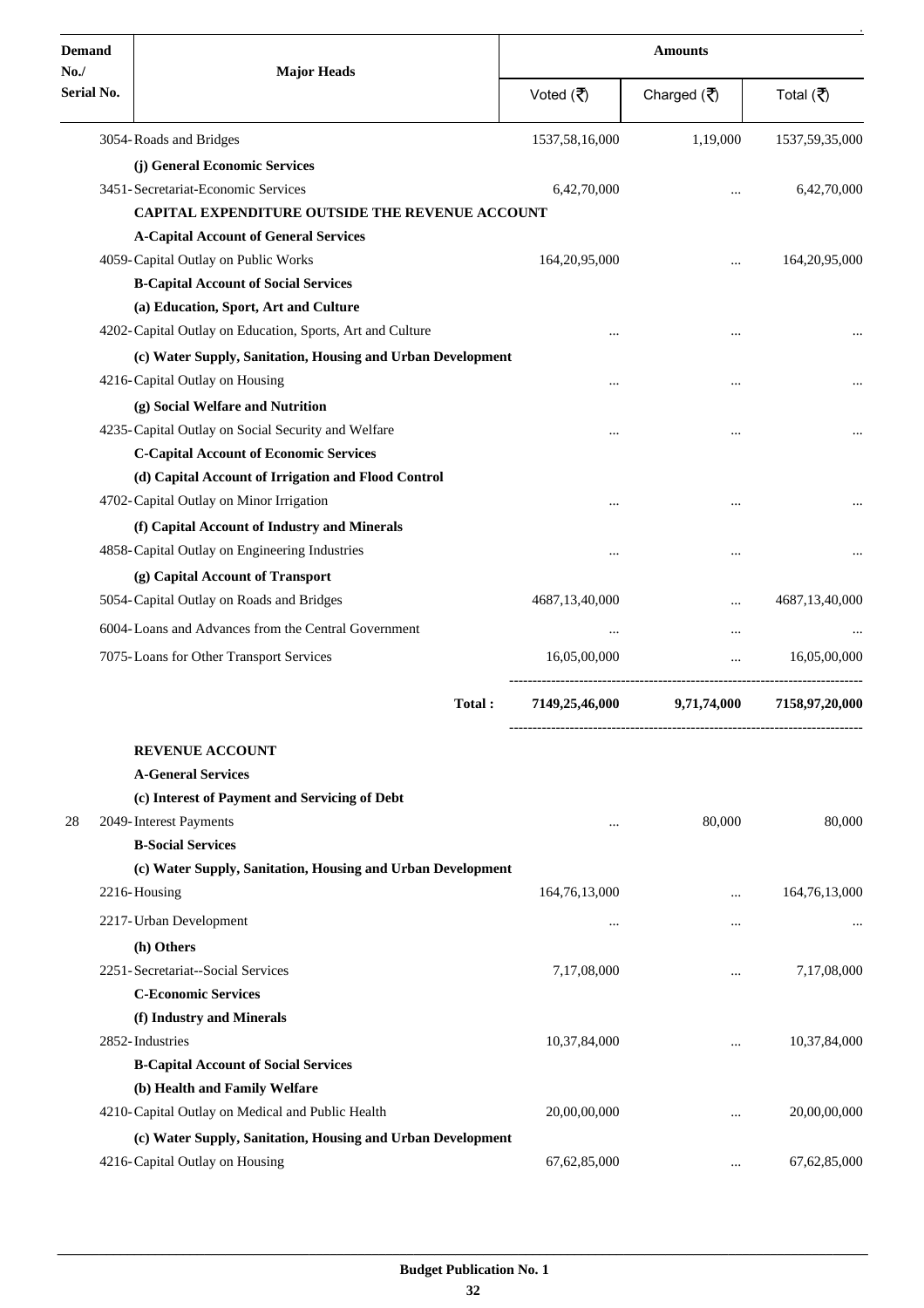| <b>Demand</b>     |                                                                                      |        | <b>Amounts</b>   |                                   |                  |
|-------------------|--------------------------------------------------------------------------------------|--------|------------------|-----------------------------------|------------------|
| No.<br>Serial No. | <b>Major Heads</b>                                                                   |        | Voted (₹)        | Charged $(\overline{\mathbf{z}})$ | Total (₹)        |
|                   | <b>C-Capital Account of Economic Services</b>                                        |        |                  |                                   |                  |
|                   | (j) Capital Account of General Economic Services                                     |        |                  |                                   |                  |
|                   | 5452-Capital Outlay on Tourism                                                       |        | 1,00,00,000      |                                   | 1,00,00,000      |
|                   | 6003-Internal Debt of the State Government                                           |        | $\cdots$         | 17,00,000                         | 17,00,000        |
|                   | 6004-Loans and Advances from the Central Government                                  |        |                  |                                   |                  |
|                   | 6216-Loans for Housing                                                               |        |                  |                                   |                  |
|                   |                                                                                      | Total: | 270,93,90,000    | 17,80,000                         | 271,11,70,000    |
|                   |                                                                                      |        |                  |                                   |                  |
|                   | <b>REVENUE ACCOUNT</b><br><b>A-General Services</b>                                  |        |                  |                                   |                  |
|                   | (d) Administrative Services                                                          |        |                  |                                   |                  |
| 30                | 2059-Public Works                                                                    |        | 20,37,000        |                                   | 20,37,000        |
|                   | <b>B-Social Services</b>                                                             |        |                  |                                   |                  |
|                   | a) Education, Sports, Art and Culture                                                |        |                  |                                   |                  |
|                   | 2202-General Education                                                               |        | 2,08,23,000      |                                   | 2,08,23,000      |
|                   | 2203-Technical Education                                                             |        | $\ddotsc$        |                                   |                  |
|                   | 2205-Art and Culture                                                                 |        | 204, 53, 32, 000 |                                   | 204,53,32,000    |
|                   | (d) Information and Broadcasting                                                     |        |                  |                                   |                  |
|                   | 2220-Information and Publicity                                                       |        | 201, 11, 25, 000 |                                   | 201, 11, 25, 000 |
|                   | (g) Social Welfare and Nutrition                                                     |        |                  |                                   |                  |
|                   | 2235-Social Security And Welfare                                                     |        | 314, 13, 36, 000 |                                   | 314, 13, 36, 000 |
|                   | 2250-Other Social Services                                                           |        | 1,05,45,000      |                                   | 1,05,45,000      |
|                   | (h) Others                                                                           |        |                  |                                   |                  |
|                   | 2251-Secretariat--Social Services                                                    |        | 10,52,23,000     |                                   | 10,52,23,000     |
|                   | <b>C-Economic Services</b>                                                           |        |                  |                                   |                  |
|                   | (c) Special Areas Programmes                                                         |        |                  |                                   |                  |
|                   | 2551-Hill Areas                                                                      |        | $\cdots$         |                                   |                  |
|                   | CAPITAL EXPENDITURE OUTSIDE THE REVENUE ACCOUNT                                      |        |                  |                                   |                  |
|                   | <b>A-Capital Account of General Services</b>                                         |        |                  |                                   |                  |
|                   | 4059-Capital Outlay on Public Works                                                  |        | 21,52,50,000     |                                   | 21,52,50,000     |
|                   | <b>B-Capital Account of Social Services</b><br>(a) Education, Sport, Art and Culture |        |                  |                                   |                  |
|                   | 4202-Capital Outlay on Education, Sports, Art and Culture                            |        | 36,75,00,000     | $\cdots$                          | 36,75,00,000     |
|                   | (d) Information and Broadcasting                                                     |        |                  |                                   |                  |
|                   | 4220-Capital Outlay on Information and Publicity                                     |        | 35,70,00,000     |                                   | 35,70,00,000     |
|                   | (h) Others                                                                           |        |                  |                                   |                  |
|                   | 4250-Capital Outlay on Other Social Services                                         |        | $\cdots$         |                                   |                  |
|                   | 6220-Loans for Information and Publicity                                             |        | 2,00,00,000      | $\cdots$                          | 2,00,00,000      |
|                   | 6875-Loans for Other Industries                                                      |        | 6,80,50,000      | $\ldots$                          | 6,80,50,000      |
|                   |                                                                                      |        |                  |                                   |                  |
|                   |                                                                                      | Total: | 836,42,21,000    | $\cdots$                          | 836, 42, 21, 000 |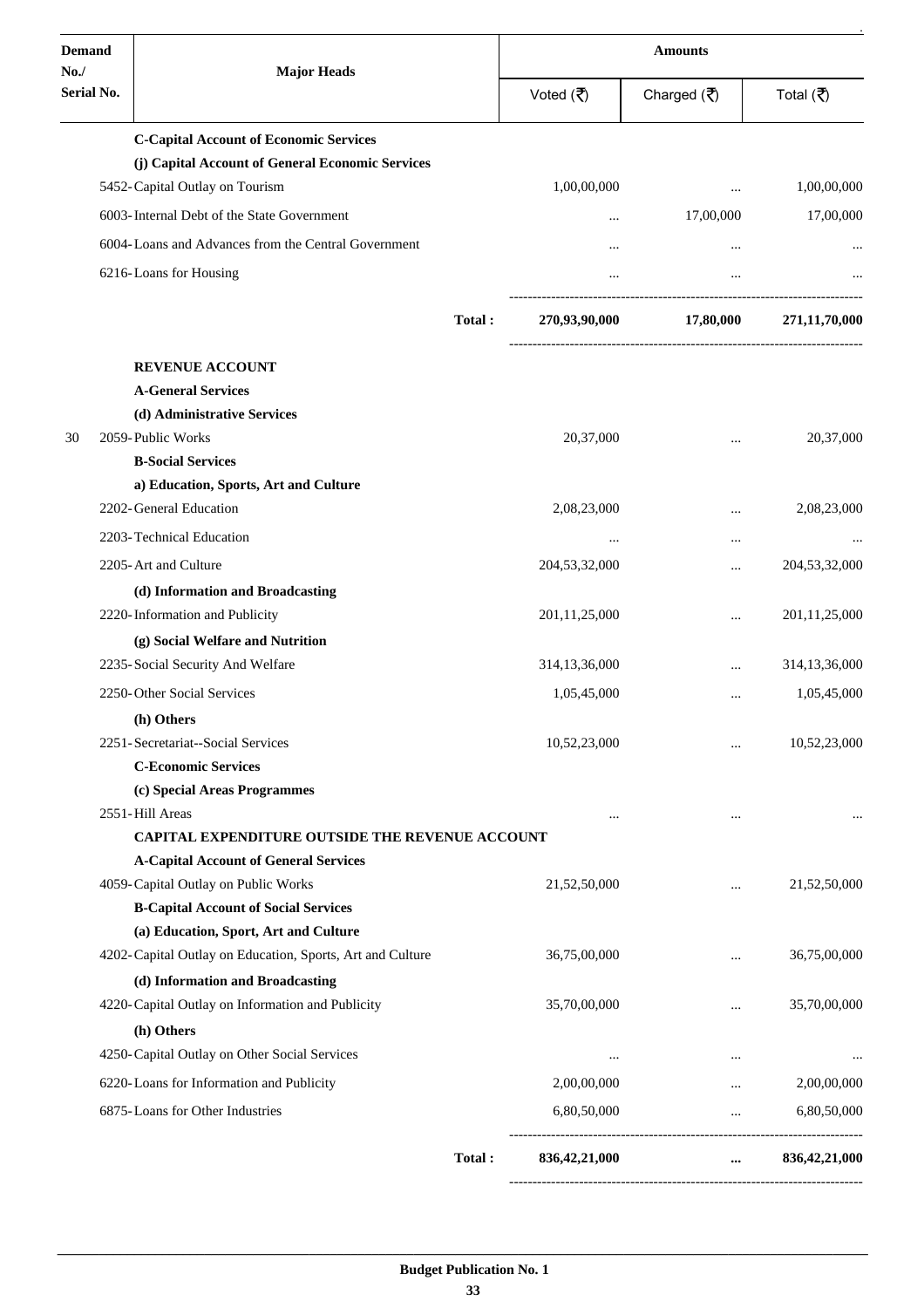| <b>Demand</b>     |                                                                                                                        | <b>Amounts</b> |                                   |                |
|-------------------|------------------------------------------------------------------------------------------------------------------------|----------------|-----------------------------------|----------------|
| No.<br>Serial No. | <b>Major Heads</b>                                                                                                     | Voted (₹)      | Charged $(\overline{\mathbf{z}})$ | Total (₹)      |
|                   | <b>REVENUE ACCOUNT</b>                                                                                                 |                |                                   |                |
|                   | <b>B-Social Services</b>                                                                                               |                |                                   |                |
|                   | (h) Others                                                                                                             |                |                                   |                |
| 31                | 2251-Secretariat--Social Services                                                                                      | 221,07,31,000  |                                   | 221,07,31,000  |
|                   | <b>C-Economic Services</b>                                                                                             |                |                                   |                |
|                   | (f) Industry and Minerals                                                                                              |                |                                   |                |
|                   | 2852-Industries                                                                                                        | $\cdots$       |                                   |                |
|                   | <b>CAPITAL EXPENDITURE OUTSIDE THE REVENUE ACCOUNT</b>                                                                 |                |                                   |                |
|                   | <b>A-Capital Account of General Services</b>                                                                           |                |                                   |                |
|                   | 4070-Capital Outlay on Other Administrative Services                                                                   |                |                                   |                |
|                   | <b>C-Capital Account of Economic Services</b>                                                                          |                |                                   |                |
|                   | (f) Capital Account of Industry and Minerals<br>4859-Capital Outlay On Telecommunication And Electronics<br>Industries | 20,00,00,000   |                                   | 20,00,00,000   |
|                   | 6859-Loans For Telecommunication And Electronics Industries                                                            | $\cdots$       |                                   |                |
|                   | Total:                                                                                                                 | 241,07,31,000  | $\cdots$                          | 241,07,31,000  |
|                   | <b>REVENUE ACCOUNT</b>                                                                                                 |                |                                   |                |
|                   | <b>A-General Services</b>                                                                                              |                |                                   |                |
|                   | (c) Interest of Payment and Servicing of Debt                                                                          |                |                                   |                |
| 32                | 2049-Interest Payments                                                                                                 | $\cdots$       | 14,25,000                         | 14,25,000      |
|                   | <b>B-Social Services</b>                                                                                               |                |                                   |                |
|                   | (g) Social Welfare and Nutrition                                                                                       |                |                                   |                |
|                   | 2250-Other Social Services                                                                                             | 14,00,00,000   | $\cdots$                          | 14,00,00,000   |
|                   | <b>C-Economic Services</b>                                                                                             |                |                                   |                |
|                   | (c) Special Areas Programmes                                                                                           |                |                                   |                |
|                   | 2551-Hill Areas                                                                                                        | $\cdots$       |                                   |                |
|                   | (d) Irrigation and Flood Control                                                                                       |                |                                   |                |
|                   | 2700-Major Irrigation                                                                                                  | 333,66,98,000  |                                   | 333,66,98,000  |
|                   | 2701-Medium Irrigation                                                                                                 | 63,05,17,000   |                                   | 63,05,17,000   |
|                   | 2711-Flood Control and Drainage                                                                                        | 543,49,49,000  |                                   | 543,49,49,000  |
|                   | (j) General Economic Services                                                                                          |                |                                   |                |
|                   | 3451-Secretariat-Economic Services                                                                                     | 8,73,71,000    |                                   | 8,73,71,000    |
|                   | <b>C-Capital Account of Economic Services</b>                                                                          |                |                                   |                |
|                   | (d) Capital Account of Irrigation and Flood Control                                                                    |                |                                   |                |
|                   | 4700-Capital Outlay on Major Irrigation                                                                                | 1374,61,00,000 | $\cdots$                          | 1374,61,00,000 |
|                   | 4701-Capital Outlay on Major & Medium Irrigation                                                                       | 60,00,00,000   |                                   | 60,00,00,000   |
|                   | 4702-Capital Outlay on Minor Irrigation                                                                                |                |                                   |                |
|                   | 4711-Capital Outlay on Flood Control Projects                                                                          | 1402,07,50,000 |                                   | 1402,07,50,000 |
|                   | 6004-Loans and Advances from the Central Government                                                                    | $\cdots$       | 30,00,000                         | 30,00,000      |
|                   | Total:                                                                                                                 | 3799,63,85,000 | 44,25,000                         | 3800,08,10,000 |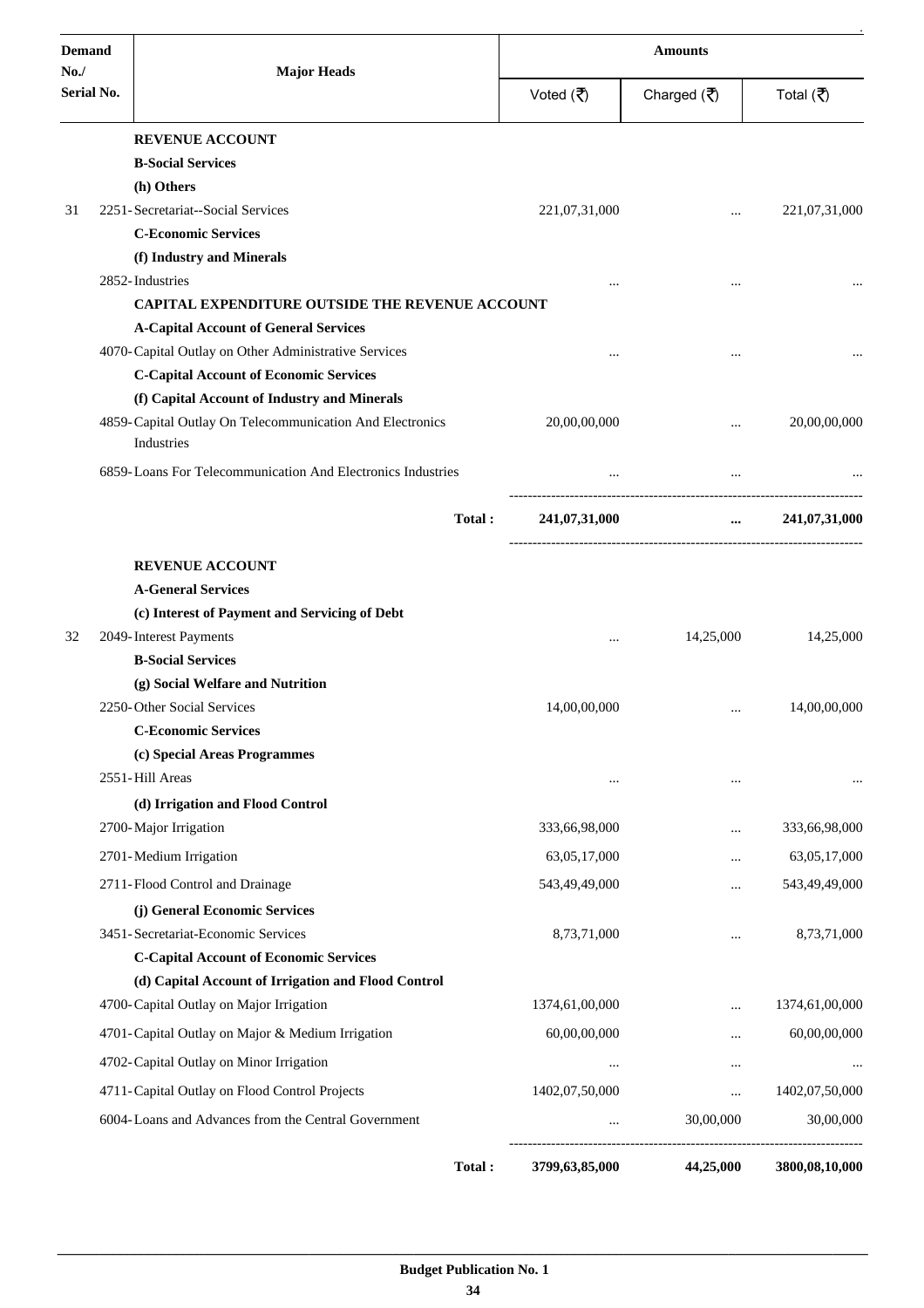| <b>Demand</b>     |                                                             | <b>Amounts</b>   |                                   |                 |
|-------------------|-------------------------------------------------------------|------------------|-----------------------------------|-----------------|
| No.<br>Serial No. | <b>Major Heads</b>                                          | Voted (そ)        | Charged $(\overline{\mathbf{z}})$ | Total (₹)       |
|                   | <b>REVENUE ACCOUNT</b>                                      |                  |                                   |                 |
|                   | <b>A-General Services</b>                                   |                  |                                   |                 |
|                   | (d) Administrative Services                                 |                  |                                   |                 |
| 33                | 2052-Secretariat--General Services                          | 3,79,34,000      |                                   | 3,79,34,000     |
|                   | 2056-Jails                                                  | 312,09,48,000    | $\cdots$                          | 312,09,48,000   |
|                   | 2058-Stationery and Printing                                | 3,28,09,000      |                                   | 3,28,09,000     |
|                   | 2059-Public Works                                           | 60,000           |                                   | 60,000          |
|                   | <b>B-Social Services</b>                                    |                  | $\ddotsc$                         |                 |
|                   | a) Education, Sports, Art and Culture                       |                  |                                   |                 |
|                   | 2202-General Education                                      |                  |                                   |                 |
|                   | (g) Social Welfare and Nutrition                            |                  |                                   |                 |
|                   | 2235-Social Security And Welfare                            | 3,00,000         |                                   | 3,00,000        |
|                   | CAPITAL EXPENDITURE OUTSIDE THE REVENUE ACCOUNT             |                  |                                   |                 |
|                   | <b>A-Capital Account of General Services</b>                |                  |                                   |                 |
|                   | 4059-Capital Outlay on Public Works                         | 28, 34, 50, 000  |                                   | 28, 34, 50, 000 |
|                   | 4070-Capital Outlay on Other Administrative Services        | 6,30,00,000      | $\cdots$                          | 6,30,00,000     |
|                   | <b>B-Capital Account of Social Services</b>                 |                  |                                   |                 |
|                   | (c) Water Supply, Sanitation, Housing and Urban Development |                  |                                   |                 |
|                   | 4216-Capital Outlay on Housing                              | 6,82,50,000      | $\cdots$                          | 6,82,50,000     |
|                   | Total:                                                      | 360, 67, 51, 000 | $\cdots$                          | 360,67,51,000   |
|                   | <b>REVENUE ACCOUNT</b>                                      |                  |                                   |                 |
|                   | <b>A-General Services</b>                                   |                  |                                   |                 |
|                   | (a) Organs of State                                         |                  |                                   |                 |
| 34                | 2014-Administration of Justice                              | 674,14,37,000    | 315,53,73,000                     | 989,68,10,000   |
|                   | (b) Fiscal Services                                         |                  |                                   |                 |
|                   | 2029-Land Revenue                                           | 2,43,92,000      |                                   | 2,43,92,000     |
|                   | (d) Administrative Services                                 |                  |                                   |                 |
|                   | 2052-Secretariat--General Services                          | 10,76,04,000     |                                   | 10,76,04,000    |
|                   | 2059-Public Works                                           | 26,25,00,000     |                                   | 26,25,00,000    |
|                   | 2070-Other Administrative Services                          | 7,31,91,000      |                                   | 7,31,91,000     |
|                   | <b>B-Social Services</b>                                    |                  |                                   |                 |
|                   | (c) Water Supply, Sanitation, Housing and Urban Development |                  |                                   |                 |
|                   | 2216-Housing                                                | 3,00,00,000      |                                   | 3,00,00,000     |
|                   | (g) Social Welfare and Nutrition                            |                  |                                   |                 |
|                   | 2235-Social Security And Welfare                            | 11,85,00,000     |                                   | 11,85,00,000    |
|                   | <b>C-Economic Services</b>                                  |                  |                                   |                 |
|                   | (j) General Economic Services                               |                  |                                   |                 |
|                   | 3454-Census, Surveys and Statistics                         |                  |                                   |                 |
|                   | CAPITAL EXPENDITURE OUTSIDE THE REVENUE ACCOUNT             |                  |                                   |                 |
|                   | <b>A-Capital Account of General Services</b>                |                  |                                   |                 |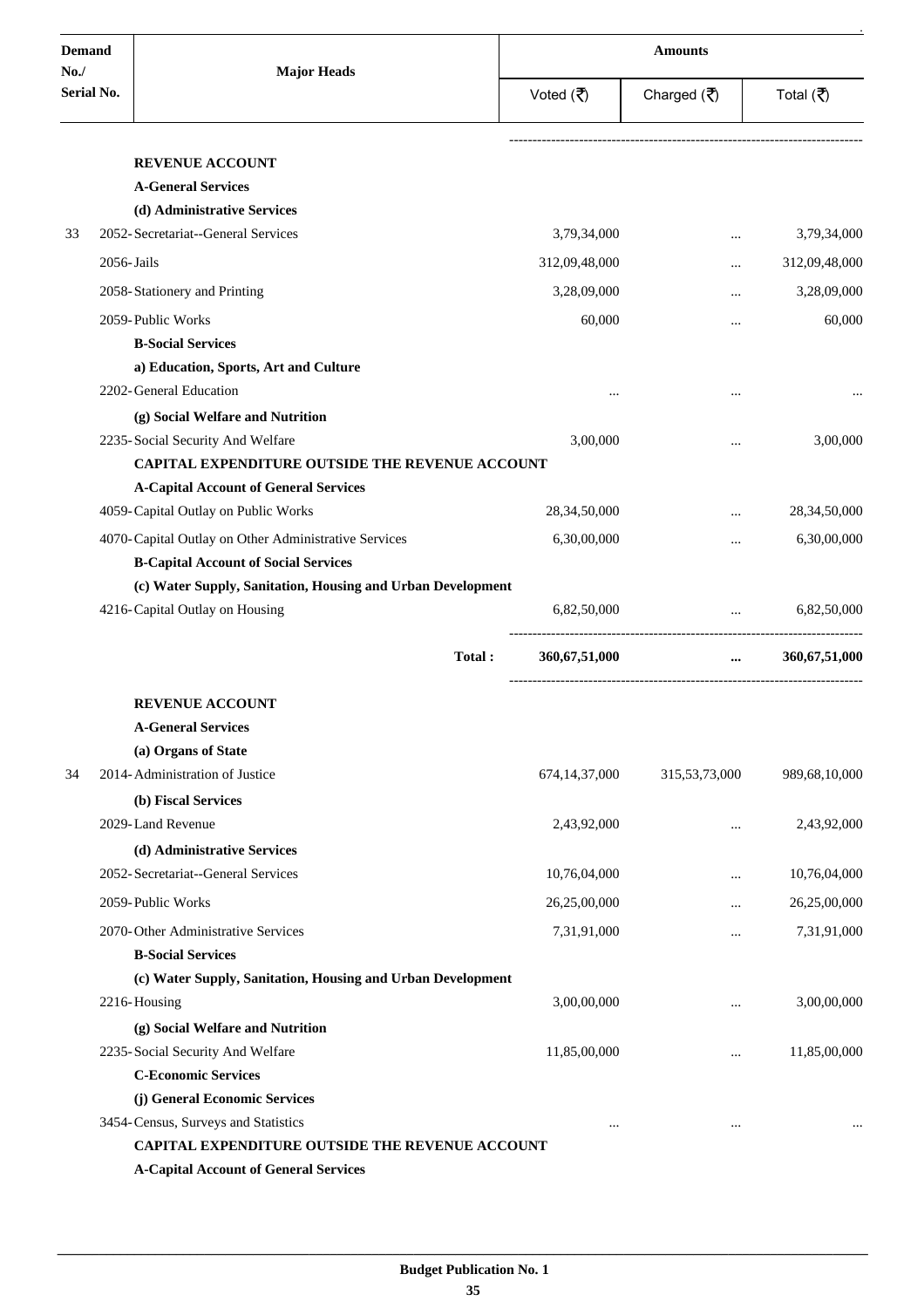| <b>Demand</b>            |                                                                                                            | <b>Major Heads</b> | <b>Amounts</b>   |                                   |                              |  |
|--------------------------|------------------------------------------------------------------------------------------------------------|--------------------|------------------|-----------------------------------|------------------------------|--|
| No.<br><b>Serial No.</b> |                                                                                                            |                    | Voted (₹)        | Charged $(\overline{\mathbf{z}})$ | Total (₹)                    |  |
|                          | 4059-Capital Outlay on Public Works                                                                        |                    | 127,75,00,000    | $\cdots$                          | 127,75,00,000                |  |
|                          | 4070-Capital Outlay on Other Administrative Services                                                       |                    | 15,30,000        | 15,30,000                         | 30,60,000                    |  |
|                          | <b>B-Capital Account of Social Services</b><br>(c) Water Supply, Sanitation, Housing and Urban Development |                    |                  |                                   |                              |  |
|                          | 4216-Capital Outlay on Housing                                                                             |                    | 30,00,00,000     | $\ddotsc$                         | 30,00,00,000                 |  |
|                          |                                                                                                            | Total:             | 893,66,54,000    |                                   | 315,69,03,000 1209,35,57,000 |  |
|                          | <b>REVENUE ACCOUNT</b>                                                                                     |                    |                  |                                   |                              |  |
|                          | <b>A-General Services</b>                                                                                  |                    |                  |                                   |                              |  |
|                          | (a) Organs of State                                                                                        |                    |                  |                                   |                              |  |
| 35                       | 2014-Administration of Justice                                                                             |                    | 2,13,69,000      |                                   | 2,13,69,000                  |  |
|                          | <b>B-Social Services</b>                                                                                   |                    |                  |                                   |                              |  |
|                          | (b) Health and Family Welfare                                                                              |                    |                  |                                   |                              |  |
|                          | 2210-Medical and Public Health                                                                             |                    | 231,47,70,000    |                                   | 231,47,70,000                |  |
|                          | (c) Water Supply, Sanitation, Housing and Urban Development                                                |                    |                  |                                   |                              |  |
|                          | 2215-Water Supply and Sanitation                                                                           |                    |                  |                                   |                              |  |
|                          | 2216-Housing                                                                                               |                    |                  |                                   |                              |  |
|                          |                                                                                                            |                    |                  |                                   |                              |  |
|                          | (f) Labour and Labour Welfare                                                                              |                    |                  |                                   |                              |  |
|                          | 2230-Labour and Employment                                                                                 |                    | 160, 17, 26, 000 | $\cdots$                          | 160, 17, 26, 000             |  |
|                          | (g) Social Welfare and Nutrition                                                                           |                    |                  |                                   |                              |  |
|                          | 2235-Social Security And Welfare                                                                           |                    | 668, 10, 57, 000 | $\cdots$                          | 668, 10, 57, 000             |  |
|                          | (h) Others                                                                                                 |                    |                  |                                   |                              |  |
|                          | 2251-Secretariat--Social Services                                                                          |                    | 11,48,94,000     | $\cdots$                          | 11,48,94,000                 |  |
|                          | <b>B-Capital Account of Social Services</b>                                                                |                    |                  |                                   |                              |  |
|                          | (b) Health and Family Welfare                                                                              |                    |                  |                                   |                              |  |
|                          | 4210-Capital Outlay on Medical and Public Health                                                           |                    | $\cdots$         | $\cdots$                          | $\cdots$                     |  |
|                          | (h) Others                                                                                                 |                    |                  |                                   |                              |  |
|                          | 4250-Capital Outlay on Other Social Services                                                               |                    | 24,55,00,000     | $\mathbf{r}$ and $\mathbf{r}$     | 24,55,00,000                 |  |
|                          |                                                                                                            | Total:             | 1097,93,16,000   | $\cdots$                          | 1097,93,16,000               |  |
|                          | <b>REVENUE ACCOUNT</b>                                                                                     |                    |                  |                                   |                              |  |
|                          | <b>A-General Services</b>                                                                                  |                    |                  |                                   |                              |  |
|                          | (a) Organs of State                                                                                        |                    |                  |                                   |                              |  |
| 37                       | 2014-Administration of Justice                                                                             |                    | 3,49,86,000      | $\cdots$                          | 3,49,86,000                  |  |
|                          | (d) Administrative Services                                                                                |                    |                  |                                   |                              |  |
|                          | 2052-Secretariat--General Services                                                                         |                    | 10,88,31,000     | $\cdots$                          | 10,88,31,000                 |  |
|                          | 2070-Other Administrative Services                                                                         |                    | 1,44,72,000      | $\cdots$                          | 1,44,72,000                  |  |
|                          | <b>C-Economic Services</b>                                                                                 |                    |                  |                                   |                              |  |
|                          | (j) General Economic Services                                                                              |                    |                  |                                   |                              |  |
|                          | 3454-Census, Surveys and Statistics                                                                        |                    | 1,17,02,000      | and the control of the control of | 1,17,02,000                  |  |
|                          |                                                                                                            | Total:             | 16,99,91,000     | $\cdots$                          | 16,99,91,000                 |  |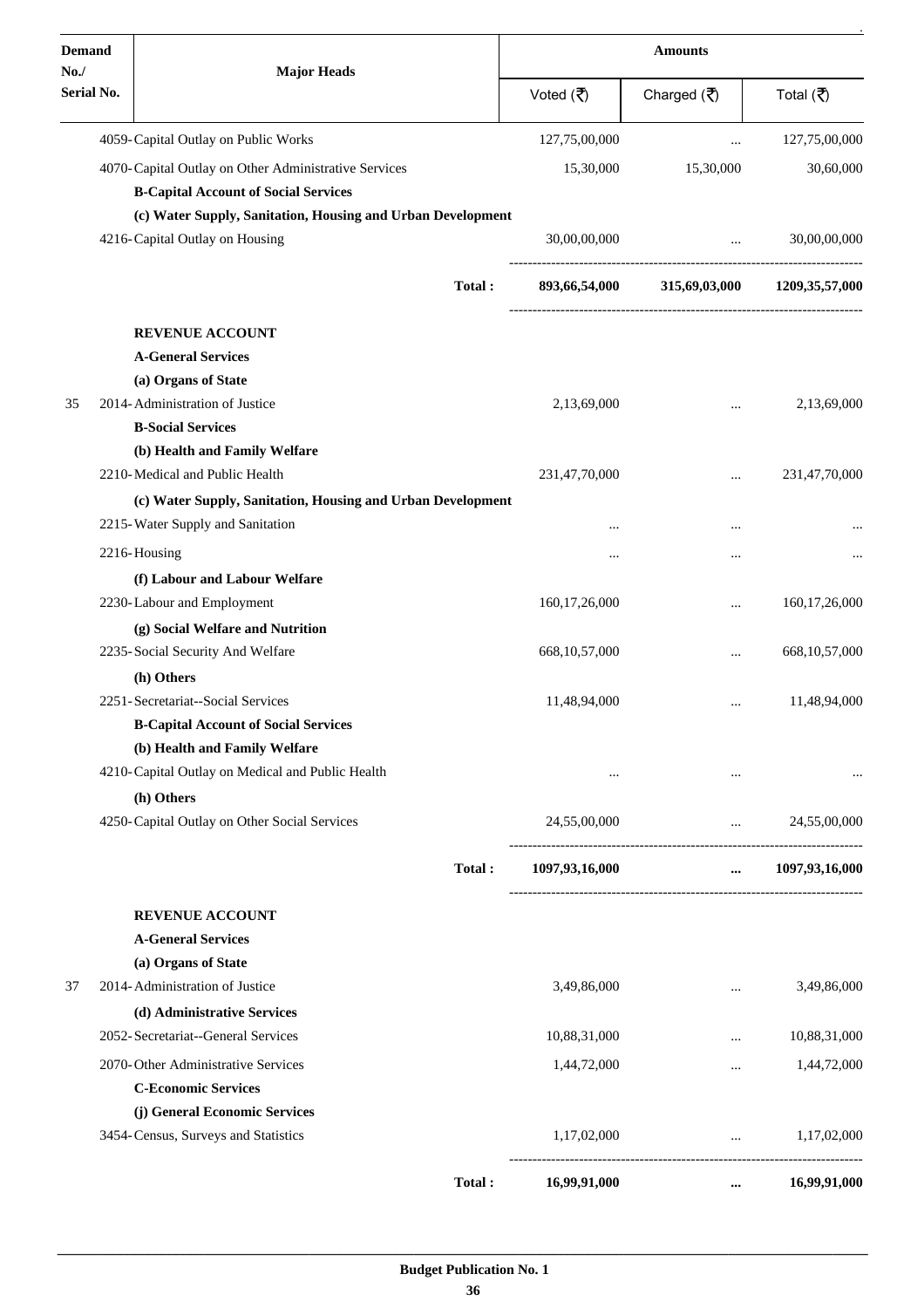| <b>Demand</b>            |                                                                                                        | <b>Amounts</b>    |              |                   |  |
|--------------------------|--------------------------------------------------------------------------------------------------------|-------------------|--------------|-------------------|--|
| No.<br><b>Serial No.</b> | <b>Major Heads</b>                                                                                     | Voted (₹)         | Charged (そ)  | Total (₹)         |  |
|                          | <b>REVENUE ACCOUNT</b>                                                                                 |                   |              |                   |  |
|                          | <b>A-General Services</b>                                                                              |                   |              |                   |  |
|                          | (d) Administrative Services                                                                            |                   |              |                   |  |
| 38                       | 2052-Secretariat--General Services                                                                     | 95,86,000         | $\cdots$     | 95,86,000         |  |
|                          | <b>B-Social Services</b>                                                                               |                   |              |                   |  |
|                          | a) Education, Sports, Art and Culture                                                                  |                   |              |                   |  |
|                          | 2202-General Education                                                                                 |                   |              |                   |  |
|                          | 2204-Sports and Youth Services                                                                         | 5,00,00,000       | $\ddotsc$    | 5,00,00,000       |  |
|                          | (e) Welfare of SC, ST and OBC's                                                                        |                   |              |                   |  |
|                          | 2225-Welfare Of Scheduled Castes, Scheduled Tribes, Other                                              | 2013,44,26,000    |              | 2013,44,26,000    |  |
|                          | <b>Backward Classes And Minorities</b>                                                                 |                   |              |                   |  |
|                          | (g) Social Welfare and Nutrition                                                                       |                   |              |                   |  |
|                          | 2235-Social Security And Welfare                                                                       | 602,00,93,000     | $\ddotsc$    | 602,00,93,000     |  |
|                          | 2250-Other Social Services                                                                             | 144,66,52,000     |              | 144,66,52,000     |  |
|                          |                                                                                                        |                   | $\ddotsc$    |                   |  |
|                          | (h) Others<br>2251-Secretariat--Social Services                                                        |                   |              |                   |  |
|                          | <b>C-Economic Services</b>                                                                             | 6,22,64,000       | $\ddotsc$    | 6,22,64,000       |  |
|                          | (b) Rural Development                                                                                  |                   |              |                   |  |
|                          | 2515-Other Rural Development Programmes                                                                | 100,00,00,000     |              | 100,00,00,000     |  |
|                          | <b>B-Capital Account of Social Services</b>                                                            |                   | $\ddotsc$    |                   |  |
|                          | (a) Education, Sport, Art and Culture                                                                  |                   |              |                   |  |
|                          | 4202-Capital Outlay on Education, Sports, Art and Culture                                              |                   |              |                   |  |
|                          | (c) Water Supply, Sanitation, Housing and Urban Development                                            |                   |              |                   |  |
|                          | 4216-Capital Outlay on Housing                                                                         |                   |              |                   |  |
|                          | (e) Welfare of SC, ST and OBC's                                                                        | $\cdots$          | $\cdots$     | $\cdots$          |  |
|                          | 4225-Capital Outlay On Welfare Of Scheduled Castes, Scheduled                                          | 1310, 12, 50, 000 | $\ddotsc$    | 1310, 12, 50, 000 |  |
|                          | Tribes, Other Backward Classes And Minorities                                                          |                   |              |                   |  |
|                          | (g) Social Welfare and Nutrition                                                                       |                   |              |                   |  |
|                          | 4235-Capital Outlay on Social Security and Welfare                                                     | 644,00,00,000     | $\ddotsc$    | 644,00,00,000     |  |
|                          | (h) Others                                                                                             |                   |              |                   |  |
|                          | 4250-Capital Outlay on Other Social Services                                                           | 56,70,00,000      | $\cdots$     | 56,70,00,000      |  |
|                          | 6225-Loans For Welfare Of Scheduled Castes, Scheduled Tribes,<br>Other Backward Classes And Minorities | 126,00,00,000     | $\cdots$     | 126,00,00,000     |  |
|                          | Total:                                                                                                 | 5009,12,71,000    | $\cdots$     | 5009,12,71,000    |  |
|                          | <b>REVENUE ACCOUNT</b>                                                                                 |                   |              |                   |  |
|                          | <b>A-General Services</b>                                                                              |                   |              |                   |  |
|                          | (a) Organs of State                                                                                    |                   |              |                   |  |
| 2015-Elections<br>40     |                                                                                                        | 11,01,20,000      | $\ddotsc$    | 11,01,20,000      |  |
|                          | (c) Interest of Payment and Servicing of Debt                                                          |                   |              |                   |  |
|                          | 2049-Interest Payments                                                                                 | $\ddotsc$         | 17,00,00,000 | 17,00,00,000      |  |
|                          | <b>B-Social Services</b>                                                                               |                   |              |                   |  |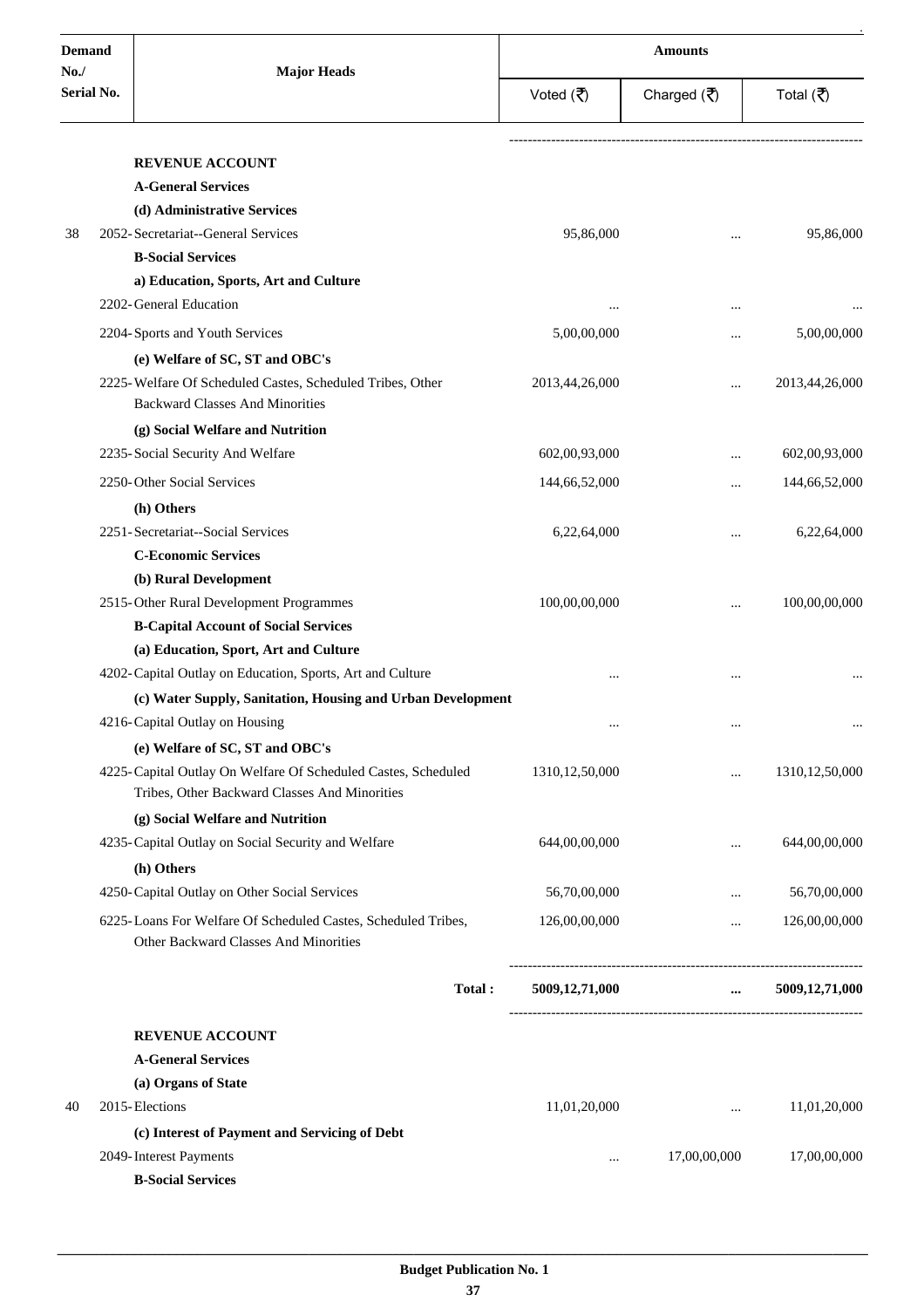| <b>Demand</b><br>No./ | <b>Major Heads</b>                                                                   | <b>Amounts</b> |                                              |                 |  |
|-----------------------|--------------------------------------------------------------------------------------|----------------|----------------------------------------------|-----------------|--|
| Serial No.            |                                                                                      | Voted (そ)      | Charged $(\overline{\mathbf{z}})$            | Total (₹)       |  |
|                       | (c) Water Supply, Sanitation, Housing and Urban Development                          |                |                                              |                 |  |
|                       | 2216-Housing                                                                         |                |                                              |                 |  |
|                       | 2217-Urban Development                                                               | 30,70,000      |                                              | 30,70,000       |  |
|                       | (g) Social Welfare and Nutrition                                                     |                |                                              |                 |  |
|                       | 2235-Social Security And Welfare                                                     | 3136,53,90,000 | $\ddotsc$                                    | 3136,53,90,000  |  |
|                       | <b>C-Economic Services</b>                                                           |                |                                              |                 |  |
|                       | (a) Agriculture and Allied Activities                                                |                |                                              |                 |  |
|                       | 2401-Crop Husbandry                                                                  | 32,00,00,000   |                                              | 32,00,00,000    |  |
|                       | (b) Rural Development                                                                |                |                                              |                 |  |
|                       | 2501-Special Programmes for Rural Development                                        | 507,05,00,000  |                                              | 507,05,00,000   |  |
|                       | 2505-Rural Employment                                                                | 9678,81,96,000 |                                              | 9678,81,96,000  |  |
|                       | 2515-Other Rural Development Programmes                                              | 8996,44,50,000 |                                              | 8996,44,50,000  |  |
|                       | (c) Special Areas Programmes                                                         |                |                                              |                 |  |
|                       | 2551-Hill Areas                                                                      |                |                                              |                 |  |
|                       | 2575-Other Special Areas Programmes                                                  | 88,13,47,000   | $\ddotsc$                                    | 88, 13, 47, 000 |  |
|                       | (j) General Economic Services                                                        |                |                                              |                 |  |
|                       | 3451-Secretariat-Economic Services                                                   | 16,64,40,000   |                                              | 16,64,40,000    |  |
|                       | 3454-Census, Surveys and Statistics                                                  |                | $\ddotsc$                                    |                 |  |
|                       | D-Grants-in-Aid and Contributions                                                    |                |                                              |                 |  |
|                       | 3604-Compensation and Assignments to Local Bodies and Panchayati<br>Raj Institutions | 1,14,81,000    | $\ddotsc$                                    | 1,14,81,000     |  |
|                       | <b>CAPITAL EXPENDITURE OUTSIDE THE REVENUE ACCOUNT</b>                               |                |                                              |                 |  |
|                       | <b>A-Capital Account of General Services</b>                                         |                |                                              |                 |  |
|                       | 4059-Capital Outlay on Public Works                                                  | 2,10,000       |                                              | 2,10,000        |  |
|                       | <b>C-Capital Account of Economic Services</b>                                        |                |                                              |                 |  |
|                       | (a) Capital Account of Agriculture and Allied Activities                             |                |                                              |                 |  |
|                       | 4401-Capital Outlay on Crop Husbandry                                                | $\cdots$       | $\cdots$                                     | $\ddotsc$       |  |
|                       | (b) Capital Account of Rural Development                                             |                |                                              |                 |  |
|                       | 4515-Capital Outlay on Other Rural Development Programmes                            | 2702,25,50,000 | $\cdots$                                     | 2702,25,50,000  |  |
|                       | (d) Capital Account of Irrigation and Flood Control                                  |                |                                              |                 |  |
|                       | 4702-Capital Outlay on Minor Irrigation                                              |                | $\ddotsc$                                    |                 |  |
|                       | (g) Capital Account of Transport                                                     |                |                                              |                 |  |
|                       | 5054-Capital Outlay on Roads and Bridges                                             | $\cdots$       | $\cdots$                                     | $\cdots$        |  |
|                       | 6003-Internal Debt of the State Government                                           |                | $\cdots$                                     |                 |  |
|                       | 6515-Loans for Other Rural Development Programmes                                    | $\cdots$       | $\cdots$                                     | $\ldots$        |  |
|                       | 6575-Loans for Other Special Areas Programmes                                        |                |                                              |                 |  |
|                       |                                                                                      | $\cdots$       | $\ldots$                                     |                 |  |
|                       | Total:                                                                               |                | 25170,37,54,000 17,00,00,000 25187,37,54,000 |                 |  |

**A-General Services**

**(d) Administrative Services**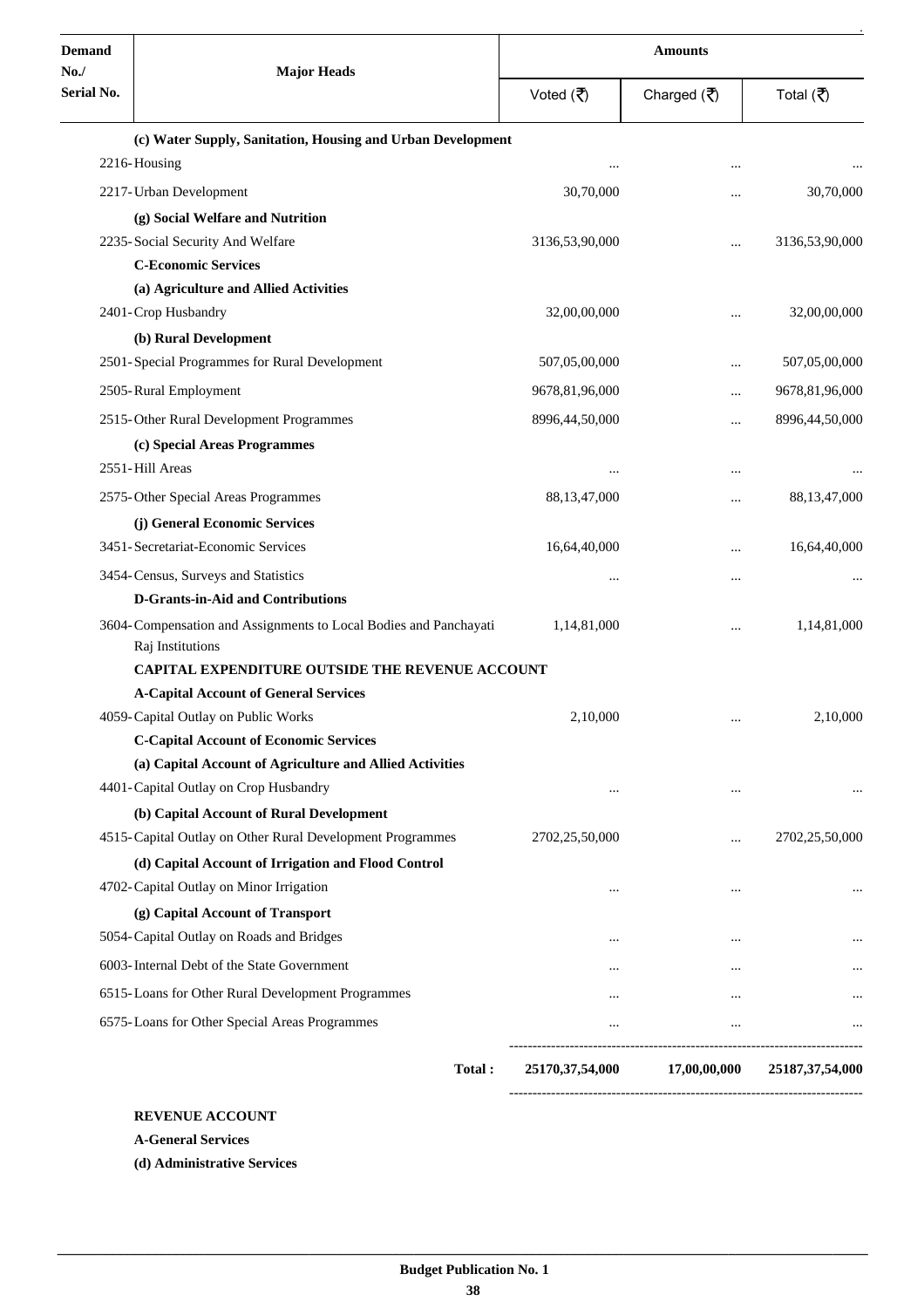| <b>Demand</b><br>No./ |                | <b>Major Heads</b>                                          | <b>Amounts</b> |                                       |               |  |
|-----------------------|----------------|-------------------------------------------------------------|----------------|---------------------------------------|---------------|--|
| Serial No.            |                |                                                             | Voted (そ)      | Charged $(\overline{\mathbf{z}})$     | Total (₹)     |  |
| 41                    |                | 2052-Secretariat--General Services                          | 3,86,02,000    |                                       | 3,86,02,000   |  |
|                       |                | 2059-Public Works                                           |                |                                       |               |  |
|                       |                | 2070-Other Administrative Services                          | 16,50,00,000   | $\cdots$                              | 16,50,00,000  |  |
|                       |                | <b>CAPITAL EXPENDITURE OUTSIDE THE REVENUE ACCOUNT</b>      |                |                                       |               |  |
|                       |                | <b>A-Capital Account of General Services</b>                |                |                                       |               |  |
|                       |                | 4059-Capital Outlay on Public Works                         |                |                                       |               |  |
|                       |                | <b>B-Capital Account of Social Services</b>                 |                |                                       |               |  |
|                       |                | (c) Water Supply, Sanitation, Housing and Urban Development |                |                                       |               |  |
|                       |                | 4216-Capital Outlay on Housing                              |                |                                       |               |  |
|                       |                | Total:                                                      | 20,36,02,000   | ---------------------------------<br> | 20,36,02,000  |  |
|                       |                | <b>REVENUE ACCOUNT</b>                                      |                |                                       |               |  |
|                       |                | <b>A-General Services</b>                                   |                |                                       |               |  |
|                       |                | (c) Interest of Payment and Servicing of Debt               |                |                                       |               |  |
| 42                    |                | 2049-Interest Payments                                      |                | 15,000                                | 15,000        |  |
|                       |                | (d) Administrative Services                                 |                |                                       |               |  |
|                       |                | 2051-Public Service Commission                              | 2,36,63,000    |                                       | 2,36,63,000   |  |
|                       |                | 2052-Secretariat--General Services                          | 34,71,20,000   | $\ddotsc$                             | 34,71,20,000  |  |
|                       |                | 2059-Public Works                                           | 6,29,000       |                                       | 6,29,000      |  |
|                       | 2062-Vigilance |                                                             | 19,14,58,000   |                                       | 19,14,58,000  |  |
|                       |                | 2070-Other Administrative Services                          | 21,88,05,000   |                                       | 21,88,05,000  |  |
|                       |                | <b>B-Social Services</b>                                    |                |                                       |               |  |
|                       |                | (c) Water Supply, Sanitation, Housing and Urban Development |                |                                       |               |  |
|                       | 2216-Housing   |                                                             | 10,02,000      | $\cdots$                              | 10,02,000     |  |
|                       |                | (g) Social Welfare and Nutrition                            |                |                                       |               |  |
|                       |                | 2235-Social Security And Welfare                            | 136,00,00,000  |                                       | 136,00,00,000 |  |
|                       |                | (h) Others                                                  |                |                                       |               |  |
|                       |                | 2251-Secretariat--Social Services                           | 58,69,22,000   | $\cdots$                              | 58,69,22,000  |  |
|                       |                | CAPITAL EXPENDITURE OUTSIDE THE REVENUE ACCOUNT             |                |                                       |               |  |
|                       |                | <b>A-Capital Account of General Services</b>                |                |                                       |               |  |
|                       |                | 4059-Capital Outlay on Public Works                         | 80,00,00,000   | $\cdots$                              | 80,00,00,000  |  |
|                       |                | 4070-Capital Outlay on Other Administrative Services        | $\cdots$       |                                       |               |  |
|                       |                | <b>B-Capital Account of Social Services</b>                 |                |                                       |               |  |
|                       |                | (c) Water Supply, Sanitation, Housing and Urban Development | 18,00,00,000   |                                       | 18,00,00,000  |  |
|                       |                | 4216-Capital Outlay on Housing                              |                | $\cdots$                              |               |  |
|                       |                | 6004-Loans and Advances from the Central Government         | $\cdots$       | 50,000                                | 50,000        |  |
|                       |                | Total:                                                      | 370,95,99,000  | 65,000                                | 370,96,64,000 |  |

**A-General Services**

**(b) Fiscal Services**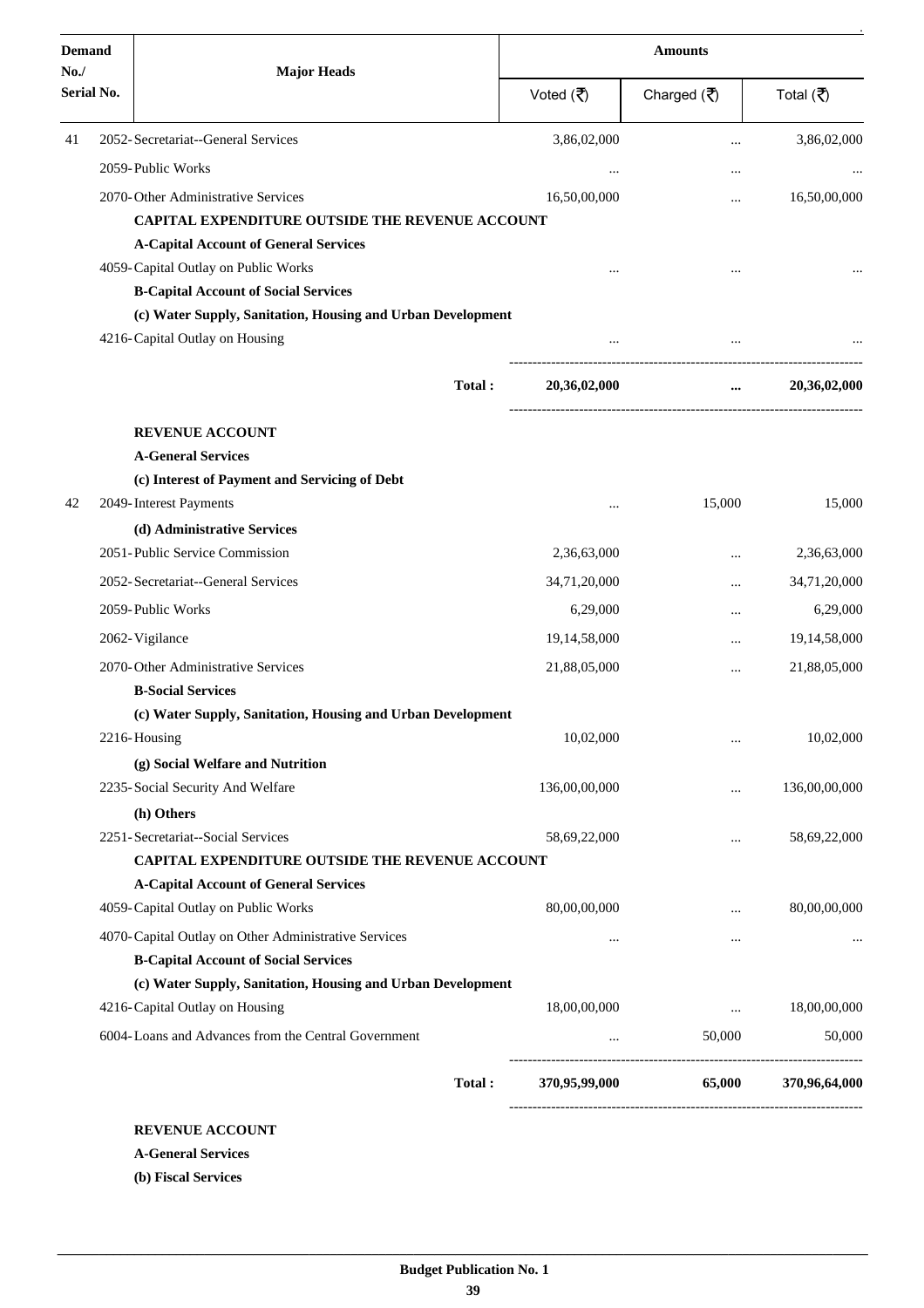| <b>Demand</b><br>No. /<br><b>Serial No.</b> |  | <b>Major Heads</b>                                          | <b>Amounts</b>    |              |                   |  |
|---------------------------------------------|--|-------------------------------------------------------------|-------------------|--------------|-------------------|--|
|                                             |  |                                                             | Voted (₹)         | Charged (₹)  | Total (₹)         |  |
| 43                                          |  | 2045-Other Taxes and Duties on Commodities and Services     | 4,80,75,000       |              | 4,80,75,000       |  |
|                                             |  | (c) Interest of Payment and Servicing of Debt               |                   |              |                   |  |
|                                             |  | 2049-Interest Payments                                      |                   | 10,00,00,000 | 10,00,00,000      |  |
|                                             |  | (e) Pensions and Miscellaneous General Services             |                   |              |                   |  |
|                                             |  | 2071-Pensions and Other Retirement Benefits                 |                   |              |                   |  |
|                                             |  | <b>C-Economic Services</b>                                  |                   |              |                   |  |
|                                             |  | (c) Special Areas Programmes                                |                   |              |                   |  |
|                                             |  | 2575-Other Special Areas Programmes                         |                   | $\ddotsc$    |                   |  |
|                                             |  | (e) Energy                                                  |                   |              |                   |  |
|                                             |  | 2801-Power                                                  | 932,87,00,000     |              | 932,87,00,000     |  |
|                                             |  | 2810-Non-conventional Sources of Energy                     | 10,50,00,000      |              | 10,50,00,000      |  |
|                                             |  | (j) General Economic Services                               |                   |              |                   |  |
|                                             |  | 3451-Secretariat-Economic Services                          | 5,83,35,000       |              | 5,83,35,000       |  |
|                                             |  | <b>C-Capital Account of Economic Services</b>               |                   |              |                   |  |
|                                             |  | (e) Capital Account of Energy                               |                   |              |                   |  |
|                                             |  | 4801-Capital Outlay on Power Projects                       | 1317,07,53,000    |              | 1317,07,53,000    |  |
|                                             |  | 4810-Capital Outlay on Non-Conventional Sources of Energy   | 485,28,47,000     | $\ddotsc$    | 485,28,47,000     |  |
|                                             |  | 6003-Internal Debt of the State Government                  | $\cdots$          | 22,50,00,000 | 22,50,00,000      |  |
|                                             |  | 6004-Loans and Advances from the Central Government         | $\cdots$          | $\cdots$     |                   |  |
|                                             |  | 6801-Loans for Power Projects                               | 50,00,00,000      |              | 50,00,00,000      |  |
|                                             |  | 6860-Loans for Consumer Industries                          | $\ddotsc$         |              |                   |  |
|                                             |  | Total:                                                      | 2806, 37, 10, 000 | 32,50,00,000 | 2838, 87, 10, 000 |  |
|                                             |  | <b>REVENUE ACCOUNT</b>                                      |                   |              |                   |  |
|                                             |  | <b>A-General Services</b>                                   |                   |              |                   |  |
|                                             |  | (c) Interest of Payment and Servicing of Debt               |                   |              |                   |  |
| 45                                          |  | 2049-Interest Payments                                      | $\cdots$          | $\cdots$     |                   |  |
|                                             |  | (d) Administrative Services                                 |                   |              |                   |  |
|                                             |  | 2059-Public Works                                           | 8,87,72,000       |              | 8,87,72,000       |  |
|                                             |  | <b>B-Social Services</b>                                    |                   |              |                   |  |
|                                             |  | (c) Water Supply, Sanitation, Housing and Urban Development |                   |              |                   |  |
|                                             |  | 2215-Water Supply and Sanitation                            | 1086,50,77,000    | $\ddotsc$    | 1086,50,77,000    |  |
|                                             |  | (g) Social Welfare and Nutrition                            |                   |              |                   |  |
|                                             |  | 2250-Other Social Services                                  | 85,41,20,000      |              | 85,41,20,000      |  |
|                                             |  | (h) Others                                                  |                   |              |                   |  |
|                                             |  | 2251-Secretariat--Social Services                           | 4,47,15,000       | $\cdots$     | 4,47,15,000       |  |
|                                             |  | <b>C-Economic Services</b>                                  |                   |              |                   |  |
|                                             |  | (c) Special Areas Programmes                                |                   |              |                   |  |
|                                             |  | 2551-Hill Areas                                             | 1,05,000          |              | 1,05,000          |  |
|                                             |  | CAPITAL EXPENDITURE OUTSIDE THE REVENUE ACCOUNT             |                   |              |                   |  |
|                                             |  | <b>A-Capital Account of General Services</b>                |                   |              |                   |  |
|                                             |  | 4059-Capital Outlay on Public Works                         | 10,50,00,000      | $\cdots$     | 10,50,00,000      |  |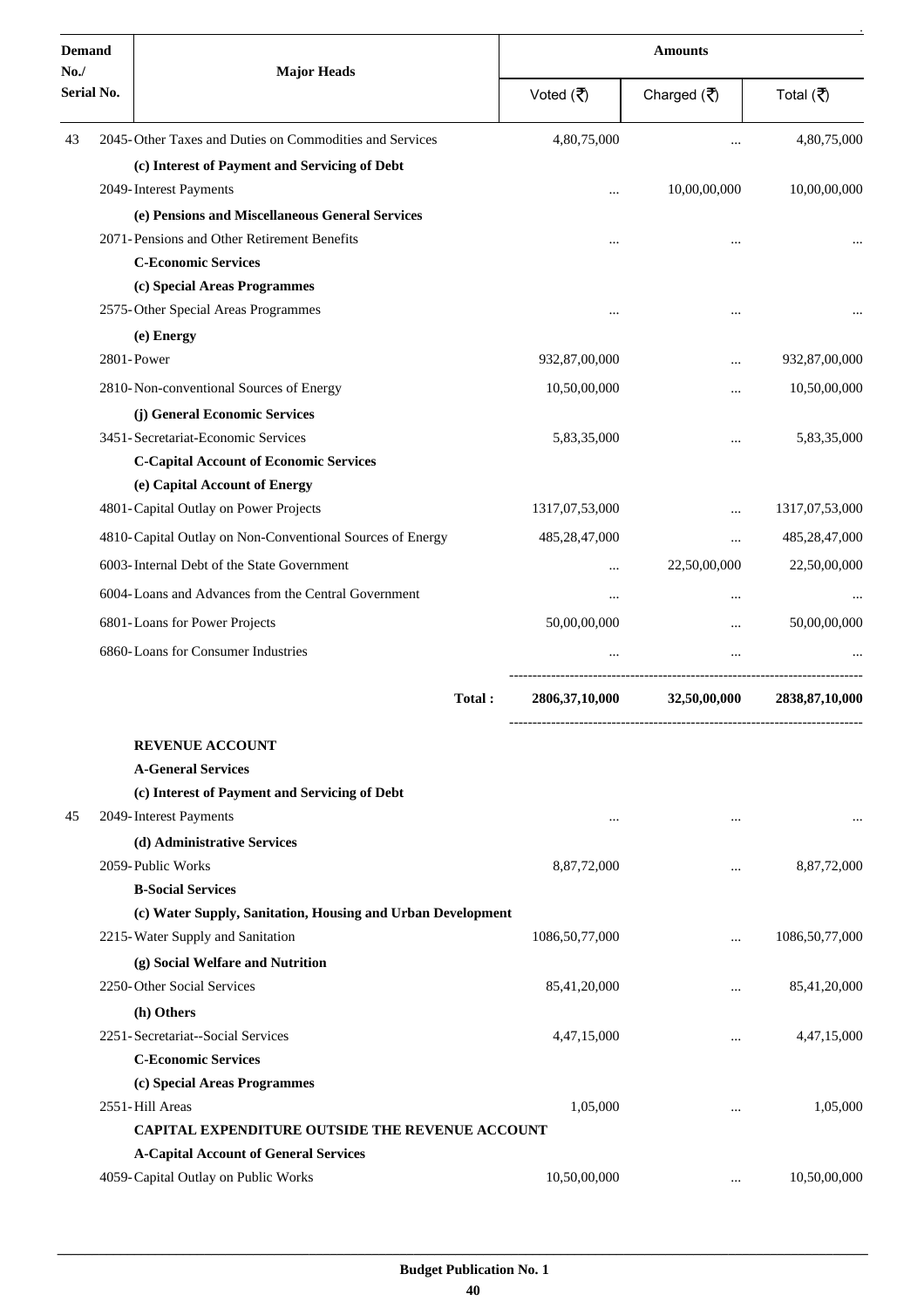| <b>Demand</b>            | <b>Major Heads</b>                                          |        | <b>Amounts</b>   |                                                                                       |                        |  |
|--------------------------|-------------------------------------------------------------|--------|------------------|---------------------------------------------------------------------------------------|------------------------|--|
| No.<br><b>Serial No.</b> |                                                             |        | Voted (₹)        | Charged $(\overline{\mathbf{z}})$                                                     | Total (₹)              |  |
|                          | <b>B-Capital Account of Social Services</b>                 |        |                  |                                                                                       |                        |  |
|                          | (c) Water Supply, Sanitation, Housing and Urban Development |        |                  |                                                                                       |                        |  |
|                          | 4215-Capital Outlay on Water Supply and Sanitation          |        | 2681,92,55,000   |                                                                                       | 2681,92,55,000         |  |
|                          | (g) Social Welfare and Nutrition                            |        |                  |                                                                                       |                        |  |
|                          | 4235-Capital Outlay on Social Security and Welfare          |        | $\ddotsc$        |                                                                                       |                        |  |
|                          | 6003-Internal Debt of the State Government                  |        | $\cdots$         |                                                                                       |                        |  |
|                          | 6004-Loans and Advances from the Central Government         |        |                  |                                                                                       |                        |  |
|                          |                                                             | Total: | 3877,70,44,000   | $\cdots$                                                                              | 3877,70,44,000         |  |
|                          | <b>REVENUE ACCOUNT</b>                                      |        |                  |                                                                                       |                        |  |
|                          | <b>A-General Services</b>                                   |        |                  |                                                                                       |                        |  |
|                          | (d) Administrative Services                                 |        |                  |                                                                                       |                        |  |
| 49                       | 2059-Public Works                                           |        | 40,00,000        | $\cdots$                                                                              | 40,00,000              |  |
|                          | 2070-Other Administrative Services                          |        |                  |                                                                                       |                        |  |
|                          | <b>B-Social Services</b>                                    |        |                  |                                                                                       |                        |  |
|                          | a) Education, Sports, Art and Culture                       |        |                  |                                                                                       |                        |  |
|                          | 2204-Sports and Youth Services                              |        | 519, 12, 01, 000 | $\cdot \cdot$                                                                         | 519,12,01,000          |  |
|                          | (h) Others                                                  |        |                  |                                                                                       |                        |  |
|                          | 2251-Secretariat--Social Services                           |        | 16,27,31,000     | $\cdots$                                                                              | 16,27,31,000           |  |
|                          | <b>C-Economic Services</b>                                  |        |                  |                                                                                       |                        |  |
|                          | (a) Agriculture and Allied Activities                       |        |                  |                                                                                       |                        |  |
|                          | 2403-Animal Husbandry                                       |        |                  |                                                                                       |                        |  |
|                          | <b>CAPITAL EXPENDITURE OUTSIDE THE REVENUE ACCOUNT</b>      |        |                  |                                                                                       |                        |  |
|                          | <b>A-Capital Account of General Services</b>                |        |                  |                                                                                       |                        |  |
|                          | 4059-Capital Outlay on Public Works                         |        | $\cdots$         | $\cdots$                                                                              |                        |  |
|                          | <b>B-Capital Account of Social Services</b>                 |        |                  |                                                                                       |                        |  |
|                          | (a) Education, Sport, Art and Culture                       |        |                  |                                                                                       |                        |  |
|                          | 4202-Capital Outlay on Education, Sports, Art and Culture   |        | 214,02,49,000    | and the control of the control of                                                     | 214,02,49,000          |  |
|                          |                                                             | Total: | 749,81,81,000    | $\cdots$                                                                              | 749,81,81,000          |  |
|                          | <b>REVENUE ACCOUNT</b>                                      |        |                  |                                                                                       |                        |  |
|                          | <b>C-Economic Services</b>                                  |        |                  |                                                                                       |                        |  |
|                          | (c) Special Areas Programmes                                |        |                  |                                                                                       |                        |  |
| 50                       | 2575-Other Special Areas Programmes                         |        | 121,94,96,000    | $\cdots$                                                                              | 121,94,96,000          |  |
|                          | <b>C-Capital Account of Economic Services</b>               |        |                  |                                                                                       |                        |  |
|                          | (c) Capital Account of Special Areas Programme              |        |                  |                                                                                       |                        |  |
|                          | 4575-Capital Outlay on Other Special Areas Programme        |        | 465,50,00,000    | $\mathbf{1}_{\mathbf{1}}$ and $\mathbf{1}_{\mathbf{1}}$ and $\mathbf{1}_{\mathbf{1}}$ | 465,50,00,000          |  |
|                          |                                                             | Total: | 587,44,96,000    |                                                                                       | $\ldots$ 587,44,96,000 |  |
|                          | <b>REVENUE ACCOUNT</b>                                      |        |                  |                                                                                       |                        |  |

**A-General Services**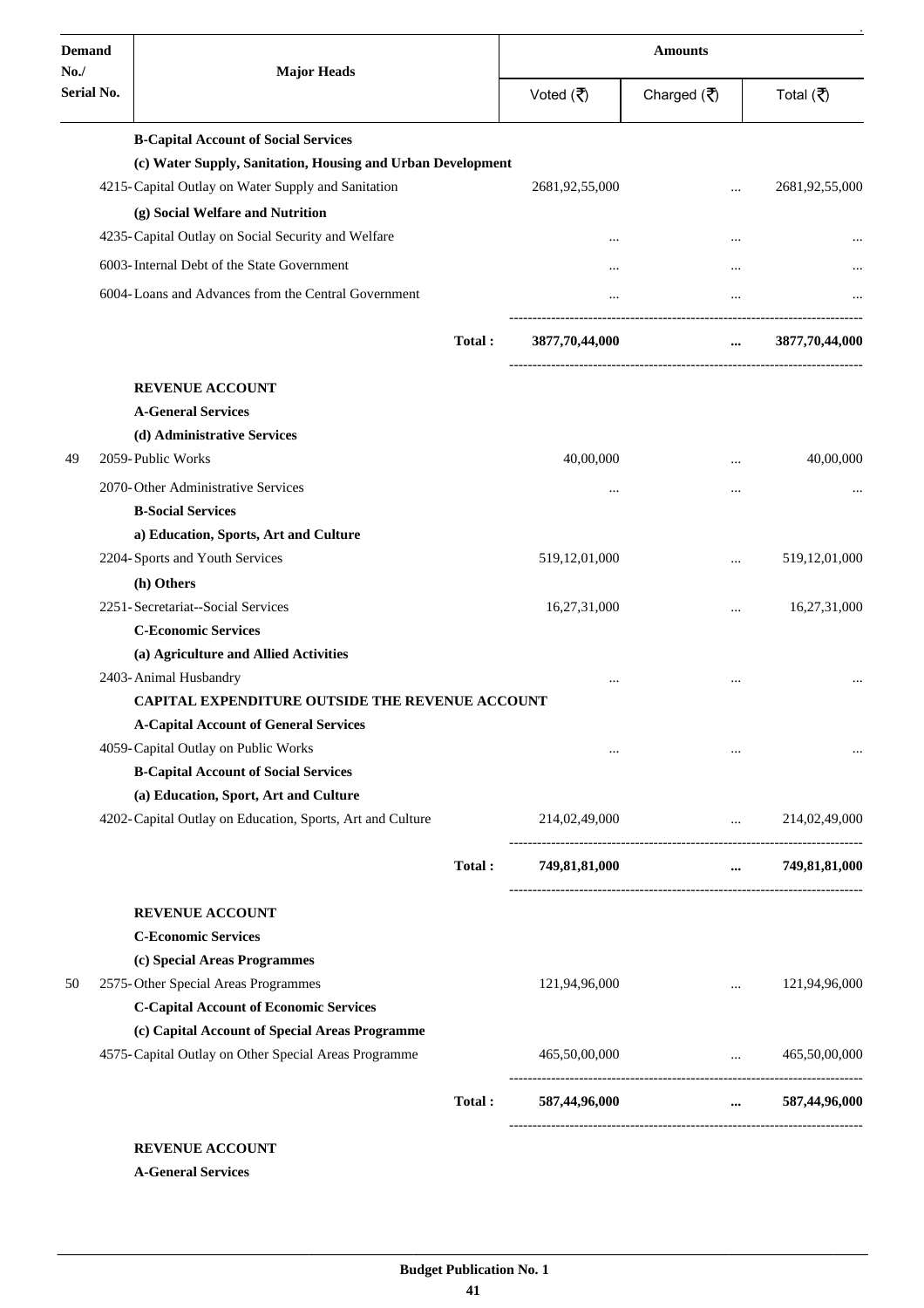| <b>Demand</b>     |                                                           |        | <b>Amounts</b>   |                                                              |                  |  |
|-------------------|-----------------------------------------------------------|--------|------------------|--------------------------------------------------------------|------------------|--|
| No.<br>Serial No. | <b>Major Heads</b>                                        |        | Voted (そ)        | Charged $(\overline{\mathfrak{F}})$                          | Total (₹)        |  |
|                   | (b) Fiscal Services                                       |        |                  |                                                              |                  |  |
| 51                | 2029-Land Revenue                                         |        |                  |                                                              |                  |  |
|                   | <b>B-Social Services</b>                                  |        |                  |                                                              |                  |  |
|                   | a) Education, Sports, Art and Culture                     |        |                  |                                                              |                  |  |
|                   | 2203-Technical Education                                  |        | 810, 87, 71, 000 | $\cdots$                                                     | 810, 87, 71, 000 |  |
|                   | (f) Labour and Labour Welfare                             |        |                  |                                                              |                  |  |
|                   | 2230-Labour and Employment                                |        | 158,22,88,000    | $\cdots$                                                     | 158,22,88,000    |  |
|                   | (h) Others                                                |        |                  |                                                              |                  |  |
|                   | 2251-Secretariat--Social Services                         |        | 5,67,98,000      | $\cdots$                                                     | 5,67,98,000      |  |
|                   | <b>B-Capital Account of Social Services</b>               |        |                  |                                                              |                  |  |
|                   | (a) Education, Sport, Art and Culture                     |        |                  |                                                              |                  |  |
|                   | 4202-Capital Outlay on Education, Sports, Art and Culture |        | 236, 67, 78, 000 |                                                              | 236, 67, 78, 000 |  |
|                   | (h) Others                                                |        |                  |                                                              |                  |  |
|                   | 4250-Capital Outlay on Other Social Services              |        | 74,55,00,000     | <b>Section</b> 1999<br>------------------------------------- | 74,55,00,000     |  |
|                   |                                                           | Total: | 1286,01,35,000   | $\cdots$                                                     | 1286,01,35,000   |  |
|                   | <b>REVENUE ACCOUNT</b>                                    |        |                  |                                                              |                  |  |
|                   | <b>B-Social Services</b>                                  |        |                  |                                                              |                  |  |
|                   | (g) Social Welfare and Nutrition                          |        |                  |                                                              |                  |  |
| 52                | 2250-Other Social Services                                |        | 4,19,82,000      |                                                              | 4,19,82,000      |  |
|                   | <b>C-Economic Services</b>                                |        |                  |                                                              |                  |  |
|                   | (c) Special Areas Programmes                              |        |                  |                                                              |                  |  |
|                   | 2551-Hill Areas                                           |        |                  |                                                              |                  |  |
|                   | (j) General Economic Services                             |        |                  |                                                              |                  |  |
|                   | 3451-Secretariat-Economic Services                        |        | 5,26,61,000      | $\cdots$                                                     | 5,26,61,000      |  |
|                   | 3452-Tourism                                              |        | 186,38,80,000    |                                                              | 186,38,80,000    |  |
|                   | <b>C-Capital Account of Economic Services</b>             |        |                  |                                                              |                  |  |
|                   | (j) Capital Account of General Economic Services          |        |                  |                                                              |                  |  |
|                   | 5452-Capital Outlay on Tourism                            |        | 270,00,00,000    |                                                              | 270,00,00,000    |  |
|                   | 7452-Loans for Tourism                                    |        | 2,10,00,000      | $\cdots$                                                     | 2,10,00,000      |  |
|                   |                                                           | Total: | 467,95,23,000    | $\cdots$                                                     | 467,95,23,000    |  |
|                   | <b>REVENUE ACCOUNT</b>                                    |        |                  |                                                              |                  |  |
|                   | <b>A-General Services</b>                                 |        |                  |                                                              |                  |  |
|                   | (b) Fiscal Services                                       |        |                  |                                                              |                  |  |
| 53                | 2041-Taxes on Vehicles                                    |        | 63,78,47,000     | $\cdots$                                                     | 63,78,47,000     |  |
|                   | (c) Interest of Payment and Servicing of Debt             |        |                  |                                                              |                  |  |
|                   | 2049-Interest Payments                                    |        | $\cdots$         | $\cdots$                                                     |                  |  |
|                   | (d) Administrative Services                               |        |                  |                                                              |                  |  |
|                   | 2070-Other Administrative Services                        |        | 77,98,61,000     |                                                              | 77,98,61,000     |  |
|                   | <b>B-Social Services</b>                                  |        |                  |                                                              |                  |  |
|                   | (g) Social Welfare and Nutrition                          |        |                  |                                                              |                  |  |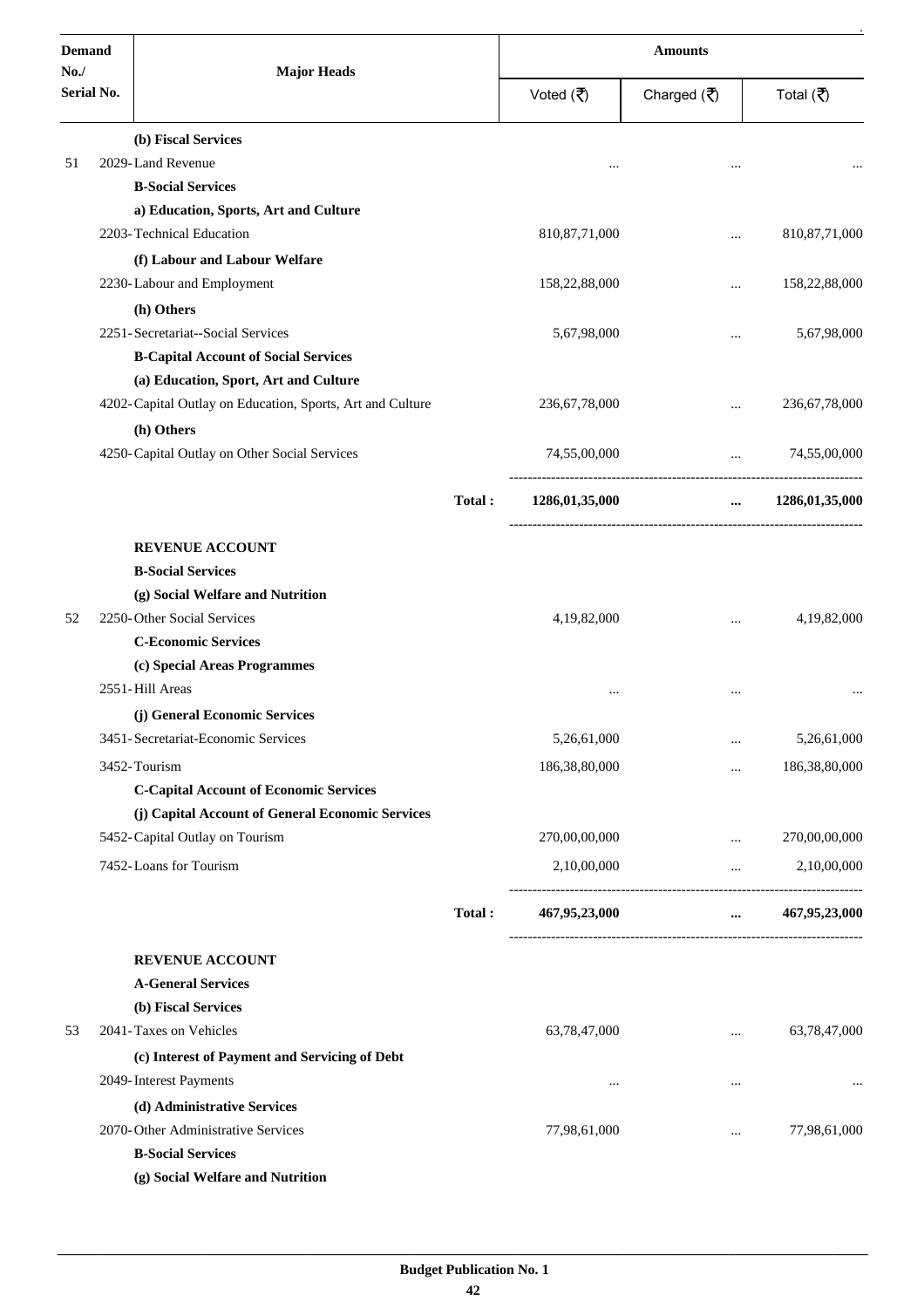| <b>Demand</b>     | <b>Major Heads</b>                                                  |        | <b>Amounts</b> |                                   |                            |  |
|-------------------|---------------------------------------------------------------------|--------|----------------|-----------------------------------|----------------------------|--|
| No.<br>Serial No. |                                                                     |        | Voted (そ)      | Charged $(\overline{\mathbf{z}})$ | Total (₹)                  |  |
|                   | 2235-Social Security And Welfare                                    |        | 9,61,27,000    |                                   | 9,61,27,000                |  |
|                   | 2250-Other Social Services                                          |        | 4,18,77,000    |                                   | 4,18,77,000                |  |
|                   | (h) Others                                                          |        |                |                                   |                            |  |
|                   | 2251-Secretariat--Social Services                                   |        | 9,36,03,000    | $\ddotsc$                         | 9,36,03,000                |  |
|                   | <b>C-Economic Services</b>                                          |        |                |                                   |                            |  |
|                   | (g) Transport                                                       |        |                |                                   |                            |  |
|                   | 3051-Ports and Lighthouses                                          |        | 1,52,81,000    |                                   | 1,52,81,000                |  |
|                   | 3053-Civil Aviation                                                 |        | 1,63,00,000    |                                   | 1,63,00,000                |  |
|                   | 3055-Road Transport                                                 |        | 780,49,36,000  | $\ddotsc$                         | 780,49,36,000              |  |
|                   | 3056-Inland Water Transport                                         |        | 8,81,30,000    |                                   | 8,81,30,000                |  |
|                   | 3075-Other Transport Services                                       |        |                |                                   |                            |  |
|                   | (j) General Economic Services                                       |        |                |                                   |                            |  |
|                   | 3451-Secretariat-Economic Services                                  |        |                |                                   |                            |  |
|                   | <b>C-Capital Account of Economic Services</b>                       |        |                |                                   |                            |  |
|                   | (g) Capital Account of Transport                                    |        |                |                                   |                            |  |
|                   | 5053-Capital Outlay on Civil Aviation                               |        | 26,25,000      |                                   | 26,25,000                  |  |
|                   | 5055-Capital Outlay on Road Transport                               |        | 326,56,07,000  |                                   | 326,56,07,000              |  |
|                   | 5056-Capital Outlay on Inland Water Transport                       |        | 383,30,00,000  |                                   | 383,30,00,000              |  |
|                   | 5075-Capital Outlay on Other Transport Services                     |        | 5,26,05,000    |                                   | 5,26,05,000                |  |
|                   | 6004-Loans and Advances from the Central Government                 |        |                |                                   |                            |  |
|                   | 7055-Loans for Road Transport                                       |        | 231,00,00,000  |                                   | 231,00,00,000              |  |
|                   | 7056-Loans for Inland Water Transport                               |        | 31,79,38,000   |                                   | 31,79,38,000               |  |
|                   | 7075-Loans for Other Transport Services                             |        |                | $\cdots$                          |                            |  |
|                   |                                                                     | Total: | 1935,57,37,000 |                                   | 1935,57,37,000<br>$\cdots$ |  |
|                   | <b>REVENUE ACCOUNT</b>                                              |        |                |                                   |                            |  |
|                   | <b>C-Economic Services</b>                                          |        |                |                                   |                            |  |
|                   | (a) Agriculture and Allied Activities                               |        |                |                                   |                            |  |
| 55                | 2401-Crop Husbandry                                                 |        | 6,13,000       | $\cdots$                          | 6,13,000                   |  |
|                   | 2402-Soil and Water Conservation                                    |        | 1,000          |                                   | 1,000                      |  |
|                   | 2408-Food, Storage and Warehousing                                  |        |                | $\cdots$                          |                            |  |
|                   | 2415-Agricultural Research and Education                            |        | 62,17,000      | $\cdots$                          | 62,17,000                  |  |
|                   | (c) Special Areas Programmes                                        |        |                |                                   |                            |  |
|                   | 2551-Hill Areas                                                     |        | 2,00,00,000    |                                   | 2,00,00,000                |  |
|                   | (d) Irrigation and Flood Control<br>2702-Minor Irrigation           |        | 523,86,37,000  |                                   | 523,86,37,000              |  |
|                   |                                                                     |        |                | $\cdots$                          |                            |  |
|                   | 2705-Command Area Development                                       |        | $\cdots$       |                                   |                            |  |
|                   | (j) General Economic Services<br>3451-Secretariat-Economic Services |        | 5,02,79,000    |                                   | 5,02,79,000                |  |
|                   | <b>C-Capital Account of Economic Services</b>                       |        |                |                                   |                            |  |
|                   |                                                                     |        |                |                                   |                            |  |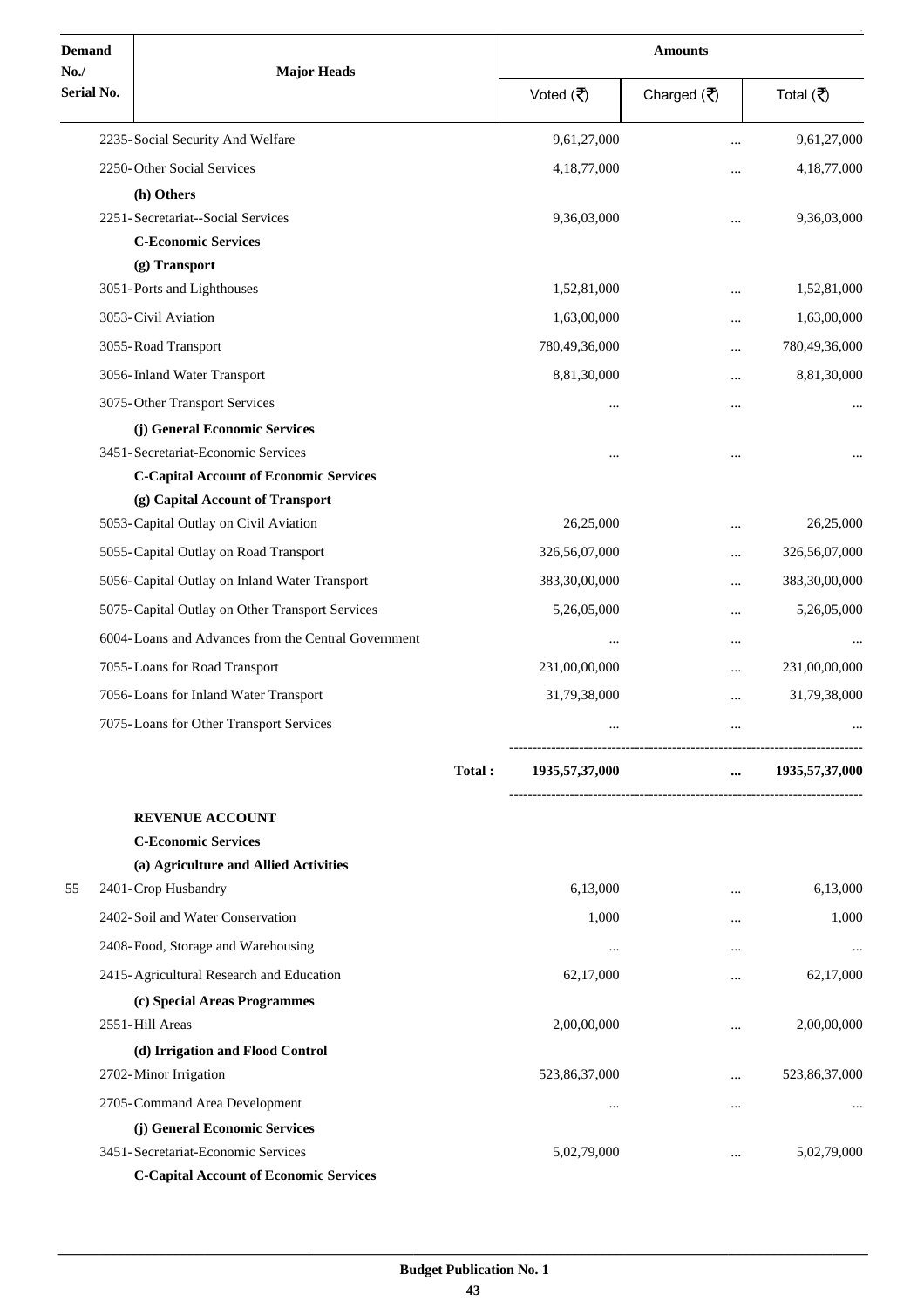| <b>Demand</b><br>No. | <b>Major Heads</b>                                                                   |        | <b>Amounts</b>                  |                                   |                                                                                                                                                   |  |
|----------------------|--------------------------------------------------------------------------------------|--------|---------------------------------|-----------------------------------|---------------------------------------------------------------------------------------------------------------------------------------------------|--|
| <b>Serial No.</b>    |                                                                                      |        | Voted $(\overline{\mathbf{z}})$ | Charged $(\overline{\mathbf{z}})$ | Total (₹)                                                                                                                                         |  |
|                      | (a) Capital Account of Agriculture and Allied Activities                             |        |                                 |                                   |                                                                                                                                                   |  |
|                      | 4401-Capital Outlay on Crop Husbandry                                                |        |                                 |                                   |                                                                                                                                                   |  |
|                      | (d) Capital Account of Irrigation and Flood Control                                  |        |                                 |                                   |                                                                                                                                                   |  |
|                      | 4702-Capital Outlay on Minor Irrigation                                              |        | 967, 38, 21, 000                | $\ddotsc$                         | 967, 38, 21, 000                                                                                                                                  |  |
|                      | 4705-Capital Outlay on Command Area Development                                      |        | 1,88,71,000                     | $\cdots$                          | 1,88,71,000                                                                                                                                       |  |
|                      |                                                                                      | Total: | 1500,84,39,000                  | $\cdots$                          | 1500,84,39,000                                                                                                                                    |  |
|                      | <b>REVENUE ACCOUNT</b>                                                               |        |                                 |                                   |                                                                                                                                                   |  |
|                      | <b>A-General Services</b>                                                            |        |                                 |                                   |                                                                                                                                                   |  |
|                      | (d) Administrative Services                                                          |        |                                 |                                   |                                                                                                                                                   |  |
| 58                   | 2052- Secretariat--General Services<br><b>C-Economic Services</b>                    |        | 4,20,66,000                     |                                   | 4,20,66,000                                                                                                                                       |  |
|                      | (c) Special Areas Programmes                                                         |        |                                 |                                   |                                                                                                                                                   |  |
|                      | 2575-Other Special Areas Programmes<br><b>C-Capital Account of Economic Services</b> |        | 13,43,97,000                    |                                   | 13,43,97,000                                                                                                                                      |  |
|                      | (c) Capital Account of Special Areas Programme                                       |        |                                 |                                   |                                                                                                                                                   |  |
|                      | 4575-Capital Outlay on Other Special Areas Programme                                 |        | 675,91,25,000                   |                                   | 675,91,25,000                                                                                                                                     |  |
|                      | (d) Capital Account of Irrigation and Flood Control                                  |        |                                 |                                   |                                                                                                                                                   |  |
|                      | 4702-Capital Outlay on Minor Irrigation                                              |        |                                 |                                   |                                                                                                                                                   |  |
|                      |                                                                                      | Total: | 693,55,88,000                   | $\cdots$                          | 693,55,88,000                                                                                                                                     |  |
|                      | <b>REVENUE ACCOUNT</b>                                                               |        |                                 |                                   |                                                                                                                                                   |  |
|                      | <b>A-General Services</b>                                                            |        |                                 |                                   |                                                                                                                                                   |  |
|                      | (d) Administrative Services                                                          |        |                                 |                                   |                                                                                                                                                   |  |
| 59                   | 2052-Secretariat--General Services                                                   |        | 3,05,94,000                     |                                   | 3,05,94,000                                                                                                                                       |  |
|                      | <b>B-Social Services</b>                                                             |        |                                 |                                   |                                                                                                                                                   |  |
|                      | a) Education, Sports, Art and Culture                                                |        |                                 |                                   |                                                                                                                                                   |  |
|                      | 2204-Sports and Youth Services                                                       |        | 211,28,42,000                   |                                   | 211,28,42,000                                                                                                                                     |  |
|                      | (g) Social Welfare and Nutrition                                                     |        |                                 |                                   |                                                                                                                                                   |  |
|                      | 2235-Social Security And Welfare<br><b>C-Economic Services</b>                       |        | 351,00,00,000                   |                                   | 351,00,00,000                                                                                                                                     |  |
|                      | (a) Agriculture and Allied Activities                                                |        |                                 |                                   |                                                                                                                                                   |  |
|                      | 2435-Other Agricultural Programmes                                                   |        | 134,00,00,000                   |                                   | 134,00,00,000                                                                                                                                     |  |
|                      | (b) Rural Development                                                                |        |                                 |                                   |                                                                                                                                                   |  |
|                      | 2515-Other Rural Development Programmes                                              |        | 2,00,00,000                     |                                   | 2,00,00,000                                                                                                                                       |  |
|                      | <b>C-Capital Account of Economic Services</b>                                        |        |                                 |                                   |                                                                                                                                                   |  |
|                      | (a) Capital Account of Agriculture and Allied Activities                             |        |                                 |                                   |                                                                                                                                                   |  |
|                      | 4435-Capital Outlay on Other Agricultural Programmes                                 |        | 19,50,00,000                    |                                   | 19,50,00,000<br>$\mathbf{1}_{\mathbf{1}_{\mathbf{2}}\mathbf{1}_{\mathbf{3}}\mathbf{2}_{\mathbf{4}}\mathbf{3}_{\mathbf{5}}\mathbf{4}_{\mathbf{6}}$ |  |
|                      |                                                                                      | Total: | 720,84,36,000                   |                                   | $\ldots$ 720,84,36,000                                                                                                                            |  |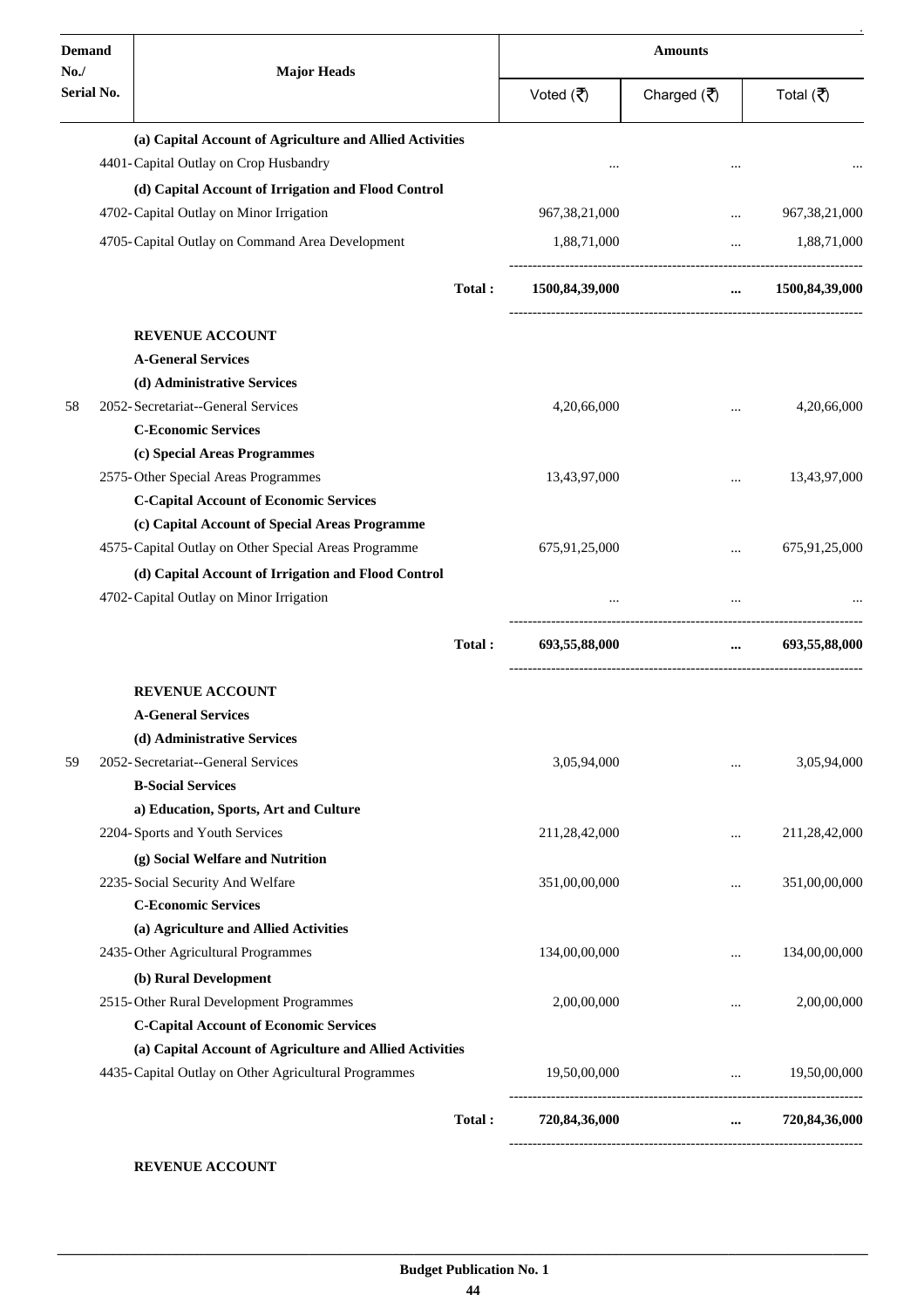| <b>Demand</b>     |                                          |                                                                                                                |           | <b>Amounts</b> |                                     |                           |  |
|-------------------|------------------------------------------|----------------------------------------------------------------------------------------------------------------|-----------|----------------|-------------------------------------|---------------------------|--|
| No.<br>Serial No. |                                          | <b>Major Heads</b>                                                                                             | Voted (₹) |                | Charged $(\overline{\mathfrak{F}})$ | Total (₹)                 |  |
|                   | <b>A-General Services</b>                |                                                                                                                |           |                |                                     |                           |  |
|                   | (d) Administrative Services              |                                                                                                                |           |                |                                     |                           |  |
| 61                | 2052-Secretariat--General Services       |                                                                                                                |           | 8,23,18,000    | $\ddots$                            | 8,23,18,000               |  |
|                   |                                          |                                                                                                                | Total:    | 8,23,18,000    | $\cdots$                            | 8,23,18,000               |  |
|                   | <b>REVENUE ACCOUNT</b>                   |                                                                                                                |           |                |                                     |                           |  |
| 62                | 2052-Secretariat--General Services       |                                                                                                                |           | 13,53,95,000   | $\cdots$                            | 13,53,95,000              |  |
|                   | <b>C-Economic Services</b>               |                                                                                                                |           |                |                                     |                           |  |
|                   | (c) Special Areas Programmes             |                                                                                                                |           |                |                                     |                           |  |
|                   | 2575-Other Special Areas Programmes      |                                                                                                                |           | 6,19,63,000    |                                     | 6,19,63,000               |  |
|                   |                                          | <b>C-Capital Account of Economic Services</b>                                                                  |           |                |                                     |                           |  |
|                   |                                          | (c) Capital Account of Special Areas Programme                                                                 |           |                |                                     |                           |  |
|                   |                                          | 4575-Capital Outlay on Other Special Areas Programme                                                           |           | 777,69,00,000  | $\ddotsc$                           | 777,69,00,000             |  |
|                   |                                          | (g) Capital Account of Transport                                                                               |           |                |                                     |                           |  |
|                   | 5054-Capital Outlay on Roads and Bridges |                                                                                                                |           |                | $\cdots$                            |                           |  |
|                   |                                          | Total:                                                                                                         |           | 797,42,58,000  |                                     | 797,42,58,000<br>$\cdots$ |  |
|                   | <b>REVENUE ACCOUNT</b>                   |                                                                                                                |           |                |                                     |                           |  |
|                   | <b>A-General Services</b>                |                                                                                                                |           |                |                                     |                           |  |
|                   |                                          | (c) Interest of Payment and Servicing of Debt                                                                  |           |                |                                     |                           |  |
| 65                | 2049-Interest Payments                   |                                                                                                                |           |                |                                     |                           |  |
|                   | <b>B-Social Services</b>                 |                                                                                                                |           |                |                                     |                           |  |
|                   |                                          | (e) Welfare of SC, ST and OBC's                                                                                |           |                |                                     |                           |  |
|                   | <b>Backward Classes And Minorities</b>   | 2225-Welfare Of Scheduled Castes, Scheduled Tribes, Other                                                      |           | 851,84,89,000  |                                     | 851,84,89,000             |  |
|                   | (h) Others                               |                                                                                                                |           |                |                                     |                           |  |
|                   | 2251-Secretariat--Social Services        |                                                                                                                |           | 3,50,87,000    |                                     | 3,50,87,000               |  |
|                   |                                          | <b>B-Capital Account of Social Services</b>                                                                    |           |                |                                     |                           |  |
|                   |                                          | (e) Welfare of SC, ST and OBC's                                                                                |           |                |                                     |                           |  |
|                   |                                          | 4225-Capital Outlay On Welfare Of Scheduled Castes, Scheduled<br>Tribes, Other Backward Classes And Minorities |           | 234,42,63,000  | $\ddotsc$                           | 234,42,63,000             |  |
|                   |                                          | 6225-Loans For Welfare Of Scheduled Castes, Scheduled Tribes,<br>Other Backward Classes And Minorities         |           | $\cdots$       | $\cdots$                            |                           |  |
|                   |                                          |                                                                                                                | Total:    | 1089,78,39,000 |                                     | $\dots$ 1089,78,39,000    |  |
|                   | <b>REVENUE ACCOUNT</b>                   |                                                                                                                |           |                |                                     |                           |  |
|                   | <b>A-General Services</b>                |                                                                                                                |           |                |                                     |                           |  |
|                   | (a) Organs of State                      |                                                                                                                |           |                |                                     |                           |  |
| 68                | 2014-Administration of Justice           |                                                                                                                |           | $\cdots$       | $\cdots$                            |                           |  |
|                   | 2015-Elections                           |                                                                                                                |           | 166,79,14,000  | $\ddotsc$                           | 166,79,14,000             |  |
|                   |                                          | (c) Interest of Payment and Servicing of Debt                                                                  |           |                |                                     |                           |  |
|                   |                                          |                                                                                                                |           |                |                                     |                           |  |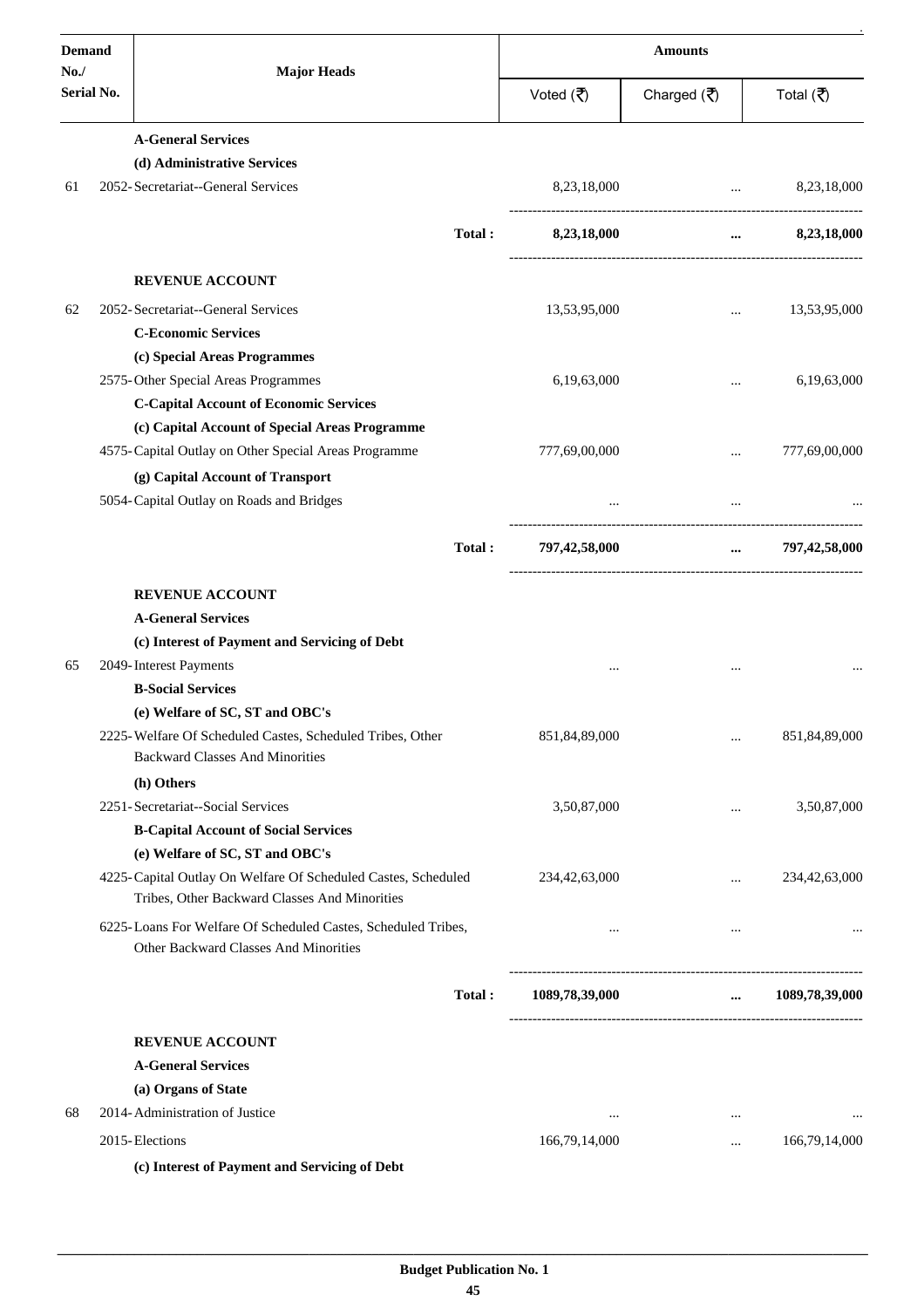| <b>Demand</b>     | <b>Major Heads</b>                                          | <b>Amounts</b> |                   |             |                    |
|-------------------|-------------------------------------------------------------|----------------|-------------------|-------------|--------------------|
| No.<br>Serial No. |                                                             |                | Voted (そ)         | Charged (そ) | Total (₹)          |
|                   | 2049-Interest Payments                                      |                |                   | 1,75,00,000 | 1,75,00,000        |
|                   | (d) Administrative Services                                 |                |                   |             |                    |
|                   | 2051-Public Service Commission                              |                | 22, 17, 35, 000   |             | 22, 17, 35, 000    |
|                   | 2052-Secretariat--General Services                          |                | 42,91,47,000      |             | 42,91,47,000       |
|                   | 2055-Police                                                 |                | 9994, 10, 71, 000 |             | 9994, 10, 71, 000  |
|                   | 2059-Public Works                                           |                | 55,02,44,000      |             | 55,02,44,000       |
|                   | 2070-Other Administrative Services                          |                | 333,80,49,000     |             | 333,80,49,000      |
|                   | (e) Pensions and Miscellaneous General Services             |                |                   |             |                    |
|                   | 2075-Miscellaneous General Services                         |                | 1,58,67,000       |             | 1,58,67,000        |
|                   | <b>B-Social Services</b>                                    |                |                   |             |                    |
|                   | (c) Water Supply, Sanitation, Housing and Urban Development |                |                   |             |                    |
|                   | 2216-Housing                                                |                |                   |             |                    |
|                   | (g) Social Welfare and Nutrition                            |                |                   |             |                    |
|                   | 2235-Social Security And Welfare                            |                | 7,50,80,000       |             | 7,50,80,000        |
|                   | 2250-Other Social Services                                  |                | 1,57,94,000       |             | 1,57,94,000        |
|                   | <b>C-Economic Services</b>                                  |                |                   |             |                    |
|                   | (c) Special Areas Programmes                                |                |                   |             |                    |
|                   | 2551-Hill Areas                                             |                | 970,47,91,000     |             | 970,47,91,000      |
|                   | 2575-Other Special Areas Programmes                         |                | 87, 35, 65, 000   |             | 87, 35, 65, 000    |
|                   | (j) General Economic Services                               |                |                   |             |                    |
|                   | 3451-Secretariat-Economic Services                          |                | 77,60,000         |             | 77,60,000          |
|                   | 3454-Census, Surveys and Statistics                         |                |                   |             |                    |
|                   | CAPITAL EXPENDITURE OUTSIDE THE REVENUE ACCOUNT             |                |                   |             |                    |
|                   | <b>A-Capital Account of General Services</b>                |                |                   |             |                    |
|                   | 4055-Capital Outlay on Police                               |                | 436,24,30,000     |             | 436,24,30,000      |
|                   | 4059-Capital Outlay on Public Works                         |                | 126,52,50,000     |             | 126,52,50,000      |
|                   | 4070-Capital Outlay on Other Administrative Services        |                | 4,67,25,000       |             | 4,67,25,000        |
|                   | <b>B-Capital Account of Social Services</b>                 |                |                   |             |                    |
|                   | (c) Water Supply, Sanitation, Housing and Urban Development |                |                   |             |                    |
|                   | 4216-Capital Outlay on Housing                              |                | 26,25,00,000      |             | 26,25,00,000       |
|                   | (g) Social Welfare and Nutrition                            |                |                   |             |                    |
|                   | 4235-Capital Outlay on Social Security and Welfare          |                | 98,80,00,000      |             | 98,80,00,000       |
|                   | (h) Others                                                  |                |                   |             |                    |
|                   | 4250-Capital Outlay on Other Social Services                |                | 6,30,00,000       |             | 6,30,00,000        |
|                   | <b>C-Capital Account of Economic Services</b>               |                |                   |             |                    |
|                   | (c) Capital Account of Special Areas Programme              |                |                   |             |                    |
|                   | 4551-Capital Outlay on Hill Areas                           |                | $\cdots$          | $\cdots$    |                    |
|                   | 4575-Capital Outlay on Other Special Areas Programme        |                | 191,47,45,000     | $\cdots$    | 191,47,45,000      |
|                   | 6004-Loans and Advances from the Central Government         |                |                   | 2,00,00,000 | 2,00,00,000        |
|                   |                                                             | Total:         | 12574,36,67,000   | 3,75,00,000 | 12578, 11, 67, 000 |
|                   |                                                             |                |                   |             |                    |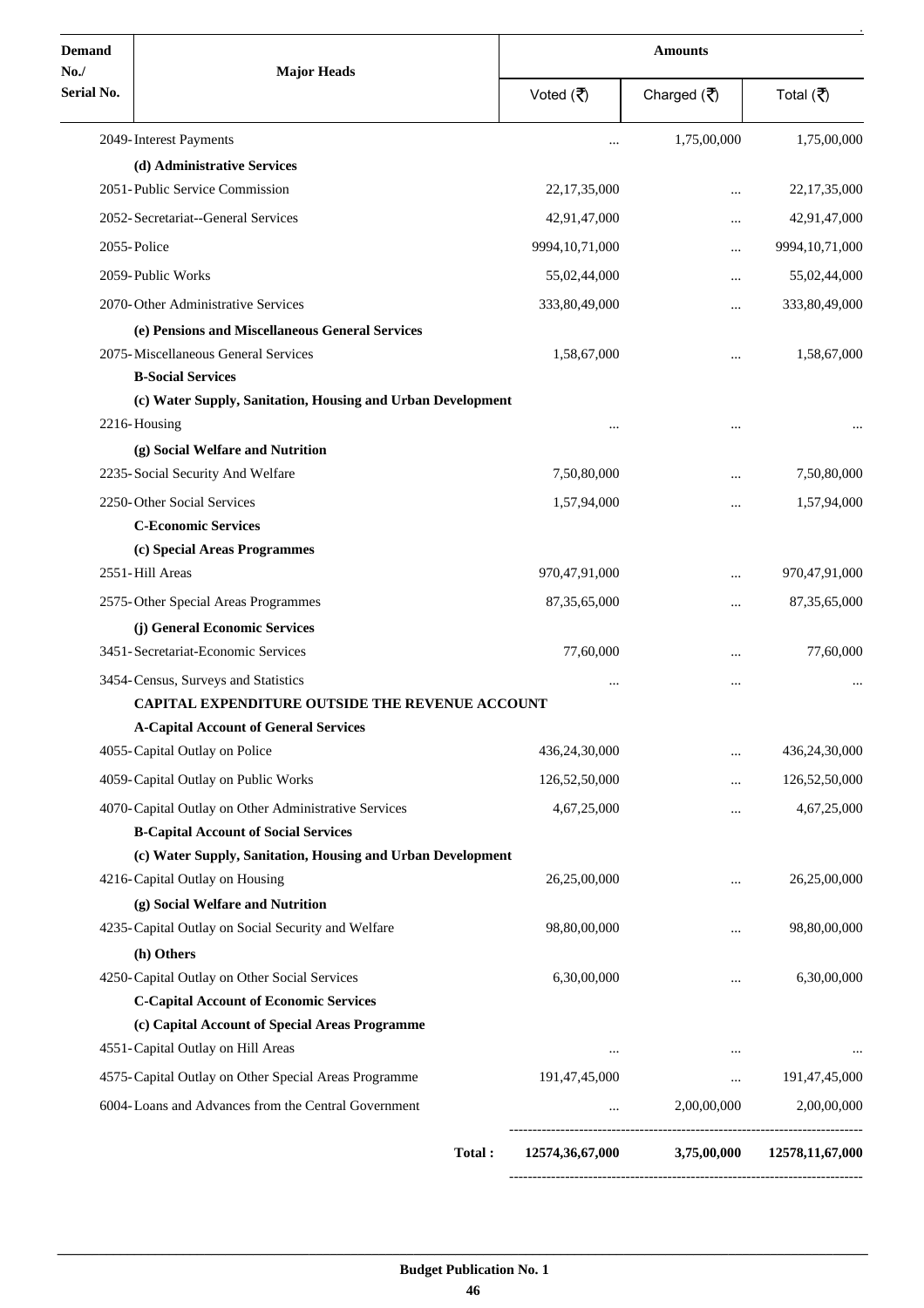| <b>Demand</b>            |                                                                  | <b>Amounts</b>   |             |                |  |
|--------------------------|------------------------------------------------------------------|------------------|-------------|----------------|--|
| No.<br><b>Serial No.</b> | <b>Major Heads</b>                                               | Voted (₹)        | Charged (そ) | Total (₹)      |  |
|                          | <b>REVENUE ACCOUNT</b>                                           |                  |             |                |  |
|                          | <b>A-General Services</b>                                        |                  |             |                |  |
|                          | (a) Organs of State                                              |                  |             |                |  |
| 69                       | 2013-Council of Ministers                                        |                  | $\ddotsc$   |                |  |
|                          | (b) Fiscal Services                                              |                  |             |                |  |
|                          | 2029-Land Revenue                                                | 829, 21, 18, 000 | $\cdots$    | 829,21,18,000  |  |
|                          | (c) Interest of Payment and Servicing of Debt                    |                  |             |                |  |
|                          | 2049-Interest Payments                                           |                  | 75,000      | 75,000         |  |
|                          | (d) Administrative Services                                      |                  |             |                |  |
|                          | 2052-Secretariat--General Services                               | 19,43,51,000     | $\cdots$    | 19,43,51,000   |  |
|                          | 2053-District Administration                                     | 294,40,84,000    | $\cdots$    | 294,40,84,000  |  |
|                          | 2059-Public Works                                                | 18,16,36,000     |             | 18,16,36,000   |  |
|                          | 2070-Other Administrative Services                               | 7,33,35,000      |             | 7,33,35,000    |  |
|                          | <b>B-Social Services</b>                                         |                  |             |                |  |
|                          | (c) Water Supply, Sanitation, Housing and Urban Development      |                  |             |                |  |
|                          | 2216-Housing                                                     | 9,90,000         | $\ddotsc$   | 9,90,000       |  |
|                          | (g) Social Welfare and Nutrition                                 |                  |             |                |  |
|                          | 2235-Social Security And Welfare                                 | 33,21,05,000     |             | 33,21,05,000   |  |
|                          | 2250-Other Social Services                                       | 39,72,000        |             | 39,72,000      |  |
|                          | (h) Others                                                       |                  |             |                |  |
|                          | 2251-Secretariat--Social Services                                | 4,67,02,000      |             | 4,67,02,000    |  |
|                          | <b>C-Economic Services</b>                                       |                  |             |                |  |
|                          | (a) Agriculture and Allied Activities                            |                  |             |                |  |
|                          | 2401-Crop Husbandry                                              | 63.01.000        | $\cdots$    | 63,01,000      |  |
|                          | 2402-Soil and Water Conservation                                 | 29,57,000        |             | 29,57,000      |  |
|                          | (b) Rural Development                                            |                  |             |                |  |
|                          | 2506-Land Reforms                                                | 31,64,56,000     |             | 31,64,56,000   |  |
|                          | <b>D-Grants-in-Aid and Contributions</b>                         |                  |             |                |  |
|                          | 3604-Compensation and Assignments to Local Bodies and Panchayati | 5,85,000         |             | 5,85,000       |  |
|                          | Raj Institutions                                                 |                  |             |                |  |
|                          | CAPITAL EXPENDITURE OUTSIDE THE REVENUE ACCOUNT                  |                  |             |                |  |
|                          | <b>A-Capital Account of General Services</b>                     |                  |             |                |  |
|                          | 4059-Capital Outlay on Public Works                              | 107,30,00,000    | $\cdots$    | 107,30,00,000  |  |
|                          | <b>B-Capital Account of Social Services</b>                      |                  |             |                |  |
|                          | (g) Social Welfare and Nutrition                                 |                  |             |                |  |
|                          | 4235-Capital Outlay on Social Security and Welfare               | 114,00,00,000    | $\cdots$    | 114,00,00,000  |  |
|                          | <b>C-Capital Account of Economic Services</b>                    |                  |             |                |  |
|                          | (j) Capital Account of General Economic Services                 |                  |             |                |  |
|                          | 5475-Capital Outlay on Other General Economic Services           |                  | $\cdots$    |                |  |
|                          | 6004-Loans and Advances from the Central Government              |                  |             |                |  |
|                          | 6235-Loans For Social Security And Welfare                       |                  | $\cdots$    |                |  |
|                          | Total:                                                           | 1460,85,92,000   | 75,000      | 1460,86,67,000 |  |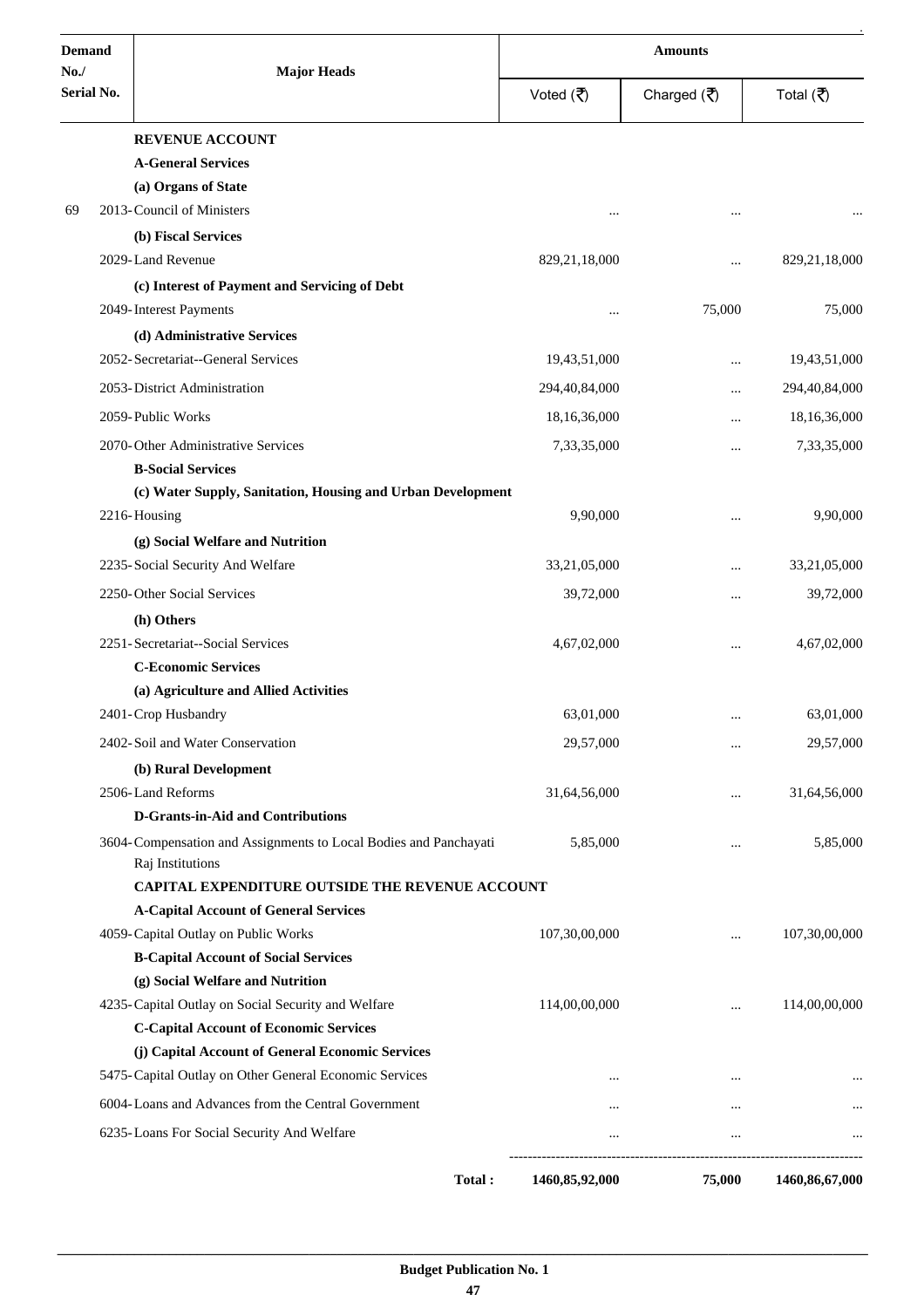| <b>Demand</b>            | <b>Major Heads</b>                                               | <b>Amounts</b>  |                                   |                 |
|--------------------------|------------------------------------------------------------------|-----------------|-----------------------------------|-----------------|
| No.<br><b>Serial No.</b> |                                                                  | Voted (₹)       | Charged $(\overline{\mathbf{z}})$ | Total (₹)       |
|                          |                                                                  |                 |                                   |                 |
|                          | <b>REVENUE ACCOUNT</b>                                           |                 |                                   |                 |
|                          | <b>A-General Services</b>                                        |                 |                                   |                 |
|                          | (d) Administrative Services                                      |                 |                                   |                 |
| 70                       | 2052-Secretariat--General Services<br><b>B-Social Services</b>   | $\cdots$        | $\cdots$                          |                 |
|                          |                                                                  |                 |                                   |                 |
|                          | a) Education, Sports, Art and Culture<br>2202-General Education  | 5275,43,02,000  |                                   | 5275,43,02,000  |
|                          |                                                                  |                 | $\ddotsc$                         |                 |
|                          | 2203-Technical Education                                         | 102,81,79,000   | $\ddotsc$                         | 102,81,79,000   |
|                          | 2204-Sports and Youth Services                                   | 31, 35, 33, 000 | $\ddotsc$                         | 31, 35, 33, 000 |
|                          | 2205-Art and Culture                                             | 30, 37, 75, 000 | $\cdots$                          | 30, 37, 75, 000 |
|                          | (h) Others                                                       |                 |                                   |                 |
|                          | 2251-Secretariat--Social Services                                | 17, 12, 74, 000 | $\ddotsc$                         | 17, 12, 74, 000 |
|                          | <b>C-Economic Services</b>                                       |                 |                                   |                 |
|                          | (c) Special Areas Programmes                                     |                 |                                   |                 |
|                          | 2551-Hill Areas                                                  | $\cdots$        | $\cdots$                          |                 |
|                          | 2575-Other Special Areas Programmes                              |                 | $\cdots$                          |                 |
|                          | (e) Energy                                                       |                 |                                   |                 |
|                          | 2810-Non-conventional Sources of Energy                          | $\cdots$        |                                   |                 |
|                          | (i) Science, Technology and Environment                          |                 |                                   |                 |
|                          | 3425-Other Scientific Research                                   | $\cdots$        |                                   |                 |
|                          | (j) General Economic Services                                    |                 |                                   |                 |
|                          | 3451-Secretariat-Economic Services                               |                 |                                   |                 |
|                          |                                                                  | $\ddotsc$       |                                   |                 |
|                          | 3454-Census, Surveys and Statistics                              | 2,00,98,000     |                                   | 2,00,98,000     |
|                          | <b>B-Capital Account of Social Services</b>                      |                 |                                   |                 |
|                          | (a) Education, Sport, Art and Culture                            |                 |                                   |                 |
|                          | 4202-Capital Outlay on Education, Sports, Art and Culture        | 352,09,25,000   | $\cdots$                          | 352,09,25,000   |
|                          | <b>C-Capital Account of Economic Services</b>                    |                 |                                   |                 |
|                          | (g) Capital Account of Transport                                 |                 |                                   |                 |
|                          | 5054-Capital Outlay on Roads and Bridges                         | $\cdots$        | $\cdots$                          | $\cdots$        |
|                          | (j) Capital Account of General Economic Services                 |                 |                                   |                 |
|                          | 5425-Capital Outlay on Other Scientific & Environmental Research | $\cdots$        | $\cdots$                          |                 |
|                          | 6202-Loans for Education, Sports, Art and Culture                | $\cdots$        | $\cdots$                          | $\cdots$        |
|                          | Total:                                                           | 5811,20,86,000  | $\cdots$                          | 5811,20,86,000  |
|                          | <b>REVENUE ACCOUNT</b>                                           |                 |                                   |                 |
|                          | <b>A-General Services</b>                                        |                 |                                   |                 |
|                          | (c) Interest of Payment and Servicing of Debt                    |                 |                                   |                 |
| 71                       | 2049-Interest Payments                                           | $\cdots$        | $\cdots$                          | $\cdots$        |
|                          | (d) Administrative Services                                      |                 |                                   |                 |
|                          | 2059-Public Works                                                | 62,39,000       | $\ddotsc$                         | 62,39,000       |
|                          | (e) Pensions and Miscellaneous General Services                  |                 |                                   |                 |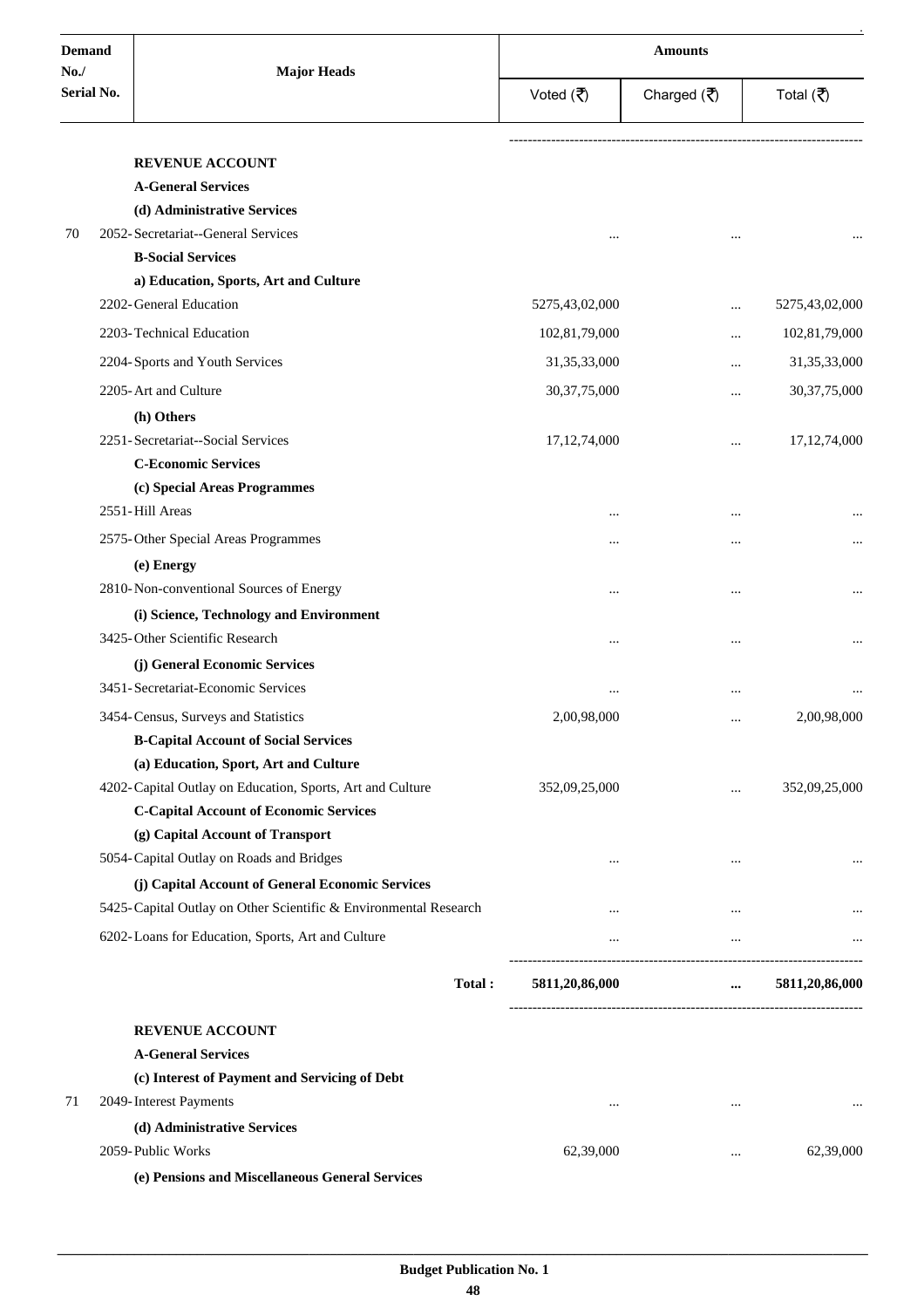| <b>Demand</b>            |                                                             |               | <b>Amounts</b> |               |
|--------------------------|-------------------------------------------------------------|---------------|----------------|---------------|
| No.<br><b>Serial No.</b> | <b>Major Heads</b>                                          | Voted (₹)     | Charged (そ)    | Total (₹)     |
|                          | 2075-Miscellaneous General Services                         |               |                |               |
|                          | <b>B-Social Services</b>                                    |               |                |               |
|                          | (c) Water Supply, Sanitation, Housing and Urban Development |               |                |               |
|                          | 2217-Urban Development                                      | 31,80,00,000  |                | 31,80,00,000  |
|                          | (f) Labour and Labour Welfare                               |               |                |               |
|                          | 2230-Labour and Employment                                  |               |                |               |
|                          | (g) Social Welfare and Nutrition                            |               |                |               |
|                          | 2235-Social Security And Welfare                            |               |                |               |
|                          | <b>C-Economic Services</b>                                  |               |                |               |
|                          | (a) Agriculture and Allied Activities                       |               |                |               |
|                          | 2401-Crop Husbandry                                         | 19,69,15,000  |                | 19,69,15,000  |
|                          | 2402-Soil and Water Conservation                            |               |                |               |
|                          | (b) Rural Development                                       |               |                |               |
|                          | 2505-Rural Employment                                       | 84,05,71,000  | $\cdots$       | 84,05,71,000  |
|                          | 2515-Other Rural Development Programmes                     | 74,20,00,000  |                | 74,20,00,000  |
|                          | (c) Special Areas Programmes                                |               |                |               |
|                          | 2575-Other Special Areas Programmes                         | 180,54,00,000 | $\ddotsc$      | 180,54,00,000 |
|                          | (j) General Economic Services                               |               |                |               |
|                          | 3451-Secretariat-Economic Services                          | 43,71,04,000  |                | 43,71,04,000  |
|                          | 3452-Tourism                                                |               |                |               |
|                          | 3454-Census, Surveys and Statistics                         | 36,84,26,000  | $\cdots$       | 36,84,26,000  |
|                          | <b>CAPITAL EXPENDITURE OUTSIDE THE REVENUE ACCOUNT</b>      |               |                |               |
|                          | <b>A-Capital Account of General Services</b>                |               |                |               |
|                          | 4059-Capital Outlay on Public Works                         | 21,00,00,000  | $\cdots$       | 21,00,00,000  |
|                          | <b>B-Capital Account of Social Services</b>                 |               |                |               |
|                          | (b) Health and Family Welfare                               |               |                |               |
|                          | 4210-Capital Outlay on Medical and Public Health            | $\cdots$      | $\cdots$       |               |
|                          | (c) Water Supply, Sanitation, Housing and Urban Development |               |                |               |
|                          | 4217-Capital Outlay on Urban Development                    | 3,00,00,000   |                | 3,00,00,000   |
|                          | (g) Social Welfare and Nutrition                            |               |                |               |
|                          | 4235-Capital Outlay on Social Security and Welfare          |               |                |               |
|                          | <b>C-Capital Account of Economic Services</b>               |               |                |               |
|                          | (b) Capital Account of Rural Development                    |               |                |               |
|                          | 4515-Capital Outlay on Other Rural Development Programmes   | 7,00,00,000   |                | 7,00,00,000   |
|                          | (c) Capital Account of Special Areas Programme              |               |                |               |
|                          | 4575-Capital Outlay on Other Special Areas Programme        | 21,00,00,000  |                | 21,00,00,000  |
|                          | 6004-Loans and Advances from the Central Government         |               | $\cdots$       |               |
|                          | 6250-Loans for Other Social Services                        | $\cdots$      | $\cdots$       |               |
|                          | Total:                                                      | 523,46,55,000 |                | 523,46,55,000 |

**A-General Services**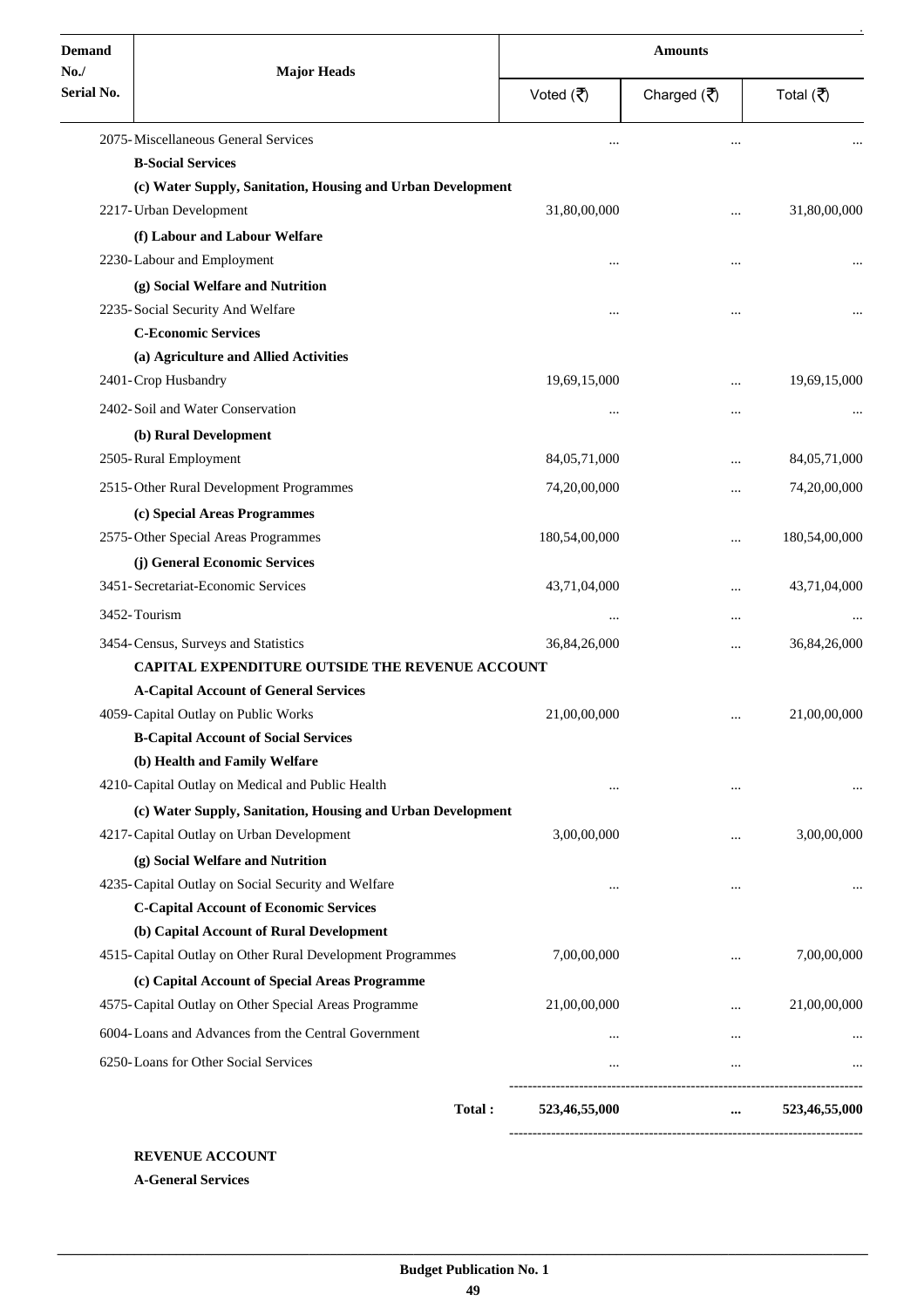| <b>Demand</b>      |                                                                                      |                 | <b>Amounts</b>                    |                 |  |
|--------------------|--------------------------------------------------------------------------------------|-----------------|-----------------------------------|-----------------|--|
| No./<br>Serial No. | <b>Major Heads</b>                                                                   | Voted (₹)       | Charged $(\overline{\mathbf{z}})$ | Total (₹)       |  |
|                    | (c) Interest of Payment and Servicing of Debt                                        |                 |                                   |                 |  |
| 72                 | 2049-Interest Payments                                                               |                 | 23,00,00,000                      | 23,00,00,000    |  |
|                    | (d) Administrative Services                                                          |                 |                                   |                 |  |
|                    | 2052-Secretariat--General Services                                                   | 8,34,62,000     |                                   | 8,34,62,000     |  |
|                    | 2059-Public Works                                                                    |                 |                                   |                 |  |
|                    | 2070-Other Administrative Services                                                   |                 | $\ddotsc$                         |                 |  |
|                    | <b>B-Social Services</b>                                                             |                 |                                   |                 |  |
|                    | (b) Health and Family Welfare                                                        |                 |                                   |                 |  |
|                    | 2211-Family Welfare                                                                  |                 | $\ddotsc$                         |                 |  |
|                    | (c) Water Supply, Sanitation, Housing and Urban Development                          |                 |                                   |                 |  |
|                    | 2215-Water Supply and Sanitation                                                     | 59,27,70,000    | $\ddotsc$                         | 59,27,70,000    |  |
|                    | 2216-Housing                                                                         | 29,63,00,000    |                                   | 29,63,00,000    |  |
|                    | 2217-Urban Development                                                               | 7526,16,90,000  |                                   | 7526,16,90,000  |  |
|                    | (g) Social Welfare and Nutrition                                                     |                 |                                   |                 |  |
|                    | 2235-Social Security And Welfare                                                     | 133,90,00,000   | $\ddotsc$                         | 133,90,00,000   |  |
|                    | <b>C-Economic Services</b>                                                           |                 |                                   |                 |  |
|                    | (c) Special Areas Programmes                                                         |                 |                                   |                 |  |
|                    | 2551-Hill Areas                                                                      |                 |                                   |                 |  |
|                    | (j) General Economic Services                                                        |                 |                                   |                 |  |
|                    | 3451-Secretariat-Economic Services                                                   | 16,13,60,000    |                                   | 16,13,60,000    |  |
|                    | 3475-Other General Economic Services                                                 | 2,24,74,000     | $\ddotsc$                         | 2,24,74,000     |  |
|                    | <b>D-Grants-in-Aid and Contributions</b>                                             |                 |                                   |                 |  |
|                    | 3604-Compensation and Assignments to Local Bodies and Panchayati<br>Rai Institutions | 515,71,60,000   |                                   | 515,71,60,000   |  |
|                    | CAPITAL EXPENDITURE OUTSIDE THE REVENUE ACCOUNT                                      |                 |                                   |                 |  |
|                    | <b>A-Capital Account of General Services</b>                                         |                 |                                   |                 |  |
|                    | 4059-Capital Outlay on Public Works                                                  | $\cdots$        | $\cdots$                          | $\cdots$        |  |
|                    | <b>B-Capital Account of Social Services</b>                                          |                 |                                   |                 |  |
|                    | (c) Water Supply, Sanitation, Housing and Urban Development                          |                 |                                   |                 |  |
|                    | 4215-Capital Outlay on Water Supply and Sanitation                                   | $\cdots$        | $\cdots$                          |                 |  |
|                    | 4216-Capital Outlay on Housing                                                       | 10,00,00,000    |                                   | 10,00,00,000    |  |
|                    | 4217-Capital Outlay on Urban Development                                             | 4052,82,75,000  | $\cdots$                          | 4052,82,75,000  |  |
|                    | (g) Social Welfare and Nutrition                                                     |                 |                                   |                 |  |
|                    | 4235-Capital Outlay on Social Security and Welfare                                   | $\cdots$        | $\cdots$                          |                 |  |
|                    | 6003-Internal Debt of the State Government                                           | $\cdots$        | $\cdots$                          | $\cdots$        |  |
|                    | 6004-Loans and Advances from the Central Government                                  |                 | $\ddotsc$                         | $\cdots$        |  |
|                    | 6215-Loans for Water Supply and Sanitation                                           | $\cdots$        | $\ddotsc$                         |                 |  |
|                    | 6217-Loans for Urban Development                                                     | 451,13,00,000   | $\cdots$                          | 451,13,00,000   |  |
|                    | 6551-Loans for Hill Areas                                                            | $\cdots$        | $\ldots$                          |                 |  |
|                    |                                                                                      |                 |                                   |                 |  |
|                    | Total:                                                                               | 12805,37,91,000 | 23,00,00,000                      | 12828,37,91,000 |  |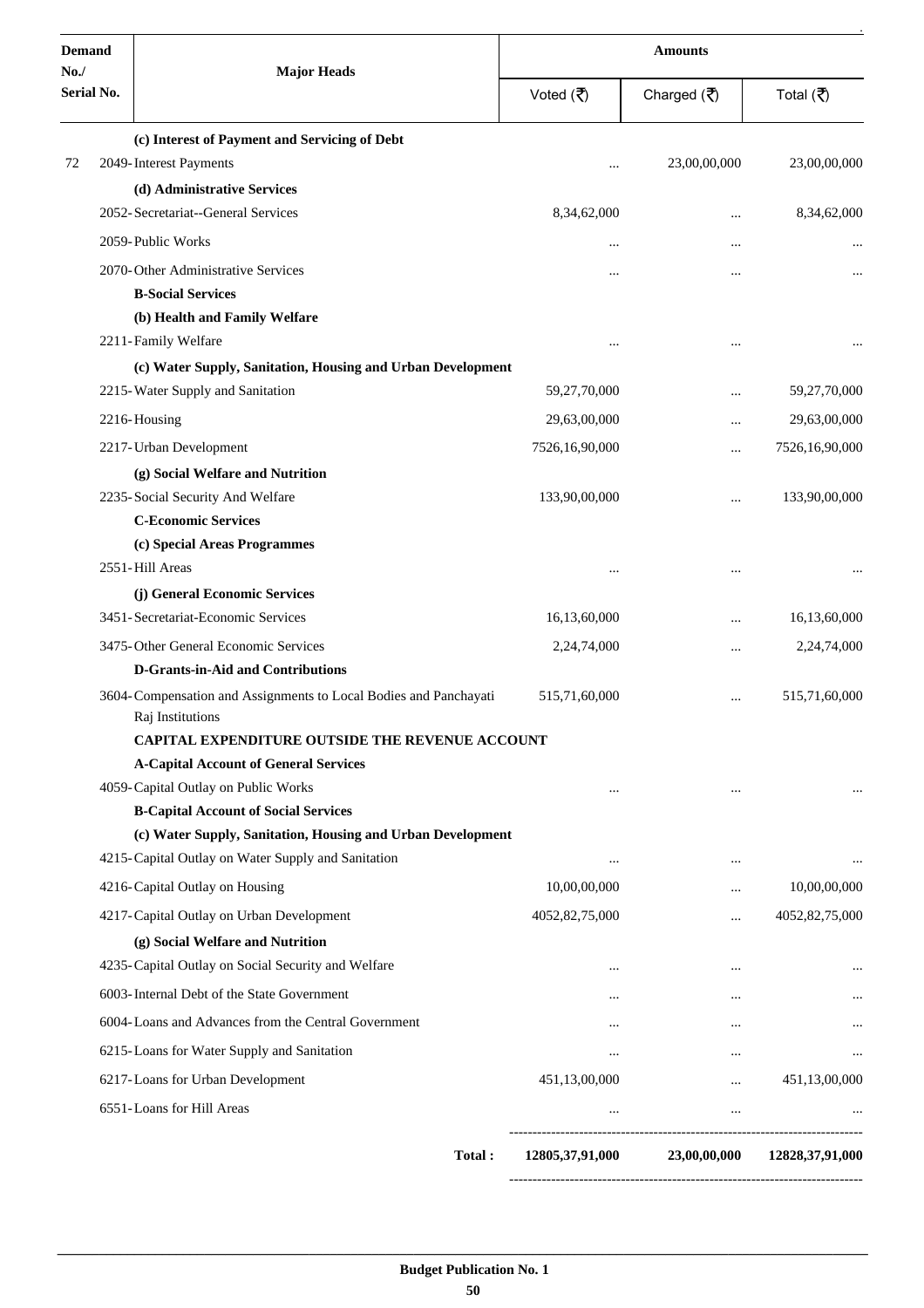| <b>Demand</b>     |  |                                                             | <b>Amounts</b>  |                                   |                   |
|-------------------|--|-------------------------------------------------------------|-----------------|-----------------------------------|-------------------|
| No.<br>Serial No. |  | <b>Major Heads</b>                                          | Voted (そ)       | Charged $(\overline{\mathbf{z}})$ | Total (₹)         |
|                   |  | <b>REVENUE ACCOUNT</b>                                      |                 |                                   |                   |
|                   |  | <b>A-General Services</b>                                   |                 |                                   |                   |
|                   |  | (a) Organs of State                                         |                 |                                   |                   |
| 73                |  | 2013-Council of Ministers                                   | 7,35,000        |                                   | 7,35,000          |
|                   |  | (c) Interest of Payment and Servicing of Debt               |                 |                                   |                   |
|                   |  | 2049-Interest Payments                                      |                 | $\ddotsc$                         |                   |
|                   |  | (d) Administrative Services                                 |                 |                                   |                   |
|                   |  | 2052-Secretariat--General Services                          | 3,79,32,000     |                                   | 3,79,32,000       |
|                   |  | 2059-Public Works                                           | 21,10,000       |                                   | 21,10,000         |
|                   |  | 2070-Other Administrative Services                          | 107,02,53,000   | $\ddotsc$                         | 107,02,53,000     |
|                   |  | <b>B-Social Services</b>                                    |                 |                                   |                   |
|                   |  | (g) Social Welfare and Nutrition                            |                 |                                   |                   |
|                   |  | 2235-Social Security And Welfare                            | 174,28,05,000   |                                   | 174,28,05,000     |
|                   |  | 2245-Relief on account of Natural Calamities                | 2839,09,90,000  |                                   | 2839,09,90,000    |
|                   |  | 2250-Other Social Services                                  |                 |                                   |                   |
|                   |  | (h) Others                                                  |                 |                                   |                   |
|                   |  | 2251-Secretariat--Social Services                           | 7,07,78,000     |                                   | 7,07,78,000       |
|                   |  | CAPITAL EXPENDITURE OUTSIDE THE REVENUE ACCOUNT             |                 |                                   |                   |
|                   |  | <b>A-Capital Account of General Services</b>                |                 |                                   |                   |
|                   |  | 4059-Capital Outlay on Public Works                         | 94,59,98,000    | .                                 | 94,59,98,000      |
|                   |  | 4070-Capital Outlay on Other Administrative Services        | $\cdots$        |                                   |                   |
|                   |  | <b>B-Capital Account of Social Services</b>                 |                 |                                   |                   |
|                   |  | (c) Water Supply, Sanitation, Housing and Urban Development |                 |                                   |                   |
|                   |  | 4216-Capital Outlay on Housing                              | 119,05,53,000   | $\cdots$                          | 119,05,53,000     |
|                   |  | (g) Social Welfare and Nutrition                            |                 |                                   |                   |
|                   |  | 4235-Capital Outlay on Social Security and Welfare          | 3,72,26,000     |                                   | 3,72,26,000       |
|                   |  | <b>C-Capital Account of Economic Services</b>               |                 |                                   |                   |
|                   |  | (a) Capital Account of Agriculture and Allied Activities    |                 |                                   |                   |
|                   |  | 4401-Capital Outlay on Crop Husbandry                       | $\cdots$        | $\cdots$                          |                   |
|                   |  | 6003-Internal Debt of the State Government                  | $\cdots$        | $\cdots$                          |                   |
|                   |  | Total:                                                      | 3348,93,80,000  | $\cdots$                          | 3348,93,80,000    |
|                   |  | <b>REVENUE ACCOUNT</b>                                      |                 |                                   |                   |
|                   |  | <b>A-General Services</b>                                   |                 |                                   |                   |
|                   |  | (c) Interest of Payment and Servicing of Debt               |                 |                                   |                   |
| 74                |  | 2049-Interest Payments                                      | $\cdots$        | $\cdots$                          |                   |
|                   |  | <b>B-Social Services</b>                                    |                 |                                   |                   |
|                   |  | (g) Social Welfare and Nutrition                            |                 |                                   |                   |
|                   |  | 2235-Social Security And Welfare                            | 17788,83,71,000 | $\cdots$                          | 17788,83,71,000   |
|                   |  | 2236-Nutrition                                              | 1206,82,50,000  |                                   | 1206, 82, 50, 000 |
|                   |  | 2250-Other Social Services                                  | $\cdots$        | $\cdots$                          |                   |
|                   |  | (h) Others                                                  |                 |                                   |                   |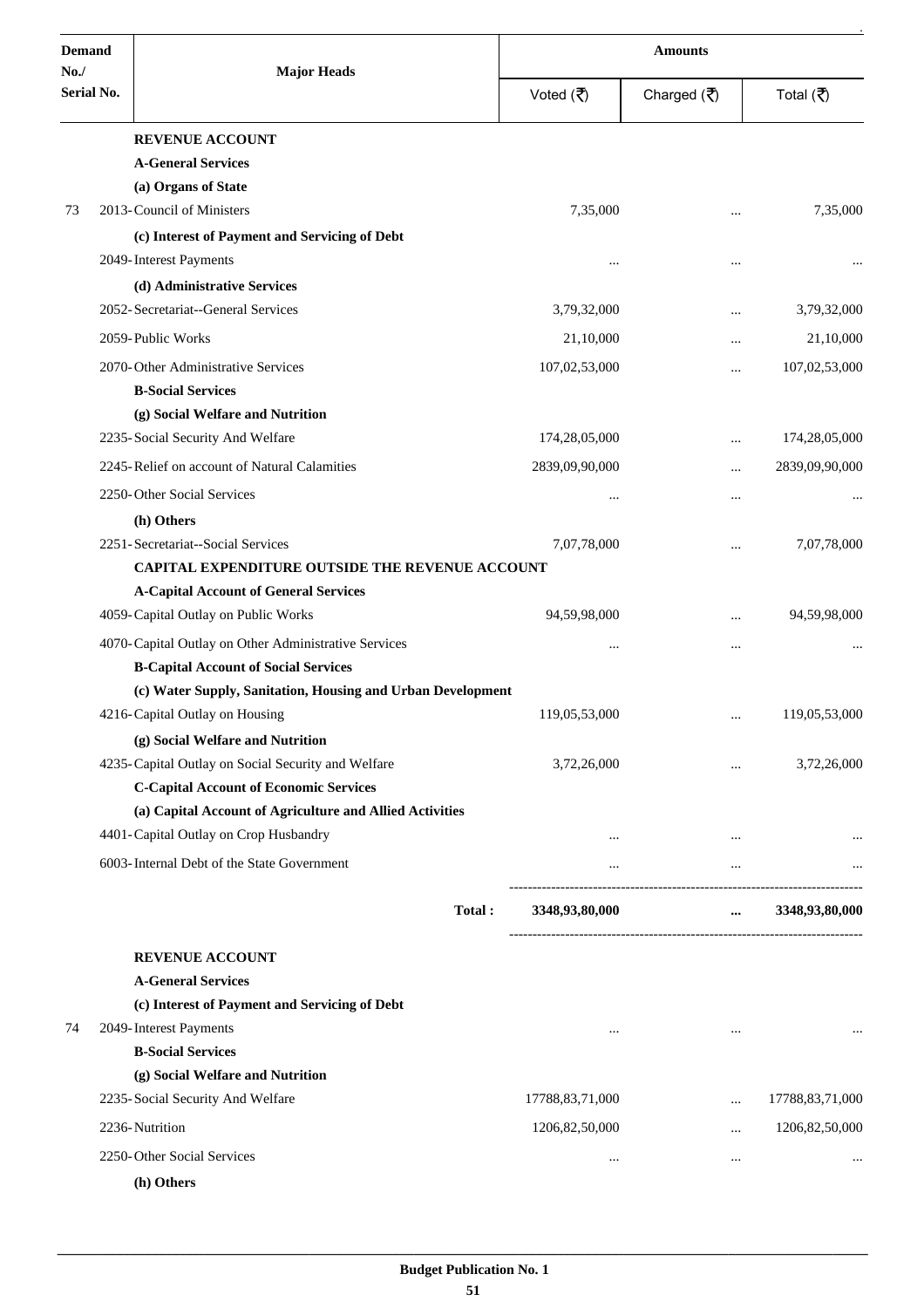| <b>Demand</b>            |                                                                                                |        | <b>Amounts</b>   |                                       |                  |
|--------------------------|------------------------------------------------------------------------------------------------|--------|------------------|---------------------------------------|------------------|
| No.<br><b>Serial No.</b> | <b>Major Heads</b>                                                                             |        | Voted (そ)        | Charged $(\overline{\mathbf{z}})$     | Total (₹)        |
|                          | 2251-Secretariat--Social Services                                                              |        | 10,48,43,000     | $\ddotsc$                             | 10,48,43,000     |
|                          | <b>CAPITAL EXPENDITURE OUTSIDE THE REVENUE ACCOUNT</b>                                         |        |                  |                                       |                  |
|                          | <b>A-Capital Account of General Services</b>                                                   |        |                  |                                       |                  |
|                          | 4059-Capital Outlay on Public Works                                                            |        |                  |                                       |                  |
|                          | <b>B-Capital Account of Social Services</b>                                                    |        |                  |                                       |                  |
|                          | (g) Social Welfare and Nutrition                                                               |        |                  |                                       |                  |
|                          | 4235-Capital Outlay on Social Security and Welfare                                             |        | 232, 27, 37, 000 | $\cdots$                              | 232, 27, 37, 000 |
|                          | 6235-Loans For Social Security And Welfare                                                     |        |                  | $\cdots$<br>------------------------- |                  |
|                          |                                                                                                | Total: | 19238,42,01,000  | $\cdots$                              | 19238,42,01,000  |
|                          | <b>REVENUE ACCOUNT</b>                                                                         |        |                  |                                       |                  |
|                          | <b>A-General Services</b>                                                                      |        |                  |                                       |                  |
|                          | (c) Interest of Payment and Servicing of Debt                                                  |        |                  |                                       |                  |
| 75                       | 2049-Interest Payments                                                                         |        | $\cdots$         |                                       |                  |
|                          | (d) Administrative Services                                                                    |        |                  |                                       |                  |
|                          | 2058-Stationery and Printing                                                                   |        | 44,39,01,000     |                                       | 44,39,01,000     |
|                          | 2059-Public Works                                                                              |        | $\ddotsc$        |                                       |                  |
|                          | <b>C-Economic Services</b>                                                                     |        |                  |                                       |                  |
|                          | (c) Special Areas Programmes                                                                   |        |                  |                                       |                  |
|                          | 2551-Hill Areas                                                                                |        | $\ddotsc$        | $\cdots$                              |                  |
|                          | (f) Industry and Minerals<br>2852-Industries                                                   |        | 303,60,81,000    |                                       |                  |
|                          |                                                                                                |        |                  |                                       | 303,60,81,000    |
|                          | 2853-Non-Ferrous Mining and Metallurgical Industries                                           |        | 9,85,95,000      |                                       | 9,85,95,000      |
|                          | (j) General Economic Services<br>3451-Secretariat-Economic Services                            |        | 17,82,73,000     |                                       | 17,82,73,000     |
|                          |                                                                                                |        |                  |                                       |                  |
|                          | 3475-Other General Economic Services<br><b>CAPITAL EXPENDITURE OUTSIDE THE REVENUE ACCOUNT</b> |        | 1,47,17,000      |                                       | 1,47,17,000      |
|                          | <b>A-Capital Account of General Services</b>                                                   |        |                  |                                       |                  |
|                          | 4059-Capital Outlay on Public Works                                                            |        | 16,27,51,000     |                                       | 16,27,51,000     |
|                          | <b>C-Capital Account of Economic Services</b>                                                  |        |                  |                                       |                  |
|                          | (a) Capital Account of Agriculture and Allied Activities                                       |        |                  |                                       |                  |
|                          | 4407-Capital Outlay on Plantations                                                             |        | 1,000            | $\cdots$                              | 1,000            |
|                          | (c) Capital Account of Special Areas Programme                                                 |        |                  |                                       |                  |
|                          | 4551-Capital Outlay on Hill Areas                                                              |        | 1,000            |                                       | 1,000            |
|                          | (f) Capital Account of Industry and Minerals                                                   |        |                  |                                       |                  |
|                          | 4853-Capital Outlay on Non-Ferrous Mining and Metallurgical<br>Industries                      |        | 13,000           |                                       | 13,000           |
|                          | 4856-Capital Outlay On Petrochemical Industries                                                |        | $\cdots$         |                                       |                  |
|                          | 4857-Capital Outlay on Chemical and Phermaceutical Industries                                  |        | 5,25,00,000      |                                       | 5,25,00,000      |
|                          | 4858-Capital Outlay on Engineering Industries                                                  |        |                  |                                       |                  |
|                          | 4859-Capital Outlay On Telecommunication And Electronics<br>Industries                         |        |                  | $\cdots$                              | $\cdots$         |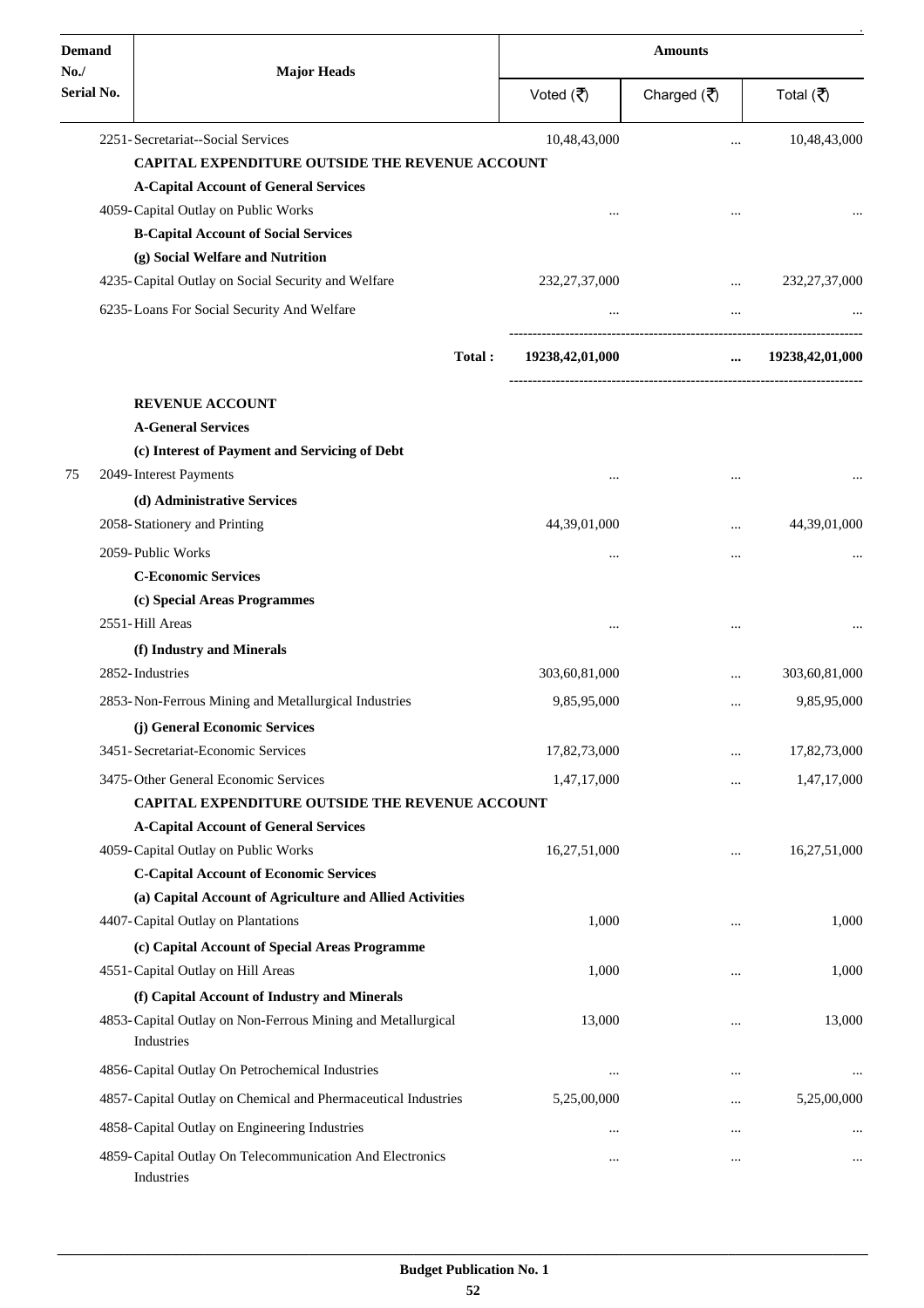| No.<br><b>Major Heads</b><br>Serial No.<br>Voted (そ)<br>Charged $(\overline{\mathfrak{C}})$<br>4860-Capital Outlay on Consumer Industries<br>31,50,00,000<br><br>4875-Capital Outlay on Other Industries<br><br><br>4885-Other Capital Outlay on Industries and Minerals<br>820,19,66,000<br>$\cdots$<br>(g) Capital Account of Transport<br>5054-Capital Outlay on Roads and Bridges<br><br>5075-Capital Outlay on Other Transport Services<br><br><br>(j) Capital Account of General Economic Services<br>5465-Investments in General Financial and Trading Institutions<br><br>6003-Internal Debt of the State Government<br><br><br>6004-Loans and Advances from the Central Government<br>$\cdots$<br> | Total (₹)      |
|-------------------------------------------------------------------------------------------------------------------------------------------------------------------------------------------------------------------------------------------------------------------------------------------------------------------------------------------------------------------------------------------------------------------------------------------------------------------------------------------------------------------------------------------------------------------------------------------------------------------------------------------------------------------------------------------------------------|----------------|
|                                                                                                                                                                                                                                                                                                                                                                                                                                                                                                                                                                                                                                                                                                             | 31,50,00,000   |
|                                                                                                                                                                                                                                                                                                                                                                                                                                                                                                                                                                                                                                                                                                             |                |
|                                                                                                                                                                                                                                                                                                                                                                                                                                                                                                                                                                                                                                                                                                             | 820,19,66,000  |
|                                                                                                                                                                                                                                                                                                                                                                                                                                                                                                                                                                                                                                                                                                             |                |
|                                                                                                                                                                                                                                                                                                                                                                                                                                                                                                                                                                                                                                                                                                             |                |
|                                                                                                                                                                                                                                                                                                                                                                                                                                                                                                                                                                                                                                                                                                             |                |
|                                                                                                                                                                                                                                                                                                                                                                                                                                                                                                                                                                                                                                                                                                             |                |
|                                                                                                                                                                                                                                                                                                                                                                                                                                                                                                                                                                                                                                                                                                             |                |
|                                                                                                                                                                                                                                                                                                                                                                                                                                                                                                                                                                                                                                                                                                             |                |
|                                                                                                                                                                                                                                                                                                                                                                                                                                                                                                                                                                                                                                                                                                             |                |
|                                                                                                                                                                                                                                                                                                                                                                                                                                                                                                                                                                                                                                                                                                             |                |
| 6407-Loans for Plantations<br><br>$\cdots$                                                                                                                                                                                                                                                                                                                                                                                                                                                                                                                                                                                                                                                                  |                |
| 6551-Loans for Hill Areas<br>$\cdots$<br>                                                                                                                                                                                                                                                                                                                                                                                                                                                                                                                                                                                                                                                                   |                |
| 6857-Loans for Chemical and Pharmaceutical Industries<br>4,50,00,000<br>                                                                                                                                                                                                                                                                                                                                                                                                                                                                                                                                                                                                                                    | 4,50,00,000    |
| 6858-Loans for Engineering Industries                                                                                                                                                                                                                                                                                                                                                                                                                                                                                                                                                                                                                                                                       |                |
| <br><br>6859-Loans For Telecommunication And Electronics Industries                                                                                                                                                                                                                                                                                                                                                                                                                                                                                                                                                                                                                                         |                |
| <br>                                                                                                                                                                                                                                                                                                                                                                                                                                                                                                                                                                                                                                                                                                        |                |
| 6860-Loans for Consumer Industries<br>31,10,00,000<br>                                                                                                                                                                                                                                                                                                                                                                                                                                                                                                                                                                                                                                                      | 31,10,00,000   |
| 6885-Other Loans To Industries And Minerals<br>1,05,00,000                                                                                                                                                                                                                                                                                                                                                                                                                                                                                                                                                                                                                                                  | 1,05,00,000    |
| 7465-Loans for General Financial and Trading Institutions<br>59,50,00,000<br>------------------------------------                                                                                                                                                                                                                                                                                                                                                                                                                                                                                                                                                                                           | 59,50,00,000   |
| Total:<br>1346,52,99,000<br>$\cdots$                                                                                                                                                                                                                                                                                                                                                                                                                                                                                                                                                                                                                                                                        | 1346,52,99,000 |
| <b>REVENUE ACCOUNT</b>                                                                                                                                                                                                                                                                                                                                                                                                                                                                                                                                                                                                                                                                                      |                |
| <b>A-General Services</b>                                                                                                                                                                                                                                                                                                                                                                                                                                                                                                                                                                                                                                                                                   |                |
| (d) Administrative Services                                                                                                                                                                                                                                                                                                                                                                                                                                                                                                                                                                                                                                                                                 |                |
| 2052-Secretariat--General Services<br>1,79,82,000<br>76<br>                                                                                                                                                                                                                                                                                                                                                                                                                                                                                                                                                                                                                                                 | 1,79,82,000    |
| <b>C-Economic Services</b>                                                                                                                                                                                                                                                                                                                                                                                                                                                                                                                                                                                                                                                                                  |                |
| (c) Special Areas Programmes                                                                                                                                                                                                                                                                                                                                                                                                                                                                                                                                                                                                                                                                                |                |
| 2575-Other Special Areas Programmes<br>10,000<br>                                                                                                                                                                                                                                                                                                                                                                                                                                                                                                                                                                                                                                                           | 10,000         |
| (e) Energy                                                                                                                                                                                                                                                                                                                                                                                                                                                                                                                                                                                                                                                                                                  |                |
| 2810-Non-conventional Sources of Energy<br>$\cdots$<br>$\ddotsc$                                                                                                                                                                                                                                                                                                                                                                                                                                                                                                                                                                                                                                            |                |
| (i) Science, Technology and Environment                                                                                                                                                                                                                                                                                                                                                                                                                                                                                                                                                                                                                                                                     |                |
| 3425-Other Scientific Research<br>64,46,53,000                                                                                                                                                                                                                                                                                                                                                                                                                                                                                                                                                                                                                                                              | 64,46,53,000   |
| (j) General Economic Services                                                                                                                                                                                                                                                                                                                                                                                                                                                                                                                                                                                                                                                                               |                |
| 3451-Secretariat-Economic Services<br>5,93,41,000<br>$\cdots$                                                                                                                                                                                                                                                                                                                                                                                                                                                                                                                                                                                                                                               | 5,93,41,000    |
| <b>C-Capital Account of Economic Services</b>                                                                                                                                                                                                                                                                                                                                                                                                                                                                                                                                                                                                                                                               |                |
| (j) Capital Account of General Economic Services<br>5425-Capital Outlay on Other Scientific & Environmental Research<br>$\cdots$                                                                                                                                                                                                                                                                                                                                                                                                                                                                                                                                                                            |                |
| $\cdots$                                                                                                                                                                                                                                                                                                                                                                                                                                                                                                                                                                                                                                                                                                    |                |
| Total:<br>72,19,86,000<br>$\cdots$                                                                                                                                                                                                                                                                                                                                                                                                                                                                                                                                                                                                                                                                          | 72,19,86,000   |

**C-Economic Services**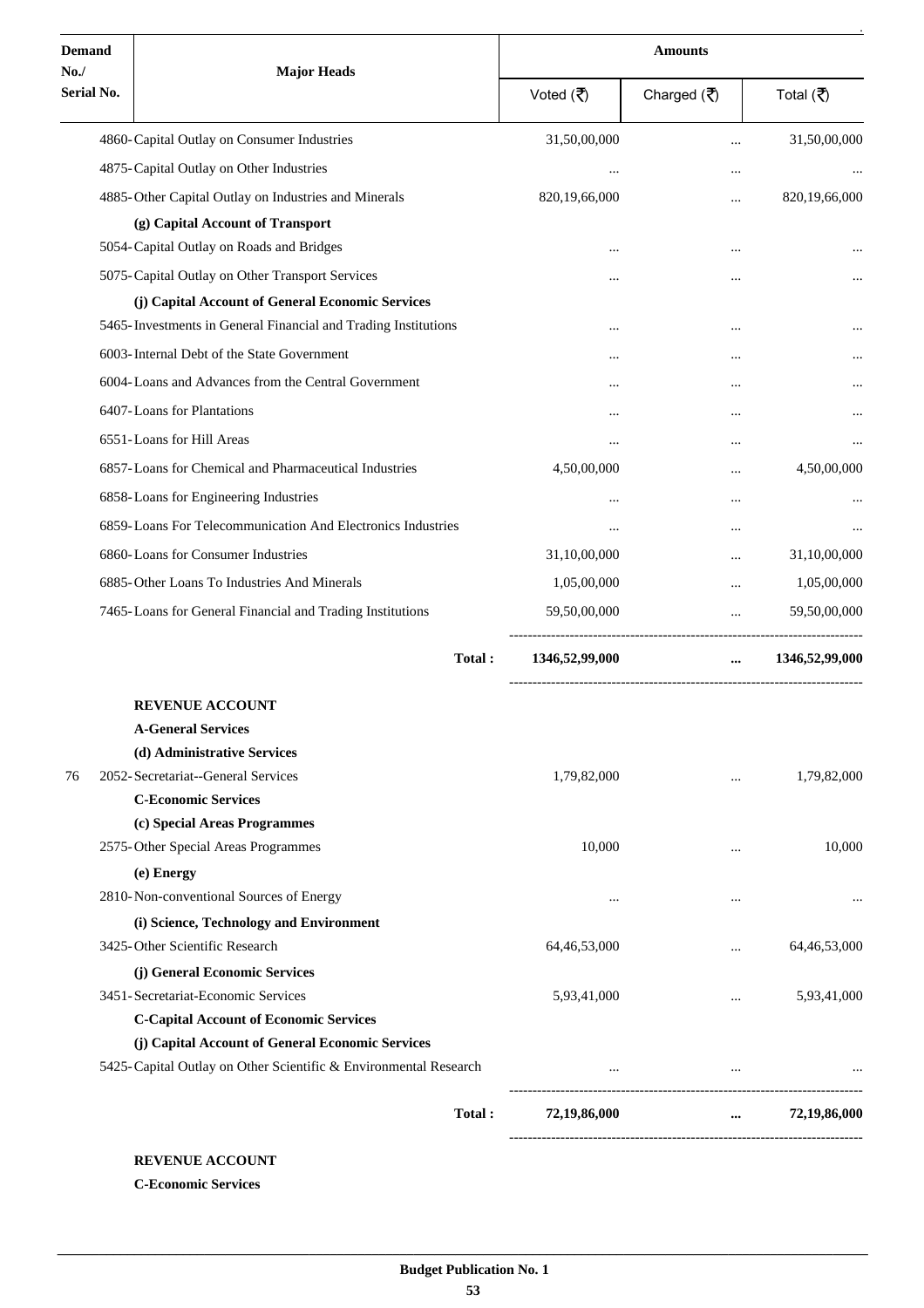| <b>Demand</b><br>No. | <b>Major Heads</b>                                            | <b>Amounts</b>                  |                                        |                                   |
|----------------------|---------------------------------------------------------------|---------------------------------|----------------------------------------|-----------------------------------|
| <b>Serial No.</b>    |                                                               | Voted $(\overline{\mathbf{z}})$ | Charged $(\overline{\mathbf{z}})$      | Total (₹)                         |
|                      | (j) General Economic Services                                 |                                 |                                        |                                   |
| 77                   | 3454-Census, Surveys and Statistics                           | 4,58,34,000                     | $\cdots$                               | 4,58,34,000                       |
|                      | Total:                                                        | 4,58,34,000                     | $\cdots$                               | 4,58,34,000                       |
|                      | <b>REVENUE ACCOUNT</b>                                        |                                 |                                        |                                   |
|                      | (c) Special Areas Programmes                                  |                                 |                                        |                                   |
| 78                   | 2575-Other Special Areas Programmes                           | 50,66,000                       |                                        | 50,66,000                         |
|                      | (e) Energy                                                    |                                 |                                        |                                   |
|                      | 2810-Non-conventional Sources of Energy                       | 71,92,50,000                    | $\ddotsc$                              | 71,92,50,000                      |
|                      | (j) General Economic Services                                 |                                 |                                        |                                   |
|                      | 3451-Secretariat-Economic Services                            | 3,06,77,000                     |                                        | 3,06,77,000                       |
|                      | <b>C-Capital Account of Economic Services</b>                 |                                 |                                        |                                   |
|                      | (e) Capital Account of Energy                                 |                                 |                                        |                                   |
|                      | 4810-Capital Outlay on Non-Conventional Sources of Energy     |                                 | $\cdots$<br>-------------------------- |                                   |
|                      | Total:                                                        | 75,49,93,000                    | $\cdots$                               | 75,49,93,000                      |
|                      | <b>REVENUE ACCOUNT</b>                                        |                                 |                                        |                                   |
|                      | <b>C-Economic Services</b>                                    |                                 |                                        |                                   |
|                      | (f) Industry and Minerals                                     |                                 |                                        |                                   |
| 79                   | 2852-Industries                                               | 7,03,99,000                     |                                        | 7,03,99,000                       |
|                      | (j) General Economic Services                                 |                                 |                                        |                                   |
|                      | 3451-Secretariat-Economic Services                            | 6,21,45,000                     |                                        | 6,21,45,000                       |
|                      | <b>C-Capital Account of Economic Services</b>                 |                                 |                                        |                                   |
|                      | (f) Capital Account of Industry and Minerals                  |                                 |                                        |                                   |
|                      | 4857-Capital Outlay on Chemical and Phermaceutical Industries | 38, 39, 85, 000                 |                                        | 38, 39, 85, 000                   |
|                      | 4858-Capital Outlay on Engineering Industries                 | 1,000                           |                                        | 1,000                             |
|                      | 4860-Capital Outlay on Consumer Industries                    | 52,50,000                       |                                        | 52,50,000                         |
|                      | 4875-Capital Outlay on Other Industries                       | 52,50,000                       |                                        | 52,50,000                         |
|                      | 6857-Loans for Chemical and Pharmaceutical Industries         | 19,00,00,000                    |                                        | 19,00,00,000                      |
|                      | 6858-Loans for Engineering Industries                         | 30,01,000                       | $\cdots$                               | 30,01,000                         |
|                      | 6860-Loans for Consumer Industries                            | 48,00,000                       | $\cdots$                               | 48,00,000                         |
|                      | Total:                                                        | 72,48,31,000                    | $\cdots$                               | 72,48,31,000                      |
|                      | <b>Grand Total:</b>                                           | 223461,33,08,000                |                                        | 100106,67,96,000 323568,01,04,000 |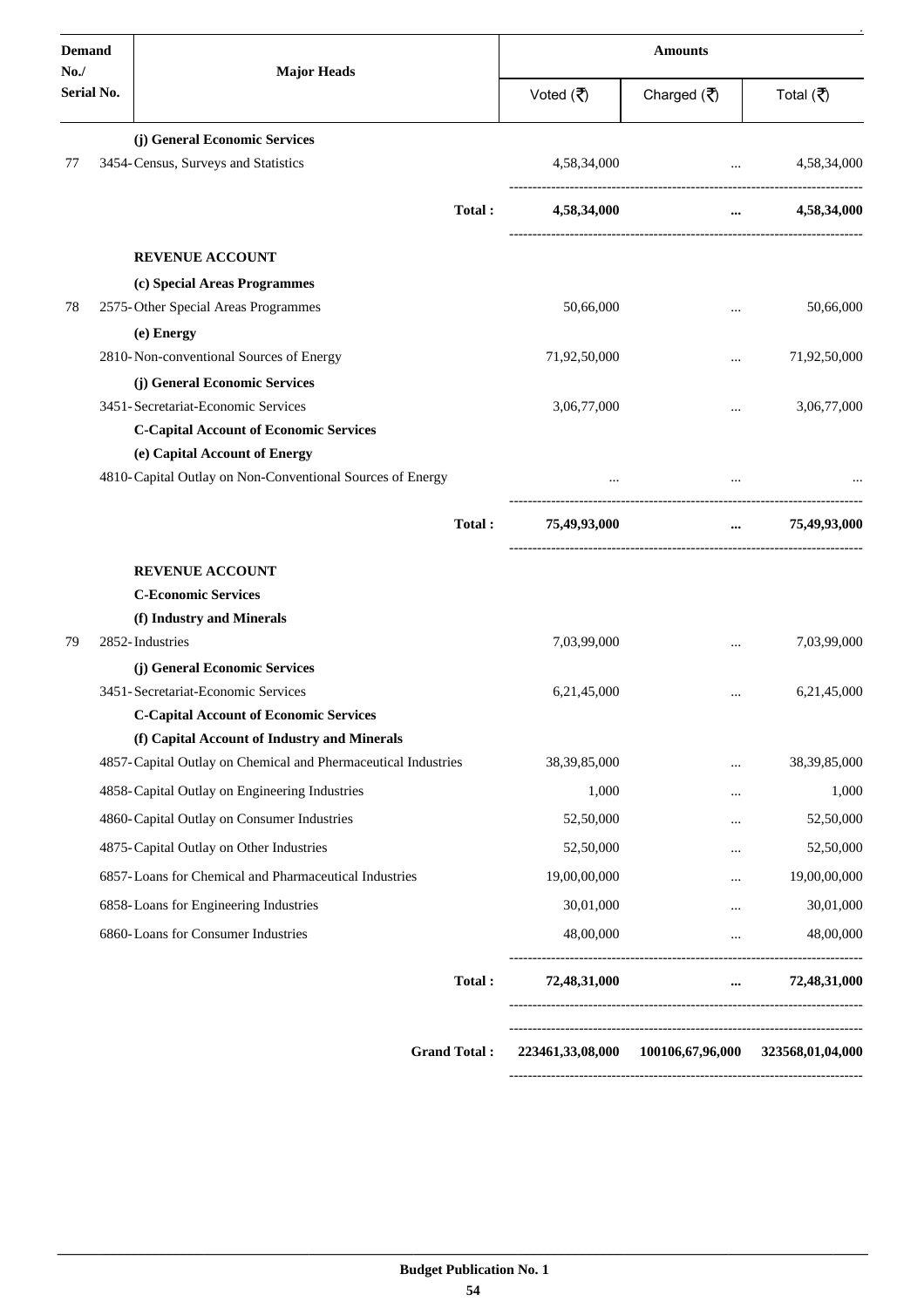## **STATEMENT OF GROSS EXPENDITURE, RECOVERIES TAKEN AS REDUCTION OF EXPENDITURE AND NET AMOUNT OF EXPENDITURE DURING, 2022-2023**

| <b>Demand</b><br>No. /<br>Serial No. | <b>Major Heads</b>                                                                 |        | Gross<br>Expenditure<br>for<br>2022-2023(₹) | Recoveries<br>taken as<br>Reduction of<br>Expenditure( $\overline{\overline{\zeta}}$ ) | Net Amount of<br>Expenditure<br>during<br>2022-2023(₹) |
|--------------------------------------|------------------------------------------------------------------------------------|--------|---------------------------------------------|----------------------------------------------------------------------------------------|--------------------------------------------------------|
|                                      | <b>REVENUE ACCOUNT</b>                                                             |        |                                             |                                                                                        |                                                        |
|                                      | <b>A-General Services</b>                                                          |        |                                             |                                                                                        |                                                        |
|                                      | (a) Organs of State                                                                |        |                                             |                                                                                        |                                                        |
| 1                                    | 2011-State Legislatures                                                            |        | 66,33,03,000                                | $-82,000$                                                                              | 66, 32, 21, 000                                        |
|                                      | (d) Administrative Services                                                        |        |                                             |                                                                                        |                                                        |
|                                      | 2059-Public Works                                                                  |        | 84,67,000                                   | $\ddotsc$                                                                              | 84,67,000                                              |
|                                      | <b>CAPITAL EXPENDITURE OUTSIDE THE REVENUE ACCOUNT</b>                             |        |                                             |                                                                                        |                                                        |
|                                      | <b>A-Capital Account of General Services</b>                                       |        | 22,00,00,000                                |                                                                                        | 22,00,00,000                                           |
|                                      | 4059-Capital Outlay on Public Works<br><b>B-Capital Account of Social Services</b> |        |                                             |                                                                                        |                                                        |
|                                      | (c) Water Supply, Sanitation, Housing and Urban Development                        |        |                                             |                                                                                        |                                                        |
|                                      | 4216-Capital Outlay on Housing                                                     |        |                                             |                                                                                        |                                                        |
|                                      |                                                                                    | Total: | 89,17,70,000                                | $-82,000$                                                                              | 89,16,88,000                                           |
|                                      |                                                                                    |        |                                             |                                                                                        |                                                        |
|                                      | <b>REVENUE ACCOUNT</b>                                                             |        |                                             |                                                                                        |                                                        |
|                                      | <b>A-General Services</b>                                                          |        |                                             |                                                                                        |                                                        |
|                                      | (a) Organs of State                                                                |        |                                             |                                                                                        |                                                        |
| 2                                    | 2012-Governor                                                                      |        | 20,59,37,000                                | $-81,000$                                                                              | 20,58,56,000                                           |
|                                      | CAPITAL EXPENDITURE OUTSIDE THE REVENUE ACCOUNT                                    |        |                                             |                                                                                        |                                                        |
|                                      | <b>A-Capital Account of General Services</b>                                       |        |                                             |                                                                                        |                                                        |
|                                      | 4059-Capital Outlay on Public Works                                                |        | 71,40,000                                   | $\mathbf{r}$                                                                           | 71,40,000                                              |
|                                      |                                                                                    | Total: | 21,30,77,000                                | $-81,000$                                                                              | 21,29,96,000                                           |
|                                      | <b>REVENUE ACCOUNT</b>                                                             |        |                                             |                                                                                        |                                                        |
|                                      | <b>A-General Services</b>                                                          |        |                                             |                                                                                        |                                                        |
|                                      | (a) Organs of State                                                                |        |                                             |                                                                                        |                                                        |
| 3                                    | 2013-Council of Ministers                                                          |        |                                             | 46,75,17,000 -16,000                                                                   | 46,75,01,000                                           |
|                                      |                                                                                    | Total: | 46,75,17,000                                | $-16,000$                                                                              | 46,75,01,000                                           |
|                                      | <b>REVENUE ACCOUNT</b>                                                             |        |                                             |                                                                                        |                                                        |
|                                      | <b>C-Economic Services</b>                                                         |        |                                             |                                                                                        |                                                        |
|                                      | (a) Agriculture and Allied Activities                                              |        |                                             |                                                                                        |                                                        |
| 4                                    | 2401-Crop Husbandry                                                                |        | 53,00,00,000                                | $\cdots$                                                                               | 53,00,00,000                                           |
|                                      | 2408-Food, Storage and Warehousing                                                 |        | 14,48,28,000                                | $-1,000$                                                                               | 14,48,27,000                                           |
|                                      | 2435-Other Agricultural Programmes                                                 |        | 43,38,97,000                                | $\cdots$                                                                               | 43,38,97,000                                           |
|                                      | (j) General Economic Services                                                      |        |                                             |                                                                                        |                                                        |
|                                      | 3451-Secretariat-Economic Services                                                 |        | 2,90,82,000                                 | $\cdots$                                                                               | 2,90,82,000                                            |
|                                      | <b>C-Capital Account of Economic Services</b>                                      |        |                                             |                                                                                        |                                                        |
|                                      | (a) Capital Account of Agriculture and Allied Activities                           |        |                                             |                                                                                        |                                                        |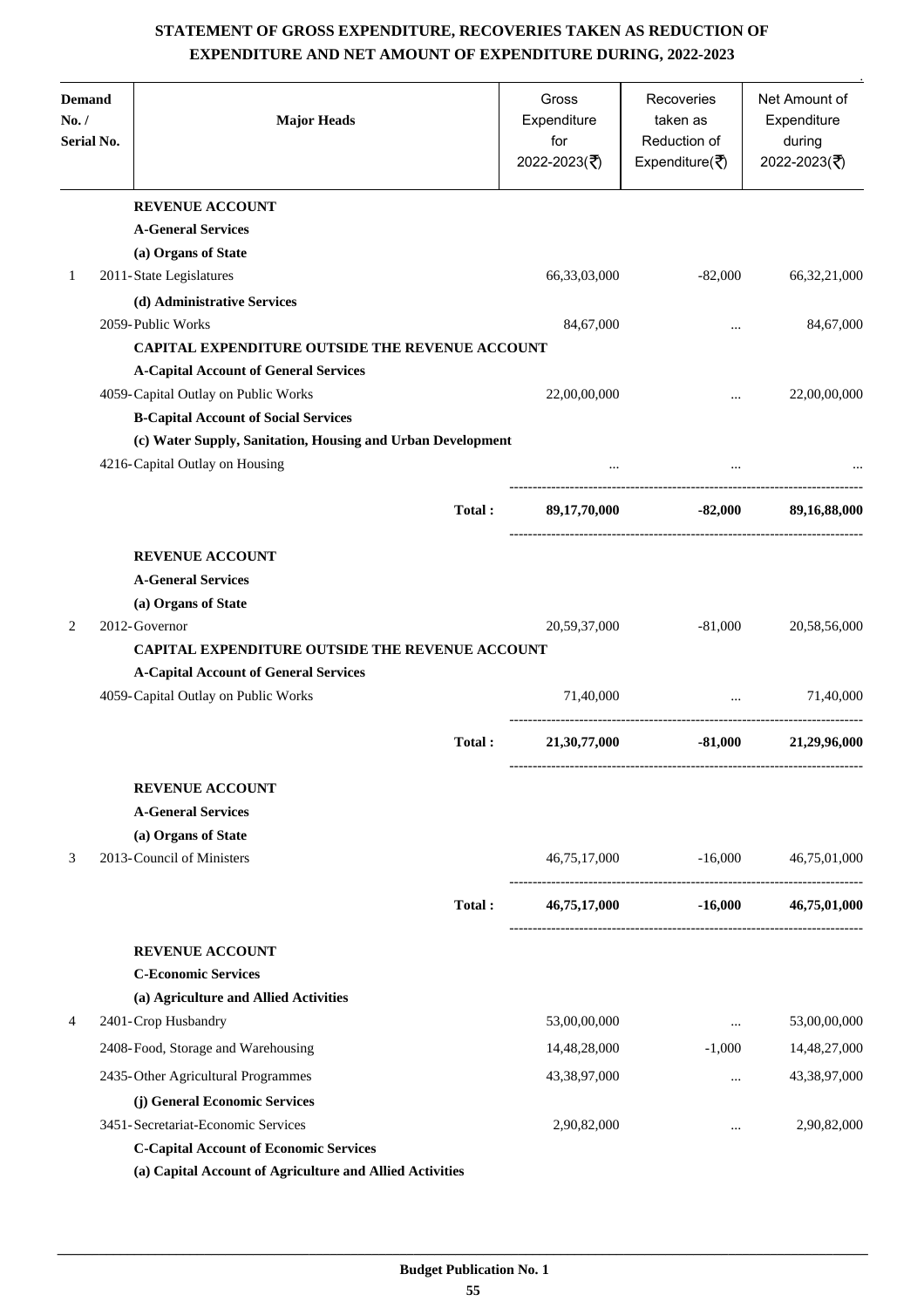| <b>Demand</b><br>No. /<br>Serial No. | <b>Major Heads</b>                                                                                     | Gross<br>Expenditure<br>for<br>2022-2023(₹) | Recoveries<br>taken as<br>Reduction of<br>Expenditure( $\overline{\overline{\zeta}}$ ) | Net Amount of<br>Expenditure<br>during<br>2022-2023(₹) |
|--------------------------------------|--------------------------------------------------------------------------------------------------------|---------------------------------------------|----------------------------------------------------------------------------------------|--------------------------------------------------------|
|                                      | 4401-Capital Outlay on Crop Husbandry                                                                  | 112,00,00,000                               | $\ddotsc$                                                                              | 112,00,00,000                                          |
|                                      | 4408-Capital Outlay on Food, Storage and Warehousing                                                   | $\ddotsc$                                   |                                                                                        |                                                        |
|                                      | 4435-Capital Outlay on Other Agricultural Programmes                                                   | 177,51,70,000                               | $\cdots$                                                                               | 177,51,70,000                                          |
|                                      | 6401-Loans for Crop Husbandry                                                                          | $\cdots$                                    | $\cdots$                                                                               |                                                        |
|                                      | 6408-Loans for Food, Storage and Warehousing                                                           |                                             |                                                                                        |                                                        |
|                                      | 6435-Loans For Other Agricultural Programmes                                                           |                                             |                                                                                        |                                                        |
|                                      |                                                                                                        |                                             |                                                                                        |                                                        |
|                                      | Total:                                                                                                 | 403,29,77,000                               | $-1,000$                                                                               | 403,29,76,000                                          |
|                                      | <b>REVENUE ACCOUNT</b>                                                                                 |                                             |                                                                                        |                                                        |
|                                      | <b>A-General Services</b>                                                                              |                                             |                                                                                        |                                                        |
|                                      | (c) Interest of Payment and Servicing of Debt                                                          |                                             |                                                                                        |                                                        |
| 5                                    | 2049-Interest Payments                                                                                 | $\cdots$                                    |                                                                                        |                                                        |
|                                      | (e) Pensions and Miscellaneous General Services                                                        |                                             |                                                                                        |                                                        |
|                                      | 2071-Pensions and Other Retirement Benefits<br><b>B-Social Services</b>                                | $\cdot \cdot$                               |                                                                                        |                                                        |
|                                      | (g) Social Welfare and Nutrition                                                                       |                                             |                                                                                        |                                                        |
|                                      | 2235-Social Security And Welfare                                                                       | 717,00,00,000                               | $\ddotsc$                                                                              | 717,00,00,000                                          |
|                                      | 2236-Nutrition                                                                                         | 9,44,000                                    | $-40,000$                                                                              | 9,04,000                                               |
|                                      | <b>C-Economic Services</b>                                                                             |                                             |                                                                                        |                                                        |
|                                      | (a) Agriculture and Allied Activities                                                                  |                                             |                                                                                        |                                                        |
|                                      | 2401-Crop Husbandry                                                                                    | 7700,35,83,000                              | $-37,03,000$                                                                           | 7699,98,80,000                                         |
|                                      | 2402-Soil and Water Conservation                                                                       | 182,83,52,000                               | $-2,21,000$                                                                            | 182,81,31,000                                          |
|                                      | 2415-Agricultural Research and Education                                                               | 236,19,95,000                               | $-27,61,000$                                                                           | 235,92,34,000                                          |
|                                      | 2435-Other Agricultural Programmes                                                                     | $\ddotsc$                                   | $\cdots$                                                                               |                                                        |
|                                      | (b) Rural Development                                                                                  |                                             |                                                                                        |                                                        |
|                                      | 2501-Special Programmes for Rural Development                                                          | $\ddotsc$                                   | $\ddotsc$                                                                              |                                                        |
|                                      | 2515-Other Rural Development Programmes                                                                | 6,10,00,000                                 |                                                                                        | 6,10,00,000                                            |
|                                      | (c) Special Areas Programmes                                                                           |                                             |                                                                                        |                                                        |
|                                      | 2551-Hill Areas                                                                                        | 5,35,50,000                                 |                                                                                        | 5,35,50,000                                            |
|                                      | 2575-Other Special Areas Programmes                                                                    |                                             | $\cdots$                                                                               |                                                        |
|                                      | (f) Industry and Minerals                                                                              |                                             |                                                                                        |                                                        |
|                                      | 2851-Village and Small Industries                                                                      | 95,74,21,000                                | $-1, 11, 000$                                                                          | 95,73,10,000                                           |
|                                      | (j) General Economic Services                                                                          |                                             |                                                                                        |                                                        |
|                                      | 3451-Secretariat-Economic Services                                                                     | 11,74,99,000                                | $-1,50,000$                                                                            | 11,73,49,000                                           |
|                                      | <b>C-Capital Account of Economic Services</b>                                                          |                                             |                                                                                        |                                                        |
|                                      | (a) Capital Account of Agriculture and Allied Activities                                               |                                             |                                                                                        |                                                        |
|                                      | 4401-Capital Outlay on Crop Husbandry                                                                  | 299,96,00,000                               |                                                                                        | 299,96,00,000                                          |
|                                      | 4415-Capital Outlay on Agricultural Research and Education                                             | 55,39,80,000                                |                                                                                        | 55,39,80,000                                           |
|                                      | (c) Capital Account of Special Areas Programme<br>4575-Capital Outlay on Other Special Areas Programme |                                             |                                                                                        |                                                        |
|                                      | (f) Capital Account of Industry and Minerals                                                           | $\ddotsc$                                   | $\ddotsc$                                                                              |                                                        |
|                                      |                                                                                                        |                                             |                                                                                        |                                                        |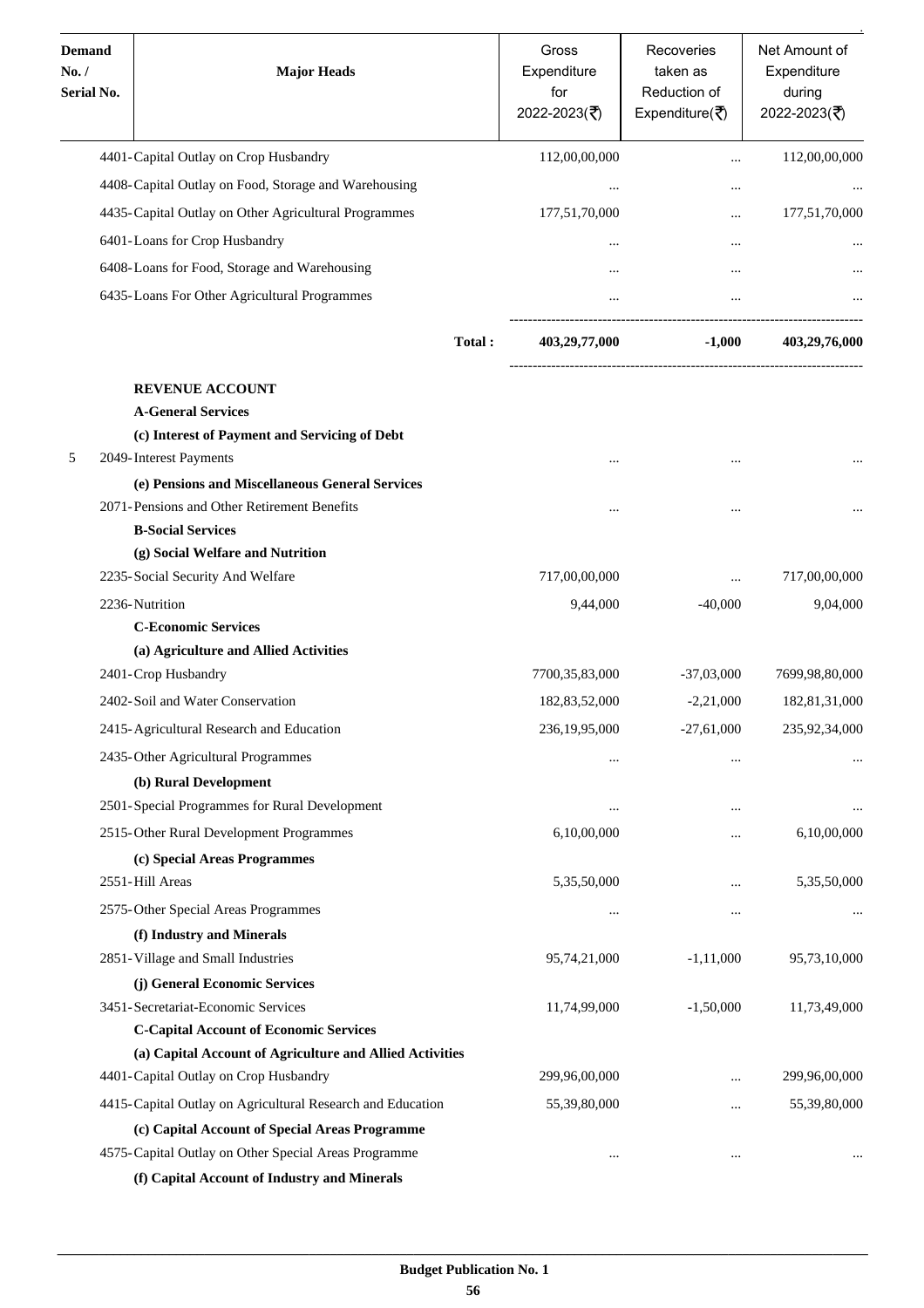| <b>Demand</b><br>No. /<br>Serial No. | <b>Major Heads</b>                                                                           |        | Gross<br>Expenditure<br>for<br>2022-2023(₹) | Recoveries<br>taken as<br>Reduction of<br>Expenditure( $\overline{\xi}$ ) | Net Amount of<br>Expenditure<br>during<br>2022-2023(₹) |
|--------------------------------------|----------------------------------------------------------------------------------------------|--------|---------------------------------------------|---------------------------------------------------------------------------|--------------------------------------------------------|
|                                      | 4851-Capital Outlay on Village and Small Industries                                          |        | 10,50,000                                   |                                                                           | 10,50,000                                              |
|                                      | 6004-Loans and Advances from the Central Government                                          |        | $\cdots$                                    | $\cdots$                                                                  |                                                        |
|                                      | 6401-Loans for Crop Husbandry                                                                |        | $\ddotsc$                                   |                                                                           |                                                        |
|                                      |                                                                                              | Total: | 9310,89,74,000                              | -69,86,000                                                                | 9310,19,88,000                                         |
|                                      | <b>REVENUE ACCOUNT</b>                                                                       |        |                                             |                                                                           |                                                        |
|                                      | <b>A-General Services</b>                                                                    |        |                                             |                                                                           |                                                        |
|                                      | (c) Interest of Payment and Servicing of Debt                                                |        |                                             |                                                                           |                                                        |
| 6                                    | 2049-Interest Payments                                                                       |        |                                             |                                                                           |                                                        |
|                                      | <b>B-Social Services</b>                                                                     |        |                                             |                                                                           |                                                        |
|                                      | (g) Social Welfare and Nutrition                                                             |        |                                             |                                                                           |                                                        |
|                                      | 2235-Social Security And Welfare                                                             |        | 3,76,000                                    | $-1,000$                                                                  | 3,75,000                                               |
|                                      | <b>C-Economic Services</b>                                                                   |        |                                             |                                                                           |                                                        |
|                                      | (a) Agriculture and Allied Activities                                                        |        |                                             |                                                                           |                                                        |
|                                      | 2401-Crop Husbandry                                                                          |        | 58,72,80,000                                | $\cdots$                                                                  | 58,72,80,000                                           |
|                                      | 2403-Animal Husbandry                                                                        |        | 853,42,95,000                               | $-1,24,000$                                                               | 853,41,71,000                                          |
|                                      | 2404-Dairy Development                                                                       |        | 123,42,03,000                               | $-44,000$                                                                 | 123,41,59,000                                          |
|                                      | 2415-Agricultural Research and Education                                                     |        | 37,28,000                                   | $-22,000$                                                                 | 37,06,000                                              |
|                                      | (b) Rural Development                                                                        |        |                                             |                                                                           |                                                        |
|                                      | 2515-Other Rural Development Programmes                                                      |        | 25,62,000                                   | $-2,000$                                                                  | 25,60,000                                              |
|                                      | (c) Special Areas Programmes                                                                 |        |                                             |                                                                           |                                                        |
|                                      | 2551-Hill Areas                                                                              |        | 5,25,00,000                                 |                                                                           | 5,25,00,000                                            |
|                                      | (j) General Economic Services                                                                |        |                                             |                                                                           |                                                        |
|                                      | 3451-Secretariat-Economic Services                                                           |        | 7,55,17,000                                 | $-12,000$                                                                 | 7,55,05,000                                            |
|                                      | <b>C-Capital Account of Economic Services</b>                                                |        |                                             |                                                                           |                                                        |
|                                      | (a) Capital Account of Agriculture and Allied Activities                                     |        |                                             |                                                                           |                                                        |
|                                      | 4401-Capital Outlay on Crop Husbandry                                                        |        | 11,27,20,000                                | $\cdots$                                                                  | 11,27,20,000                                           |
|                                      | 4403-Capital Outlay on Animal Husbandry                                                      |        | 150,38,00,000                               |                                                                           | 150,38,00,000                                          |
|                                      | 4404-Capital Outlay on Dairy Development                                                     |        | 56,15,00,000                                | $\cdots$                                                                  | 56,15,00,000                                           |
|                                      | 6003-Internal Debt of the State Government                                                   |        | $\cdots$                                    | $\cdots$                                                                  |                                                        |
|                                      | 6403-Loans for Animal Husbandry                                                              |        | $\cdots$                                    | $\cdots$                                                                  |                                                        |
|                                      |                                                                                              | Total: | 1266,84,81,000                              | $-2,05,000$                                                               | 1266,82,76,000                                         |
|                                      |                                                                                              |        |                                             |                                                                           |                                                        |
|                                      | <b>REVENUE ACCOUNT</b>                                                                       |        |                                             |                                                                           |                                                        |
|                                      | <b>A-General Services</b>                                                                    |        |                                             |                                                                           |                                                        |
|                                      | (c) Interest of Payment and Servicing of Debt                                                |        |                                             |                                                                           |                                                        |
| 7                                    | 2049-Interest Payments                                                                       |        | $\cdots$                                    | $\cdots$                                                                  |                                                        |
|                                      | <b>B-Social Services</b>                                                                     |        |                                             |                                                                           |                                                        |
|                                      | (e) Welfare of SC, ST and OBC's<br>2225-Welfare Of Scheduled Castes, Scheduled Tribes, Other |        |                                             |                                                                           |                                                        |
|                                      | <b>Backward Classes And Minorities</b>                                                       |        | 2116,65,44,000                              | $-69,000$                                                                 | 2116,64,75,000                                         |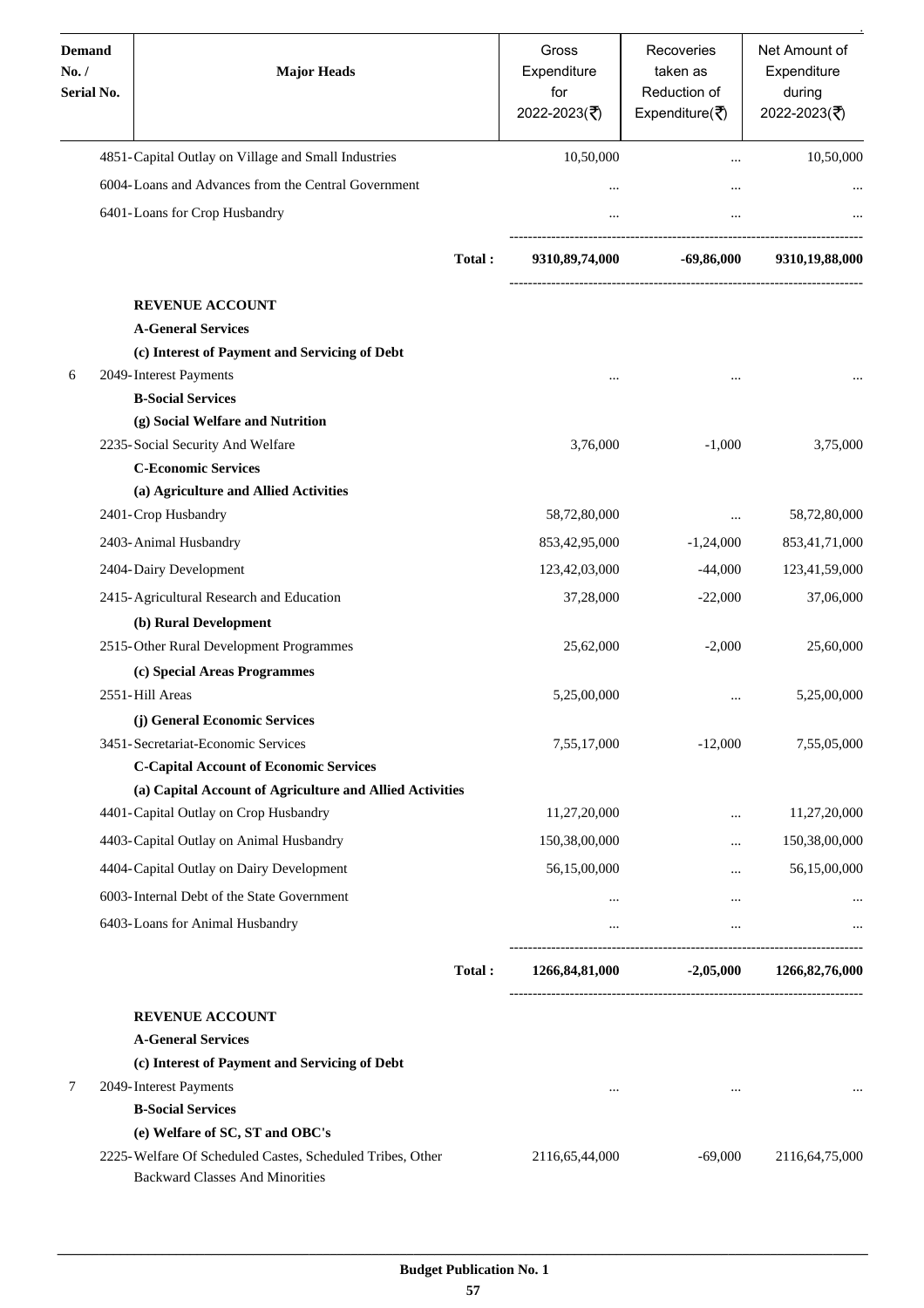| <b>Demand</b><br>No. /<br>Serial No. | <b>Major Heads</b>                                                                                            | Gross<br>Expenditure<br>for<br>2022-2023(₹) | Recoveries<br>taken as<br>Reduction of<br>Expenditure( $\overline{\overline{\zeta}}$ ) | Net Amount of<br>Expenditure<br>during<br>2022-2023(₹) |
|--------------------------------------|---------------------------------------------------------------------------------------------------------------|---------------------------------------------|----------------------------------------------------------------------------------------|--------------------------------------------------------|
|                                      | (h) Others                                                                                                    |                                             |                                                                                        |                                                        |
|                                      | 2251-Secretariat--Social Services                                                                             | 7,86,00,000                                 | $-2,000$                                                                               | 7,85,98,000                                            |
|                                      | <b>B-Capital Account of Social Services</b>                                                                   |                                             |                                                                                        |                                                        |
|                                      | (e) Welfare of SC, ST and OBC's<br>4225-Capital Outlay On Welfare Of Scheduled Castes, Scheduled              | 54, 31, 55, 000                             | $-1,000$                                                                               | 54, 31, 54, 000                                        |
|                                      | Tribes, Other Backward Classes And Minorities                                                                 |                                             |                                                                                        |                                                        |
|                                      | 6003-Internal Debt of the State Government                                                                    | $\cdots$                                    |                                                                                        |                                                        |
|                                      | 6004-Loans and Advances from the Central Government                                                           | $\cdots$                                    |                                                                                        |                                                        |
|                                      | 6225-Loans For Welfare Of Scheduled Castes, Scheduled Tribes,<br><b>Other Backward Classes And Minorities</b> | $\ddotsc$                                   |                                                                                        |                                                        |
|                                      | Total:                                                                                                        | 2178,82,99,000                              | -72,000                                                                                | 2178,82,27,000                                         |
|                                      | <b>REVENUE ACCOUNT</b>                                                                                        |                                             |                                                                                        |                                                        |
|                                      | <b>A-General Services</b>                                                                                     |                                             |                                                                                        |                                                        |
|                                      | (c) Interest of Payment and Servicing of Debt                                                                 |                                             |                                                                                        |                                                        |
| 8                                    | 2049-Interest Payments                                                                                        | 59,02,00,000                                | $\cdots$                                                                               | 59,02,00,000                                           |
|                                      | <b>B-Social Services</b>                                                                                      |                                             |                                                                                        |                                                        |
|                                      | (c) Water Supply, Sanitation, Housing and Urban Development                                                   |                                             |                                                                                        |                                                        |
|                                      | 2216-Housing<br>(g) Social Welfare and Nutrition                                                              | 1,10,63,000                                 | $-1,000$                                                                               | 1,10,62,000                                            |
|                                      | 2250-Other Social Services                                                                                    | 2,00,000                                    | $\cdots$                                                                               | 2,00,000                                               |
|                                      | <b>C-Economic Services</b>                                                                                    |                                             |                                                                                        |                                                        |
|                                      | (a) Agriculture and Allied Activities                                                                         |                                             |                                                                                        |                                                        |
|                                      | 2401-Crop Husbandry                                                                                           | 24,07,04,000                                | $-2,000$                                                                               | 24,07,02,000                                           |
|                                      | 2404-Dairy Development                                                                                        | 6,62,000                                    | $-1,000$                                                                               | 6,61,000                                               |
|                                      | 2425-Co-operation                                                                                             | 371,56,51,000                               | $-5,000$                                                                               | 371,56,46,000                                          |
|                                      | (b) Rural Development                                                                                         |                                             |                                                                                        |                                                        |
|                                      | 2515-Other Rural Development Programmes                                                                       | 17,97,94,000                                | $-3,000$                                                                               | 17,97,91,000                                           |
|                                      | (j) General Economic Services                                                                                 |                                             |                                                                                        |                                                        |
|                                      | 3451-Secretariat-Economic Services                                                                            | 6,21,55,000                                 | $-1,000$                                                                               | 6,21,54,000                                            |
|                                      | <b>B-Capital Account of Social Services</b>                                                                   |                                             |                                                                                        |                                                        |
|                                      | (c) Water Supply, Sanitation, Housing and Urban Development                                                   |                                             |                                                                                        |                                                        |
|                                      | 4216-Capital Outlay on Housing                                                                                |                                             |                                                                                        |                                                        |
|                                      | (h) Others<br>4250-Capital Outlay on Other Social Services                                                    |                                             |                                                                                        |                                                        |
|                                      | <b>C-Capital Account of Economic Services</b>                                                                 | $\ddotsc$                                   |                                                                                        |                                                        |
|                                      | (a) Capital Account of Agriculture and Allied Activities                                                      |                                             |                                                                                        |                                                        |
|                                      | 4401-Capital Outlay on Crop Husbandry                                                                         | 11,98,00,000                                | $\cdots$                                                                               | 11,98,00,000                                           |
|                                      | 4425-Capital Outlay on Co-operation                                                                           | 76,82,00,000                                | $-5,000$                                                                               | 76,81,95,000                                           |
|                                      | 6003-Internal Debt of the State Government                                                                    | 3,31,00,000                                 | $\cdots$                                                                               | 3,31,00,000                                            |
|                                      | 6004-Loans and Advances from the Central Government                                                           |                                             | $\cdots$                                                                               |                                                        |
|                                      | 6250-Loans for Other Social Services                                                                          | $\cdots$                                    | $\cdots$                                                                               |                                                        |
|                                      |                                                                                                               |                                             |                                                                                        |                                                        |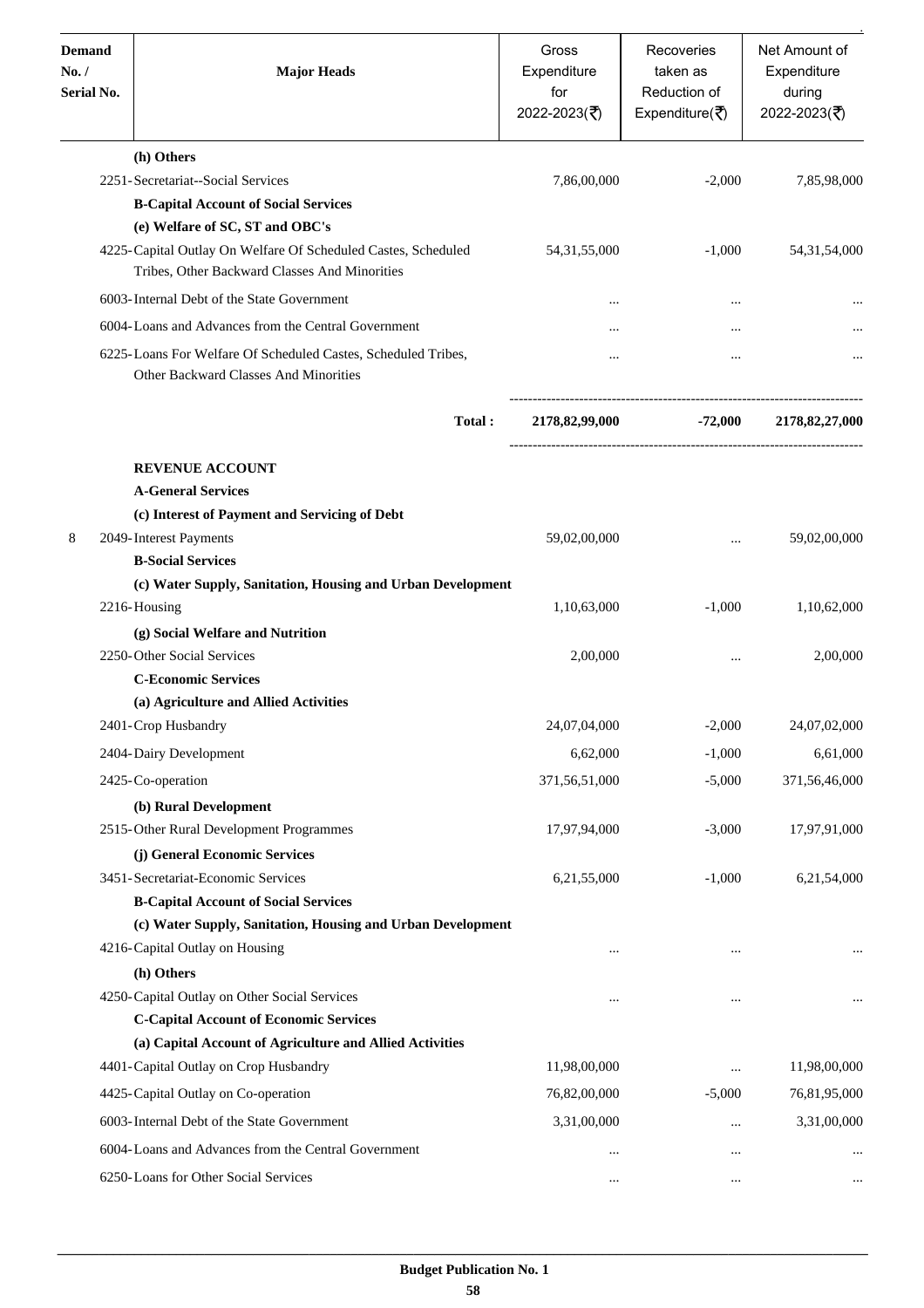| <b>Demand</b><br>No. /<br>Serial No. | <b>Major Heads</b>                                     |        | Gross<br>Expenditure<br>for<br>2022-2023(₹) | Recoveries<br>taken as<br>Reduction of<br>Expenditure( $\overline{\overline{\zeta}}$ ) | Net Amount of<br>Expenditure<br>during<br>2022-2023(₹)        |
|--------------------------------------|--------------------------------------------------------|--------|---------------------------------------------|----------------------------------------------------------------------------------------|---------------------------------------------------------------|
|                                      | 6425-Loans for Co-operation                            |        | 20,00,000                                   | $\ddotsc$                                                                              | 20,00,000                                                     |
|                                      |                                                        | Total: | 572,35,29,000                               |                                                                                        | $-18,000$ $572,35,11,000$                                     |
|                                      | <b>REVENUE ACCOUNT</b>                                 |        |                                             |                                                                                        |                                                               |
|                                      | <b>A-General Services</b>                              |        |                                             |                                                                                        |                                                               |
|                                      | (d) Administrative Services                            |        |                                             |                                                                                        |                                                               |
| 10                                   | 2052-Secretariat--General Services                     |        | 6,03,59,000                                 | $-1,000$                                                                               | 6,03,58,000                                                   |
|                                      | <b>C-Economic Services</b>                             |        |                                             |                                                                                        |                                                               |
|                                      | (j) General Economic Services                          |        |                                             |                                                                                        |                                                               |
|                                      | 3456-Civil Supplies                                    |        | 77,72,38,000                                | $-12,000$                                                                              | 77,72,26,000                                                  |
|                                      | 3475-Other General Economic Services                   |        | 21,95,53,000                                | $-2,000$                                                                               | 21,95,51,000                                                  |
|                                      | <b>CAPITAL EXPENDITURE OUTSIDE THE REVENUE ACCOUNT</b> |        |                                             |                                                                                        |                                                               |
|                                      | <b>A-Capital Account of General Services</b>           |        |                                             |                                                                                        |                                                               |
|                                      | 4059-Capital Outlay on Public Works                    |        | 9,67,05,000                                 |                                                                                        | 9,67,05,000                                                   |
|                                      | <b>C-Capital Account of Economic Services</b>          |        |                                             |                                                                                        |                                                               |
|                                      | (j) Capital Account of General Economic Services       |        |                                             |                                                                                        |                                                               |
|                                      | 5475-Capital Outlay on Other General Economic Services |        | 1,05,00,000                                 |                                                                                        | 1,05,00,000<br>$\mathbf{r}$ and $\mathbf{r}$ and $\mathbf{r}$ |
|                                      |                                                        | Total: | 116,43,55,000                               | $-15,000$                                                                              | 116,43,40,000                                                 |
|                                      | <b>REVENUE ACCOUNT</b>                                 |        |                                             |                                                                                        |                                                               |
|                                      | <b>A-General Services</b>                              |        |                                             |                                                                                        |                                                               |
|                                      | (c) Interest of Payment and Servicing of Debt          |        |                                             |                                                                                        |                                                               |
| 11                                   | 2049-Interest Payments                                 |        | 3,10,00,000                                 |                                                                                        | 3,10,00,000                                                   |
|                                      | <b>B-Social Services</b>                               |        |                                             |                                                                                        |                                                               |
|                                      | (g) Social Welfare and Nutrition                       |        |                                             |                                                                                        |                                                               |
|                                      | 2235-Social Security And Welfare                       |        | 13,00,00,000                                |                                                                                        | 13,00,00,000                                                  |
|                                      | <b>C-Economic Services</b>                             |        |                                             |                                                                                        |                                                               |
|                                      | (a) Agriculture and Allied Activities                  |        |                                             |                                                                                        |                                                               |
|                                      | 2401-Crop Husbandry                                    |        | 76,37,000                                   | $-7,000$                                                                               | 76,30,000                                                     |
|                                      | (c) Special Areas Programmes                           |        |                                             |                                                                                        |                                                               |
|                                      | 2551-Hill Areas                                        |        | 52,50,000                                   |                                                                                        | 52,50,000                                                     |
|                                      | (f) Industry and Minerals                              |        |                                             |                                                                                        |                                                               |
|                                      | 2851-Village and Small Industries                      |        | 542,98,36,000                               | $-2,59,000$                                                                            | 542,95,77,000                                                 |
|                                      | (j) General Economic Services                          |        |                                             |                                                                                        |                                                               |
|                                      | 3451-Secretariat-Economic Services                     |        | 9,08,70,000                                 | $-11,000$                                                                              | 9,08,59,000                                                   |
|                                      | <b>C-Capital Account of Economic Services</b>          |        |                                             |                                                                                        |                                                               |
|                                      | (f) Capital Account of Industry and Minerals           |        |                                             |                                                                                        |                                                               |
|                                      | 4851-Capital Outlay on Village and Small Industries    |        | 476,71,60,000                               |                                                                                        | 476,71,60,000                                                 |
|                                      | 6003-Internal Debt of the State Government             |        | 8,00,00,000                                 | $\cdots$                                                                               | 8,00,00,000                                                   |
|                                      | 6004-Loans and Advances from the Central Government    |        |                                             |                                                                                        |                                                               |
|                                      | 6851-Loans for Village and Small Industries            |        | 2,34,10,000                                 |                                                                                        | 2,34,10,000                                                   |
|                                      | 6860-Loans for Consumer Industries                     |        | 103,50,00,000                               |                                                                                        | 103,50,00,000                                                 |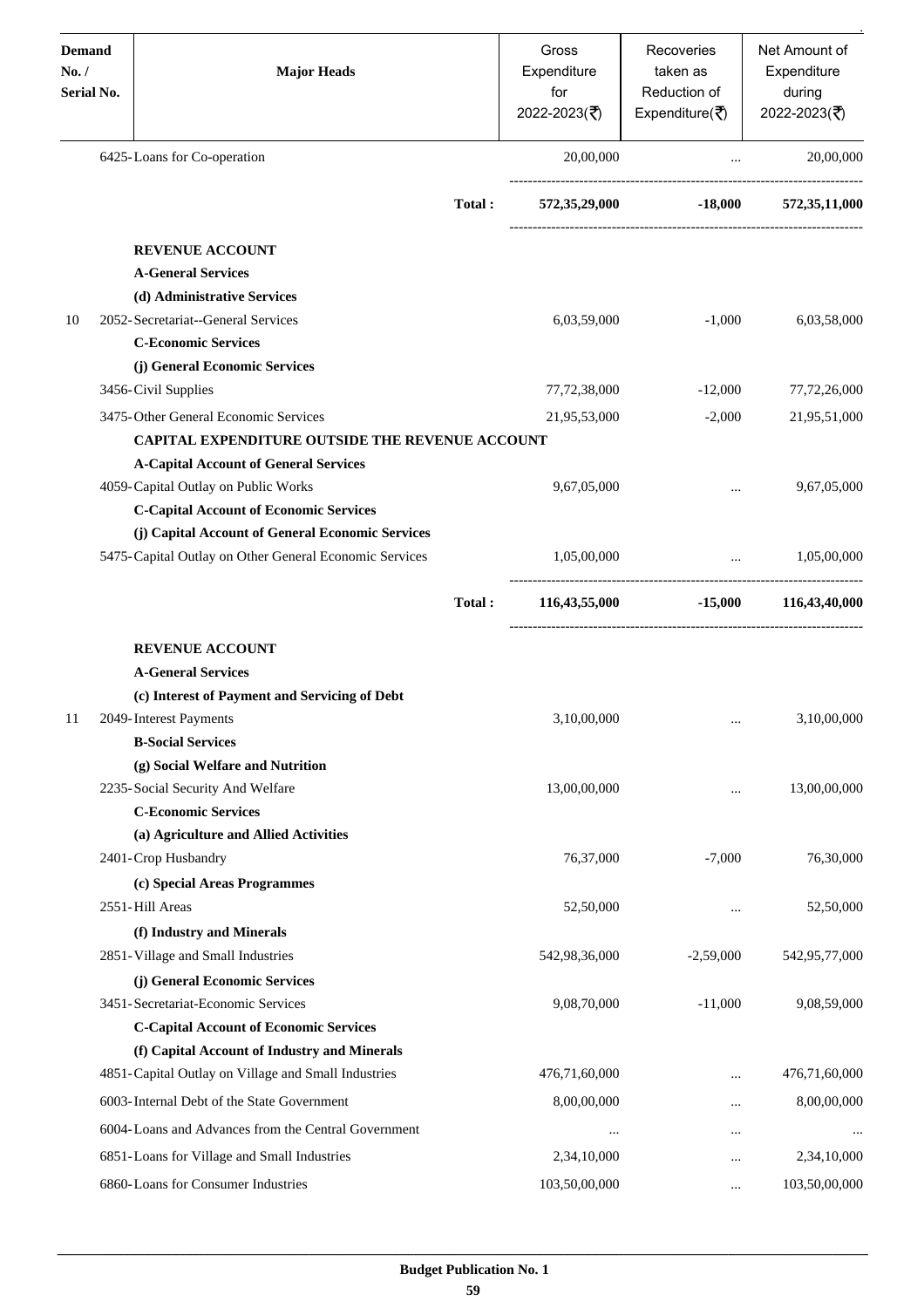| <b>Demand</b><br>No. /<br><b>Serial No.</b> | <b>Major Heads</b>                                        |        |                  | Recoveries<br>taken as<br>Reduction of<br>Expenditure( $\overline{\xi}$ ) | Net Amount of<br>Expenditure<br>during<br>2022-2023(₹) |
|---------------------------------------------|-----------------------------------------------------------|--------|------------------|---------------------------------------------------------------------------|--------------------------------------------------------|
|                                             |                                                           | Total: | 1160,01,63,000   | $-2,77,000$                                                               | 1159,98,86,000                                         |
|                                             | <b>REVENUE ACCOUNT</b>                                    |        |                  |                                                                           |                                                        |
|                                             | <b>B-Social Services</b>                                  |        |                  |                                                                           |                                                        |
|                                             | a) Education, Sports, Art and Culture                     |        |                  |                                                                           |                                                        |
| 14                                          | 2202-General Education                                    |        | 136, 19, 07, 000 | $-1,19,000$                                                               | 136, 17, 88, 000                                       |
|                                             | 2205-Art and Culture                                      |        | 175, 12, 62, 000 | $-1,000$                                                                  | 175, 12, 61, 000                                       |
|                                             | (g) Social Welfare and Nutrition                          |        |                  |                                                                           |                                                        |
|                                             | 2235-Social Security And Welfare                          |        | 40,60,56,000     | $-3,000$                                                                  | 40,60,53,000                                           |
|                                             | (h) Others                                                |        |                  |                                                                           |                                                        |
|                                             | 2251-Secretariat--Social Services                         |        | 4,58,49,000      | $-1,000$                                                                  | 4,58,48,000                                            |
|                                             | <b>C-Economic Services</b>                                |        |                  |                                                                           |                                                        |
|                                             | (b) Rural Development                                     |        |                  |                                                                           |                                                        |
|                                             | 2515-Other Rural Development Programmes                   |        | 16,53,92,000     | $-2,000$                                                                  | 16,53,90,000                                           |
|                                             | (c) Special Areas Programmes                              |        |                  |                                                                           |                                                        |
|                                             | 2551-Hill Areas                                           |        |                  | $\cdot \cdot$                                                             |                                                        |
|                                             | (j) General Economic Services                             |        |                  |                                                                           |                                                        |
|                                             | 3454-Census, Surveys and Statistics                       |        |                  | $\cdot \cdot$                                                             |                                                        |
|                                             | <b>B-Capital Account of Social Services</b>               |        |                  |                                                                           |                                                        |
|                                             | (a) Education, Sport, Art and Culture                     |        |                  |                                                                           |                                                        |
|                                             | 4202-Capital Outlay on Education, Sports, Art and Culture |        | 11,96,80,000     |                                                                           | 11,96,80,000                                           |
|                                             | (g) Social Welfare and Nutrition                          |        |                  |                                                                           |                                                        |
|                                             | 4235-Capital Outlay on Social Security and Welfare        |        | 2,40,00,000      | $\ddotsc$                                                                 | 2,40,00,000                                            |
|                                             |                                                           | Total: | 387,41,46,000    | $-1,26,000$ $387,40,20,000$                                               |                                                        |
|                                             | <b>REVENUE ACCOUNT</b>                                    |        |                  |                                                                           |                                                        |
|                                             | <b>B-Social Services</b>                                  |        |                  |                                                                           |                                                        |
|                                             | a) Education, Sports, Art and Culture                     |        |                  |                                                                           |                                                        |
| 15                                          | 2202-General Education                                    |        | 34864,80,68,000  | $-80,58,91,000$                                                           | 34784,21,77,000                                        |
|                                             | 2204-Sports and Youth Services                            |        | 14, 18, 12, 000  | $-7,000$                                                                  | 14, 18, 05, 000                                        |
|                                             | (h) Others                                                |        |                  |                                                                           |                                                        |
|                                             | 2251-Secretariat--Social Services                         |        | 10,38,63,000     | $-51,000$                                                                 | 10,38,12,000                                           |
|                                             | <b>C-Economic Services</b>                                |        |                  |                                                                           |                                                        |
|                                             | (c) Special Areas Programmes                              |        |                  |                                                                           |                                                        |
|                                             | 2551-Hill Areas                                           |        | 5,25,00,000      | $\cdots$                                                                  | 5,25,00,000                                            |
|                                             | <b>B-Capital Account of Social Services</b>               |        |                  |                                                                           |                                                        |
|                                             | (a) Education, Sport, Art and Culture                     |        |                  |                                                                           |                                                        |
|                                             | 4202-Capital Outlay on Education, Sports, Art and Culture |        | 312,10,00,000    | $\cdots$                                                                  | 312,10,00,000                                          |
|                                             | <b>C-Capital Account of Economic Services</b>             |        |                  |                                                                           |                                                        |
|                                             | (c) Capital Account of Special Areas Programme            |        |                  |                                                                           |                                                        |
|                                             | 4575-Capital Outlay on Other Special Areas Programme      |        |                  |                                                                           |                                                        |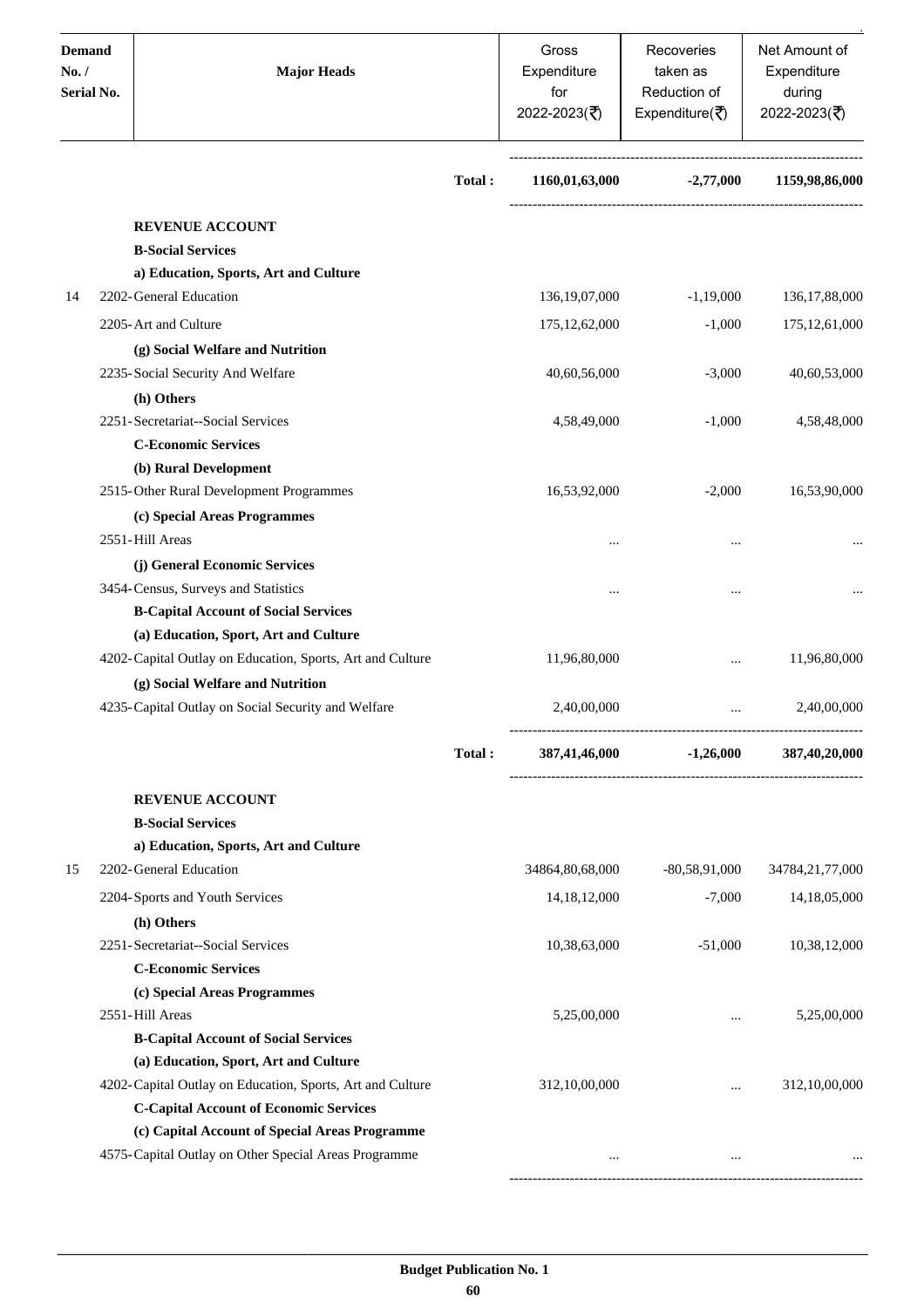| <b>Demand</b><br>No. /<br>Serial No. | <b>Major Heads</b>                                                                  | Gross<br>Expenditure<br>for<br>2022-2023(₹) | Recoveries<br>taken as<br>Reduction of<br>Expenditure( $\overline{\overline{\zeta}}$ ) | Net Amount of<br>Expenditure<br>during<br>2022-2023(₹) |
|--------------------------------------|-------------------------------------------------------------------------------------|---------------------------------------------|----------------------------------------------------------------------------------------|--------------------------------------------------------|
|                                      |                                                                                     | Total:<br>35206,72,43,000                   | $-80,59,49,000$                                                                        | 35126,12,94,000                                        |
|                                      | <b>REVENUE ACCOUNT</b>                                                              |                                             |                                                                                        |                                                        |
|                                      | <b>B-Social Services</b>                                                            |                                             |                                                                                        |                                                        |
|                                      | (c) Water Supply, Sanitation, Housing and Urban Development                         |                                             |                                                                                        |                                                        |
| 16                                   | 2215-Water Supply and Sanitation                                                    | 7,52,36,000                                 | $-1,000$                                                                               | 7,52,35,000                                            |
|                                      | (h) Others                                                                          |                                             |                                                                                        |                                                        |
|                                      | 2251-Secretariat--Social Services                                                   | 4,62,30,000                                 | $-2,000$                                                                               | 4,62,28,000                                            |
|                                      | <b>C-Economic Services</b>                                                          |                                             |                                                                                        |                                                        |
|                                      | (i) Science, Technology and Environment                                             |                                             |                                                                                        |                                                        |
|                                      | 3425-Other Scientific Research                                                      | 23,74,000                                   | $-2,000$                                                                               | 23,72,000                                              |
|                                      | 3435-Ecology & Environment                                                          | 81,84,28,000                                | $-2,000$                                                                               | 81,84,26,000                                           |
|                                      | CAPITAL EXPENDITURE OUTSIDE THE REVENUE ACCOUNT                                     |                                             |                                                                                        |                                                        |
|                                      | <b>A-Capital Account of General Services</b><br>4059-Capital Outlay on Public Works | 4,77,50,000                                 | $\ddotsc$                                                                              | 4,77,50,000                                            |
|                                      |                                                                                     |                                             |                                                                                        |                                                        |
|                                      |                                                                                     | Total:<br>99,00,18,000                      | $-7,000$                                                                               | 99,00,11,000                                           |
|                                      | <b>REVENUE ACCOUNT</b>                                                              |                                             |                                                                                        |                                                        |
|                                      | <b>A-General Services</b>                                                           |                                             |                                                                                        |                                                        |
|                                      | (a) Organs of State                                                                 |                                             |                                                                                        |                                                        |
| 18                                   | 2014-Administration of Justice                                                      | 8,21,99,000                                 | $-5,000$                                                                               | 8,21,94,000                                            |
|                                      | (b) Fiscal Services                                                                 |                                             |                                                                                        |                                                        |
|                                      | 2020-Collection of Taxes on Income and Expenditure                                  | 6,58,62,000                                 | $-2,000$                                                                               | 6,58,60,000                                            |
|                                      | 2029-Land Revenue                                                                   | 64,04,000                                   | $-1,000$                                                                               | 64,03,000                                              |
|                                      | 2030-Stamps and Registration                                                        | 196,06,88,000                               | $-2,57,000$                                                                            | 196,04,31,000                                          |
|                                      | 2035-Collection of Other Taxes on Property and Capital Transactions                 | 67,92,000                                   | $-1,000$                                                                               | 67,91,000                                              |
|                                      | 2039-State Excise                                                                   | 166,57,77,000                               | $-3,03,27,000$                                                                         | 163,54,50,000                                          |
|                                      | 2040-Taxes on Sales, Trades etc.                                                    | 96,10,03,000                                | $-14,000$                                                                              | 96,09,89,000                                           |
|                                      | 2043-Collection Charges Under State Goods And Services Tax                          | 231,31,90,000                               | $-7,40,000$                                                                            | 231,24,50,000                                          |
|                                      | 2045-Other Taxes and Duties on Commodities and Services                             | 2,48,03,000                                 | $-2,000$                                                                               | 2,48,01,000                                            |
|                                      | 2047-Other Fiscal Services                                                          | 8,21,06,000                                 | $-2,000$                                                                               | 8,21,04,000                                            |
|                                      | (c) Interest of Payment and Servicing of Debt                                       |                                             |                                                                                        |                                                        |
|                                      | 2048-Appropriation for Reduction or Avoidance of Debt                               | 200,00,00,000                               |                                                                                        | 200,00,00,000                                          |
|                                      | 2049-Interest Payments                                                              | 38993,30,82,000                             | $-1,50,000$                                                                            | 38993,29,32,000                                        |
|                                      | (d) Administrative Services                                                         |                                             |                                                                                        |                                                        |
|                                      | 2051-Public Service Commission                                                      | 37,74,15,000                                | $-1,21,01,000$                                                                         | 36,53,14,000                                           |
|                                      | 2052- Secretariat--General Services                                                 | 545, 31, 67, 000                            | $-18,55,000$                                                                           | 545, 13, 12, 000                                       |
|                                      | 2054-Treasury and Accounts Administration                                           | 196, 12, 66, 000                            | $-6,44,000$                                                                            | 196,06,22,000                                          |
|                                      | 2058-Stationery and Printing                                                        | 22,55,000                                   | $-2,000$                                                                               | 22,53,000                                              |
|                                      |                                                                                     |                                             |                                                                                        |                                                        |
|                                      | 2059-Public Works                                                                   |                                             | $\ddotsc$<br>                                                                          |                                                        |
|                                      | 2070-Other Administrative Services                                                  | 3,32,83,000                                 | $-1,000$                                                                               | 3,32,82,000                                            |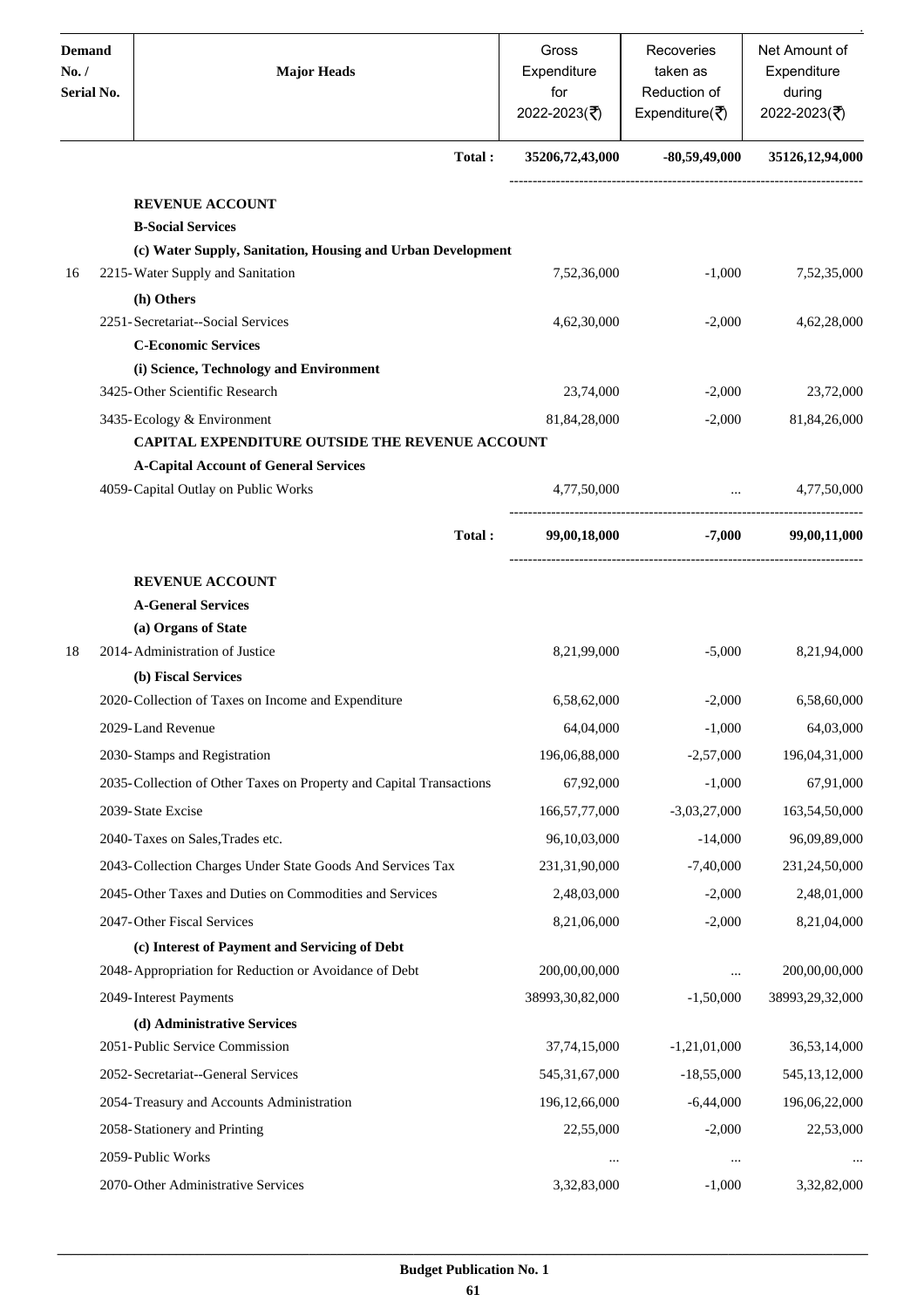| <b>Demand</b><br>No. /<br>Serial No. | <b>Major Heads</b>                                                                   | Gross<br>Expenditure<br>for<br>2022-2023(₹) | Recoveries<br>taken as<br>Reduction of<br>Expenditure( $\overline{\xi}$ ) | Net Amount of<br>Expenditure<br>during<br>2022-2023(₹) |
|--------------------------------------|--------------------------------------------------------------------------------------|---------------------------------------------|---------------------------------------------------------------------------|--------------------------------------------------------|
|                                      | (e) Pensions and Miscellaneous General Services                                      |                                             |                                                                           |                                                        |
|                                      | 2071-Pensions and Other Retirement Benefits                                          | 23036,25,82,000                             | $-38,51,01,000$                                                           | 22997,74,81,000                                        |
|                                      | 2075-Miscellaneous General Services                                                  | 187, 18, 76, 000                            | $-2,000$                                                                  | 187, 18, 74, 000                                       |
|                                      | <b>B-Social Services</b>                                                             |                                             |                                                                           |                                                        |
|                                      | (g) Social Welfare and Nutrition                                                     |                                             |                                                                           |                                                        |
|                                      | 2235-Social Security And Welfare                                                     | 64,28,61,000                                | $-4,30,000$                                                               | 64, 24, 31, 000                                        |
|                                      | 2250-Other Social Services                                                           | 13,24,96,000                                | $\cdots$                                                                  | 13,24,96,000                                           |
|                                      | <b>C-Economic Services</b>                                                           |                                             |                                                                           |                                                        |
|                                      | (f) Industry and Minerals                                                            |                                             |                                                                           |                                                        |
|                                      | 2852-Industries                                                                      |                                             | $\ddotsc$                                                                 |                                                        |
|                                      | (g) Transport                                                                        |                                             |                                                                           |                                                        |
|                                      | 3054-Roads and Bridges                                                               |                                             |                                                                           |                                                        |
|                                      | (j) General Economic Services                                                        |                                             |                                                                           |                                                        |
|                                      | 3454-Census, Surveys and Statistics                                                  |                                             |                                                                           |                                                        |
|                                      | 3475-Other General Economic Services                                                 | 10,31,000                                   | .                                                                         | 10,31,000                                              |
|                                      | <b>D-Grants-in-Aid and Contributions</b>                                             |                                             |                                                                           |                                                        |
|                                      | 3604-Compensation and Assignments to Local Bodies and Panchayati<br>Raj Institutions | $\cdots$                                    | $\ddotsc$                                                                 |                                                        |
|                                      | CAPITAL EXPENDITURE OUTSIDE THE REVENUE ACCOUNT                                      |                                             |                                                                           |                                                        |
|                                      | <b>A-Capital Account of General Services</b>                                         |                                             |                                                                           |                                                        |
|                                      | 4059-Capital Outlay on Public Works                                                  | 15,77,10,000                                | $\cdots$                                                                  | 15,77,10,000                                           |
|                                      | 4070-Capital Outlay on Other Administrative Services                                 | 5,00,000                                    | $\ddotsc$                                                                 | 5,00,000                                               |
|                                      | <b>B-Capital Account of Social Services</b>                                          |                                             |                                                                           |                                                        |
|                                      | (c) Water Supply, Sanitation, Housing and Urban Development                          |                                             |                                                                           |                                                        |
|                                      | 4216-Capital Outlay on Housing                                                       |                                             |                                                                           |                                                        |
|                                      | <b>C-Capital Account of Economic Services</b>                                        |                                             |                                                                           |                                                        |
|                                      | (f) Capital Account of Industry and Minerals                                         |                                             |                                                                           |                                                        |
|                                      | 4885-Other Capital Outlay on Industries and Minerals                                 | 5,25,00,000                                 |                                                                           | 5,25,00,000                                            |
|                                      | (j) Capital Account of General Economic Services                                     |                                             |                                                                           |                                                        |
|                                      | 5465-Investments in General Financial and Trading Institutions                       | 29,40,00,000                                |                                                                           | 29,40,00,000                                           |
|                                      | 6003-Internal Debt of the State Government                                           | 58488,91,48,000                             |                                                                           | 58488,91,48,000                                        |
|                                      | 6004-Loans and Advances from the Central Government                                  | 1869, 31, 69, 000                           |                                                                           | 1869, 31, 69, 000                                      |
|                                      | 6885-Other Loans To Industries And Minerals                                          | $\cdots$                                    |                                                                           |                                                        |
|                                      | 7610-Loans to Government Servants etc.                                               | 12,00,00,000                                | $\cdots$                                                                  | 12,00,00,000                                           |
|                                      | 7615-Miscellaneous Loans                                                             | $\cdots$                                    | $\cdots$                                                                  |                                                        |
|                                      | 7999-Appropriation to the Contigency Fund                                            | $\cdots$                                    | $\cdots$                                                                  |                                                        |
|                                      |                                                                                      |                                             |                                                                           |                                                        |
|                                      | Total:                                                                               | 124414,71,65,000                            |                                                                           | $-43,16,37,000$ $124371,55,28,000$                     |

**A-General Services**

**(c) Interest of Payment and Servicing of Debt**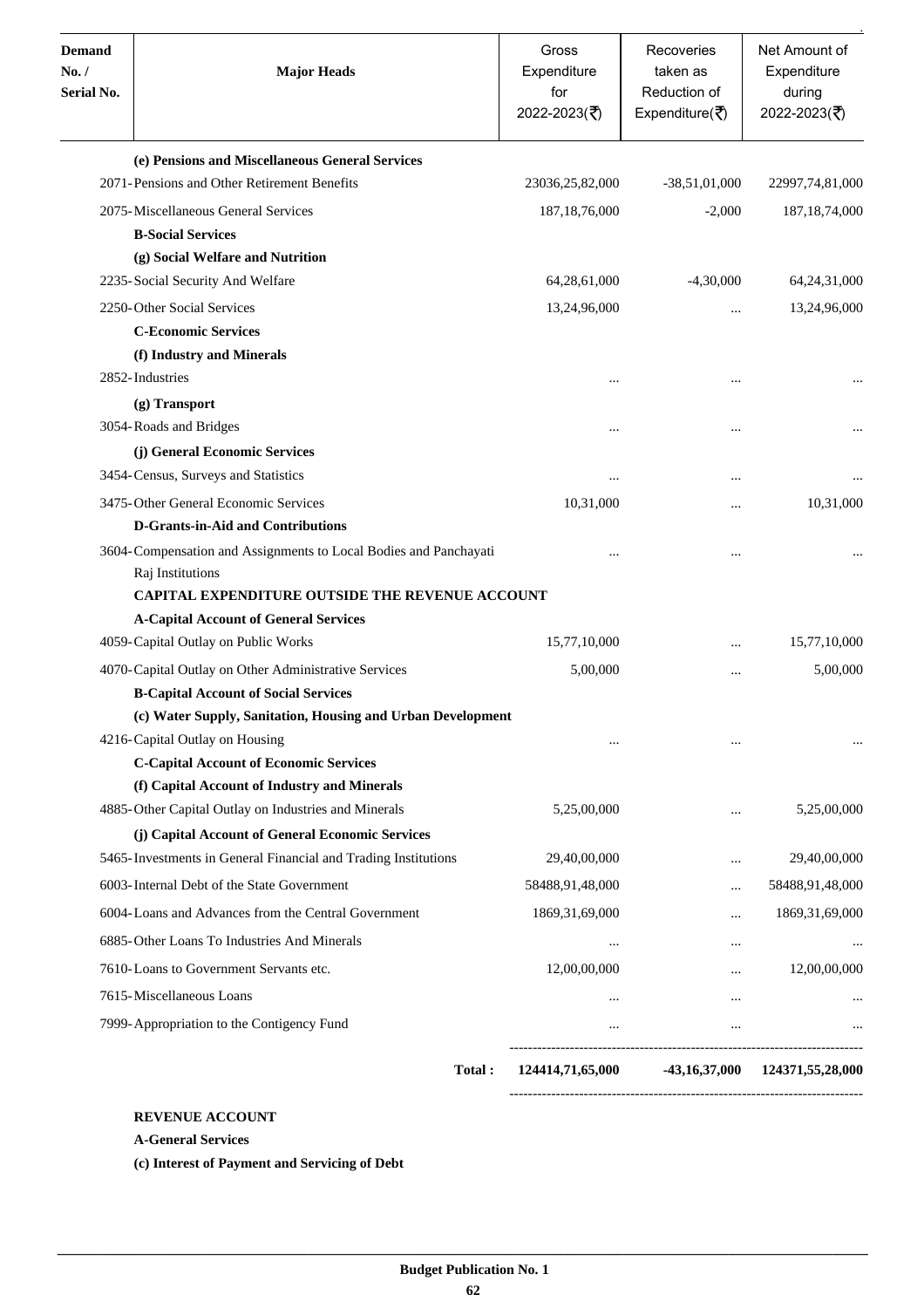| <b>Demand</b><br>No. /<br>Serial No. | <b>Major Heads</b>                                       |        | Gross<br>Expenditure<br>for<br>2022-2023(₹) | Recoveries<br>taken as<br>Reduction of<br>Expenditure( $\overline{\overline{\zeta}}$ ) | Net Amount of<br>Expenditure<br>during<br>2022-2023(₹) |
|--------------------------------------|----------------------------------------------------------|--------|---------------------------------------------|----------------------------------------------------------------------------------------|--------------------------------------------------------|
| 19                                   | 2049-Interest Payments                                   |        |                                             |                                                                                        |                                                        |
|                                      | (d) Administrative Services                              |        |                                             |                                                                                        |                                                        |
|                                      | 2052-Secretariat--General Services                       |        | 2,91,66,000                                 | $-2,000$                                                                               | 2,91,64,000                                            |
|                                      | 2059-Public Works                                        |        | 10,25,000                                   | $-2,000$                                                                               | 10,23,000                                              |
|                                      | 2070-Other Administrative Services                       |        | 315,26,14,000                               | $-1,92,000$                                                                            | 315,24,22,000                                          |
|                                      | <b>CAPITAL EXPENDITURE OUTSIDE THE REVENUE ACCOUNT</b>   |        |                                             |                                                                                        |                                                        |
|                                      | <b>A-Capital Account of General Services</b>             |        |                                             |                                                                                        |                                                        |
|                                      | 4059-Capital Outlay on Public Works                      |        | 128,41,25,000                               |                                                                                        | 128,41,25,000                                          |
|                                      | 4070-Capital Outlay on Other Administrative Services     |        | 1,86,25,000                                 |                                                                                        | 1,86,25,000                                            |
|                                      | 6003-Internal Debt of the State Government               |        |                                             | $\cdots$                                                                               |                                                        |
|                                      |                                                          | Total: | 448,55,55,000                               | $-1,96,000$                                                                            | 448,53,59,000                                          |
|                                      | <b>REVENUE ACCOUNT</b>                                   |        |                                             |                                                                                        |                                                        |
|                                      | <b>A-General Services</b>                                |        |                                             |                                                                                        |                                                        |
|                                      | (c) Interest of Payment and Servicing of Debt            |        |                                             |                                                                                        |                                                        |
| 20                                   | 2049-Interest Payments                                   |        | 3,60,00,000                                 |                                                                                        | 3,60,00,000                                            |
|                                      | <b>B-Social Services</b>                                 |        |                                             |                                                                                        |                                                        |
|                                      | (g) Social Welfare and Nutrition                         |        |                                             |                                                                                        |                                                        |
|                                      | 2235-Social Security And Welfare                         |        | 35,00,00,000                                | $-2,000$                                                                               | 34,99,98,000                                           |
|                                      | <b>C-Economic Services</b>                               |        |                                             |                                                                                        |                                                        |
|                                      | (a) Agriculture and Allied Activities                    |        |                                             |                                                                                        |                                                        |
|                                      | 2401-Crop Husbandry                                      |        | 9,00,00,000                                 |                                                                                        | 9,00,00,000                                            |
|                                      | 2405-Fisheries                                           |        | 330, 36, 60, 000                            | $-1,00,41,000$                                                                         | 329, 36, 19, 000                                       |
|                                      | 2415-Agricultural Research and Education                 |        | 9,01,21,000                                 | $-4,000$                                                                               | 9,01,17,000                                            |
|                                      | (b) Rural Development                                    |        |                                             |                                                                                        |                                                        |
|                                      | 2515-Other Rural Development Programmes                  |        | 17,20,48,000                                | $-5,00,04,000$                                                                         | 12,20,44,000                                           |
|                                      | (c) Special Areas Programmes                             |        |                                             |                                                                                        |                                                        |
|                                      | 2551-Hill Areas                                          |        | 45,00,000                                   | $\cdots$                                                                               | 45,00,000                                              |
|                                      | (j) General Economic Services                            |        |                                             |                                                                                        |                                                        |
|                                      | 3451-Secretariat-Economic Services                       |        | 6,12,37,000                                 | $-53,000$                                                                              | 6,11,84,000                                            |
|                                      | <b>C-Capital Account of Economic Services</b>            |        |                                             |                                                                                        |                                                        |
|                                      | (a) Capital Account of Agriculture and Allied Activities |        |                                             |                                                                                        |                                                        |
|                                      | 4401-Capital Outlay on Crop Husbandry                    |        | 16,00,00,000                                | $\cdots$                                                                               | 16,00,00,000                                           |
|                                      | 4405-Capital Outlay on Fisheries                         |        | 54,97,50,000                                |                                                                                        | 54,97,50,000                                           |
|                                      | 6003-Internal Debt of the State Government               |        | 6,00,00,000                                 | $\cdots$                                                                               | 6,00,00,000                                            |
|                                      | 6405-Loans for Fisheries                                 |        | 7,01,60,000                                 | $\cdots$                                                                               | 7,01,60,000                                            |
|                                      |                                                          | Total: |                                             | 494,74,76,000 -6,01,04,000                                                             | 488,73,72,000                                          |

**A-General Services**

**(d) Administrative Services**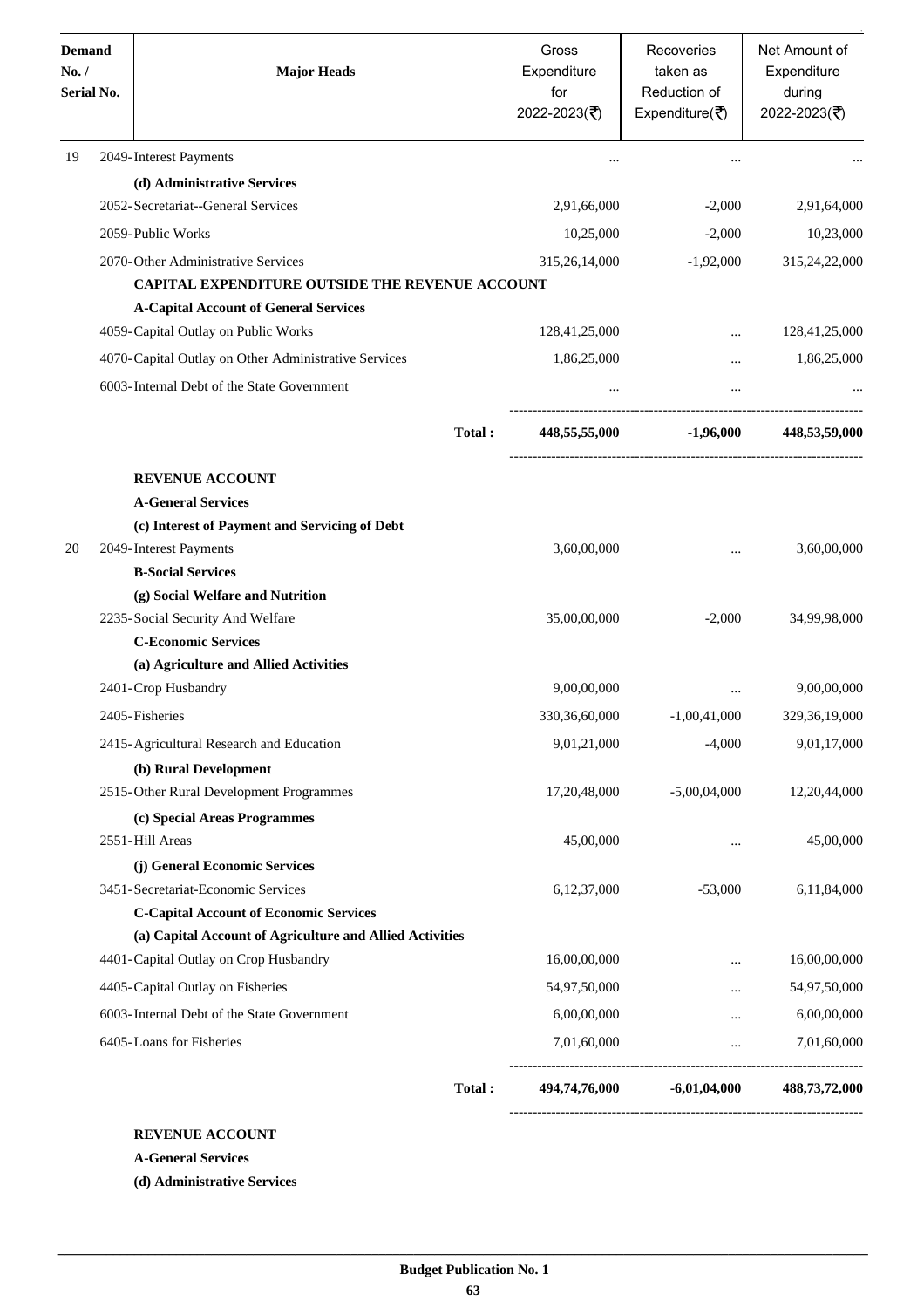| <b>Demand</b><br>No. /<br><b>Serial No.</b> | <b>Major Heads</b>                                       | Gross<br>Expenditure<br>for<br>2022-2023(₹) | Recoveries<br>taken as<br>Reduction of<br>Expenditure( $\bar{z}$ ) | Net Amount of<br>Expenditure<br>during<br>2022-2023(₹) |
|---------------------------------------------|----------------------------------------------------------|---------------------------------------------|--------------------------------------------------------------------|--------------------------------------------------------|
| 21                                          | 2052-Secretariat--General Services                       | 58,64,28,000                                | $-21,01,000$                                                       | 58, 43, 27, 000                                        |
|                                             | <b>B-Social Services</b>                                 |                                             |                                                                    |                                                        |
|                                             | (g) Social Welfare and Nutrition                         |                                             |                                                                    |                                                        |
|                                             | 2235-Social Security And Welfare                         | 8475, 45, 81, 000                           |                                                                    | 8475, 45, 81, 000                                      |
|                                             | <b>C-Economic Services</b>                               |                                             |                                                                    |                                                        |
|                                             | (a) Agriculture and Allied Activities                    |                                             |                                                                    |                                                        |
|                                             | 2408-Food, Storage and Warehousing                       | 238, 33, 33, 000                            | $-2,31,000$                                                        | 238, 31, 02, 000                                       |
|                                             | (j) General Economic Services                            |                                             |                                                                    |                                                        |
|                                             | 3456-Civil Supplies                                      | 113,26,95,000                               | $-15,000$                                                          | 113,26,80,000                                          |
|                                             | <b>CAPITAL EXPENDITURE OUTSIDE THE REVENUE ACCOUNT</b>   |                                             |                                                                    |                                                        |
|                                             | <b>A-Capital Account of General Services</b>             |                                             |                                                                    |                                                        |
|                                             | 4059-Capital Outlay on Public Works                      |                                             |                                                                    |                                                        |
|                                             | <b>C-Capital Account of Economic Services</b>            |                                             |                                                                    |                                                        |
|                                             | (a) Capital Account of Agriculture and Allied Activities |                                             |                                                                    |                                                        |
|                                             | 4408-Capital Outlay on Food, Storage and Warehousing     | 171,29,70,000                               | $-3,000$                                                           | 171,29,67,000                                          |
|                                             | 6408-Loans for Food, Storage and Warehousing             |                                             |                                                                    |                                                        |
|                                             | Total:                                                   | 9057,00,07,000                              | $-23,50,000$                                                       | 9056,76,57,000                                         |
|                                             | <b>REVENUE ACCOUNT</b>                                   |                                             |                                                                    |                                                        |
|                                             | <b>A-General Services</b>                                |                                             |                                                                    |                                                        |
|                                             | (c) Interest of Payment and Servicing of Debt            |                                             |                                                                    |                                                        |
| 22                                          | 2049-Interest Payments                                   |                                             | $\cdots$                                                           |                                                        |
|                                             | <b>C-Economic Services</b>                               |                                             |                                                                    |                                                        |
|                                             | (a) Agriculture and Allied Activities                    |                                             |                                                                    |                                                        |
|                                             | 2401-Crop Husbandry                                      | 156,91,56,000                               | $-17,000$                                                          | 156,91,39,000                                          |
|                                             | 2408-Food, Storage and Warehousing                       | 1,48,68,000                                 | $-2,000$                                                           | 1,48,66,000                                            |
|                                             | (c) Special Areas Programmes                             |                                             |                                                                    |                                                        |
|                                             | 2551-Hill Areas                                          | 21,38,28,000                                | $-5,000$                                                           | 21,38,23,000                                           |
|                                             | (f) Industry and Minerals                                |                                             |                                                                    |                                                        |
|                                             | 2851-Village and Small Industries                        |                                             |                                                                    |                                                        |
|                                             | 2852-Industries                                          | 10,50,00,000                                |                                                                    | 10,50,00,000                                           |
|                                             | (j) General Economic Services                            |                                             |                                                                    |                                                        |
|                                             | 3451-Secretariat-Economic Services                       | 6,40,88,000                                 | $-3,000$                                                           | 6,40,85,000                                            |
|                                             | <b>C-Capital Account of Economic Services</b>            |                                             |                                                                    |                                                        |
|                                             | (a) Capital Account of Agriculture and Allied Activities |                                             |                                                                    |                                                        |
|                                             | 4401-Capital Outlay on Crop Husbandry                    | 21,00,00,000                                |                                                                    | 21,00,00,000                                           |
|                                             | (f) Capital Account of Industry and Minerals             |                                             |                                                                    |                                                        |
|                                             | 4860-Capital Outlay on Consumer Industries               | 10,50,00,000                                | $\cdots$                                                           | 10,50,00,000                                           |
|                                             | 6003-Internal Debt of the State Government               |                                             | $\cdots$                                                           |                                                        |
|                                             | 6401-Loans for Crop Husbandry                            |                                             |                                                                    |                                                        |
|                                             | 6860-Loans for Consumer Industries                       |                                             |                                                                    |                                                        |
|                                             |                                                          |                                             |                                                                    |                                                        |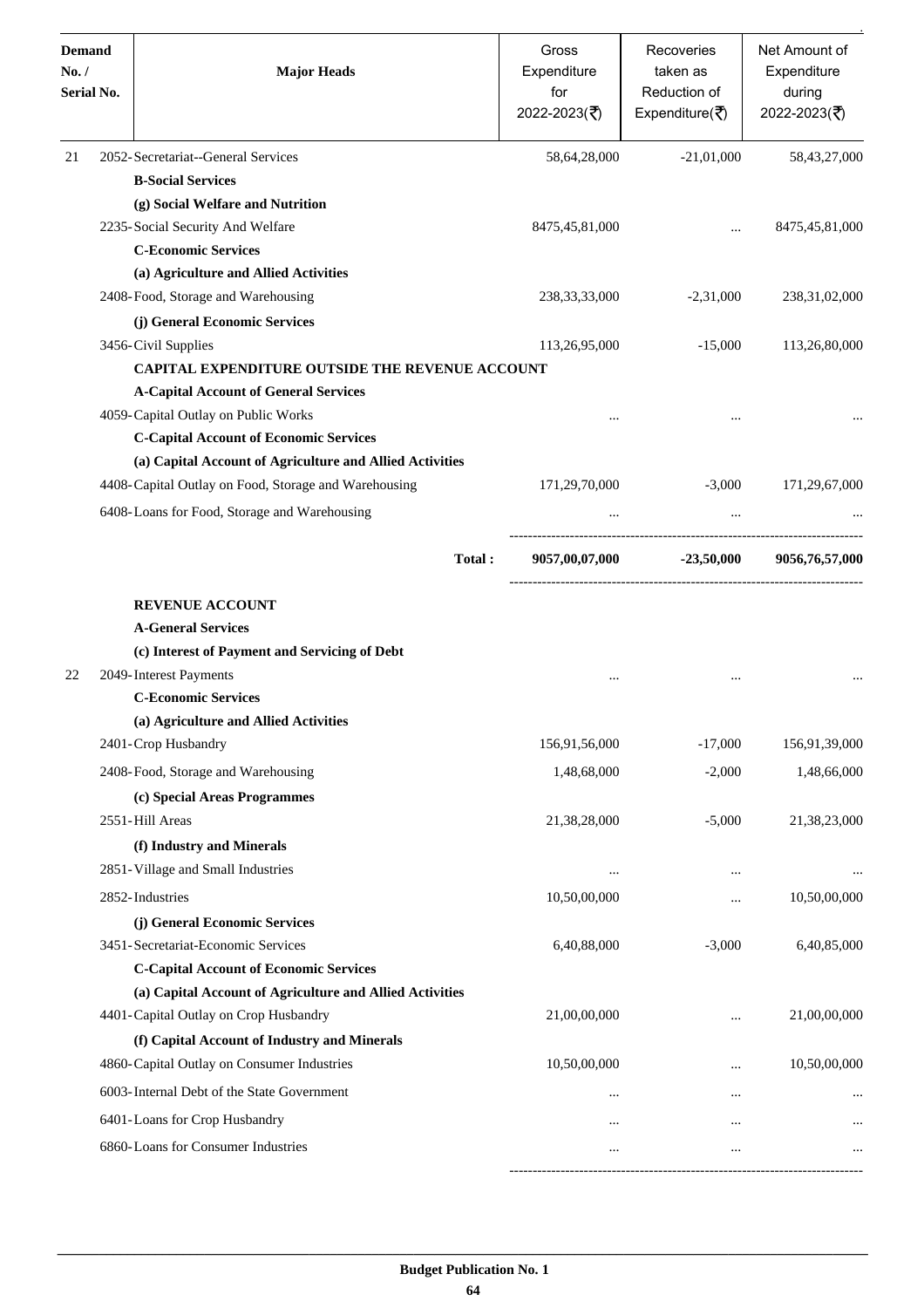| <b>Demand</b><br>No. /<br>Serial No. |  | <b>Major Heads</b>                                         |        | Gross<br>Expenditure<br>for<br>2022-2023(₹) | Recoveries<br>taken as<br>Reduction of<br>Expenditure( $\overline{\overline{\zeta}}$ ) | Net Amount of<br>Expenditure<br>during<br>2022-2023(₹) |
|--------------------------------------|--|------------------------------------------------------------|--------|---------------------------------------------|----------------------------------------------------------------------------------------|--------------------------------------------------------|
|                                      |  |                                                            | Total: | 228,19,40,000                               | $-27,000$                                                                              | 228, 19, 13, 000                                       |
|                                      |  | <b>REVENUE ACCOUNT</b>                                     |        |                                             |                                                                                        |                                                        |
|                                      |  | <b>A-General Services</b>                                  |        |                                             |                                                                                        |                                                        |
|                                      |  | (c) Interest of Payment and Servicing of Debt              |        |                                             |                                                                                        |                                                        |
| 23                                   |  | 2049-Interest Payments                                     |        |                                             | $\ddotsc$                                                                              |                                                        |
|                                      |  | <b>C-Economic Services</b>                                 |        |                                             |                                                                                        |                                                        |
|                                      |  | (a) Agriculture and Allied Activities                      |        |                                             |                                                                                        |                                                        |
|                                      |  | 2401-Crop Husbandry                                        |        | $\ddotsc$                                   | $\cdots$                                                                               |                                                        |
|                                      |  | 2402-Soil and Water Conservation                           |        | 10,73,75,000                                | $-5,000$                                                                               | 10,73,70,000                                           |
|                                      |  | 2406-Forestry and Wild Life                                |        | 785,74,53,000                               | $-30,00,46,000$                                                                        | 755,74,07,000                                          |
|                                      |  | 2415-Agricultural Research and Education                   |        | 2,95,89,000                                 |                                                                                        | 2,95,89,000                                            |
|                                      |  | (c) Special Areas Programmes                               |        |                                             |                                                                                        |                                                        |
|                                      |  | 2551-Hill Areas                                            |        | 1,29,43,000                                 |                                                                                        | 1,29,43,000                                            |
|                                      |  | (j) General Economic Services                              |        |                                             |                                                                                        |                                                        |
|                                      |  | 3451-Secretariat-Economic Services                         |        | 5,19,27,000                                 | $-2,000$                                                                               | 5,19,25,000                                            |
|                                      |  | <b>C-Capital Account of Economic Services</b>              |        |                                             |                                                                                        |                                                        |
|                                      |  | (a) Capital Account of Agriculture and Allied Activities   |        |                                             |                                                                                        |                                                        |
|                                      |  | 4401-Capital Outlay on Crop Husbandry                      |        |                                             | $\ddotsc$                                                                              |                                                        |
|                                      |  | 4402-Capital Outlay on Soil and Water Conservation         |        | 25,00,000                                   |                                                                                        | 25,00,000                                              |
|                                      |  | 4406-Capital Outlay on Forestry and Wild Life              |        | 111,59,52,000                               |                                                                                        | 111,59,52,000                                          |
|                                      |  | 4415-Capital Outlay on Agricultural Research and Education |        | $\ddotsc$                                   | $\ddotsc$                                                                              |                                                        |
|                                      |  | (d) Capital Account of Irrigation and Flood Control        |        |                                             |                                                                                        |                                                        |
|                                      |  | 4702-Capital Outlay on Minor Irrigation                    |        | 50,70,00,000                                | $\cdots$                                                                               | 50,70,00,000                                           |
|                                      |  | 6004-Loans and Advances from the Central Government        |        | $\cdots$                                    | $\cdots$                                                                               |                                                        |
|                                      |  | 6406-Loans for Forestry and Wild Life                      |        | $\cdots$                                    | $\cdots$                                                                               |                                                        |
|                                      |  |                                                            | Total: | 968,47,39,000                               | $-30,00,53,000$                                                                        | 938,46,86,000                                          |
|                                      |  | <b>REVENUE ACCOUNT</b>                                     |        |                                             |                                                                                        |                                                        |
|                                      |  | <b>A-General Services</b>                                  |        |                                             |                                                                                        |                                                        |
|                                      |  | (c) Interest of Payment and Servicing of Debt              |        |                                             |                                                                                        |                                                        |
| 24                                   |  | 2049-Interest Payments                                     |        | $\cdots$                                    | $\cdots$                                                                               |                                                        |
|                                      |  | (d) Administrative Services                                |        |                                             |                                                                                        |                                                        |
|                                      |  | 2051-Public Service Commission                             |        | 3,27,98,000                                 | $-1,000$                                                                               | 3,27,97,000                                            |
|                                      |  | <b>B-Social Services</b>                                   |        |                                             |                                                                                        |                                                        |
|                                      |  | (b) Health and Family Welfare                              |        |                                             |                                                                                        |                                                        |
|                                      |  | 2210-Medical and Public Health                             |        | 13689,76,20,000                             | $-5,08,24,000$                                                                         | 13684,67,96,000                                        |
|                                      |  | 2211-Family Welfare                                        |        | 1606, 36, 92, 000                           | $-6,73,000$                                                                            | 1606, 30, 19, 000                                      |
|                                      |  | (g) Social Welfare and Nutrition                           |        |                                             |                                                                                        |                                                        |
|                                      |  | 2235-Social Security And Welfare                           |        | 11,02,50,000                                | $\cdots$                                                                               | 11,02,50,000                                           |
|                                      |  | 2236-Nutrition                                             |        | 5,06,000                                    | $-1,000$                                                                               | 5,05,000                                               |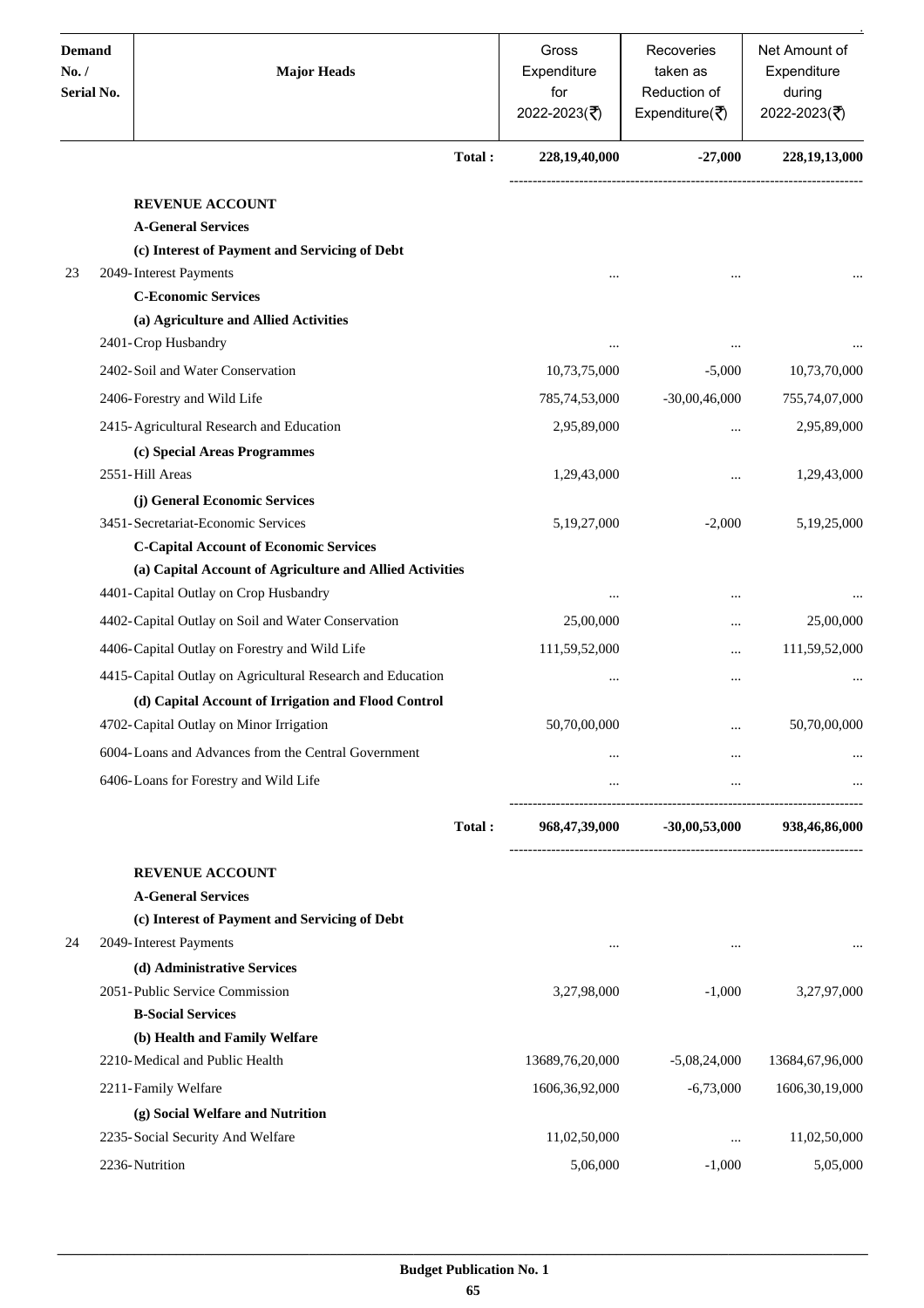| <b>Demand</b><br>No. /<br>Serial No. | <b>Major Heads</b>                                          | Gross<br>Expenditure<br>for<br>2022-2023(₹) | Recoveries<br>taken as<br>Reduction of<br>Expenditure( $\overline{\overline{\zeta}}$ ) | Net Amount of<br>Expenditure<br>during<br>2022-2023(₹) |
|--------------------------------------|-------------------------------------------------------------|---------------------------------------------|----------------------------------------------------------------------------------------|--------------------------------------------------------|
|                                      | 2250-Other Social Services                                  | 3,71,000                                    | $-1,000$                                                                               | 3,70,000                                               |
|                                      | (h) Others                                                  |                                             |                                                                                        |                                                        |
|                                      | 2251-Secretariat--Social Services                           | 22,65,24,000                                | $-52,000$                                                                              | 22,64,72,000                                           |
|                                      | <b>C-Economic Services</b>                                  |                                             |                                                                                        |                                                        |
|                                      | (b) Rural Development                                       |                                             |                                                                                        |                                                        |
|                                      | 2515-Other Rural Development Programmes                     | 4,86,82,000                                 | $-1,000$                                                                               | 4,86,81,000                                            |
|                                      | (c) Special Areas Programmes                                |                                             |                                                                                        |                                                        |
|                                      | 2551-Hill Areas                                             | 1,80,000                                    | $\cdots$                                                                               | 1,80,000                                               |
|                                      | CAPITAL EXPENDITURE OUTSIDE THE REVENUE ACCOUNT             |                                             |                                                                                        |                                                        |
|                                      | <b>A-Capital Account of General Services</b>                |                                             |                                                                                        |                                                        |
|                                      | 4059-Capital Outlay on Public Works                         |                                             | $\ddotsc$                                                                              |                                                        |
|                                      | <b>B-Capital Account of Social Services</b>                 |                                             |                                                                                        |                                                        |
|                                      | (b) Health and Family Welfare                               |                                             |                                                                                        |                                                        |
|                                      | 4210-Capital Outlay on Medical and Public Health            | 2263,48,98,000                              | $-20,00,00,000$                                                                        | 2243,48,98,000                                         |
|                                      | 4211-Capital Outlay on Family Welfare                       |                                             | <br>$\cdots$                                                                           |                                                        |
|                                      | 6210-Loans for Medical and Public Health                    | 50,00,000                                   |                                                                                        | 50,00,000                                              |
|                                      | 6211-Loans for Family Welfare                               |                                             |                                                                                        |                                                        |
|                                      |                                                             | Total:<br>17602,05,21,000                   | $-25,15,53,000$                                                                        | 17576,89,68,000                                        |
|                                      | <b>REVENUE ACCOUNT</b>                                      |                                             |                                                                                        |                                                        |
|                                      | <b>A-General Services</b>                                   |                                             |                                                                                        |                                                        |
|                                      | (c) Interest of Payment and Servicing of Debt               |                                             |                                                                                        |                                                        |
| 25                                   | 2049-Interest Payments                                      |                                             | $\cdots$<br>                                                                           |                                                        |
|                                      | (d) Administrative Services                                 |                                             |                                                                                        |                                                        |
|                                      | 2052-Secretariat--General Services                          | 9,89,10,000                                 | $-11,000$                                                                              | 9,88,99,000                                            |
|                                      | 2059-Public Works                                           | 696, 76, 17, 000                            | $-6,23,000$                                                                            | 696,69,94,000                                          |
|                                      | (e) Pensions and Miscellaneous General Services             |                                             |                                                                                        |                                                        |
|                                      | 2075-Miscellaneous General Services                         |                                             | $\cdots$<br>                                                                           |                                                        |
|                                      | <b>B-Social Services</b>                                    |                                             |                                                                                        |                                                        |
|                                      | a) Education, Sports, Art and Culture                       |                                             |                                                                                        |                                                        |
|                                      | 2205-Art and Culture                                        | 31,53,000                                   |                                                                                        | 31,53,000                                              |
|                                      | (c) Water Supply, Sanitation, Housing and Urban Development |                                             |                                                                                        |                                                        |
|                                      | 2216-Housing                                                | 28,89,00,000                                | $-3,000$                                                                               | 28,88,97,000                                           |
|                                      | (g) Social Welfare and Nutrition                            |                                             |                                                                                        |                                                        |
|                                      | 2250-Other Social Services                                  | 11,70,00,000                                |                                                                                        | 11,70,00,000                                           |
|                                      | <b>C-Economic Services</b>                                  |                                             |                                                                                        |                                                        |
|                                      | (c) Special Areas Programmes                                |                                             |                                                                                        |                                                        |
|                                      | 2551-Hill Areas                                             |                                             | $\cdots$<br>                                                                           |                                                        |
|                                      | (g) Transport                                               |                                             |                                                                                        |                                                        |
|                                      | 3054-Roads and Bridges                                      | 1537,59,35,000                              | $-220,03,44,000$                                                                       | 1317,55,91,000                                         |
|                                      | (j) General Economic Services                               |                                             |                                                                                        |                                                        |
|                                      | 3451-Secretariat-Economic Services                          | 6,42,70,000                                 | $-1,000$                                                                               | 6,42,69,000                                            |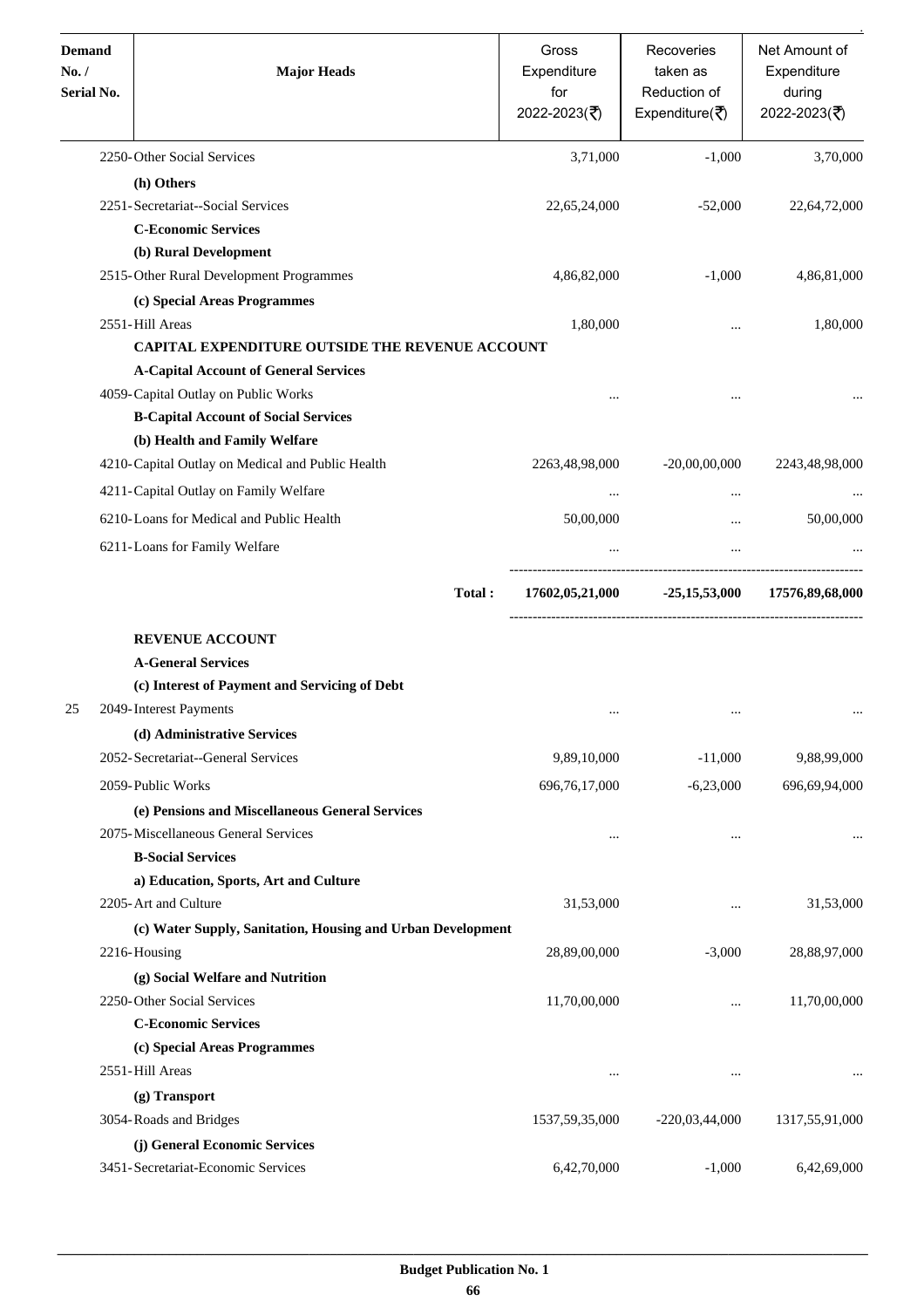| <b>Demand</b><br>No. /<br>Serial No. | <b>Major Heads</b>                                          | Gross<br>Expenditure<br>for<br>2022-2023(₹) | Recoveries<br>taken as<br>Reduction of<br>Expenditure( $\overline{\overline{\zeta}}$ ) | Net Amount of<br>Expenditure<br>during<br>2022-2023(₹) |
|--------------------------------------|-------------------------------------------------------------|---------------------------------------------|----------------------------------------------------------------------------------------|--------------------------------------------------------|
|                                      | <b>CAPITAL EXPENDITURE OUTSIDE THE REVENUE ACCOUNT</b>      |                                             |                                                                                        |                                                        |
|                                      | <b>A-Capital Account of General Services</b>                |                                             |                                                                                        |                                                        |
|                                      | 4059-Capital Outlay on Public Works                         | 164, 20, 95, 000                            | $-1,000$                                                                               | 164,20,94,000                                          |
|                                      | <b>B-Capital Account of Social Services</b>                 |                                             |                                                                                        |                                                        |
|                                      | (a) Education, Sport, Art and Culture                       |                                             |                                                                                        |                                                        |
|                                      | 4202-Capital Outlay on Education, Sports, Art and Culture   |                                             | $\cdots$                                                                               |                                                        |
|                                      | (c) Water Supply, Sanitation, Housing and Urban Development |                                             |                                                                                        |                                                        |
|                                      | 4216-Capital Outlay on Housing                              | $\ddotsc$                                   | $\cdots$                                                                               |                                                        |
|                                      | (g) Social Welfare and Nutrition                            |                                             |                                                                                        |                                                        |
|                                      | 4235-Capital Outlay on Social Security and Welfare          |                                             |                                                                                        |                                                        |
|                                      | <b>C-Capital Account of Economic Services</b>               |                                             |                                                                                        |                                                        |
|                                      | (d) Capital Account of Irrigation and Flood Control         |                                             |                                                                                        |                                                        |
|                                      | 4702-Capital Outlay on Minor Irrigation                     |                                             |                                                                                        |                                                        |
|                                      | (f) Capital Account of Industry and Minerals                |                                             |                                                                                        |                                                        |
|                                      | 4858-Capital Outlay on Engineering Industries               |                                             |                                                                                        |                                                        |
|                                      | (g) Capital Account of Transport                            |                                             |                                                                                        |                                                        |
|                                      | 5054-Capital Outlay on Roads and Bridges                    | 4687, 13, 40, 000                           | $-522,31,01,000$                                                                       | 4164,82,39,000                                         |
|                                      | 6004-Loans and Advances from the Central Government         |                                             |                                                                                        |                                                        |
|                                      | 7075-Loans for Other Transport Services                     | 16,05,00,000                                | $\ddotsc$                                                                              | 16,05,00,000                                           |
|                                      | Total:                                                      | 7158,97,20,000                              | -742,40,84,000                                                                         | 6416,56,36,000                                         |
|                                      |                                                             |                                             |                                                                                        |                                                        |
|                                      | <b>REVENUE ACCOUNT</b>                                      |                                             |                                                                                        |                                                        |
|                                      | <b>A-General Services</b>                                   |                                             |                                                                                        |                                                        |
|                                      | (c) Interest of Payment and Servicing of Debt               |                                             |                                                                                        |                                                        |
| 28                                   | 2049-Interest Payments                                      | 80,000                                      |                                                                                        | 80,000                                                 |
|                                      | <b>B-Social Services</b>                                    |                                             |                                                                                        |                                                        |
|                                      | (c) Water Supply, Sanitation, Housing and Urban Development |                                             |                                                                                        |                                                        |
|                                      | 2216-Housing                                                | 164, 76, 13, 000                            | $-1,18,000$                                                                            | 164,74,95,000                                          |
|                                      | 2217-Urban Development                                      | $\cdots$                                    | $\cdots$                                                                               |                                                        |
|                                      | (h) Others                                                  |                                             |                                                                                        |                                                        |
|                                      | 2251-Secretariat--Social Services                           | 7,17,08,000                                 | $-2,000$                                                                               | 7,17,06,000                                            |
|                                      | <b>C-Economic Services</b>                                  |                                             |                                                                                        |                                                        |
|                                      | (f) Industry and Minerals                                   |                                             |                                                                                        |                                                        |
|                                      | 2852-Industries                                             | 10,37,84,000                                | $-6,000$                                                                               | 10,37,78,000                                           |
|                                      | <b>B-Capital Account of Social Services</b>                 |                                             |                                                                                        |                                                        |
|                                      | (b) Health and Family Welfare                               |                                             |                                                                                        |                                                        |
|                                      | 4210-Capital Outlay on Medical and Public Health            | 20,00,00,000                                |                                                                                        | 20,00,00,000                                           |
|                                      | (c) Water Supply, Sanitation, Housing and Urban Development |                                             |                                                                                        |                                                        |
|                                      | 4216-Capital Outlay on Housing                              | 67, 62, 85, 000                             | $-1,29,000$                                                                            | 67, 61, 56, 000                                        |
|                                      | <b>C-Capital Account of Economic Services</b>               |                                             |                                                                                        |                                                        |
|                                      | (j) Capital Account of General Economic Services            |                                             |                                                                                        |                                                        |
|                                      | 5452-Capital Outlay on Tourism                              | 1,00,00,000                                 | $\cdots$                                                                               | 1,00,00,000                                            |
|                                      |                                                             |                                             |                                                                                        |                                                        |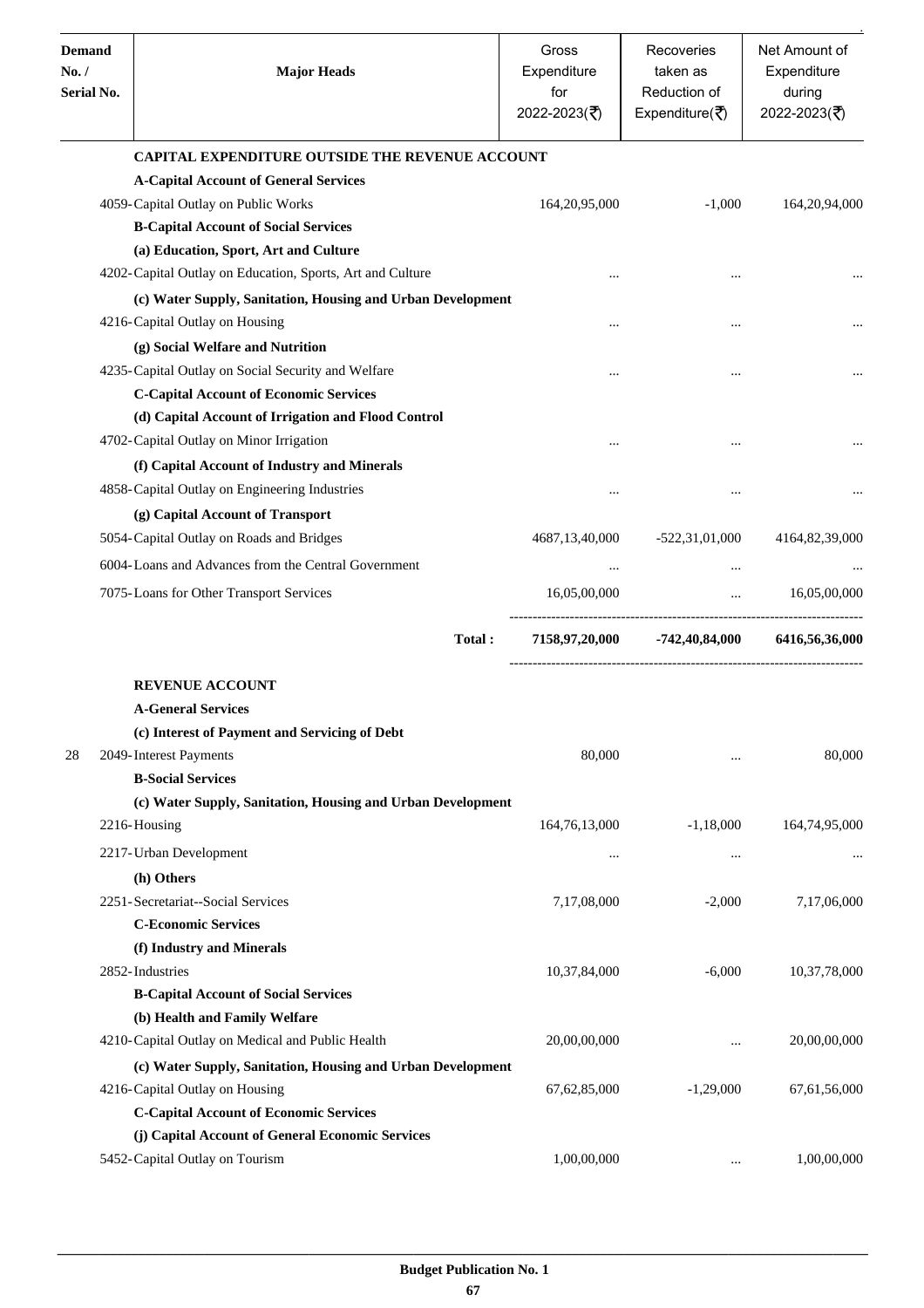| <b>Demand</b><br>No. /<br><b>Serial No.</b> | <b>Major Heads</b>                                        |        | Gross<br>Expenditure<br>for<br>2022-2023(₹) | Recoveries<br>taken as<br>Reduction of<br>Expenditure( $\overline{\xi}$ ) | Net Amount of<br>Expenditure<br>during<br>2022-2023(₹) |
|---------------------------------------------|-----------------------------------------------------------|--------|---------------------------------------------|---------------------------------------------------------------------------|--------------------------------------------------------|
|                                             | 6003-Internal Debt of the State Government                |        | 17,00,000                                   | $\ddotsc$                                                                 | 17,00,000                                              |
|                                             | 6004-Loans and Advances from the Central Government       |        |                                             | $\cdots$                                                                  |                                                        |
|                                             | 6216-Loans for Housing                                    |        | $\cdots$                                    |                                                                           |                                                        |
|                                             |                                                           | Total: | 271,11,70,000                               | $-2,55,000$                                                               | 271,09,15,000                                          |
|                                             | <b>REVENUE ACCOUNT</b>                                    |        |                                             |                                                                           |                                                        |
|                                             | <b>A-General Services</b>                                 |        |                                             |                                                                           |                                                        |
|                                             | (d) Administrative Services                               |        |                                             |                                                                           |                                                        |
| 30                                          | 2059-Public Works                                         |        | 20,37,000                                   |                                                                           | 20,37,000                                              |
|                                             | <b>B-Social Services</b>                                  |        |                                             | $\cdots$                                                                  |                                                        |
|                                             | a) Education, Sports, Art and Culture                     |        |                                             |                                                                           |                                                        |
|                                             | 2202-General Education                                    |        | 2,08,23,000                                 |                                                                           | 2,08,23,000                                            |
|                                             | 2203-Technical Education                                  |        | $\ddotsc$                                   | $\ddotsc$                                                                 |                                                        |
|                                             | 2205-Art and Culture                                      |        | 204, 53, 32, 000                            | $-43,000$                                                                 | 204,52,89,000                                          |
|                                             | (d) Information and Broadcasting                          |        |                                             |                                                                           |                                                        |
|                                             | 2220-Information and Publicity                            |        | 201, 11, 25, 000                            | $-7,87,000$                                                               | 201,03,38,000                                          |
|                                             | (g) Social Welfare and Nutrition                          |        |                                             |                                                                           |                                                        |
|                                             | 2235-Social Security And Welfare                          |        | 314,13,36,000                               | $\ddotsc$                                                                 | 314, 13, 36, 000                                       |
|                                             | 2250-Other Social Services                                |        | 1,05,45,000                                 | $-1.000$                                                                  | 1,05,44,000                                            |
|                                             | (h) Others                                                |        |                                             |                                                                           |                                                        |
|                                             | 2251-Secretariat--Social Services                         |        | 10,52,23,000                                | $-2,000$                                                                  | 10,52,21,000                                           |
|                                             | <b>C-Economic Services</b>                                |        |                                             |                                                                           |                                                        |
|                                             | (c) Special Areas Programmes                              |        |                                             |                                                                           |                                                        |
|                                             | 2551-Hill Areas                                           |        |                                             | $\ddotsc$                                                                 |                                                        |
|                                             | CAPITAL EXPENDITURE OUTSIDE THE REVENUE ACCOUNT           |        |                                             |                                                                           |                                                        |
|                                             | <b>A-Capital Account of General Services</b>              |        |                                             |                                                                           |                                                        |
|                                             | 4059-Capital Outlay on Public Works                       |        | 21,52,50,000                                | $\cdots$                                                                  | 21,52,50,000                                           |
|                                             | <b>B-Capital Account of Social Services</b>               |        |                                             |                                                                           |                                                        |
|                                             | (a) Education, Sport, Art and Culture                     |        |                                             |                                                                           |                                                        |
|                                             | 4202-Capital Outlay on Education, Sports, Art and Culture |        | 36,75,00,000                                |                                                                           | 36,75,00,000                                           |
|                                             | (d) Information and Broadcasting                          |        |                                             |                                                                           |                                                        |
|                                             | 4220-Capital Outlay on Information and Publicity          |        | 35,70,00,000                                | $\cdots$                                                                  | 35,70,00,000                                           |
|                                             | (h) Others                                                |        |                                             |                                                                           |                                                        |
|                                             | 4250-Capital Outlay on Other Social Services              |        | $\ddotsc$                                   | $\cdots$                                                                  |                                                        |
|                                             | 6220-Loans for Information and Publicity                  |        | 2,00,00,000                                 | $\cdots$                                                                  | 2,00,00,000                                            |
|                                             | 6875-Loans for Other Industries                           |        | 6,80,50,000                                 | $\cdots$                                                                  | 6,80,50,000                                            |
|                                             |                                                           | Total: | 836,42,21,000                               | $-8,33,000$                                                               | 836, 33, 88, 000                                       |

**B-Social Services**

**(h) Others**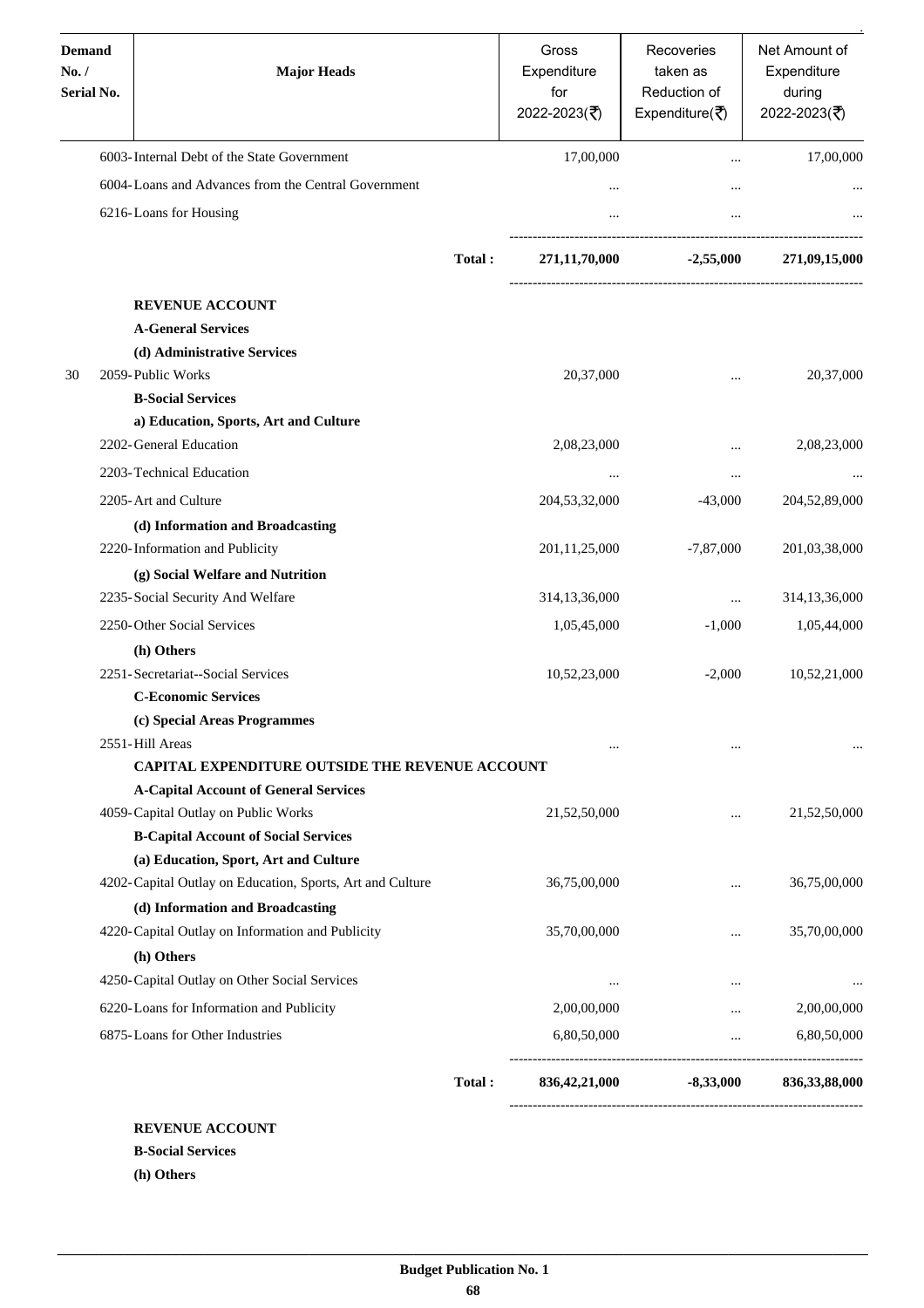| <b>Demand</b><br>No. /<br><b>Serial No.</b> | <b>Major Heads</b>                                                                                                     |        | Gross<br>Expenditure<br>for<br>2022-2023(₹) | Recoveries<br>taken as<br>Reduction of<br>Expenditure( $\overline{\overline{\zeta}}$ ) | Net Amount of<br>Expenditure<br>during<br>2022-2023(₹) |
|---------------------------------------------|------------------------------------------------------------------------------------------------------------------------|--------|---------------------------------------------|----------------------------------------------------------------------------------------|--------------------------------------------------------|
| 31                                          | 2251-Secretariat--Social Services                                                                                      |        | 221,07,31,000                               | $-4,000$                                                                               | 221,07,27,000                                          |
|                                             | <b>C-Economic Services</b>                                                                                             |        |                                             |                                                                                        |                                                        |
|                                             | (f) Industry and Minerals                                                                                              |        |                                             |                                                                                        |                                                        |
|                                             | 2852-Industries                                                                                                        |        |                                             |                                                                                        |                                                        |
|                                             | CAPITAL EXPENDITURE OUTSIDE THE REVENUE ACCOUNT                                                                        |        |                                             |                                                                                        |                                                        |
|                                             | <b>A-Capital Account of General Services</b>                                                                           |        |                                             |                                                                                        |                                                        |
|                                             | 4070-Capital Outlay on Other Administrative Services                                                                   |        |                                             |                                                                                        |                                                        |
|                                             | <b>C-Capital Account of Economic Services</b>                                                                          |        |                                             |                                                                                        |                                                        |
|                                             | (f) Capital Account of Industry and Minerals<br>4859-Capital Outlay On Telecommunication And Electronics<br>Industries |        | 20,00,00,000                                |                                                                                        | 20,00,00,000                                           |
|                                             | 6859-Loans For Telecommunication And Electronics Industries                                                            |        |                                             |                                                                                        |                                                        |
|                                             |                                                                                                                        | Total: | 241,07,31,000                               | $-4,000$                                                                               | 241,07,27,000                                          |
|                                             | <b>REVENUE ACCOUNT</b>                                                                                                 |        |                                             |                                                                                        |                                                        |
|                                             | <b>A-General Services</b>                                                                                              |        |                                             |                                                                                        |                                                        |
|                                             | (c) Interest of Payment and Servicing of Debt                                                                          |        |                                             |                                                                                        |                                                        |
| 32                                          | 2049-Interest Payments                                                                                                 |        | 14,25,000                                   |                                                                                        | 14,25,000                                              |
|                                             | <b>B-Social Services</b>                                                                                               |        |                                             |                                                                                        |                                                        |
|                                             | (g) Social Welfare and Nutrition                                                                                       |        |                                             |                                                                                        |                                                        |
|                                             | 2250-Other Social Services                                                                                             |        | 14,00,00,000                                |                                                                                        | 14,00,00,000                                           |
|                                             | <b>C-Economic Services</b>                                                                                             |        |                                             |                                                                                        |                                                        |
|                                             | (c) Special Areas Programmes                                                                                           |        |                                             |                                                                                        |                                                        |
|                                             | 2551-Hill Areas                                                                                                        |        |                                             |                                                                                        |                                                        |
|                                             | (d) Irrigation and Flood Control                                                                                       |        |                                             |                                                                                        |                                                        |
|                                             | 2700-Major Irrigation                                                                                                  |        | 333,66,98,000                               | $-20,000$                                                                              | 333,66,78,000                                          |
|                                             | 2701-Medium Irrigation                                                                                                 |        | 63,05,17,000                                | $-10,000$                                                                              | 63,05,07,000                                           |
|                                             | 2711-Flood Control and Drainage                                                                                        |        | 543,49,49,000                               | $-27,000$                                                                              | 543,49,22,000                                          |
|                                             | (j) General Economic Services                                                                                          |        |                                             |                                                                                        |                                                        |
|                                             | 3451- Secretariat-Economic Services                                                                                    |        | 8,73,71,000                                 | $-11,000$                                                                              | 8,73,60,000                                            |
|                                             | <b>C-Capital Account of Economic Services</b>                                                                          |        |                                             |                                                                                        |                                                        |
|                                             | (d) Capital Account of Irrigation and Flood Control                                                                    |        |                                             |                                                                                        |                                                        |
|                                             | 4700-Capital Outlay on Major Irrigation                                                                                |        | 1374,61,00,000                              | $\cdots$                                                                               | 1374,61,00,000                                         |
|                                             | 4701-Capital Outlay on Major & Medium Irrigation                                                                       |        | 60,00,00,000                                | $-1,000$                                                                               | 59,99,99,000                                           |
|                                             | 4702-Capital Outlay on Minor Irrigation                                                                                |        | $\ldots$                                    | $\ldots$                                                                               |                                                        |
|                                             | 4711-Capital Outlay on Flood Control Projects                                                                          |        | 1402,07,50,000                              | $-1,000$                                                                               | 1402,07,49,000                                         |
|                                             | 6004-Loans and Advances from the Central Government                                                                    |        | 30,00,000                                   | $\cdots$                                                                               | 30,00,000                                              |
|                                             |                                                                                                                        | Total: | 3800,08,10,000                              | $-70,000$                                                                              | 3800,07,40,000                                         |

**A-General Services**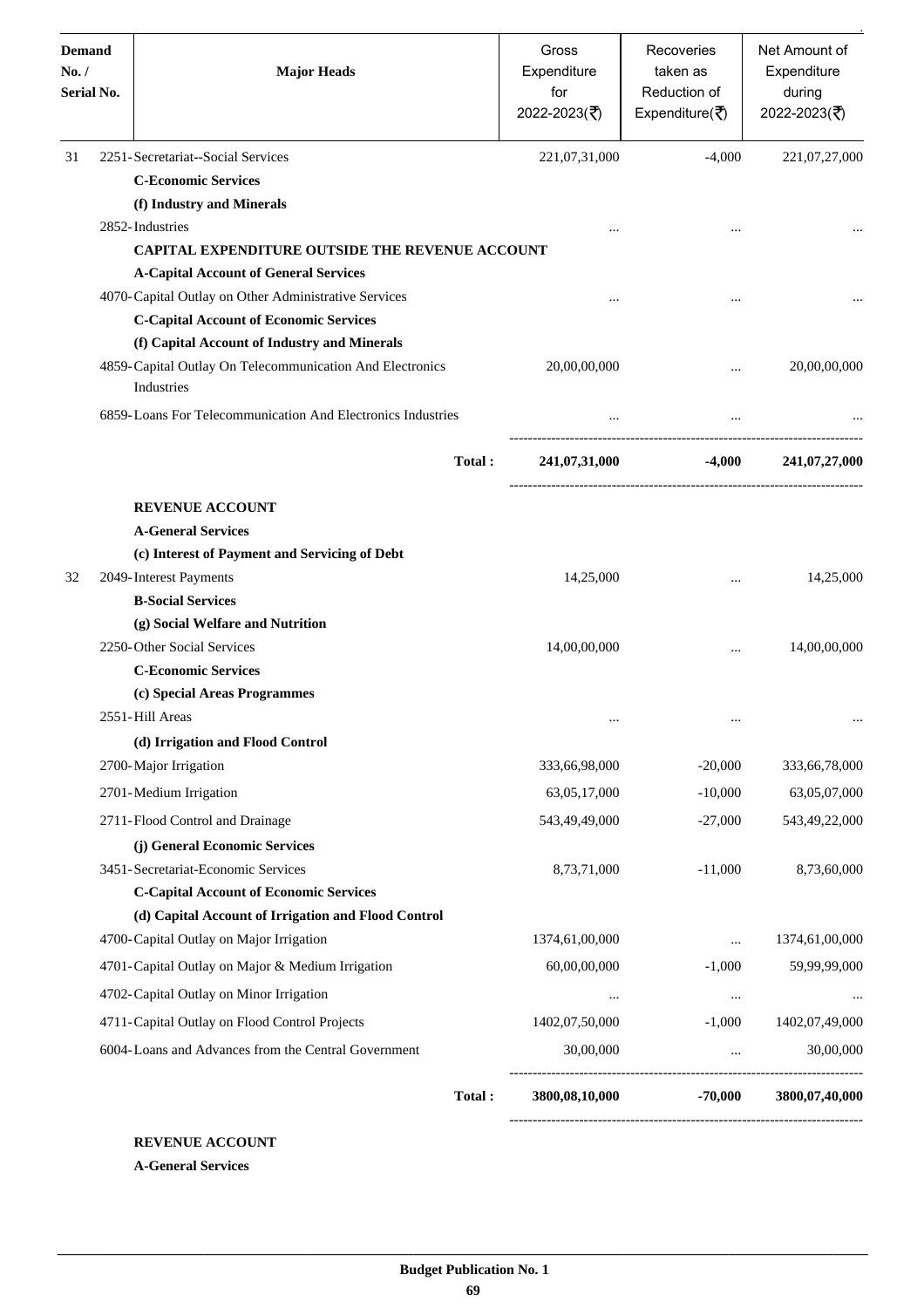| <b>Demand</b><br>No. /<br><b>Serial No.</b> |            | <b>Major Heads</b>                                          |        | Gross<br>Expenditure<br>for<br>2022-2023(₹) | Recoveries<br>taken as<br>Reduction of<br>Expenditure( $\overline{\xi}$ ) | Net Amount of<br>Expenditure<br>during<br>2022-2023(₹) |
|---------------------------------------------|------------|-------------------------------------------------------------|--------|---------------------------------------------|---------------------------------------------------------------------------|--------------------------------------------------------|
|                                             |            | (d) Administrative Services                                 |        |                                             |                                                                           |                                                        |
| 33                                          |            | 2052-Secretariat--General Services                          |        | 3,79,34,000                                 | $-1,000$                                                                  | 3,79,33,000                                            |
|                                             | 2056-Jails |                                                             |        | 312,09,48,000                               | $-4,10,000$                                                               | 312,05,38,000                                          |
|                                             |            | 2058-Stationery and Printing                                |        | 3,28,09,000                                 | $-1,000$                                                                  | 3,28,08,000                                            |
|                                             |            | 2059-Public Works                                           |        | 60,000                                      | $\cdots$                                                                  | 60,000                                                 |
|                                             |            | <b>B-Social Services</b>                                    |        |                                             |                                                                           |                                                        |
|                                             |            | a) Education, Sports, Art and Culture                       |        |                                             |                                                                           |                                                        |
|                                             |            | 2202-General Education                                      |        |                                             |                                                                           |                                                        |
|                                             |            | (g) Social Welfare and Nutrition                            |        |                                             |                                                                           |                                                        |
|                                             |            | 2235-Social Security And Welfare                            |        | 3,00,000                                    |                                                                           | 3,00,000                                               |
|                                             |            | <b>CAPITAL EXPENDITURE OUTSIDE THE REVENUE ACCOUNT</b>      |        |                                             |                                                                           |                                                        |
|                                             |            | <b>A-Capital Account of General Services</b>                |        |                                             |                                                                           |                                                        |
|                                             |            | 4059-Capital Outlay on Public Works                         |        | 28, 34, 50, 000                             | $\cdots$                                                                  | 28, 34, 50, 000                                        |
|                                             |            | 4070-Capital Outlay on Other Administrative Services        |        | 6,30,00,000                                 | $\cdots$                                                                  | 6,30,00,000                                            |
|                                             |            | <b>B-Capital Account of Social Services</b>                 |        |                                             |                                                                           |                                                        |
|                                             |            | (c) Water Supply, Sanitation, Housing and Urban Development |        |                                             |                                                                           |                                                        |
|                                             |            | 4216-Capital Outlay on Housing                              |        | 6,82,50,000                                 | <b>Contract</b>                                                           | 6,82,50,000                                            |
|                                             |            |                                                             | Total: | 360,67,51,000                               |                                                                           | $-4,12,000$ $360,63,39,000$                            |
|                                             |            | <b>REVENUE ACCOUNT</b>                                      |        |                                             |                                                                           |                                                        |
|                                             |            | <b>A-General Services</b>                                   |        |                                             |                                                                           |                                                        |
|                                             |            | (a) Organs of State                                         |        |                                             |                                                                           |                                                        |
| 34                                          |            | 2014-Administration of Justice                              |        | 989,68,10,000                               | $-56,30,000$                                                              | 989,11,80,000                                          |
|                                             |            | (b) Fiscal Services                                         |        |                                             |                                                                           |                                                        |
|                                             |            | 2029-Land Revenue                                           |        | 2,43,92,000                                 | $-2,000$                                                                  | 2,43,90,000                                            |
|                                             |            | (d) Administrative Services                                 |        |                                             |                                                                           |                                                        |
|                                             |            | 2052-Secretariat--General Services                          |        | 10,76,04,000                                | $-6,000$                                                                  | 10,75,98,000                                           |
|                                             |            | 2059-Public Works                                           |        | 26,25,00,000                                | $\cdots$                                                                  | 26,25,00,000                                           |
|                                             |            | 2070-Other Administrative Services                          |        | 7,31,91,000                                 | $-2,000$                                                                  | 7,31,89,000                                            |
|                                             |            | <b>B-Social Services</b>                                    |        |                                             |                                                                           |                                                        |
|                                             |            | (c) Water Supply, Sanitation, Housing and Urban Development |        |                                             |                                                                           |                                                        |
|                                             |            | 2216-Housing                                                |        | 3,00,00,000                                 | $\cdots$                                                                  | 3,00,00,000                                            |
|                                             |            | (g) Social Welfare and Nutrition                            |        |                                             |                                                                           |                                                        |
|                                             |            | 2235-Social Security And Welfare                            |        | 11,85,00,000                                | $\cdots$                                                                  | 11,85,00,000                                           |
|                                             |            | <b>C-Economic Services</b>                                  |        |                                             |                                                                           |                                                        |
|                                             |            | (j) General Economic Services                               |        |                                             |                                                                           |                                                        |
|                                             |            | 3454-Census, Surveys and Statistics                         |        | $\cdots$                                    | $-2,000$                                                                  | $-2,000$                                               |
|                                             |            | CAPITAL EXPENDITURE OUTSIDE THE REVENUE ACCOUNT             |        |                                             |                                                                           |                                                        |
|                                             |            | <b>A-Capital Account of General Services</b>                |        |                                             |                                                                           |                                                        |
|                                             |            | 4059-Capital Outlay on Public Works                         |        | 127,75,00,000                               | $\cdots$                                                                  | 127,75,00,000                                          |
|                                             |            | 4070-Capital Outlay on Other Administrative Services        |        | 30,60,000                                   |                                                                           | 30,60,000                                              |
|                                             |            | <b>B-Capital Account of Social Services</b>                 |        |                                             |                                                                           |                                                        |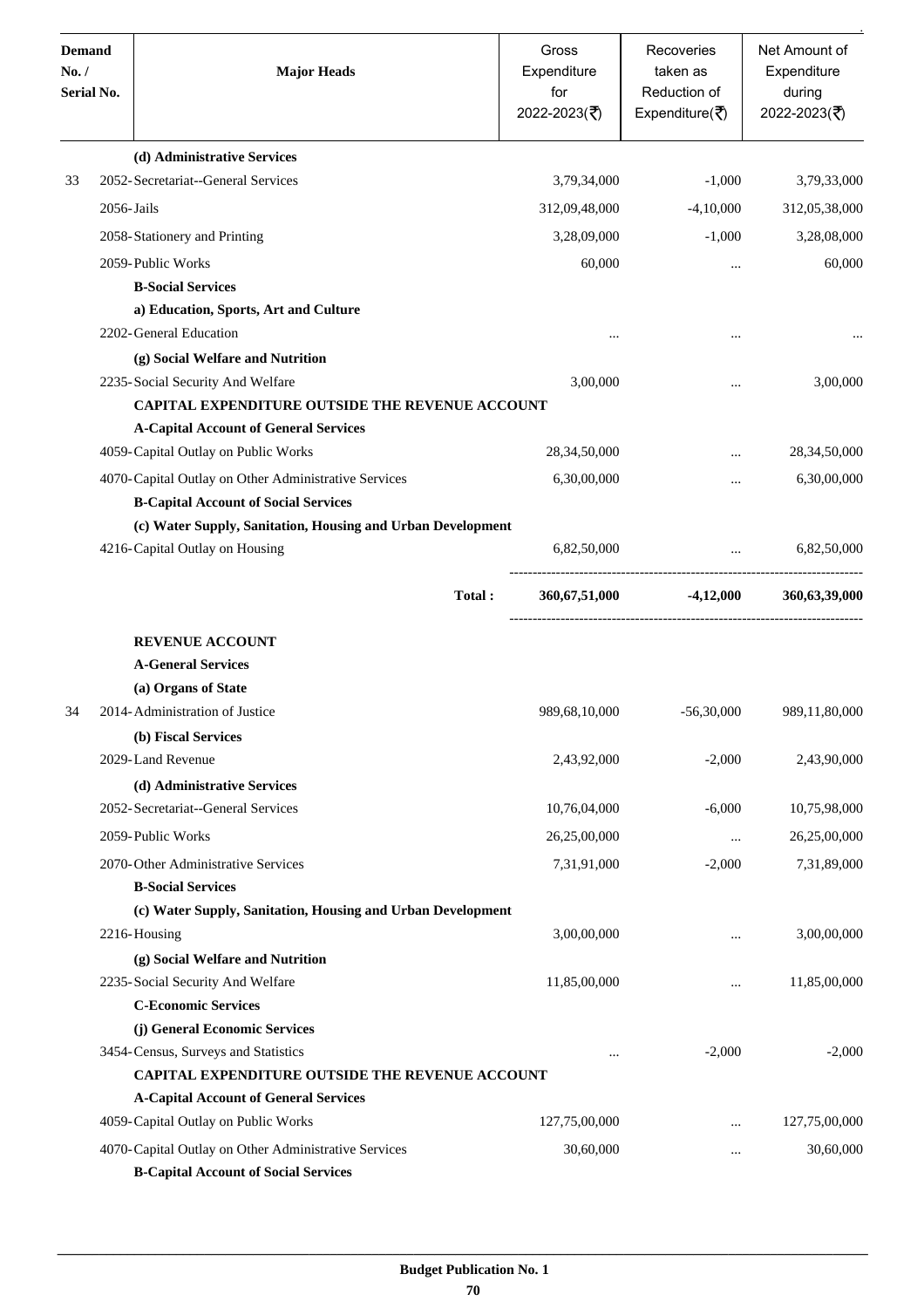| <b>Demand</b><br>No. / | <b>Serial No.</b> | <b>Major Heads</b>                                                                            |        | Gross<br>Expenditure<br>for<br>2022-2023(₹) | Recoveries<br>taken as<br>Reduction of<br>Expenditure( $\overline{\overline{\zeta}}$ ) | Net Amount of<br>Expenditure<br>during<br>2022-2023(₹) |
|------------------------|-------------------|-----------------------------------------------------------------------------------------------|--------|---------------------------------------------|----------------------------------------------------------------------------------------|--------------------------------------------------------|
|                        |                   | (c) Water Supply, Sanitation, Housing and Urban Development<br>4216-Capital Outlay on Housing |        | 30,00,00,000                                | $\ddotsc$                                                                              | 30,00,00,000                                           |
|                        |                   |                                                                                               |        |                                             |                                                                                        |                                                        |
|                        |                   |                                                                                               | Total: | 1209,35,57,000                              | $-56,42,000$                                                                           | 1208,79,15,000                                         |
|                        |                   | <b>REVENUE ACCOUNT</b>                                                                        |        |                                             |                                                                                        |                                                        |
|                        |                   | <b>A-General Services</b>                                                                     |        |                                             |                                                                                        |                                                        |
|                        |                   | (a) Organs of State                                                                           |        |                                             |                                                                                        |                                                        |
| 35                     |                   | 2014-Administration of Justice                                                                |        | 2,13,69,000                                 | $-1,000$                                                                               | 2,13,68,000                                            |
|                        |                   | <b>B-Social Services</b>                                                                      |        |                                             |                                                                                        |                                                        |
|                        |                   | (b) Health and Family Welfare                                                                 |        |                                             |                                                                                        |                                                        |
|                        |                   | 2210-Medical and Public Health                                                                |        | 231,47,70,000                               | $-1,28,000$                                                                            | 231,46,42,000                                          |
|                        |                   | (c) Water Supply, Sanitation, Housing and Urban Development                                   |        |                                             |                                                                                        |                                                        |
|                        |                   | 2215-Water Supply and Sanitation                                                              |        |                                             |                                                                                        |                                                        |
|                        |                   | 2216-Housing                                                                                  |        | $\ddotsc$                                   |                                                                                        |                                                        |
|                        |                   | (f) Labour and Labour Welfare                                                                 |        |                                             |                                                                                        |                                                        |
|                        |                   | 2230-Labour and Employment                                                                    |        | 160, 17, 26, 000                            | $-3,00,78,000$                                                                         | 157, 16, 48, 000                                       |
|                        |                   | (g) Social Welfare and Nutrition                                                              |        |                                             |                                                                                        |                                                        |
|                        |                   | 2235-Social Security And Welfare                                                              |        | 668, 10, 57, 000                            | $-28,000$                                                                              | 668, 10, 29, 000                                       |
|                        |                   | (h) Others                                                                                    |        |                                             |                                                                                        |                                                        |
|                        |                   | 2251-Secretariat--Social Services                                                             |        | 11,48,94,000                                | $-11,000$                                                                              | 11,48,83,000                                           |
|                        |                   | <b>B-Capital Account of Social Services</b>                                                   |        |                                             |                                                                                        |                                                        |
|                        |                   | (b) Health and Family Welfare                                                                 |        |                                             |                                                                                        |                                                        |
|                        |                   | 4210-Capital Outlay on Medical and Public Health                                              |        |                                             |                                                                                        |                                                        |
|                        |                   |                                                                                               |        | $\cdots$                                    | $\cdots$                                                                               |                                                        |
|                        |                   | (h) Others<br>4250-Capital Outlay on Other Social Services                                    |        |                                             | 24,55,00,000 -1,000 24,54,99,000                                                       |                                                        |
|                        |                   |                                                                                               | Total: |                                             | 1097,93,16,000 -3,02,47,000 1094,90,69,000                                             |                                                        |
|                        |                   | <b>REVENUE ACCOUNT</b>                                                                        |        |                                             |                                                                                        |                                                        |
|                        |                   | <b>A-General Services</b>                                                                     |        |                                             |                                                                                        |                                                        |
|                        |                   | (a) Organs of State                                                                           |        |                                             |                                                                                        |                                                        |
| 37                     |                   | 2014-Administration of Justice                                                                |        | 3,49,86,000                                 | $\cdots$                                                                               | 3,49,86,000                                            |
|                        |                   | (d) Administrative Services                                                                   |        |                                             |                                                                                        |                                                        |
|                        |                   | 2052-Secretariat--General Services                                                            |        | 10,88,31,000                                | $-2,000$                                                                               | 10,88,29,000                                           |
|                        |                   |                                                                                               |        |                                             |                                                                                        |                                                        |
|                        |                   | 2070-Other Administrative Services<br><b>C-Economic Services</b>                              |        | 1,44,72,000                                 | $\cdots$                                                                               | 1,44,72,000                                            |
|                        |                   |                                                                                               |        |                                             |                                                                                        |                                                        |
|                        |                   | (j) General Economic Services<br>3454-Census, Surveys and Statistics                          |        | 1,17,02,000                                 |                                                                                        | $\ldots$ 1,17,02,000                                   |
|                        |                   |                                                                                               |        |                                             |                                                                                        |                                                        |
|                        |                   |                                                                                               | Total: |                                             | 16,99,91,000 -2,000 16,99,89,000                                                       |                                                        |
|                        |                   | <b>REVENUE ACCOUNT</b>                                                                        |        |                                             |                                                                                        |                                                        |

**A-General Services**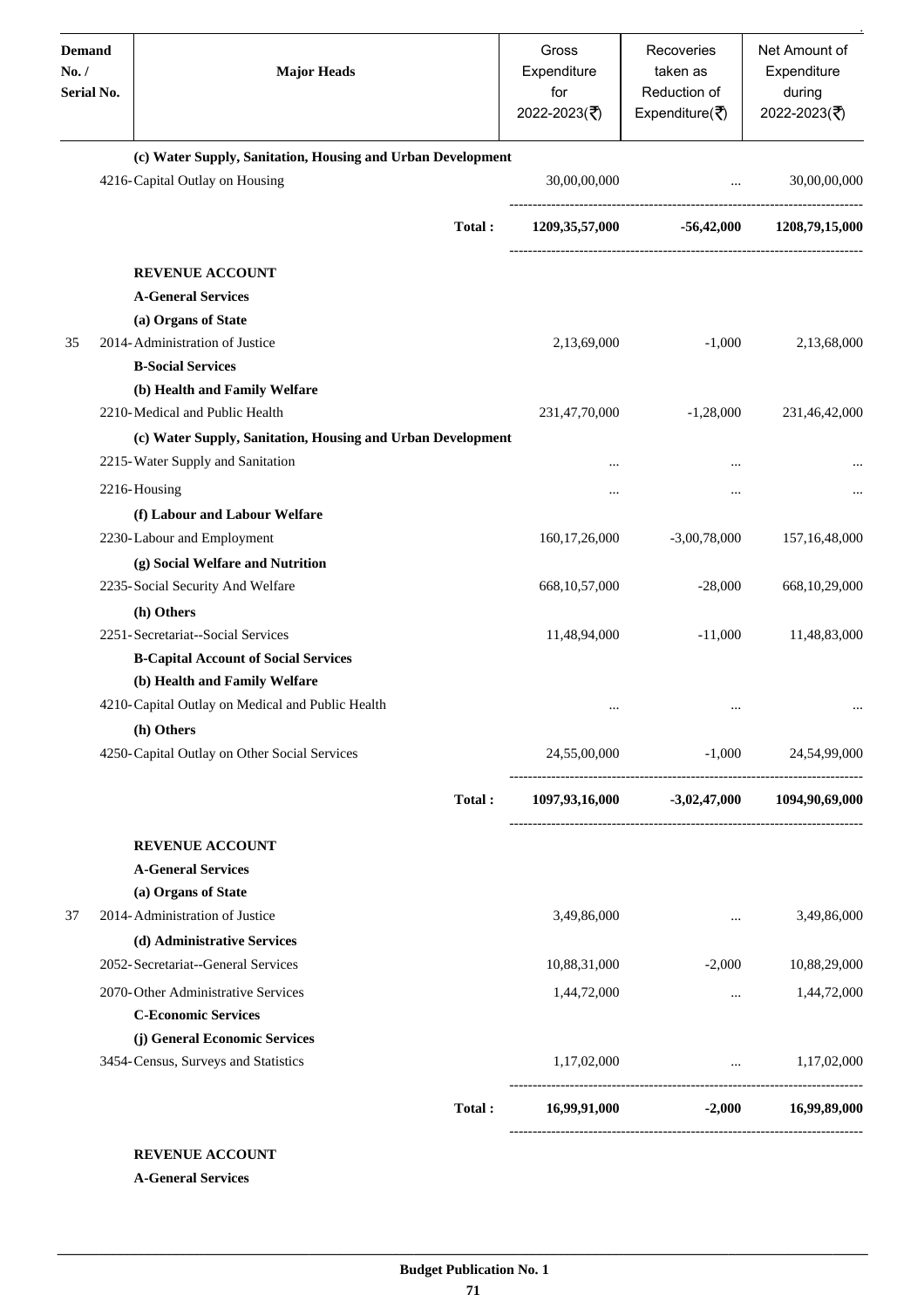| <b>Demand</b><br>No. /<br>Serial No. | <b>Major Heads</b>                                                                                             | Gross<br>Expenditure<br>for<br>2022-2023(₹) | Recoveries<br>taken as<br>Reduction of<br>Expenditure( $\overline{\xi}$ ) | Net Amount of<br>Expenditure<br>during<br>2022-2023(₹) |
|--------------------------------------|----------------------------------------------------------------------------------------------------------------|---------------------------------------------|---------------------------------------------------------------------------|--------------------------------------------------------|
|                                      | (d) Administrative Services                                                                                    |                                             |                                                                           |                                                        |
| 38                                   | 2052-Secretariat--General Services                                                                             | 95,86,000                                   | $-5,06,01,000$                                                            | $-4,10,15,000$                                         |
|                                      | <b>B-Social Services</b>                                                                                       |                                             |                                                                           |                                                        |
|                                      | a) Education, Sports, Art and Culture                                                                          |                                             |                                                                           |                                                        |
|                                      | 2202-General Education                                                                                         | $\ddotsc$                                   | $\cdots$                                                                  |                                                        |
|                                      | 2204-Sports and Youth Services                                                                                 | 5,00,00,000                                 |                                                                           | 5,00,00,000                                            |
|                                      | (e) Welfare of SC, ST and OBC's                                                                                |                                             |                                                                           |                                                        |
|                                      | 2225-Welfare Of Scheduled Castes, Scheduled Tribes, Other<br><b>Backward Classes And Minorities</b>            | 2013,44,26,000                              | $-18,000$                                                                 | 2013,44,08,000                                         |
|                                      | (g) Social Welfare and Nutrition                                                                               |                                             |                                                                           |                                                        |
|                                      | 2235-Social Security And Welfare                                                                               | 602,00,93,000                               | $-1,21,000$                                                               | 601,99,72,000                                          |
|                                      | 2250-Other Social Services                                                                                     | 144,66,52,000                               | $-2,000$                                                                  | 144,66,50,000                                          |
|                                      | (h) Others                                                                                                     |                                             |                                                                           |                                                        |
|                                      | 2251-Secretariat--Social Services                                                                              | 6,22,64,000                                 | $-2,000$                                                                  | 6,22,62,000                                            |
|                                      | <b>C-Economic Services</b>                                                                                     |                                             |                                                                           |                                                        |
|                                      | (b) Rural Development                                                                                          |                                             |                                                                           |                                                        |
|                                      | 2515-Other Rural Development Programmes                                                                        | 100,00,00,000                               |                                                                           | 100,00,00,000                                          |
|                                      | <b>B-Capital Account of Social Services</b>                                                                    |                                             |                                                                           |                                                        |
|                                      | (a) Education, Sport, Art and Culture                                                                          |                                             |                                                                           |                                                        |
|                                      | 4202-Capital Outlay on Education, Sports, Art and Culture                                                      | $\cdot \cdot$                               |                                                                           |                                                        |
|                                      | (c) Water Supply, Sanitation, Housing and Urban Development                                                    |                                             |                                                                           |                                                        |
|                                      | 4216-Capital Outlay on Housing                                                                                 |                                             | $\cdots$                                                                  |                                                        |
|                                      | (e) Welfare of SC, ST and OBC's                                                                                |                                             |                                                                           |                                                        |
|                                      | 4225-Capital Outlay On Welfare Of Scheduled Castes, Scheduled<br>Tribes, Other Backward Classes And Minorities | 1310, 12, 50, 000                           | $\cdots$                                                                  | 1310, 12, 50, 000                                      |
|                                      | (g) Social Welfare and Nutrition                                                                               |                                             |                                                                           |                                                        |
|                                      | 4235-Capital Outlay on Social Security and Welfare                                                             | 644,00,00,000                               |                                                                           | 644,00,00,000                                          |
|                                      | (h) Others                                                                                                     |                                             |                                                                           |                                                        |
|                                      | 4250-Capital Outlay on Other Social Services                                                                   | 56,70,00,000                                |                                                                           | 56,70,00,000                                           |
|                                      | 6225-Loans For Welfare Of Scheduled Castes, Scheduled Tribes,<br>Other Backward Classes And Minorities         | 126,00,00,000                               | $\cdots$                                                                  | 126,00,00,000                                          |
|                                      | Total:                                                                                                         | 5009,12,71,000                              | $-5,07,44,000$                                                            | 5004,05,27,000                                         |
|                                      | <b>REVENUE ACCOUNT</b>                                                                                         |                                             |                                                                           |                                                        |
|                                      | <b>A-General Services</b>                                                                                      |                                             |                                                                           |                                                        |
|                                      | (a) Organs of State                                                                                            |                                             |                                                                           |                                                        |
| 40                                   | 2015-Elections                                                                                                 | 11,01,20,000                                | $\ddotsc$                                                                 | 11,01,20,000                                           |
|                                      | (c) Interest of Payment and Servicing of Debt                                                                  |                                             |                                                                           |                                                        |
|                                      | 2049-Interest Payments                                                                                         | 17,00,00,000                                | $\cdots$                                                                  | 17,00,00,000                                           |
|                                      | <b>B-Social Services</b>                                                                                       |                                             |                                                                           |                                                        |
|                                      | (c) Water Supply, Sanitation, Housing and Urban Development                                                    |                                             |                                                                           |                                                        |
|                                      | 2216-Housing                                                                                                   | $\cdots$                                    | $\cdots$                                                                  |                                                        |
|                                      | 2217-Urban Development                                                                                         | 30,70,000                                   | $-2,000$                                                                  | 30,68,000                                              |
|                                      |                                                                                                                |                                             |                                                                           |                                                        |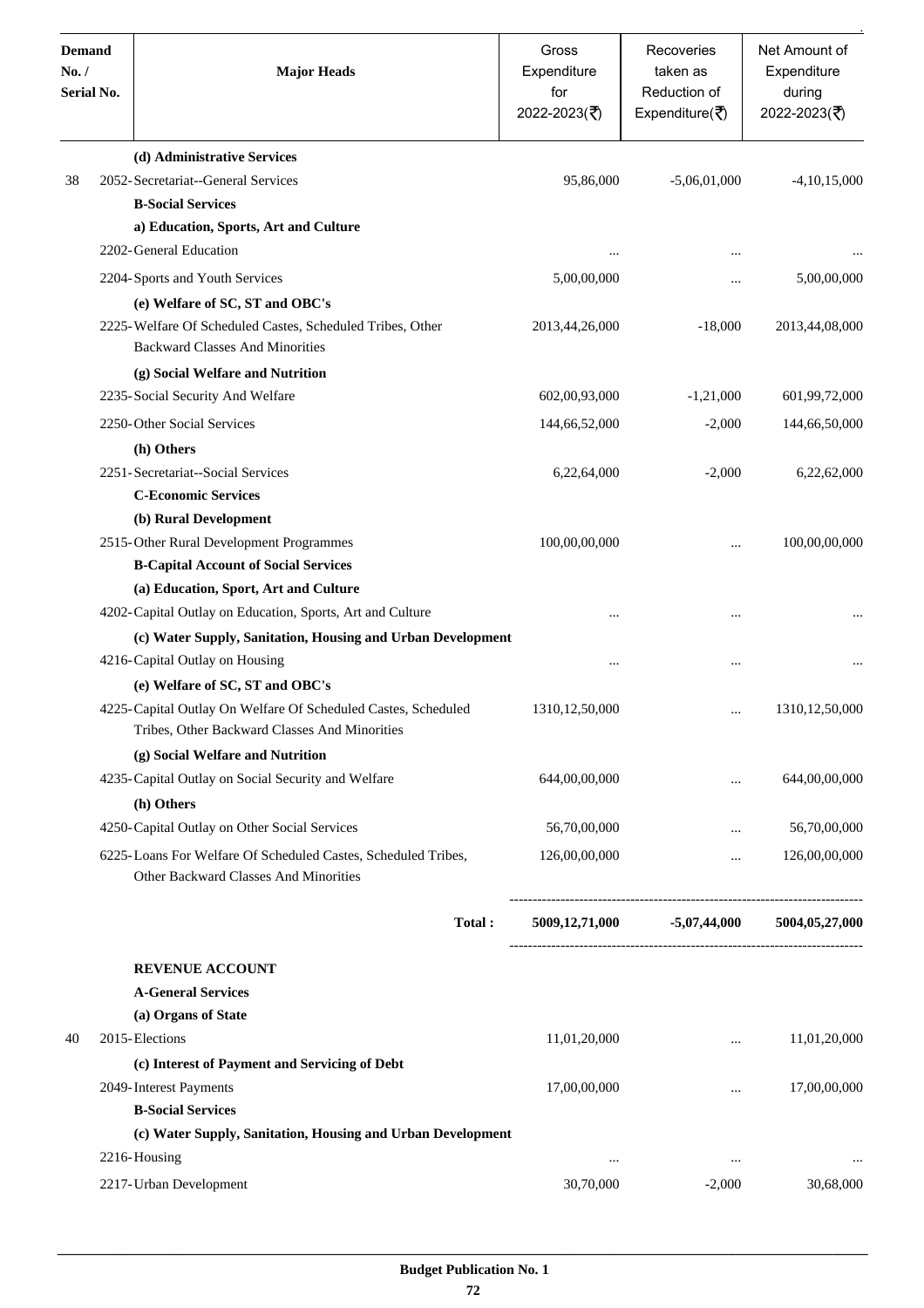| <b>Demand</b><br>No./<br>Serial No. | <b>Major Heads</b>                                                                                                                      | Gross<br>Expenditure<br>for<br>2022-2023(₹) | Recoveries<br>taken as<br>Reduction of<br>Expenditure( $\overline{\xi}$ ) | Net Amount of<br>Expenditure<br>during<br>2022-2023(₹) |
|-------------------------------------|-----------------------------------------------------------------------------------------------------------------------------------------|---------------------------------------------|---------------------------------------------------------------------------|--------------------------------------------------------|
|                                     | (g) Social Welfare and Nutrition                                                                                                        |                                             |                                                                           |                                                        |
|                                     | 2235-Social Security And Welfare                                                                                                        | 3136,53,90,000                              | $-4,000$                                                                  | 3136,53,86,000                                         |
|                                     | <b>C-Economic Services</b>                                                                                                              |                                             |                                                                           |                                                        |
|                                     | (a) Agriculture and Allied Activities                                                                                                   |                                             |                                                                           |                                                        |
|                                     | 2401-Crop Husbandry                                                                                                                     | 32,00,00,000                                |                                                                           | 32,00,00,000                                           |
|                                     | (b) Rural Development                                                                                                                   |                                             |                                                                           |                                                        |
|                                     | 2501-Special Programmes for Rural Development                                                                                           | 507,05,00,000                               | $-2,000$                                                                  | 507,04,98,000                                          |
|                                     | 2505-Rural Employment                                                                                                                   | 9678,81,96,000                              | $-6,000$                                                                  | 9678,81,90,000                                         |
|                                     | 2515-Other Rural Development Programmes                                                                                                 | 8996,44,50,000                              | $-5,53,93,000$                                                            | 8990,90,57,000                                         |
|                                     | (c) Special Areas Programmes                                                                                                            |                                             |                                                                           |                                                        |
|                                     | 2551-Hill Areas                                                                                                                         |                                             |                                                                           |                                                        |
|                                     | 2575-Other Special Areas Programmes                                                                                                     | 88, 13, 47, 000                             | $-23,000$                                                                 | 88,13,24,000                                           |
|                                     | (j) General Economic Services                                                                                                           |                                             |                                                                           |                                                        |
|                                     | 3451-Secretariat-Economic Services                                                                                                      | 16,64,40,000                                | $-12,000$                                                                 | 16,64,28,000                                           |
|                                     |                                                                                                                                         |                                             |                                                                           |                                                        |
|                                     | 3454-Census, Surveys and Statistics<br><b>D-Grants-in-Aid and Contributions</b>                                                         | $\cdots$                                    |                                                                           |                                                        |
|                                     |                                                                                                                                         |                                             |                                                                           |                                                        |
|                                     | 3604-Compensation and Assignments to Local Bodies and Panchayati<br>Raj Institutions<br>CAPITAL EXPENDITURE OUTSIDE THE REVENUE ACCOUNT | 1,14,81,000                                 | $-5,000$                                                                  | 1,14,76,000                                            |
|                                     | <b>A-Capital Account of General Services</b>                                                                                            |                                             |                                                                           |                                                        |
|                                     | 4059-Capital Outlay on Public Works                                                                                                     | 2,10,000                                    |                                                                           | 2,10,000                                               |
|                                     | <b>C-Capital Account of Economic Services</b>                                                                                           |                                             |                                                                           |                                                        |
|                                     | (a) Capital Account of Agriculture and Allied Activities                                                                                |                                             |                                                                           |                                                        |
|                                     | 4401-Capital Outlay on Crop Husbandry                                                                                                   |                                             |                                                                           |                                                        |
|                                     | (b) Capital Account of Rural Development                                                                                                |                                             |                                                                           |                                                        |
|                                     | 4515-Capital Outlay on Other Rural Development Programmes                                                                               | 2702,25,50,000                              |                                                                           | 2702,25,50,000                                         |
|                                     | (d) Capital Account of Irrigation and Flood Control                                                                                     |                                             |                                                                           |                                                        |
|                                     | 4702-Capital Outlay on Minor Irrigation                                                                                                 |                                             |                                                                           |                                                        |
|                                     | (g) Capital Account of Transport                                                                                                        |                                             |                                                                           |                                                        |
|                                     | 5054-Capital Outlay on Roads and Bridges                                                                                                | $\cdots$                                    |                                                                           |                                                        |
|                                     | 6003-Internal Debt of the State Government                                                                                              |                                             |                                                                           |                                                        |
|                                     |                                                                                                                                         | $\cdots$                                    | $\cdots$                                                                  |                                                        |
|                                     | 6515-Loans for Other Rural Development Programmes                                                                                       | $\cdots$                                    |                                                                           |                                                        |
|                                     | 6575-Loans for Other Special Areas Programmes                                                                                           | $\cdots$                                    |                                                                           |                                                        |
|                                     | Total:                                                                                                                                  |                                             | 25187,37,54,000 -5,54,47,000                                              | 25181,83,07,000                                        |
|                                     | <b>REVENUE ACCOUNT</b>                                                                                                                  |                                             |                                                                           |                                                        |
|                                     | <b>A-General Services</b>                                                                                                               |                                             |                                                                           |                                                        |
|                                     | (d) Administrative Services                                                                                                             |                                             |                                                                           |                                                        |
| 41                                  | 2052-Secretariat--General Services                                                                                                      | 3,86,02,000                                 | $-1,000$                                                                  | 3,86,01,000                                            |
|                                     | 2059-Public Works                                                                                                                       | $\cdots$                                    |                                                                           |                                                        |
|                                     | 2070-Other Administrative Services                                                                                                      | 16,50,00,000                                |                                                                           | 16,50,00,000                                           |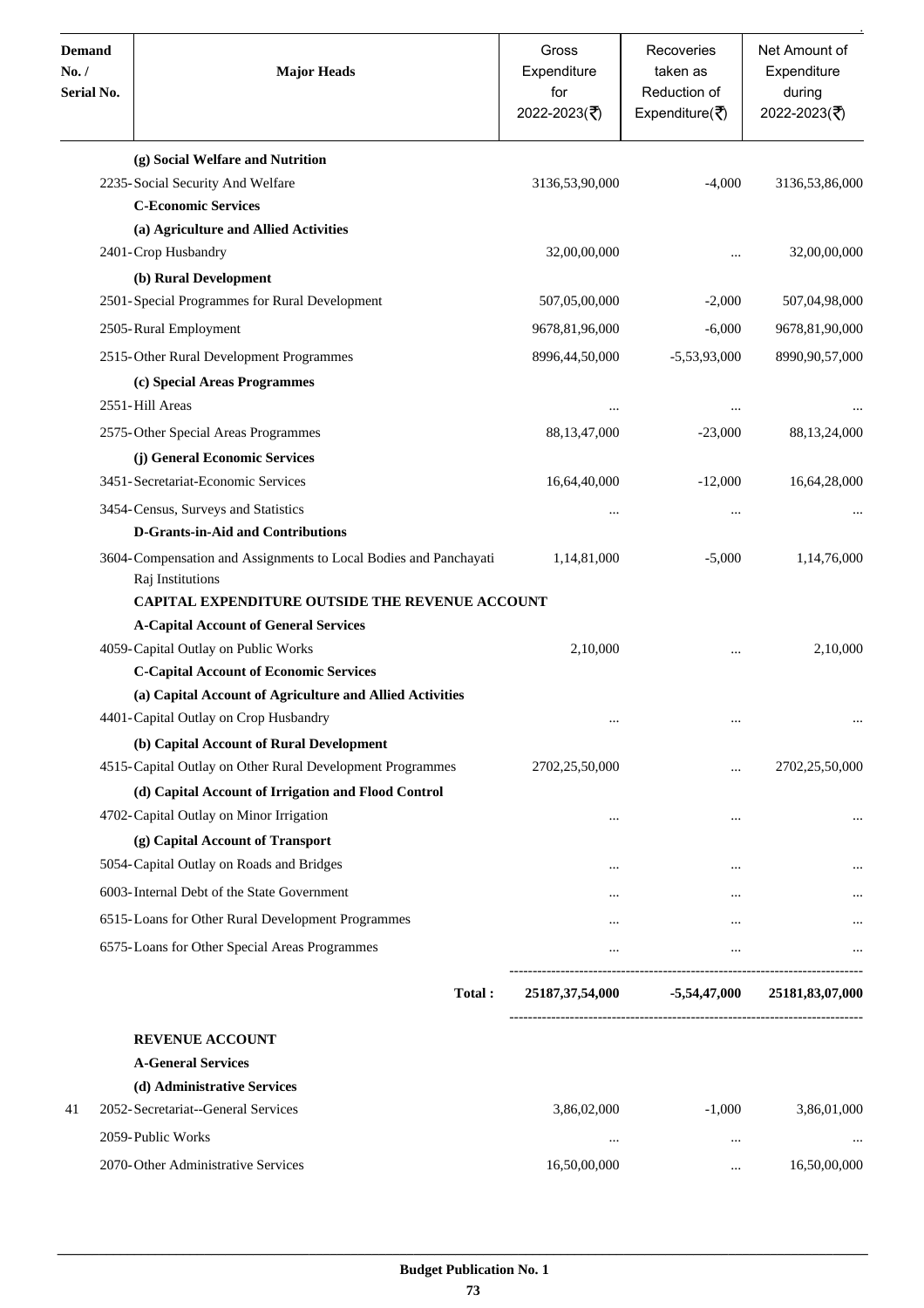| <b>Demand</b><br>No. /<br><b>Serial No.</b> | <b>Major Heads</b>                                          |        | Gross<br>Expenditure<br>for<br>2022-2023(₹) | Recoveries<br>taken as<br>Reduction of<br>Expenditure( $\overline{\xi}$ ) | Net Amount of<br>Expenditure<br>during<br>2022-2023(₹) |
|---------------------------------------------|-------------------------------------------------------------|--------|---------------------------------------------|---------------------------------------------------------------------------|--------------------------------------------------------|
|                                             | <b>CAPITAL EXPENDITURE OUTSIDE THE REVENUE ACCOUNT</b>      |        |                                             |                                                                           |                                                        |
|                                             | <b>A-Capital Account of General Services</b>                |        |                                             |                                                                           |                                                        |
|                                             | 4059-Capital Outlay on Public Works                         |        |                                             |                                                                           |                                                        |
|                                             | <b>B-Capital Account of Social Services</b>                 |        |                                             |                                                                           |                                                        |
|                                             | (c) Water Supply, Sanitation, Housing and Urban Development |        |                                             |                                                                           |                                                        |
|                                             | 4216-Capital Outlay on Housing                              |        |                                             |                                                                           |                                                        |
|                                             |                                                             | Total: | 20,36,02,000                                | ------------------<br>$-1,000$                                            | 20,36,01,000                                           |
|                                             |                                                             |        |                                             |                                                                           |                                                        |
|                                             | <b>REVENUE ACCOUNT</b>                                      |        |                                             |                                                                           |                                                        |
|                                             | <b>A-General Services</b>                                   |        |                                             |                                                                           |                                                        |
|                                             | (c) Interest of Payment and Servicing of Debt               |        |                                             |                                                                           |                                                        |
| 42                                          | 2049-Interest Payments                                      |        | 15,000                                      |                                                                           | 15,000                                                 |
|                                             | (d) Administrative Services                                 |        |                                             |                                                                           |                                                        |
|                                             | 2051-Public Service Commission                              |        | 2,36,63,000                                 | $-1,000$                                                                  | 2,36,62,000                                            |
|                                             | 2052-Secretariat--General Services                          |        | 34,71,20,000                                | $-19,32,000$                                                              | 34,51,88,000                                           |
|                                             | 2059-Public Works                                           |        | 6,29,000                                    | $\cdots$                                                                  | 6,29,000                                               |
|                                             | 2062-Vigilance                                              |        | 19, 14, 58, 000                             | $-73,000$                                                                 | 19, 13, 85, 000                                        |
|                                             | 2070-Other Administrative Services                          |        | 21,88,05,000                                | $-5,000$                                                                  | 21,88,00,000                                           |
|                                             | <b>B-Social Services</b>                                    |        |                                             |                                                                           |                                                        |
|                                             | (c) Water Supply, Sanitation, Housing and Urban Development |        |                                             |                                                                           |                                                        |
|                                             | 2216-Housing                                                |        | 10,02,000                                   |                                                                           | 10,02,000                                              |
|                                             | (g) Social Welfare and Nutrition                            |        |                                             |                                                                           |                                                        |
|                                             | 2235-Social Security And Welfare                            |        | 136,00,00,000                               | $\ldots$                                                                  | 136,00,00,000                                          |
|                                             | (h) Others                                                  |        |                                             |                                                                           |                                                        |
|                                             | 2251-Secretariat--Social Services                           |        | 58,69,22,000                                |                                                                           | 58,69,22,000                                           |
|                                             | <b>CAPITAL EXPENDITURE OUTSIDE THE REVENUE ACCOUNT</b>      |        |                                             |                                                                           |                                                        |
|                                             | <b>A-Capital Account of General Services</b>                |        |                                             |                                                                           |                                                        |
|                                             | 4059-Capital Outlay on Public Works                         |        | 80,00,00,000                                |                                                                           | 80,00,00,000                                           |
|                                             | 4070-Capital Outlay on Other Administrative Services        |        | $\cdots$                                    |                                                                           |                                                        |
|                                             | <b>B-Capital Account of Social Services</b>                 |        |                                             |                                                                           |                                                        |
|                                             | (c) Water Supply, Sanitation, Housing and Urban Development |        |                                             |                                                                           |                                                        |
|                                             | 4216-Capital Outlay on Housing                              |        | 18,00,00,000                                | $\cdots$                                                                  | 18,00,00,000                                           |
|                                             | 6004-Loans and Advances from the Central Government         |        | 50,000                                      | $\cdots$                                                                  | 50,000                                                 |
|                                             |                                                             | Total: | 370,96,64,000                               | $-20,11,000$                                                              | 370,76,53,000                                          |
|                                             | <b>REVENUE ACCOUNT</b>                                      |        |                                             |                                                                           |                                                        |
|                                             | <b>A-General Services</b>                                   |        |                                             |                                                                           |                                                        |
|                                             | (b) Fiscal Services                                         |        |                                             |                                                                           |                                                        |
| 43                                          | 2045-Other Taxes and Duties on Commodities and Services     |        | 4,80,75,000                                 | $-2,000$                                                                  | 4,80,73,000                                            |
|                                             | (c) Interest of Payment and Servicing of Debt               |        |                                             |                                                                           |                                                        |
|                                             | 2049-Interest Payments                                      |        | 10,00,00,000                                | $\cdots$                                                                  | 10,00,00,000                                           |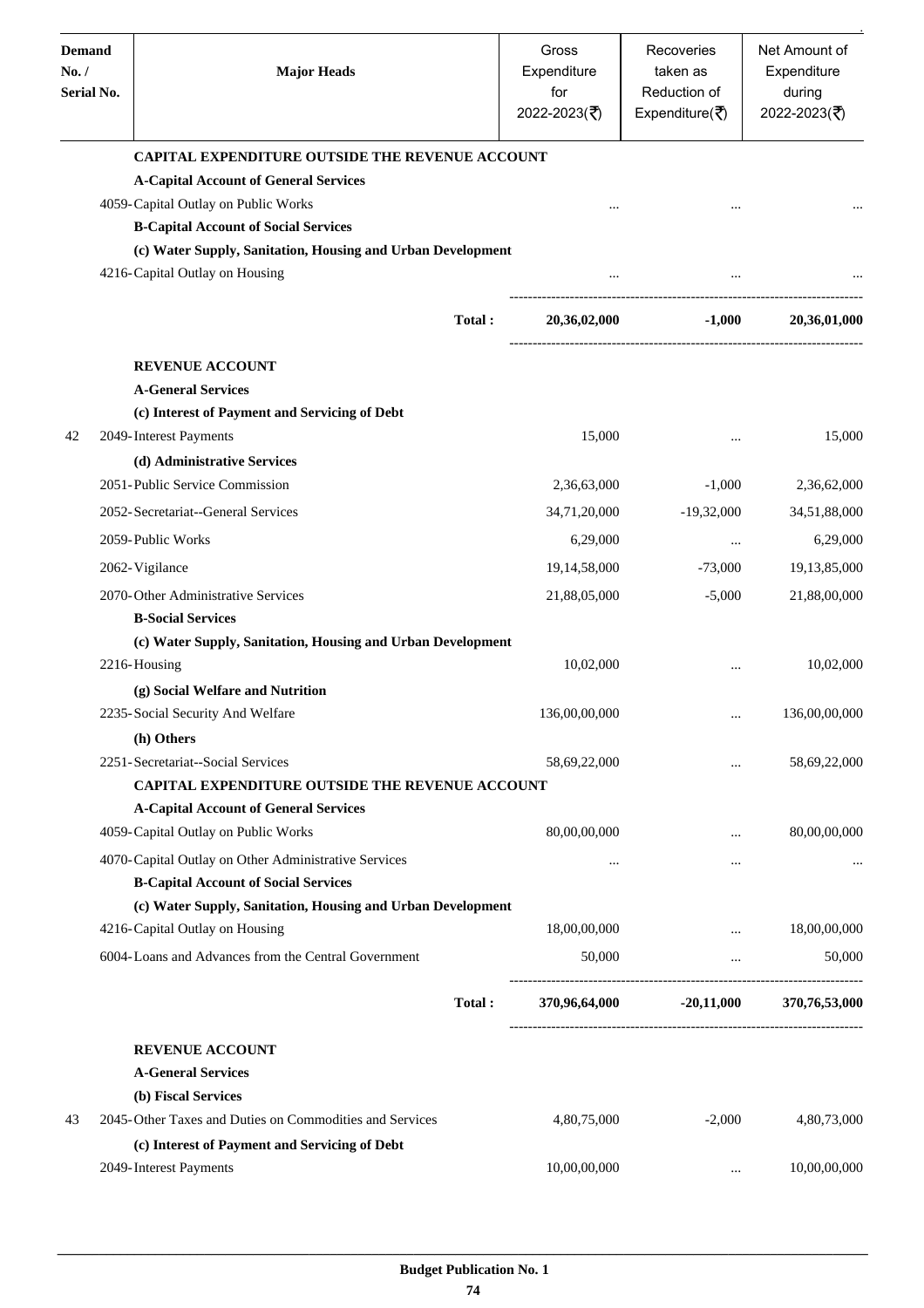| <b>Demand</b><br>No. /<br><b>Serial No.</b> | <b>Major Heads</b>                                          | Gross<br>Expenditure<br>for<br>2022-2023(₹) | Recoveries<br>taken as<br>Reduction of<br>Expenditure( $\overline{\xi}$ ) | Net Amount of<br>Expenditure<br>during<br>2022-2023(₹) |
|---------------------------------------------|-------------------------------------------------------------|---------------------------------------------|---------------------------------------------------------------------------|--------------------------------------------------------|
|                                             | (e) Pensions and Miscellaneous General Services             |                                             |                                                                           |                                                        |
|                                             | 2071-Pensions and Other Retirement Benefits                 |                                             | $\cdots$                                                                  |                                                        |
|                                             | <b>C-Economic Services</b>                                  |                                             |                                                                           |                                                        |
|                                             | (c) Special Areas Programmes                                |                                             |                                                                           |                                                        |
|                                             | 2575-Other Special Areas Programmes                         | $\ddotsc$                                   | $\ddotsc$                                                                 |                                                        |
|                                             | (e) Energy                                                  |                                             |                                                                           |                                                        |
|                                             | 2801-Power                                                  | 932,87,00,000                               |                                                                           | 932,87,00,000                                          |
|                                             | 2810-Non-conventional Sources of Energy                     | 10,50,00,000                                | $-1,000$                                                                  | 10,49,99,000                                           |
|                                             | (j) General Economic Services                               |                                             |                                                                           |                                                        |
|                                             | 3451-Secretariat-Economic Services                          | 5,83,35,000                                 | $-2,000$                                                                  | 5,83,33,000                                            |
|                                             | <b>C-Capital Account of Economic Services</b>               |                                             |                                                                           |                                                        |
|                                             | (e) Capital Account of Energy                               |                                             |                                                                           |                                                        |
|                                             | 4801-Capital Outlay on Power Projects                       | 1317,07,53,000                              | $-1,000$                                                                  | 1317,07,52,000                                         |
|                                             | 4810-Capital Outlay on Non-Conventional Sources of Energy   | 485,28,47,000                               | $\cdots$                                                                  | 485,28,47,000                                          |
|                                             | 6003-Internal Debt of the State Government                  | 22,50,00,000                                |                                                                           | 22,50,00,000                                           |
|                                             | 6004-Loans and Advances from the Central Government         | $\ddotsc$                                   | $\cdots$                                                                  |                                                        |
|                                             | 6801-Loans for Power Projects                               | 50,00,00,000                                |                                                                           | 50,00,00,000                                           |
|                                             |                                                             |                                             |                                                                           |                                                        |
|                                             | 6860-Loans for Consumer Industries                          |                                             | $\ddots$                                                                  |                                                        |
|                                             |                                                             | Total:<br>2838,87,10,000                    | $-6.000$                                                                  | 2838, 87, 04, 000                                      |
|                                             | <b>REVENUE ACCOUNT</b>                                      |                                             |                                                                           |                                                        |
|                                             | <b>A-General Services</b>                                   |                                             |                                                                           |                                                        |
|                                             | (c) Interest of Payment and Servicing of Debt               |                                             |                                                                           |                                                        |
| 45                                          | 2049-Interest Payments                                      | $\cdots$                                    | $-1,000$                                                                  | $-1,000$                                               |
|                                             | (d) Administrative Services                                 |                                             |                                                                           |                                                        |
|                                             | 2059-Public Works                                           | 8,87,72,000                                 | $-1,000$                                                                  | 8,87,71,000                                            |
|                                             | <b>B-Social Services</b>                                    |                                             |                                                                           |                                                        |
|                                             | (c) Water Supply, Sanitation, Housing and Urban Development |                                             |                                                                           |                                                        |
|                                             | 2215-Water Supply and Sanitation                            | 1086,50,77,000                              | $-2,05,000$                                                               | 1086, 48, 72, 000                                      |
|                                             | (g) Social Welfare and Nutrition                            |                                             |                                                                           |                                                        |
|                                             | 2250-Other Social Services                                  | 85,41,20,000                                | $\cdots$                                                                  | 85,41,20,000                                           |
|                                             | (h) Others                                                  |                                             |                                                                           |                                                        |
|                                             | 2251-Secretariat--Social Services                           | 4,47,15,000                                 | $-1,000$                                                                  | 4,47,14,000                                            |
|                                             | <b>C-Economic Services</b>                                  |                                             |                                                                           |                                                        |
|                                             | (c) Special Areas Programmes                                |                                             |                                                                           |                                                        |
|                                             | 2551-Hill Areas                                             | 1,05,000                                    |                                                                           | 1,05,000                                               |
|                                             | CAPITAL EXPENDITURE OUTSIDE THE REVENUE ACCOUNT             |                                             |                                                                           |                                                        |
|                                             | <b>A-Capital Account of General Services</b>                |                                             |                                                                           |                                                        |
|                                             | 4059-Capital Outlay on Public Works                         | 10,50,00,000                                | $\ddotsc$                                                                 | 10,50,00,000                                           |
|                                             | <b>B-Capital Account of Social Services</b>                 |                                             |                                                                           |                                                        |
|                                             | (c) Water Supply, Sanitation, Housing and Urban Development |                                             |                                                                           |                                                        |
|                                             | 4215-Capital Outlay on Water Supply and Sanitation          | 2681,92,55,000                              | $-1,000$                                                                  | 2681,92,54,000                                         |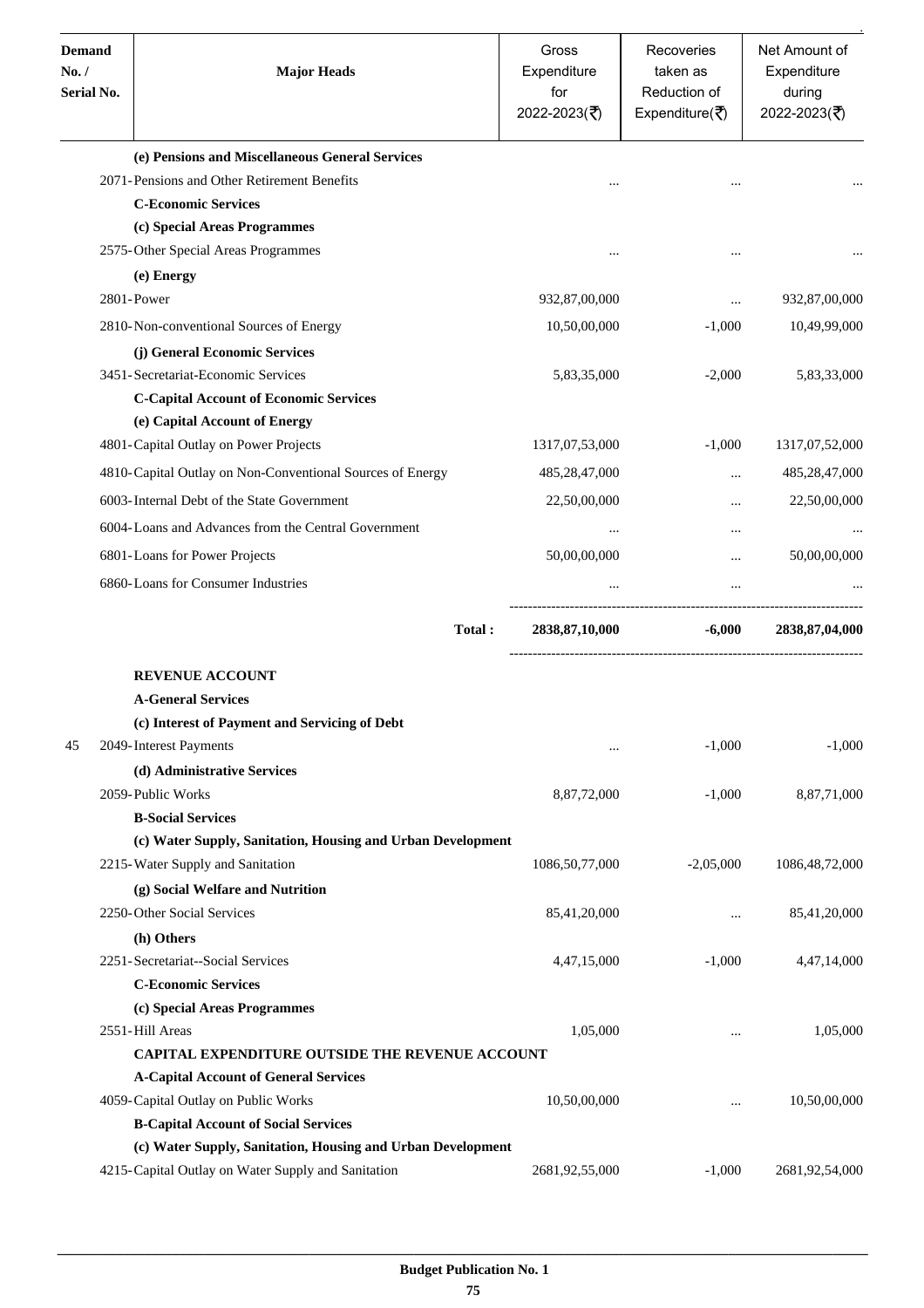| <b>Demand</b><br>No. /<br>Serial No. | <b>Major Heads</b>                                        |        | Gross<br>Expenditure<br>for<br>2022-2023(₹) | Recoveries<br>taken as<br>Reduction of<br>Expenditure( $\overline{\overline{\zeta}}$ ) | Net Amount of<br>Expenditure<br>during<br>2022-2023(₹) |
|--------------------------------------|-----------------------------------------------------------|--------|---------------------------------------------|----------------------------------------------------------------------------------------|--------------------------------------------------------|
|                                      | (g) Social Welfare and Nutrition                          |        |                                             |                                                                                        |                                                        |
|                                      | 4235-Capital Outlay on Social Security and Welfare        |        |                                             |                                                                                        |                                                        |
|                                      | 6003-Internal Debt of the State Government                |        | $\ddotsc$                                   |                                                                                        |                                                        |
|                                      | 6004-Loans and Advances from the Central Government       |        |                                             | $\ddotsc$                                                                              |                                                        |
|                                      |                                                           | Total: | 3877,70,44,000                              | $-2,09,000$                                                                            | 3877, 68, 35, 000                                      |
|                                      | <b>REVENUE ACCOUNT</b>                                    |        |                                             |                                                                                        |                                                        |
|                                      | <b>A-General Services</b>                                 |        |                                             |                                                                                        |                                                        |
|                                      | (d) Administrative Services                               |        |                                             |                                                                                        |                                                        |
| 49                                   | 2059-Public Works                                         |        | 40,00,000                                   | $\ddotsc$                                                                              | 40,00,000                                              |
|                                      | 2070-Other Administrative Services                        |        | $\cdots$                                    |                                                                                        |                                                        |
|                                      | <b>B-Social Services</b>                                  |        |                                             |                                                                                        |                                                        |
|                                      | a) Education, Sports, Art and Culture                     |        |                                             |                                                                                        |                                                        |
|                                      | 2204-Sports and Youth Services                            |        | 519,12,01,000                               | $-32,000$                                                                              | 519,11,69,000                                          |
|                                      | (h) Others                                                |        |                                             |                                                                                        |                                                        |
|                                      | 2251-Secretariat--Social Services                         |        | 16,27,31,000                                | $-22,000$                                                                              | 16,27,09,000                                           |
|                                      | <b>C-Economic Services</b>                                |        |                                             |                                                                                        |                                                        |
|                                      | (a) Agriculture and Allied Activities                     |        |                                             |                                                                                        |                                                        |
|                                      | 2403-Animal Husbandry                                     |        |                                             |                                                                                        |                                                        |
|                                      | CAPITAL EXPENDITURE OUTSIDE THE REVENUE ACCOUNT           |        |                                             |                                                                                        |                                                        |
|                                      | <b>A-Capital Account of General Services</b>              |        |                                             |                                                                                        |                                                        |
|                                      | 4059-Capital Outlay on Public Works                       |        | $\cdots$                                    | $\ddotsc$                                                                              |                                                        |
|                                      | <b>B-Capital Account of Social Services</b>               |        |                                             |                                                                                        |                                                        |
|                                      | (a) Education, Sport, Art and Culture                     |        |                                             |                                                                                        |                                                        |
|                                      | 4202-Capital Outlay on Education, Sports, Art and Culture |        | 214,02,49,000                               |                                                                                        | $\ldots$ 214,02,49,000                                 |
|                                      |                                                           | Total: |                                             | 749,81,81,000 -54,000 749,81,27,000                                                    |                                                        |
|                                      | <b>REVENUE ACCOUNT</b>                                    |        |                                             |                                                                                        |                                                        |
|                                      | <b>C-Economic Services</b>                                |        |                                             |                                                                                        |                                                        |
|                                      | (c) Special Areas Programmes                              |        |                                             |                                                                                        |                                                        |
| 50                                   | 2575-Other Special Areas Programmes                       |        | 121,94,96,000                               | $-5,000$                                                                               | 121,94,91,000                                          |
|                                      | <b>C-Capital Account of Economic Services</b>             |        |                                             |                                                                                        |                                                        |
|                                      | (c) Capital Account of Special Areas Programme            |        |                                             |                                                                                        |                                                        |
|                                      | 4575-Capital Outlay on Other Special Areas Programme      |        | 465,50,00,000                               | and the contract of the contract of the                                                | 465,50,00,000                                          |
|                                      |                                                           | Total: |                                             | 587,44,96,000 -5,000 587,44,91,000                                                     |                                                        |
|                                      | <b>REVENUE ACCOUNT</b>                                    |        |                                             |                                                                                        |                                                        |
|                                      | <b>A-General Services</b>                                 |        |                                             |                                                                                        |                                                        |
|                                      | (b) Fiscal Services                                       |        |                                             |                                                                                        |                                                        |
| 51                                   | 2029-Land Revenue                                         |        | $\cdots$                                    | $\cdots$                                                                               |                                                        |
|                                      | <b>B-Social Services</b>                                  |        |                                             |                                                                                        |                                                        |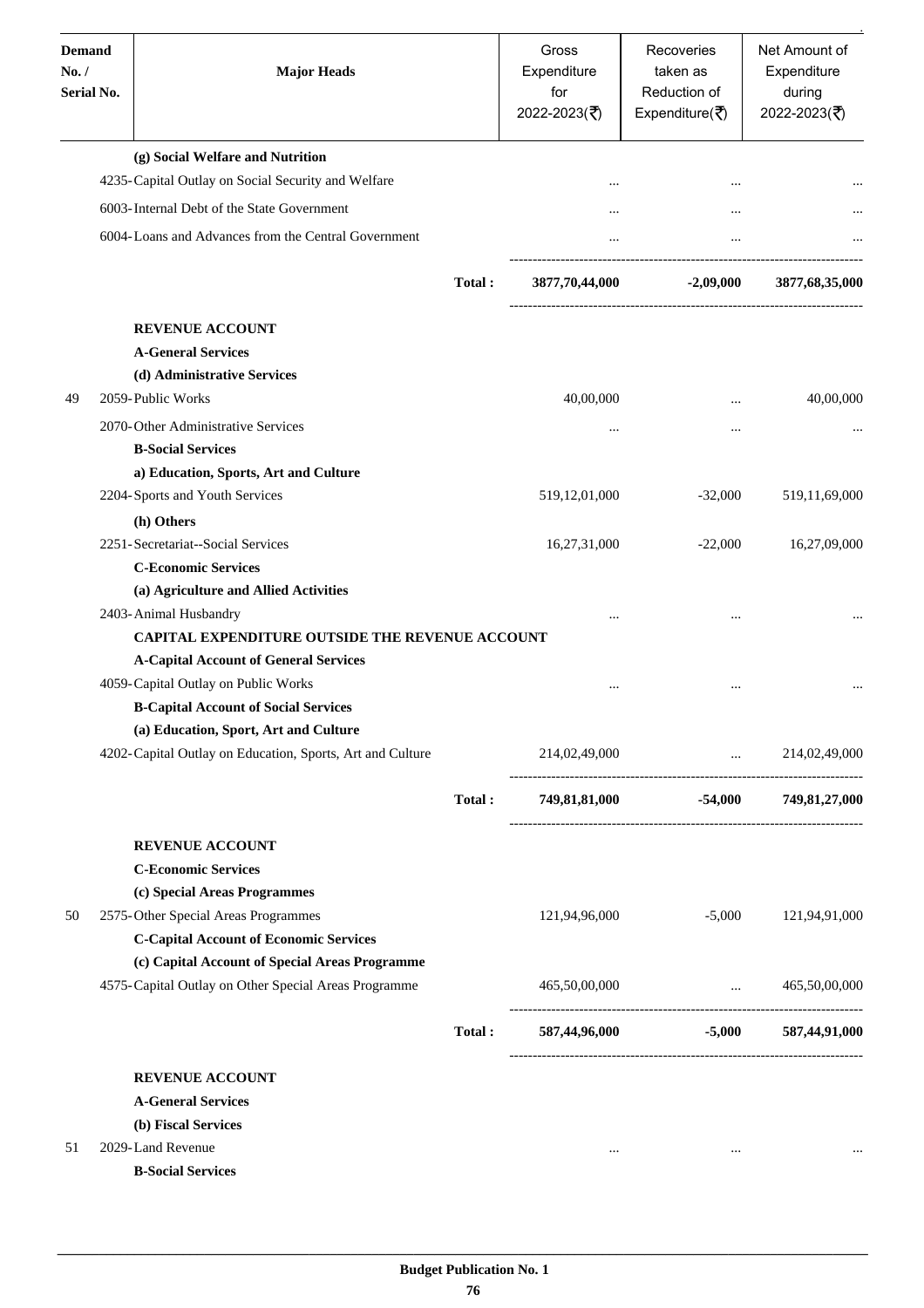| <b>Demand</b><br>No. /<br>Serial No. | <b>Major Heads</b>                                                                                |        | Gross<br>Expenditure<br>for<br>2022-2023(₹) | Recoveries<br>taken as<br>Reduction of<br>Expenditure( $\overline{\xi}$ ) | Net Amount of<br>Expenditure<br>during<br>2022-2023(₹) |
|--------------------------------------|---------------------------------------------------------------------------------------------------|--------|---------------------------------------------|---------------------------------------------------------------------------|--------------------------------------------------------|
|                                      | a) Education, Sports, Art and Culture                                                             |        |                                             |                                                                           |                                                        |
|                                      | 2203-Technical Education                                                                          |        | 810, 87, 71, 000                            | $-1,40,000$                                                               | 810, 86, 31, 000                                       |
|                                      | (f) Labour and Labour Welfare                                                                     |        |                                             |                                                                           |                                                        |
|                                      | 2230-Labour and Employment                                                                        |        | 158,22,88,000                               | $-2,000$                                                                  | 158,22,86,000                                          |
|                                      | (h) Others<br>2251-Secretariat--Social Services                                                   |        | 5,67,98,000                                 | $-2,000$                                                                  |                                                        |
|                                      | <b>B-Capital Account of Social Services</b>                                                       |        |                                             |                                                                           | 5,67,96,000                                            |
|                                      | (a) Education, Sport, Art and Culture                                                             |        |                                             |                                                                           |                                                        |
|                                      | 4202-Capital Outlay on Education, Sports, Art and Culture                                         |        | 236, 67, 78, 000                            |                                                                           | 236, 67, 78, 000                                       |
|                                      | (h) Others                                                                                        |        |                                             |                                                                           |                                                        |
|                                      | 4250-Capital Outlay on Other Social Services                                                      |        | 74,55,00,000                                | $-1,000$                                                                  | 74,54,99,000                                           |
|                                      |                                                                                                   | Total: | 1286,01,35,000                              | $-1,45,000$                                                               | 1285,99,90,000                                         |
|                                      | <b>REVENUE ACCOUNT</b>                                                                            |        |                                             |                                                                           |                                                        |
|                                      | <b>B-Social Services</b>                                                                          |        |                                             |                                                                           |                                                        |
|                                      | (g) Social Welfare and Nutrition                                                                  |        |                                             |                                                                           |                                                        |
| 52                                   | 2250-Other Social Services                                                                        |        | 4,19,82,000                                 | $\cdots$                                                                  | 4,19,82,000                                            |
|                                      | <b>C-Economic Services</b>                                                                        |        |                                             |                                                                           |                                                        |
|                                      | (c) Special Areas Programmes<br>2551-Hill Areas                                                   |        |                                             |                                                                           |                                                        |
|                                      |                                                                                                   |        |                                             | $\cdots$                                                                  |                                                        |
|                                      | (j) General Economic Services<br>3451-Secretariat-Economic Services                               |        | 5,26,61,000                                 | $-2,000$                                                                  | 5,26,59,000                                            |
|                                      |                                                                                                   |        |                                             |                                                                           |                                                        |
|                                      | 3452-Tourism                                                                                      |        | 186,38,80,000                               | $-9,000$                                                                  | 186, 38, 71, 000                                       |
|                                      | <b>C-Capital Account of Economic Services</b><br>(j) Capital Account of General Economic Services |        |                                             |                                                                           |                                                        |
|                                      | 5452-Capital Outlay on Tourism                                                                    |        | 270,00,00,000                               |                                                                           | 270,00,00,000                                          |
|                                      | 7452-Loans for Tourism                                                                            |        | 2,10,00,000                                 | $\cdots$                                                                  | 2,10,00,000                                            |
|                                      |                                                                                                   | Total: | 467,95,23,000                               | $-11,000$                                                                 | 467,95,12,000                                          |
|                                      | <b>REVENUE ACCOUNT</b>                                                                            |        |                                             |                                                                           |                                                        |
|                                      | <b>A-General Services</b>                                                                         |        |                                             |                                                                           |                                                        |
|                                      | (b) Fiscal Services                                                                               |        |                                             |                                                                           |                                                        |
| 53                                   | 2041-Taxes on Vehicles                                                                            |        | 63,78,47,000                                | $-8,000$                                                                  | 63,78,39,000                                           |
|                                      | (c) Interest of Payment and Servicing of Debt                                                     |        |                                             |                                                                           |                                                        |
|                                      | 2049-Interest Payments                                                                            |        | $\cdots$                                    | $\cdots$                                                                  |                                                        |
|                                      | (d) Administrative Services                                                                       |        |                                             |                                                                           |                                                        |
|                                      | 2070-Other Administrative Services                                                                |        | 77,98,61,000                                | $-2,000$                                                                  | 77,98,59,000                                           |
|                                      | <b>B-Social Services</b>                                                                          |        |                                             |                                                                           |                                                        |
|                                      | (g) Social Welfare and Nutrition                                                                  |        |                                             |                                                                           |                                                        |
|                                      | 2235-Social Security And Welfare                                                                  |        | 9,61,27,000                                 | $-3,000$                                                                  | 9,61,24,000                                            |
|                                      | 2250-Other Social Services                                                                        |        | 4,18,77,000                                 | $-1,000$                                                                  | 4,18,76,000                                            |
|                                      | (h) Others                                                                                        |        |                                             |                                                                           |                                                        |

.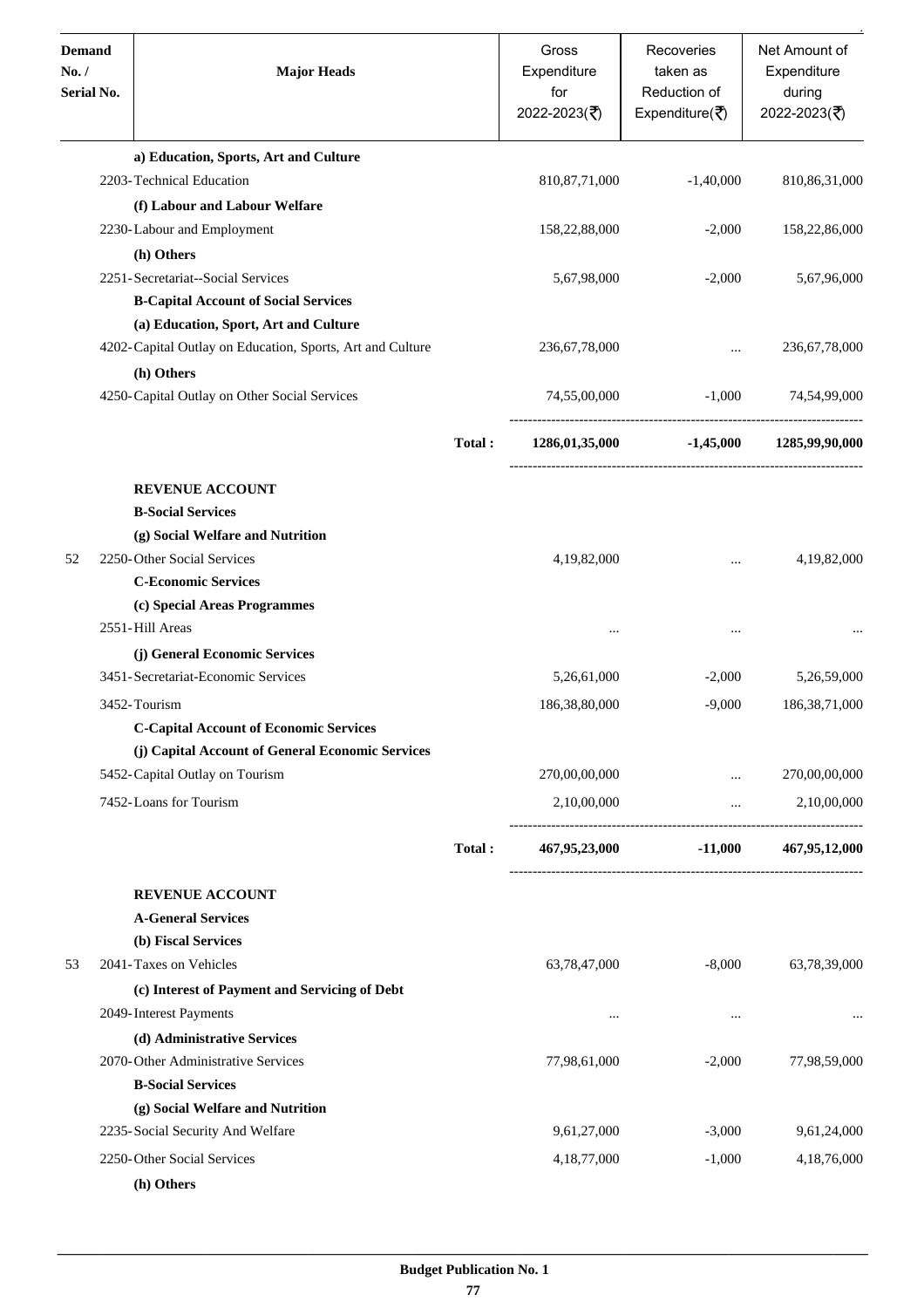| <b>Demand</b><br>No. /<br>Serial No. | <b>Major Heads</b>                                       | Gross<br>Expenditure<br>for<br>2022-2023(₹) | Recoveries<br>taken as<br>Reduction of<br>Expenditure( $\overline{\xi}$ ) | Net Amount of<br>Expenditure<br>during<br>2022-2023(₹) |
|--------------------------------------|----------------------------------------------------------|---------------------------------------------|---------------------------------------------------------------------------|--------------------------------------------------------|
|                                      | 2251-Secretariat--Social Services                        | 9,36,03,000                                 |                                                                           | 9,36,03,000                                            |
|                                      | <b>C-Economic Services</b>                               |                                             |                                                                           |                                                        |
|                                      | (g) Transport                                            |                                             |                                                                           |                                                        |
|                                      | 3051-Ports and Lighthouses                               | 1,52,81,000                                 | $-3,000$                                                                  | 1,52,78,000                                            |
|                                      | 3053-Civil Aviation                                      | 1,63,00,000                                 | $-2,000$                                                                  | 1,62,98,000                                            |
|                                      | 3055-Road Transport                                      | 780,49,36,000                               | $-100,00,03,000$                                                          | 680,49,33,000                                          |
|                                      | 3056-Inland Water Transport                              | 8,81,30,000                                 |                                                                           | 8,81,30,000                                            |
|                                      | 3075-Other Transport Services                            |                                             |                                                                           |                                                        |
|                                      | (j) General Economic Services                            |                                             |                                                                           |                                                        |
|                                      | 3451-Secretariat-Economic Services                       |                                             | $-1,000$                                                                  | $-1,000$                                               |
|                                      | <b>C-Capital Account of Economic Services</b>            |                                             |                                                                           |                                                        |
|                                      | (g) Capital Account of Transport                         |                                             |                                                                           |                                                        |
|                                      | 5053-Capital Outlay on Civil Aviation                    | 26,25,000                                   |                                                                           | 26,25,000                                              |
|                                      | 5055-Capital Outlay on Road Transport                    | 326,56,07,000                               | $-47,43,02,000$                                                           | 279,13,05,000                                          |
|                                      | 5056-Capital Outlay on Inland Water Transport            | 383,30,00,000                               | $-1,000$                                                                  | 383,29,99,000                                          |
|                                      | 5075-Capital Outlay on Other Transport Services          | 5,26,05,000                                 |                                                                           | 5,26,05,000                                            |
|                                      | 6004-Loans and Advances from the Central Government      |                                             | $\ddotsc$                                                                 |                                                        |
|                                      | 7055-Loans for Road Transport                            | 231,00,00,000                               |                                                                           | 231,00,00,000                                          |
|                                      | 7056-Loans for Inland Water Transport                    | 31,79,38,000                                | $\cdots$                                                                  | 31,79,38,000                                           |
|                                      | 7075-Loans for Other Transport Services                  |                                             |                                                                           |                                                        |
|                                      | Total:                                                   | 1935, 57, 37, 000                           | $-147,43,26,000$                                                          | 1788, 14, 11, 000                                      |
|                                      | <b>REVENUE ACCOUNT</b>                                   |                                             |                                                                           |                                                        |
|                                      | <b>C-Economic Services</b>                               |                                             |                                                                           |                                                        |
|                                      | (a) Agriculture and Allied Activities                    |                                             |                                                                           |                                                        |
| 55                                   | 2401-Crop Husbandry                                      | 6,13,000                                    | $-2,000$                                                                  | 6,11,000                                               |
|                                      | 2402-Soil and Water Conservation                         | 1,000                                       | $\ddotsc$                                                                 | 1,000                                                  |
|                                      | 2408-Food, Storage and Warehousing                       | $\cdots$                                    | $-1,000$                                                                  | $-1,000$                                               |
|                                      | 2415-Agricultural Research and Education                 | 62,17,000                                   | $-4,000$                                                                  | 62,13,000                                              |
|                                      | (c) Special Areas Programmes                             |                                             |                                                                           |                                                        |
|                                      | 2551-Hill Areas                                          | 2,00,00,000                                 | $\ddotsc$                                                                 | 2,00,00,000                                            |
|                                      | (d) Irrigation and Flood Control                         |                                             |                                                                           |                                                        |
|                                      | 2702-Minor Irrigation                                    | 523,86,37,000                               | $-4,59,000$                                                               | 523,81,78,000                                          |
|                                      | 2705-Command Area Development                            | $\ddotsc$                                   | $-1,000$                                                                  | $-1,000$                                               |
|                                      | (j) General Economic Services                            |                                             |                                                                           |                                                        |
|                                      | 3451-Secretariat-Economic Services                       | 5,02,79,000                                 | $-11,000$                                                                 | 5,02,68,000                                            |
|                                      | <b>C-Capital Account of Economic Services</b>            |                                             |                                                                           |                                                        |
|                                      | (a) Capital Account of Agriculture and Allied Activities |                                             |                                                                           |                                                        |
|                                      | 4401-Capital Outlay on Crop Husbandry                    | $\cdots$                                    |                                                                           |                                                        |
|                                      | (d) Capital Account of Irrigation and Flood Control      |                                             |                                                                           |                                                        |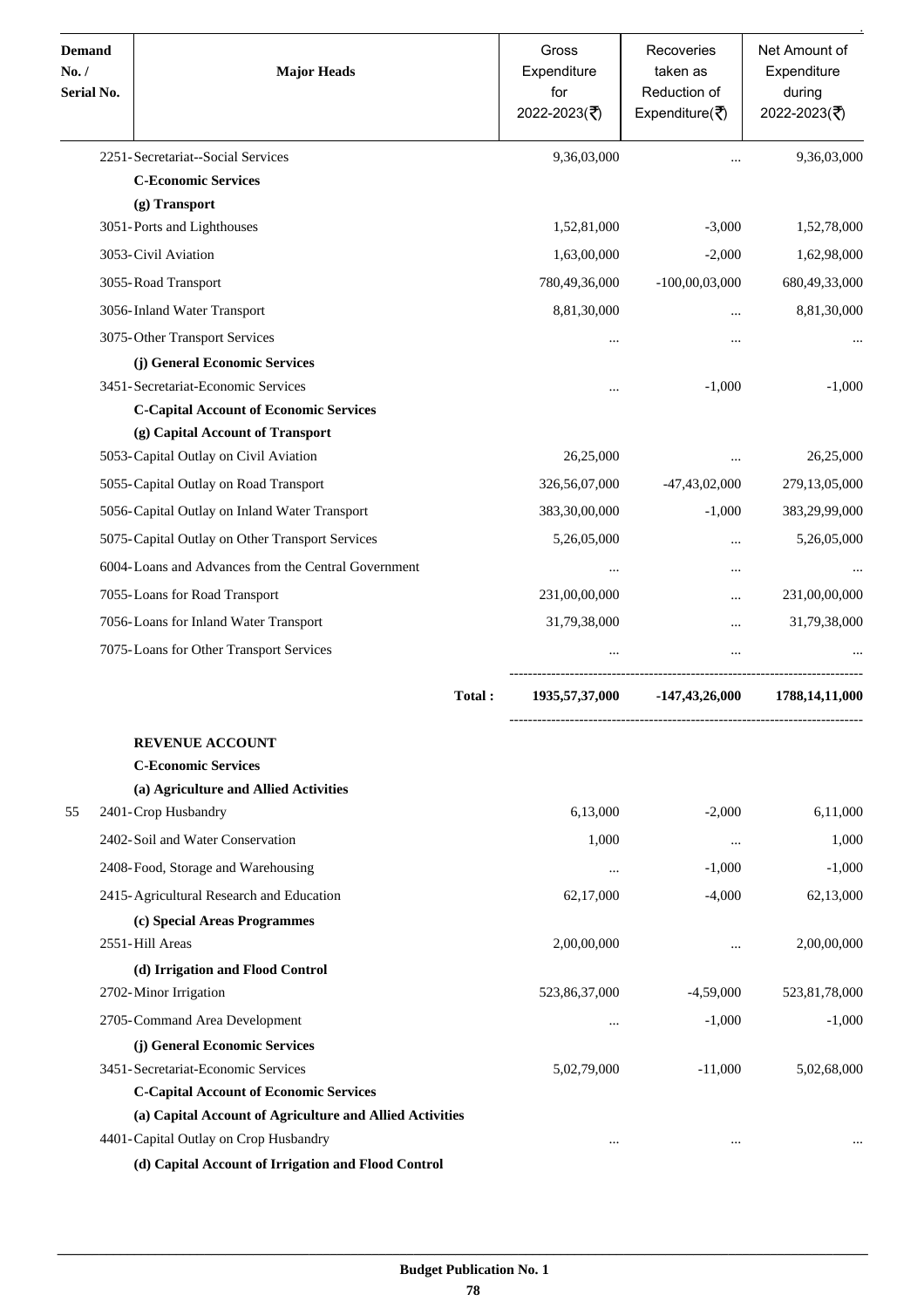| <b>Demand</b><br>No. /<br>Serial No. | <b>Major Heads</b>                                       |        | Gross<br>Expenditure<br>for<br>2022-2023(₹) | Recoveries<br>taken as<br>Reduction of<br>Expenditure( $\overline{\xi}$ ) | Net Amount of<br>Expenditure<br>during<br>2022-2023(₹) |
|--------------------------------------|----------------------------------------------------------|--------|---------------------------------------------|---------------------------------------------------------------------------|--------------------------------------------------------|
|                                      | 4702-Capital Outlay on Minor Irrigation                  |        | 967, 38, 21, 000                            | $-3,00,000$                                                               | 967, 35, 21, 000                                       |
|                                      | 4705-Capital Outlay on Command Area Development          |        | 1,88,71,000                                 | $\ddots$                                                                  | 1,88,71,000                                            |
|                                      |                                                          | Total: | 1500,84,39,000                              |                                                                           | $-7,78,000$ $1500,76,61,000$                           |
|                                      | <b>REVENUE ACCOUNT</b>                                   |        |                                             |                                                                           |                                                        |
|                                      | <b>A-General Services</b>                                |        |                                             |                                                                           |                                                        |
|                                      | (d) Administrative Services                              |        |                                             |                                                                           |                                                        |
| 58                                   | 2052- Secretariat--General Services                      |        | 4,20,66,000                                 | $-3,000$                                                                  | 4,20,63,000                                            |
|                                      | <b>C-Economic Services</b>                               |        |                                             |                                                                           |                                                        |
|                                      | (c) Special Areas Programmes                             |        |                                             |                                                                           |                                                        |
|                                      | 2575-Other Special Areas Programmes                      |        | 13,43,97,000                                | $-5,000$                                                                  | 13,43,92,000                                           |
|                                      | <b>C-Capital Account of Economic Services</b>            |        |                                             |                                                                           |                                                        |
|                                      | (c) Capital Account of Special Areas Programme           |        |                                             |                                                                           |                                                        |
|                                      | 4575-Capital Outlay on Other Special Areas Programme     |        | 675,91,25,000                               | $-3,000$                                                                  | 675,91,22,000                                          |
|                                      | (d) Capital Account of Irrigation and Flood Control      |        |                                             |                                                                           |                                                        |
|                                      | 4702-Capital Outlay on Minor Irrigation                  |        |                                             | $\cdots$                                                                  |                                                        |
|                                      |                                                          | Total: | 693,55,88,000                               | $-11,000$                                                                 | 693,55,77,000                                          |
|                                      | <b>REVENUE ACCOUNT</b>                                   |        |                                             |                                                                           |                                                        |
|                                      | <b>A-General Services</b>                                |        |                                             |                                                                           |                                                        |
|                                      | (d) Administrative Services                              |        |                                             |                                                                           |                                                        |
| 59                                   | 2052-Secretariat--General Services                       |        | 3,05,94,000                                 | $-2,000$                                                                  | 3,05,92,000                                            |
|                                      | <b>B-Social Services</b>                                 |        |                                             |                                                                           |                                                        |
|                                      | a) Education, Sports, Art and Culture                    |        |                                             |                                                                           |                                                        |
|                                      | 2204-Sports and Youth Services                           |        | 211,28,42,000                               | $-12,000$                                                                 | 211,28,30,000                                          |
|                                      | (g) Social Welfare and Nutrition                         |        |                                             |                                                                           |                                                        |
|                                      | 2235-Social Security And Welfare                         |        | 351,00,00,000                               | $\cdots$                                                                  | 351,00,00,000                                          |
|                                      | <b>C-Economic Services</b>                               |        |                                             |                                                                           |                                                        |
|                                      | (a) Agriculture and Allied Activities                    |        |                                             |                                                                           |                                                        |
|                                      | 2435-Other Agricultural Programmes                       |        | 134,00,00,000                               | $-2,000$                                                                  | 133,99,98,000                                          |
|                                      | (b) Rural Development                                    |        |                                             |                                                                           |                                                        |
|                                      | 2515-Other Rural Development Programmes                  |        | 2,00,00,000                                 |                                                                           | 2,00,00,000                                            |
|                                      | <b>C-Capital Account of Economic Services</b>            |        |                                             |                                                                           |                                                        |
|                                      | (a) Capital Account of Agriculture and Allied Activities |        |                                             |                                                                           |                                                        |
|                                      | 4435-Capital Outlay on Other Agricultural Programmes     |        | 19,50,00,000                                | the contract of the contract of the                                       | 19,50,00,000                                           |
|                                      |                                                          | Total: |                                             | 720,84,36,000 -16,000 720,84,20,000                                       |                                                        |
|                                      | <b>REVENUE ACCOUNT</b>                                   |        |                                             |                                                                           |                                                        |
|                                      | <b>A-General Services</b>                                |        |                                             |                                                                           |                                                        |
|                                      | (d) Administrative Services                              |        |                                             |                                                                           |                                                        |
| 61                                   | 2052-Secretariat--General Services                       |        | 8,23,18,000                                 | $-1,53,000$                                                               | 8,21,65,000                                            |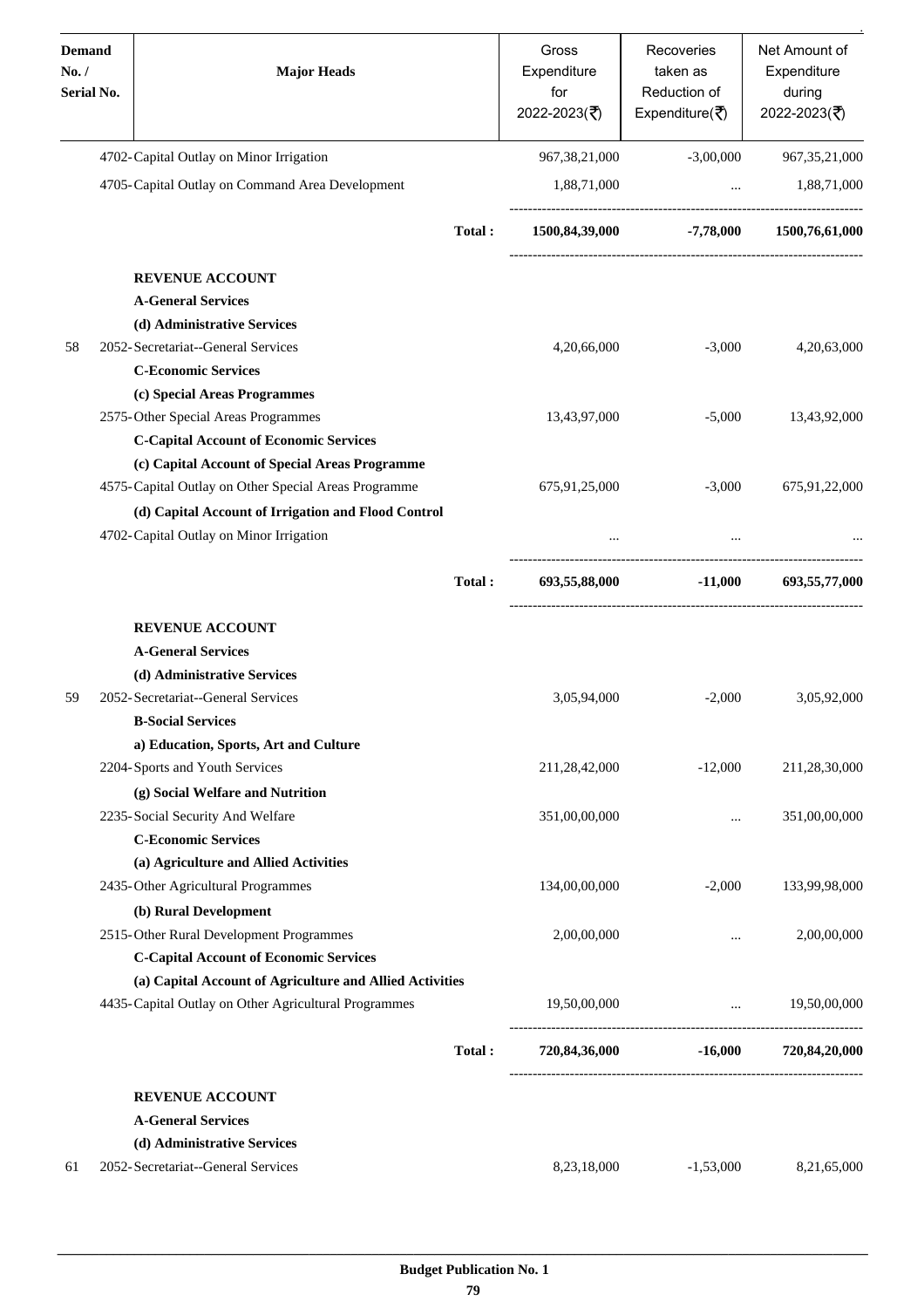| <b>Demand</b><br>No. /<br>Serial No. | <b>Major Heads</b>                                                                                             |        | Gross<br>Expenditure<br>for<br>2022-2023(₹) | Recoveries<br>taken as<br>Reduction of<br>Expenditure( $\overline{\xi}$ ) | Net Amount of<br>Expenditure<br>during<br>2022-2023(₹) |
|--------------------------------------|----------------------------------------------------------------------------------------------------------------|--------|---------------------------------------------|---------------------------------------------------------------------------|--------------------------------------------------------|
|                                      |                                                                                                                | Total: | 8,23,18,000                                 | $-1,53,000$                                                               | 8,21,65,000                                            |
|                                      | <b>REVENUE ACCOUNT</b>                                                                                         |        |                                             |                                                                           |                                                        |
| 62                                   | 2052-Secretariat--General Services                                                                             |        | 13,53,95,000                                | $-2,000$                                                                  | 13,53,93,000                                           |
|                                      | <b>C-Economic Services</b>                                                                                     |        |                                             |                                                                           |                                                        |
|                                      | (c) Special Areas Programmes                                                                                   |        |                                             |                                                                           |                                                        |
|                                      | 2575-Other Special Areas Programmes                                                                            |        | 6,19,63,000                                 |                                                                           | 6,19,63,000                                            |
|                                      | <b>C-Capital Account of Economic Services</b>                                                                  |        |                                             |                                                                           |                                                        |
|                                      | (c) Capital Account of Special Areas Programme                                                                 |        |                                             |                                                                           |                                                        |
|                                      | 4575-Capital Outlay on Other Special Areas Programme                                                           |        | 777,69,00,000                               |                                                                           | 777,69,00,000                                          |
|                                      | (g) Capital Account of Transport                                                                               |        |                                             |                                                                           |                                                        |
|                                      | 5054-Capital Outlay on Roads and Bridges                                                                       |        | $\cdots$                                    | $\ddots$                                                                  |                                                        |
|                                      |                                                                                                                | Total: | 797,42,58,000                               | $-2,000$                                                                  | 797,42,56,000                                          |
|                                      | <b>REVENUE ACCOUNT</b>                                                                                         |        |                                             |                                                                           |                                                        |
|                                      | <b>A-General Services</b>                                                                                      |        |                                             |                                                                           |                                                        |
|                                      | (c) Interest of Payment and Servicing of Debt                                                                  |        |                                             |                                                                           |                                                        |
| 65                                   | 2049-Interest Payments                                                                                         |        |                                             |                                                                           |                                                        |
|                                      | <b>B-Social Services</b>                                                                                       |        |                                             |                                                                           |                                                        |
|                                      | (e) Welfare of SC, ST and OBC's                                                                                |        |                                             |                                                                           |                                                        |
|                                      | 2225-Welfare Of Scheduled Castes, Scheduled Tribes, Other<br><b>Backward Classes And Minorities</b>            |        | 851,84,89,000                               | $-12,000$                                                                 | 851, 84, 77, 000                                       |
|                                      | (h) Others                                                                                                     |        |                                             |                                                                           |                                                        |
|                                      | 2251-Secretariat--Social Services                                                                              |        | 3,50,87,000                                 |                                                                           | 3,50,87,000                                            |
|                                      | <b>B-Capital Account of Social Services</b>                                                                    |        |                                             |                                                                           |                                                        |
|                                      | (e) Welfare of SC, ST and OBC's                                                                                |        |                                             |                                                                           |                                                        |
|                                      | 4225-Capital Outlay On Welfare Of Scheduled Castes, Scheduled<br>Tribes, Other Backward Classes And Minorities |        | 234,42,63,000                               | $\ddotsc$                                                                 | 234,42,63,000                                          |
|                                      | 6225-Loans For Welfare Of Scheduled Castes, Scheduled Tribes,<br>Other Backward Classes And Minorities         |        | $\cdots$                                    | $\ddotsc$                                                                 |                                                        |
|                                      |                                                                                                                | Total: | 1089,78,39,000                              | $-12,000$                                                                 | 1089,78,27,000                                         |
|                                      | <b>REVENUE ACCOUNT</b>                                                                                         |        |                                             |                                                                           |                                                        |
|                                      | <b>A-General Services</b>                                                                                      |        |                                             |                                                                           |                                                        |
|                                      | (a) Organs of State                                                                                            |        |                                             |                                                                           |                                                        |
| 68                                   | 2014-Administration of Justice                                                                                 |        | $\cdots$                                    | $\cdots$                                                                  |                                                        |
|                                      | 2015-Elections                                                                                                 |        | 166,79,14,000                               | $-43,85,000$                                                              | 166, 35, 29, 000                                       |
|                                      | (c) Interest of Payment and Servicing of Debt                                                                  |        |                                             |                                                                           |                                                        |
|                                      | 2049-Interest Payments                                                                                         |        | 1,75,00,000                                 |                                                                           | 1,75,00,000                                            |
|                                      | (d) Administrative Services                                                                                    |        |                                             |                                                                           |                                                        |
|                                      | 2051-Public Service Commission                                                                                 |        | 22,17,35,000                                | $\cdots$                                                                  | 22, 17, 35, 000                                        |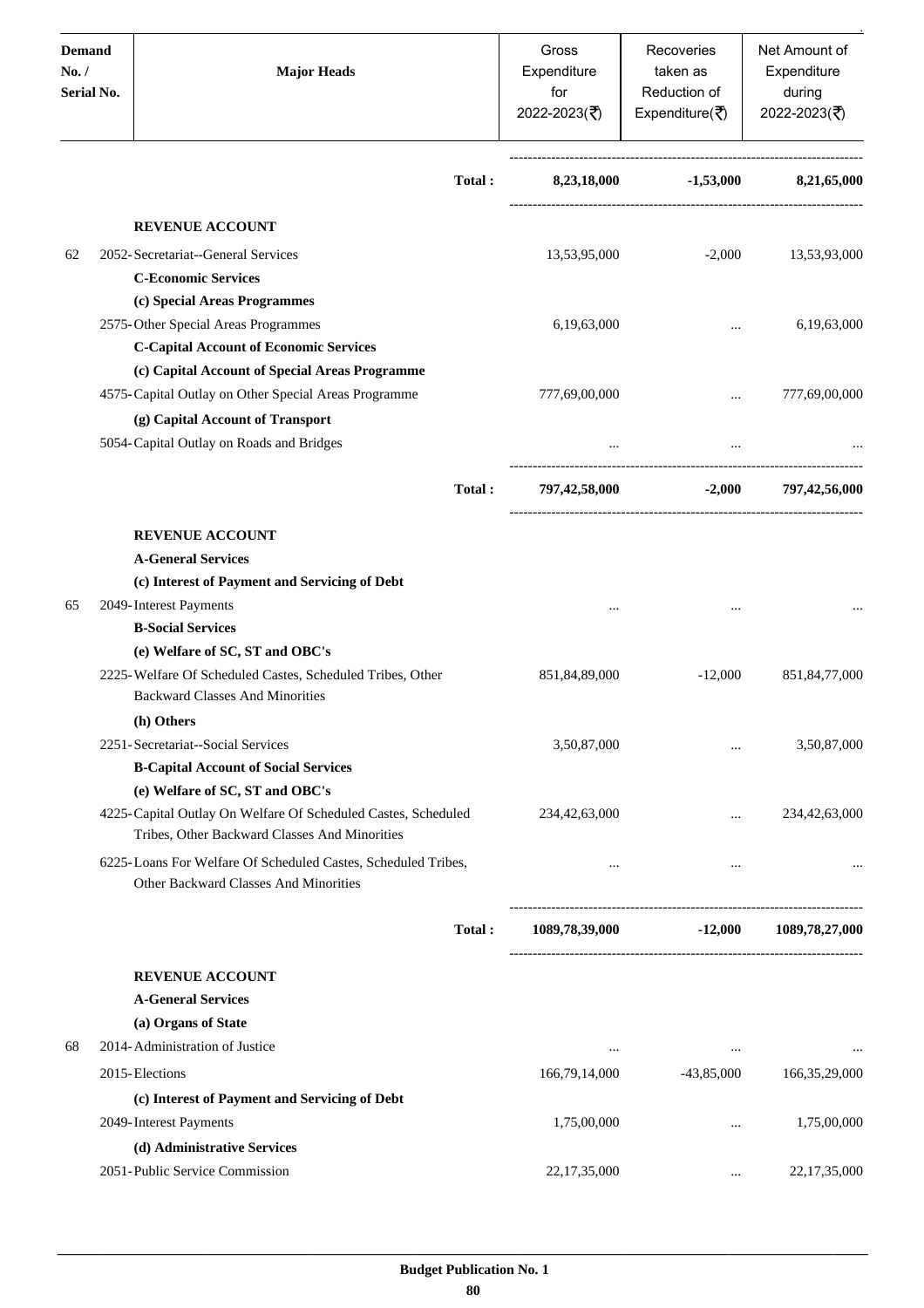| <b>Demand</b><br>No. /<br><b>Serial No.</b> | <b>Major Heads</b>                                                                              | Gross<br>Expenditure<br>for<br>2022-2023(₹) | Recoveries<br>taken as<br>Reduction of<br>Expenditure( $\overline{\xi}$ ) | Net Amount of<br>Expenditure<br>during<br>2022-2023(₹) |
|---------------------------------------------|-------------------------------------------------------------------------------------------------|---------------------------------------------|---------------------------------------------------------------------------|--------------------------------------------------------|
|                                             | 2052-Secretariat--General Services                                                              | 42,91,47,000                                | $-7,57,000$                                                               | 42,83,90,000                                           |
| 2055-Police                                 |                                                                                                 | 9994, 10, 71, 000                           | $-20,57,79,000$                                                           | 9973,52,92,000                                         |
|                                             | 2059-Public Works                                                                               | 55,02,44,000                                | $-5,000$                                                                  | 55,02,39,000                                           |
|                                             | 2070-Other Administrative Services                                                              | 333,80,49,000                               | $-1,33,000$                                                               | 333,79,16,000                                          |
|                                             | (e) Pensions and Miscellaneous General Services                                                 |                                             |                                                                           |                                                        |
|                                             | 2075-Miscellaneous General Services                                                             | 1,58,67,000                                 |                                                                           | 1,58,67,000                                            |
|                                             | <b>B-Social Services</b>                                                                        |                                             |                                                                           |                                                        |
|                                             | (c) Water Supply, Sanitation, Housing and Urban Development                                     |                                             |                                                                           |                                                        |
|                                             | 2216-Housing                                                                                    |                                             |                                                                           |                                                        |
|                                             | (g) Social Welfare and Nutrition                                                                |                                             |                                                                           |                                                        |
|                                             | 2235-Social Security And Welfare                                                                | 7,50,80,000                                 | $-1,000$                                                                  | 7,50,79,000                                            |
|                                             | 2250-Other Social Services                                                                      | 1,57,94,000                                 | $\cdots$                                                                  | 1,57,94,000                                            |
|                                             | <b>C-Economic Services</b>                                                                      |                                             |                                                                           |                                                        |
|                                             | (c) Special Areas Programmes                                                                    |                                             |                                                                           |                                                        |
|                                             | 2551-Hill Areas                                                                                 | 970,47,91,000                               | $\cdots$                                                                  | 970,47,91,000                                          |
|                                             | 2575-Other Special Areas Programmes                                                             | 87, 35, 65, 000                             | $\cdots$                                                                  | 87, 35, 65, 000                                        |
|                                             | (j) General Economic Services                                                                   |                                             |                                                                           |                                                        |
|                                             | 3451-Secretariat-Economic Services                                                              | 77,60,000                                   | $-1,000$                                                                  | 77,59,000                                              |
|                                             | 3454-Census, Surveys and Statistics<br>CAPITAL EXPENDITURE OUTSIDE THE REVENUE ACCOUNT          |                                             | $\cdots$                                                                  |                                                        |
|                                             | <b>A-Capital Account of General Services</b>                                                    |                                             |                                                                           |                                                        |
|                                             | 4055-Capital Outlay on Police                                                                   | 436,24,30,000                               | $\cdots$                                                                  | 436,24,30,000                                          |
|                                             | 4059-Capital Outlay on Public Works                                                             | 126,52,50,000                               |                                                                           | 126,52,50,000                                          |
|                                             | 4070-Capital Outlay on Other Administrative Services                                            | 4,67,25,000                                 |                                                                           | 4,67,25,000                                            |
|                                             | <b>B-Capital Account of Social Services</b>                                                     |                                             |                                                                           |                                                        |
|                                             | (c) Water Supply, Sanitation, Housing and Urban Development                                     |                                             |                                                                           |                                                        |
|                                             | 4216-Capital Outlay on Housing                                                                  | 26,25,00,000                                | $\cdots$                                                                  | 26,25,00,000                                           |
|                                             | (g) Social Welfare and Nutrition                                                                |                                             |                                                                           |                                                        |
|                                             | 4235-Capital Outlay on Social Security and Welfare                                              | 98,80,00,000                                | $\cdots$                                                                  | 98,80,00,000                                           |
|                                             | (h) Others                                                                                      |                                             |                                                                           |                                                        |
|                                             | 4250-Capital Outlay on Other Social Services                                                    | 6,30,00,000                                 | $\cdots$                                                                  | 6,30,00,000                                            |
|                                             | <b>C-Capital Account of Economic Services</b><br>(c) Capital Account of Special Areas Programme |                                             |                                                                           |                                                        |
|                                             | 4551-Capital Outlay on Hill Areas                                                               | $\cdots$                                    | $\cdots$                                                                  |                                                        |
|                                             | 4575-Capital Outlay on Other Special Areas Programme                                            | 191,47,45,000                               | $\cdots$                                                                  | 191,47,45,000                                          |
|                                             | 6004-Loans and Advances from the Central Government                                             | 2,00,00,000                                 | $\cdots$                                                                  | 2,00,00,000                                            |
|                                             |                                                                                                 |                                             |                                                                           |                                                        |
|                                             |                                                                                                 |                                             |                                                                           |                                                        |

**REVENUE ACCOUNT**

**A-General Services**

**(a) Organs of State**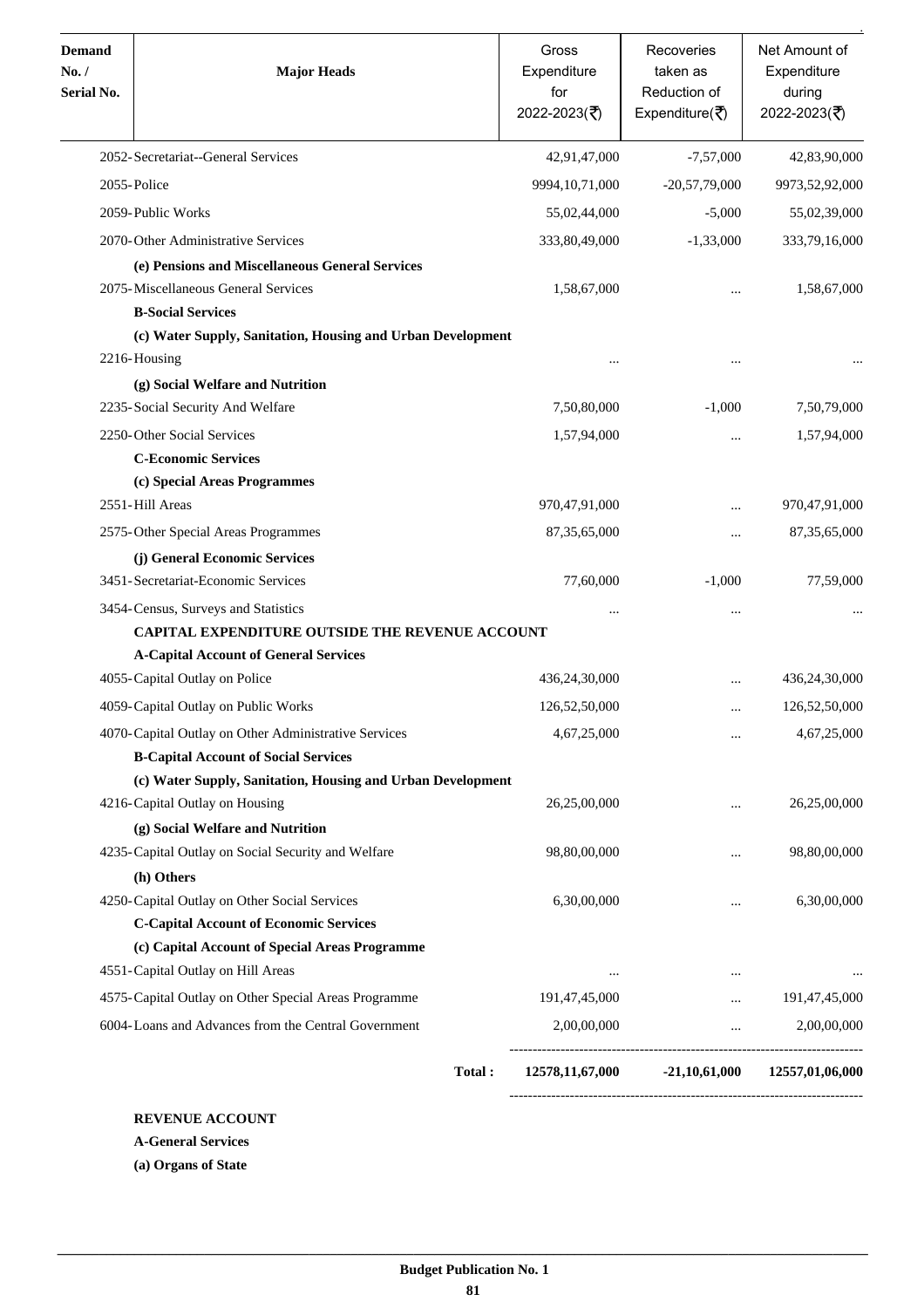| <b>Demand</b><br>No. /<br>Serial No. | <b>Major Heads</b>                                                                   |        | Gross<br>Expenditure<br>for<br>2022-2023(₹) | Recoveries<br>taken as<br>Reduction of<br>Expenditure( $\overline{\overline{\zeta}}$ ) | Net Amount of<br>Expenditure<br>during<br>2022-2023(₹) |  |  |  |  |  |
|--------------------------------------|--------------------------------------------------------------------------------------|--------|---------------------------------------------|----------------------------------------------------------------------------------------|--------------------------------------------------------|--|--|--|--|--|
| 69                                   | 2013-Council of Ministers                                                            |        |                                             |                                                                                        |                                                        |  |  |  |  |  |
|                                      | (b) Fiscal Services                                                                  |        |                                             |                                                                                        |                                                        |  |  |  |  |  |
|                                      | 2029-Land Revenue                                                                    |        | 829, 21, 18, 000                            | $-53,33,000$                                                                           | 828, 67, 85, 000                                       |  |  |  |  |  |
|                                      | (c) Interest of Payment and Servicing of Debt                                        |        |                                             |                                                                                        |                                                        |  |  |  |  |  |
|                                      | 2049-Interest Payments                                                               |        | 75,000                                      |                                                                                        | 75,000                                                 |  |  |  |  |  |
|                                      | (d) Administrative Services                                                          |        |                                             |                                                                                        |                                                        |  |  |  |  |  |
|                                      | 2052-Secretariat--General Services                                                   |        | 19,43,51,000                                | $-6,000$                                                                               | 19,43,45,000                                           |  |  |  |  |  |
|                                      | 2053-District Administration                                                         |        | 294,40,84,000                               | $-19,07,000$                                                                           | 294, 21, 77, 000                                       |  |  |  |  |  |
|                                      | 2059-Public Works                                                                    |        | 18,16,36,000                                | $-3,000$                                                                               | 18,16,33,000                                           |  |  |  |  |  |
|                                      | 2070-Other Administrative Services                                                   |        | 7,33,35,000                                 | $-4,000$                                                                               | 7,33,31,000                                            |  |  |  |  |  |
|                                      | <b>B-Social Services</b>                                                             |        |                                             |                                                                                        |                                                        |  |  |  |  |  |
|                                      | (c) Water Supply, Sanitation, Housing and Urban Development                          |        |                                             |                                                                                        |                                                        |  |  |  |  |  |
|                                      | 2216-Housing                                                                         |        | 9,90,000                                    | $-1,000$                                                                               | 9,89,000                                               |  |  |  |  |  |
|                                      | (g) Social Welfare and Nutrition                                                     |        |                                             |                                                                                        |                                                        |  |  |  |  |  |
|                                      | 2235-Social Security And Welfare                                                     |        | 33,21,05,000                                | $-1,20,000$                                                                            | 33,19,85,000                                           |  |  |  |  |  |
|                                      | 2250-Other Social Services                                                           |        | 39,72,000                                   | $-2,000$                                                                               | 39,70,000                                              |  |  |  |  |  |
|                                      | (h) Others                                                                           |        |                                             |                                                                                        |                                                        |  |  |  |  |  |
|                                      | 2251-Secretariat--Social Services                                                    |        | 4,67,02,000                                 | $-2,000$                                                                               | 4,67,00,000                                            |  |  |  |  |  |
|                                      | <b>C-Economic Services</b>                                                           |        |                                             |                                                                                        |                                                        |  |  |  |  |  |
|                                      | (a) Agriculture and Allied Activities                                                |        |                                             |                                                                                        |                                                        |  |  |  |  |  |
|                                      | 2401-Crop Husbandry                                                                  |        | 63,01,000                                   |                                                                                        | 63,01,000                                              |  |  |  |  |  |
|                                      | 2402-Soil and Water Conservation                                                     |        | 29,57,000                                   | $-1,000$                                                                               | 29,56,000                                              |  |  |  |  |  |
|                                      | (b) Rural Development                                                                |        |                                             |                                                                                        |                                                        |  |  |  |  |  |
|                                      | 2506-Land Reforms                                                                    |        | 31,64,56,000                                | $-11,000$                                                                              | 31,64,45,000                                           |  |  |  |  |  |
|                                      | <b>D-Grants-in-Aid and Contributions</b>                                             |        |                                             |                                                                                        |                                                        |  |  |  |  |  |
|                                      | 3604-Compensation and Assignments to Local Bodies and Panchayati<br>Raj Institutions |        | 5,85,000                                    | $-2,000$                                                                               | 5,83,000                                               |  |  |  |  |  |
|                                      | CAPITAL EXPENDITURE OUTSIDE THE REVENUE ACCOUNT                                      |        |                                             |                                                                                        |                                                        |  |  |  |  |  |
|                                      | <b>A-Capital Account of General Services</b>                                         |        |                                             |                                                                                        |                                                        |  |  |  |  |  |
|                                      | 4059-Capital Outlay on Public Works                                                  |        | 107,30,00,000                               | $-1,000$                                                                               | 107,29,99,000                                          |  |  |  |  |  |
|                                      | <b>B-Capital Account of Social Services</b>                                          |        |                                             |                                                                                        |                                                        |  |  |  |  |  |
|                                      | (g) Social Welfare and Nutrition                                                     |        |                                             |                                                                                        |                                                        |  |  |  |  |  |
|                                      | 4235-Capital Outlay on Social Security and Welfare                                   |        | 114,00,00,000                               | $\cdot \cdot$                                                                          | 114,00,00,000                                          |  |  |  |  |  |
|                                      | <b>C-Capital Account of Economic Services</b>                                        |        |                                             |                                                                                        |                                                        |  |  |  |  |  |
|                                      | (j) Capital Account of General Economic Services                                     |        |                                             |                                                                                        |                                                        |  |  |  |  |  |
|                                      | 5475-Capital Outlay on Other General Economic Services                               |        | $\cdots$                                    | $-1,000$                                                                               | $-1,000$                                               |  |  |  |  |  |
|                                      | 6004-Loans and Advances from the Central Government                                  |        | $\cdots$                                    |                                                                                        |                                                        |  |  |  |  |  |
|                                      | 6235-Loans For Social Security And Welfare                                           |        | $\cdots$                                    | $\cdots$                                                                               |                                                        |  |  |  |  |  |
|                                      |                                                                                      | Total: | 1460,86,67,000                              | -73,94,000                                                                             | 1460, 12, 73, 000                                      |  |  |  |  |  |

**REVENUE ACCOUNT**

**A-General Services**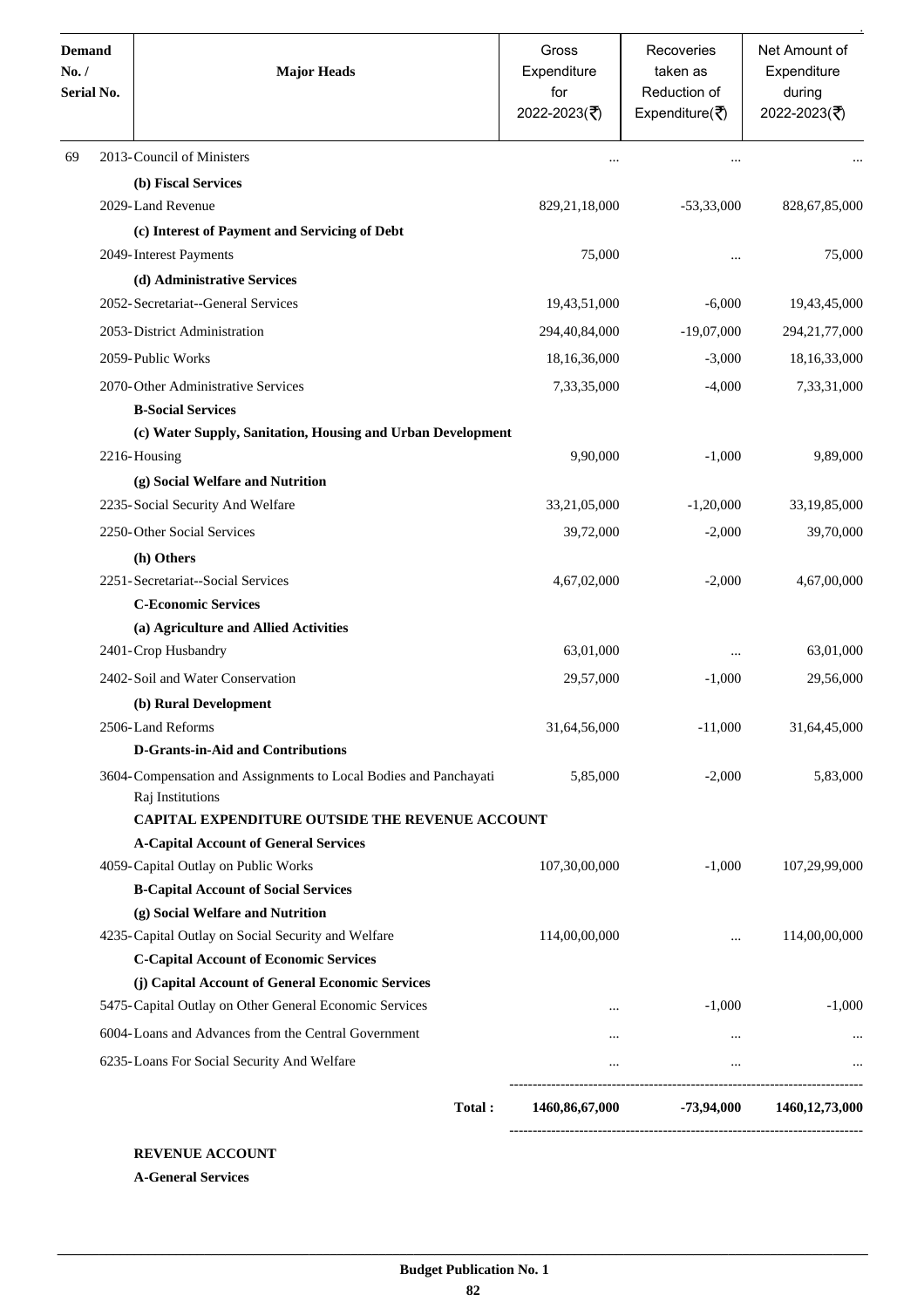| <b>Demand</b><br>No. /<br><b>Serial No.</b> | <b>Major Heads</b>                                               | Gross<br>Expenditure<br>for<br>2022-2023(₹) | Recoveries<br>taken as<br>Reduction of<br>Expenditure( $\overline{\xi}$ ) | Net Amount of<br>Expenditure<br>during<br>2022-2023(₹) |
|---------------------------------------------|------------------------------------------------------------------|---------------------------------------------|---------------------------------------------------------------------------|--------------------------------------------------------|
|                                             | (d) Administrative Services                                      |                                             |                                                                           |                                                        |
| 70                                          | 2052-Secretariat--General Services                               |                                             |                                                                           |                                                        |
|                                             | <b>B-Social Services</b>                                         |                                             |                                                                           |                                                        |
|                                             | a) Education, Sports, Art and Culture                            |                                             |                                                                           |                                                        |
|                                             | 2202-General Education                                           | 5275,43,02,000                              | $-8,43,000$                                                               | 5275,34,59,000                                         |
|                                             | 2203-Technical Education                                         | 102,81,79,000                               | $-34,000$                                                                 | 102,81,45,000                                          |
|                                             | 2204-Sports and Youth Services                                   | 31, 35, 33, 000                             | $-34,000$                                                                 | 31,34,99,000                                           |
|                                             | 2205-Art and Culture                                             | 30, 37, 75, 000                             | $-23,000$                                                                 | 30,37,52,000                                           |
|                                             | (h) Others                                                       |                                             |                                                                           |                                                        |
|                                             | 2251-Secretariat--Social Services                                | 17, 12, 74, 000                             | $-4,000$                                                                  | 17,12,70,000                                           |
|                                             | <b>C-Economic Services</b>                                       |                                             |                                                                           |                                                        |
|                                             | (c) Special Areas Programmes                                     |                                             |                                                                           |                                                        |
|                                             | 2551-Hill Areas                                                  |                                             |                                                                           |                                                        |
|                                             | 2575-Other Special Areas Programmes                              | $\cdots$                                    |                                                                           |                                                        |
|                                             | (e) Energy                                                       |                                             |                                                                           |                                                        |
|                                             | 2810-Non-conventional Sources of Energy                          |                                             | $\cdots$                                                                  |                                                        |
|                                             | (i) Science, Technology and Environment                          |                                             |                                                                           |                                                        |
|                                             | 3425-Other Scientific Research                                   | $\cdots$                                    | $-15,000$                                                                 | $-15,000$                                              |
|                                             | (j) General Economic Services                                    |                                             |                                                                           |                                                        |
|                                             | 3451-Secretariat-Economic Services                               | $\ddotsc$                                   |                                                                           |                                                        |
|                                             | 3454-Census, Surveys and Statistics                              | 2,00,98,000                                 | $-2,000$                                                                  | 2,00,96,000                                            |
|                                             | <b>B-Capital Account of Social Services</b>                      |                                             |                                                                           |                                                        |
|                                             | (a) Education, Sport, Art and Culture                            |                                             |                                                                           |                                                        |
|                                             | 4202-Capital Outlay on Education, Sports, Art and Culture        | 352,09,25,000                               |                                                                           | 352,09,25,000                                          |
|                                             | <b>C-Capital Account of Economic Services</b>                    |                                             |                                                                           |                                                        |
|                                             | (g) Capital Account of Transport                                 |                                             |                                                                           |                                                        |
|                                             | 5054-Capital Outlay on Roads and Bridges                         |                                             |                                                                           |                                                        |
|                                             | (j) Capital Account of General Economic Services                 |                                             |                                                                           |                                                        |
|                                             | 5425-Capital Outlay on Other Scientific & Environmental Research | $\cdots$                                    | $\cdots$                                                                  |                                                        |
|                                             | 6202-Loans for Education, Sports, Art and Culture                | $\cdots$                                    | $\cdots$                                                                  |                                                        |
|                                             | Total:                                                           | 5811,20,86,000                              |                                                                           | $-9,55,000$ $5811,11,31,000$                           |
|                                             | <b>REVENUE ACCOUNT</b>                                           |                                             |                                                                           |                                                        |
|                                             | <b>A-General Services</b>                                        |                                             |                                                                           |                                                        |
|                                             | (c) Interest of Payment and Servicing of Debt                    |                                             |                                                                           |                                                        |
| 71                                          | 2049-Interest Payments                                           | $\cdots$                                    | $\cdots$                                                                  | $\cdots$                                               |
|                                             | (d) Administrative Services                                      |                                             |                                                                           |                                                        |
|                                             | 2059-Public Works                                                | 62,39,000                                   | $\cdots$                                                                  | 62,39,000                                              |
|                                             | (e) Pensions and Miscellaneous General Services                  |                                             |                                                                           |                                                        |
|                                             | 2075-Miscellaneous General Services                              | $\cdots$                                    |                                                                           |                                                        |
|                                             | <b>B-Social Services</b>                                         |                                             |                                                                           |                                                        |

**(c) Water Supply, Sanitation, Housing and Urban Development**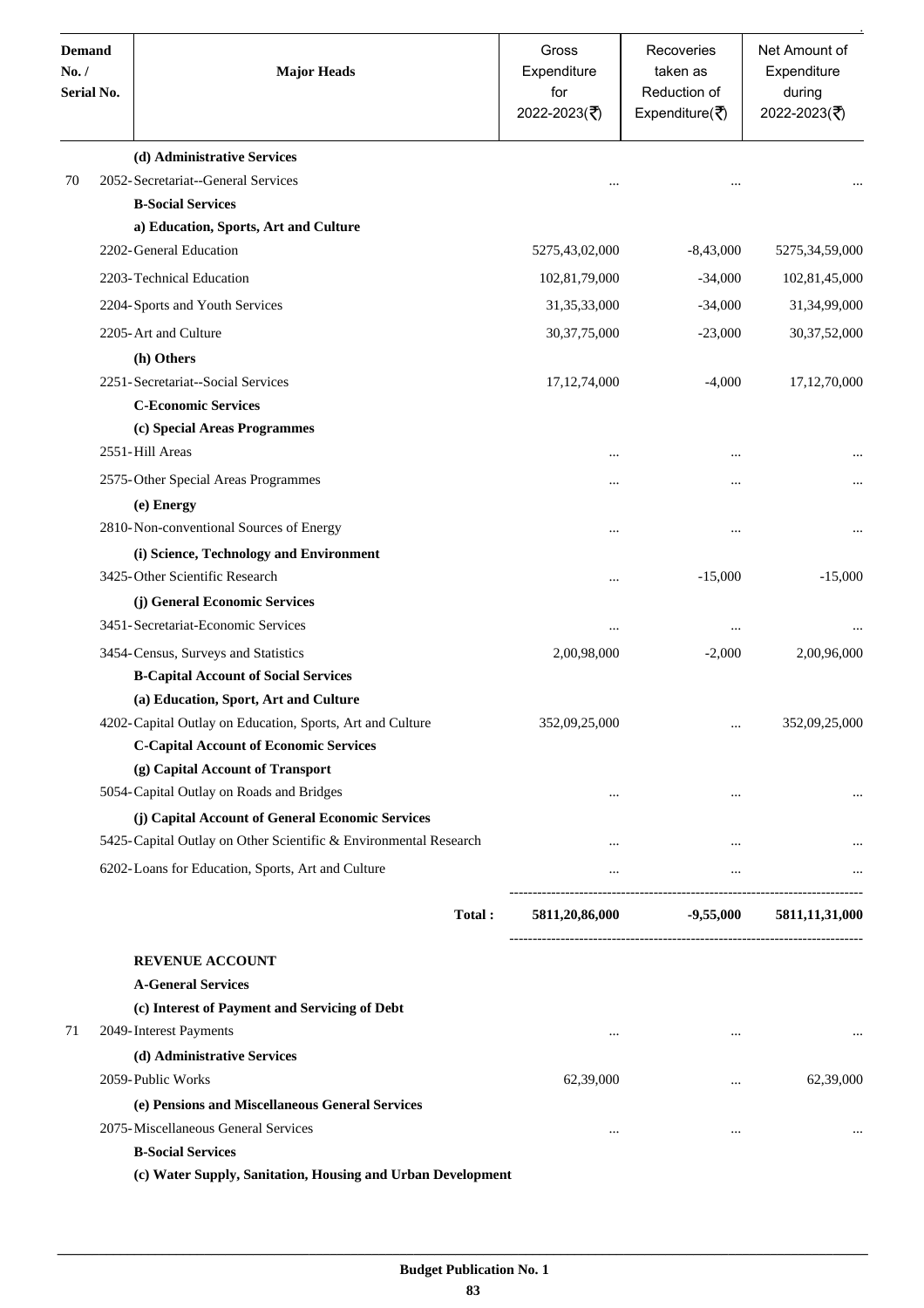| <b>Demand</b><br>No./<br><b>Serial No.</b> | <b>Major Heads</b>                                          | Gross<br>Expenditure<br>for<br>2022-2023(₹) | Recoveries<br>taken as<br>Reduction of<br>Expenditure( $\overline{\xi}$ ) | Net Amount of<br>Expenditure<br>during<br>2022-2023(₹) |
|--------------------------------------------|-------------------------------------------------------------|---------------------------------------------|---------------------------------------------------------------------------|--------------------------------------------------------|
|                                            | 2217-Urban Development                                      | 31,80,00,000                                |                                                                           | 31,80,00,000                                           |
|                                            | (f) Labour and Labour Welfare                               |                                             |                                                                           |                                                        |
|                                            | 2230-Labour and Employment                                  | $\cdots$                                    | $\ddotsc$                                                                 |                                                        |
|                                            | (g) Social Welfare and Nutrition                            |                                             |                                                                           |                                                        |
|                                            | 2235-Social Security And Welfare                            | $\cdots$                                    |                                                                           |                                                        |
|                                            | <b>C-Economic Services</b>                                  |                                             |                                                                           |                                                        |
|                                            | (a) Agriculture and Allied Activities                       |                                             |                                                                           |                                                        |
|                                            | 2401-Crop Husbandry                                         | 19,69,15,000                                | $-2,000$                                                                  | 19,69,13,000                                           |
|                                            | 2402-Soil and Water Conservation                            | $\cdots$                                    | $\cdots$                                                                  |                                                        |
|                                            | (b) Rural Development                                       |                                             |                                                                           |                                                        |
|                                            | 2505-Rural Employment                                       | 84,05,71,000                                | $-1,000$                                                                  | 84,05,70,000                                           |
|                                            | 2515-Other Rural Development Programmes                     | 74,20,00,000                                | $\cdots$                                                                  | 74,20,00,000                                           |
|                                            | (c) Special Areas Programmes                                |                                             |                                                                           |                                                        |
|                                            | 2575-Other Special Areas Programmes                         | 180,54,00,000                               | $\ddotsc$                                                                 | 180,54,00,000                                          |
|                                            | (j) General Economic Services                               |                                             |                                                                           |                                                        |
|                                            | 3451-Secretariat-Economic Services                          | 43,71,04,000                                | $-4,000$                                                                  | 43,71,00,000                                           |
|                                            |                                                             |                                             |                                                                           |                                                        |
|                                            | 3452-Tourism                                                | $\cdots$                                    | $\cdots$                                                                  |                                                        |
|                                            | 3454-Census, Surveys and Statistics                         | 36,84,26,000                                | $-1,000$                                                                  | 36,84,25,000                                           |
|                                            | <b>CAPITAL EXPENDITURE OUTSIDE THE REVENUE ACCOUNT</b>      |                                             |                                                                           |                                                        |
|                                            | <b>A-Capital Account of General Services</b>                |                                             |                                                                           |                                                        |
|                                            | 4059-Capital Outlay on Public Works                         | 21,00,00,000                                |                                                                           | 21,00,00,000                                           |
|                                            | <b>B-Capital Account of Social Services</b>                 |                                             |                                                                           |                                                        |
|                                            | (b) Health and Family Welfare                               |                                             |                                                                           |                                                        |
|                                            | 4210-Capital Outlay on Medical and Public Health            |                                             | $\cdots$                                                                  |                                                        |
|                                            | (c) Water Supply, Sanitation, Housing and Urban Development |                                             |                                                                           |                                                        |
|                                            | 4217-Capital Outlay on Urban Development                    | 3,00,00,000                                 |                                                                           | 3,00,00,000                                            |
|                                            | (g) Social Welfare and Nutrition                            |                                             |                                                                           |                                                        |
|                                            | 4235-Capital Outlay on Social Security and Welfare          | $\ddotsc$                                   |                                                                           |                                                        |
|                                            | <b>C-Capital Account of Economic Services</b>               |                                             |                                                                           |                                                        |
|                                            | (b) Capital Account of Rural Development                    |                                             |                                                                           |                                                        |
|                                            | 4515-Capital Outlay on Other Rural Development Programmes   | 7,00,00,000                                 | $\cdots$                                                                  | 7,00,00,000                                            |
|                                            | (c) Capital Account of Special Areas Programme              |                                             |                                                                           |                                                        |
|                                            | 4575-Capital Outlay on Other Special Areas Programme        | 21,00,00,000                                | $\cdots$                                                                  | 21,00,00,000                                           |
|                                            | 6004-Loans and Advances from the Central Government         | $\cdots$                                    | $\cdots$                                                                  |                                                        |
|                                            | 6250-Loans for Other Social Services                        | $\cdots$                                    | $\cdots$                                                                  |                                                        |
|                                            | Total:                                                      | 523,46,55,000                               | $-8,000$                                                                  | 523,46,47,000                                          |
|                                            | <b>REVENUE ACCOUNT</b>                                      |                                             |                                                                           |                                                        |
|                                            | <b>A-General Services</b>                                   |                                             |                                                                           |                                                        |
|                                            | (c) Interest of Payment and Servicing of Debt               |                                             |                                                                           |                                                        |
| 72                                         | 2049-Interest Payments                                      | 23,00,00,000                                |                                                                           | 23,00,00,000                                           |
|                                            | (d) Administrative Services                                 |                                             |                                                                           |                                                        |
|                                            |                                                             |                                             |                                                                           |                                                        |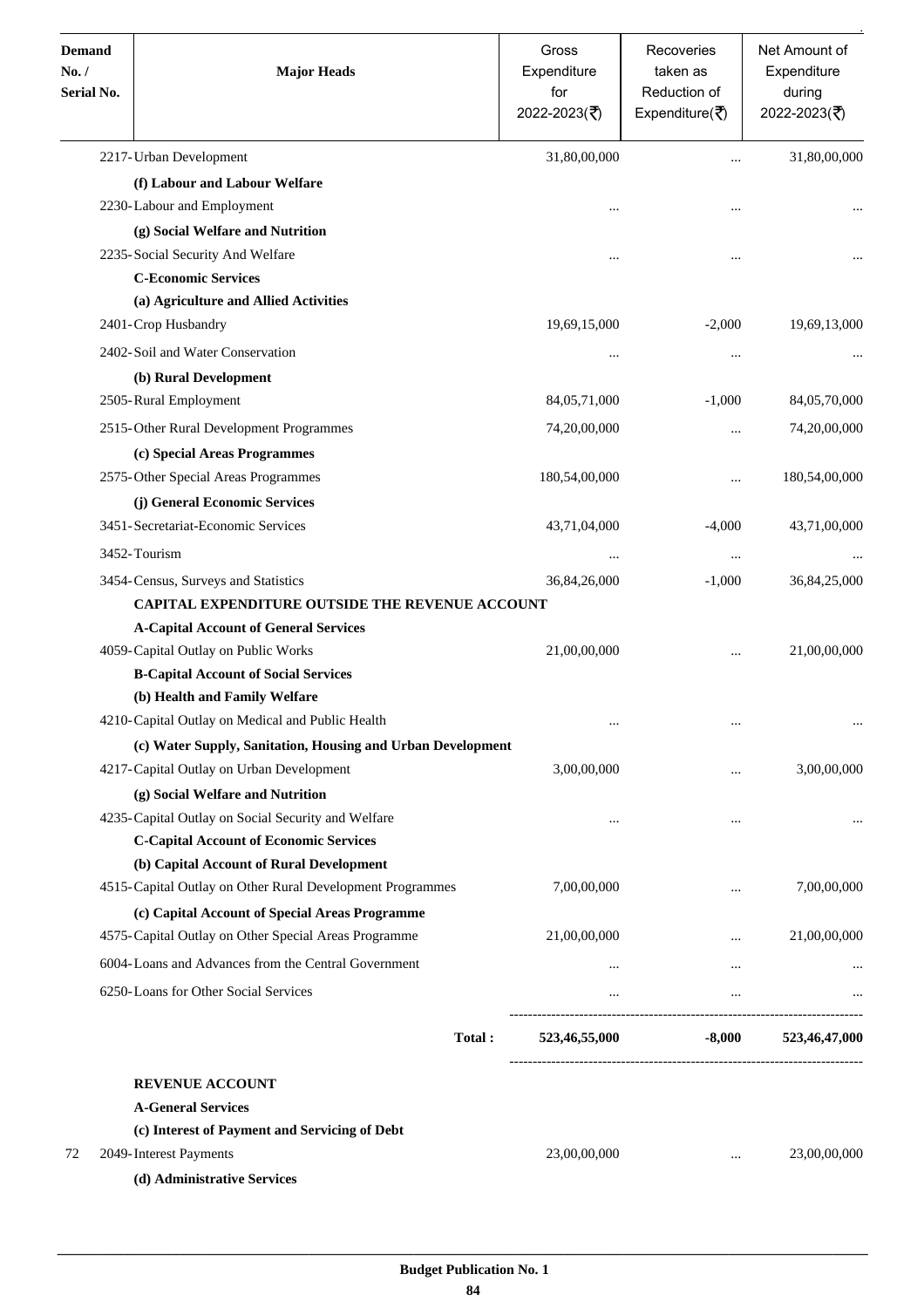| <b>Demand</b><br>No. /<br><b>Serial No.</b> | <b>Major Heads</b>                                                                                                | Gross<br>Expenditure<br>for<br>2022-2023(₹) | Recoveries<br>taken as<br>Reduction of<br>Expenditure( $\overline{\xi}$ ) | Net Amount of<br>Expenditure<br>during<br>2022-2023(₹) |
|---------------------------------------------|-------------------------------------------------------------------------------------------------------------------|---------------------------------------------|---------------------------------------------------------------------------|--------------------------------------------------------|
|                                             | 2052-Secretariat--General Services                                                                                | 8,34,62,000                                 | $-1,30,01,000$                                                            | 7,04,61,000                                            |
|                                             | 2059-Public Works                                                                                                 | $\cdots$                                    |                                                                           |                                                        |
|                                             | 2070-Other Administrative Services                                                                                | $\ddotsc$                                   | $-1,000$                                                                  | $-1,000$                                               |
|                                             | <b>B-Social Services</b>                                                                                          |                                             |                                                                           |                                                        |
|                                             | (b) Health and Family Welfare                                                                                     |                                             |                                                                           |                                                        |
|                                             | 2211-Family Welfare                                                                                               | $\ddotsc$                                   | $-1,000$                                                                  | $-1,000$                                               |
|                                             | (c) Water Supply, Sanitation, Housing and Urban Development                                                       |                                             |                                                                           |                                                        |
|                                             | 2215-Water Supply and Sanitation                                                                                  | 59,27,70,000                                | $-2,000$                                                                  | 59,27,68,000                                           |
|                                             | 2216-Housing                                                                                                      | 29,63,00,000                                | $-6,000$                                                                  | 29,62,94,000                                           |
|                                             | 2217-Urban Development                                                                                            | 7526,16,90,000                              | $-2,85,000$                                                               | 7526,14,05,000                                         |
|                                             | (g) Social Welfare and Nutrition                                                                                  |                                             |                                                                           |                                                        |
|                                             | 2235-Social Security And Welfare                                                                                  | 133,90,00,000                               | $\cdots$                                                                  | 133,90,00,000                                          |
|                                             | <b>C-Economic Services</b>                                                                                        |                                             |                                                                           |                                                        |
|                                             | (c) Special Areas Programmes                                                                                      |                                             |                                                                           |                                                        |
|                                             | 2551-Hill Areas                                                                                                   |                                             | $\cdots$                                                                  |                                                        |
|                                             | (j) General Economic Services                                                                                     |                                             |                                                                           |                                                        |
|                                             | 3451-Secretariat-Economic Services                                                                                | 16,13,60,000                                | $-4,000$                                                                  | 16,13,56,000                                           |
|                                             | 3475-Other General Economic Services                                                                              | 2,24,74,000                                 | $-3,000$                                                                  | 2,24,71,000                                            |
|                                             | <b>D-Grants-in-Aid and Contributions</b>                                                                          |                                             |                                                                           |                                                        |
|                                             | 3604-Compensation and Assignments to Local Bodies and Panchayati<br>Raj Institutions                              | 515,71,60,000                               | $-3,58,000$                                                               | 515,68,02,000                                          |
|                                             | <b>CAPITAL EXPENDITURE OUTSIDE THE REVENUE ACCOUNT</b>                                                            |                                             |                                                                           |                                                        |
|                                             | <b>A-Capital Account of General Services</b>                                                                      |                                             |                                                                           |                                                        |
|                                             | 4059-Capital Outlay on Public Works                                                                               |                                             |                                                                           |                                                        |
|                                             | <b>B-Capital Account of Social Services</b>                                                                       |                                             |                                                                           |                                                        |
|                                             | (c) Water Supply, Sanitation, Housing and Urban Development<br>4215-Capital Outlay on Water Supply and Sanitation |                                             |                                                                           |                                                        |
|                                             |                                                                                                                   | $\cdots$                                    |                                                                           |                                                        |
|                                             | 4216-Capital Outlay on Housing                                                                                    | 10,00,00,000                                | $-1,04,000$                                                               | 9,98,96,000                                            |
|                                             | 4217-Capital Outlay on Urban Development                                                                          | 4052,82,75,000                              | $-8,01,00,000$                                                            | 4044,81,75,000                                         |
|                                             | (g) Social Welfare and Nutrition                                                                                  |                                             |                                                                           |                                                        |
|                                             | 4235-Capital Outlay on Social Security and Welfare                                                                |                                             |                                                                           |                                                        |
|                                             | 6003-Internal Debt of the State Government                                                                        |                                             | $\cdots$                                                                  |                                                        |
|                                             | 6004-Loans and Advances from the Central Government                                                               |                                             | $\cdots$                                                                  |                                                        |
|                                             | 6215-Loans for Water Supply and Sanitation                                                                        | $\cdots$                                    | $\cdots$                                                                  |                                                        |
|                                             | 6217-Loans for Urban Development                                                                                  | 451,13,00,000                               |                                                                           | 451,13,00,000                                          |
|                                             | 6551-Loans for Hill Areas                                                                                         |                                             | $\cdots$                                                                  |                                                        |
|                                             | Total:                                                                                                            | 12828,37,91,000                             | $-9,38,65,000$                                                            | 12818,99,26,000                                        |

**REVENUE ACCOUNT**

**A-General Services**

**(a) Organs of State**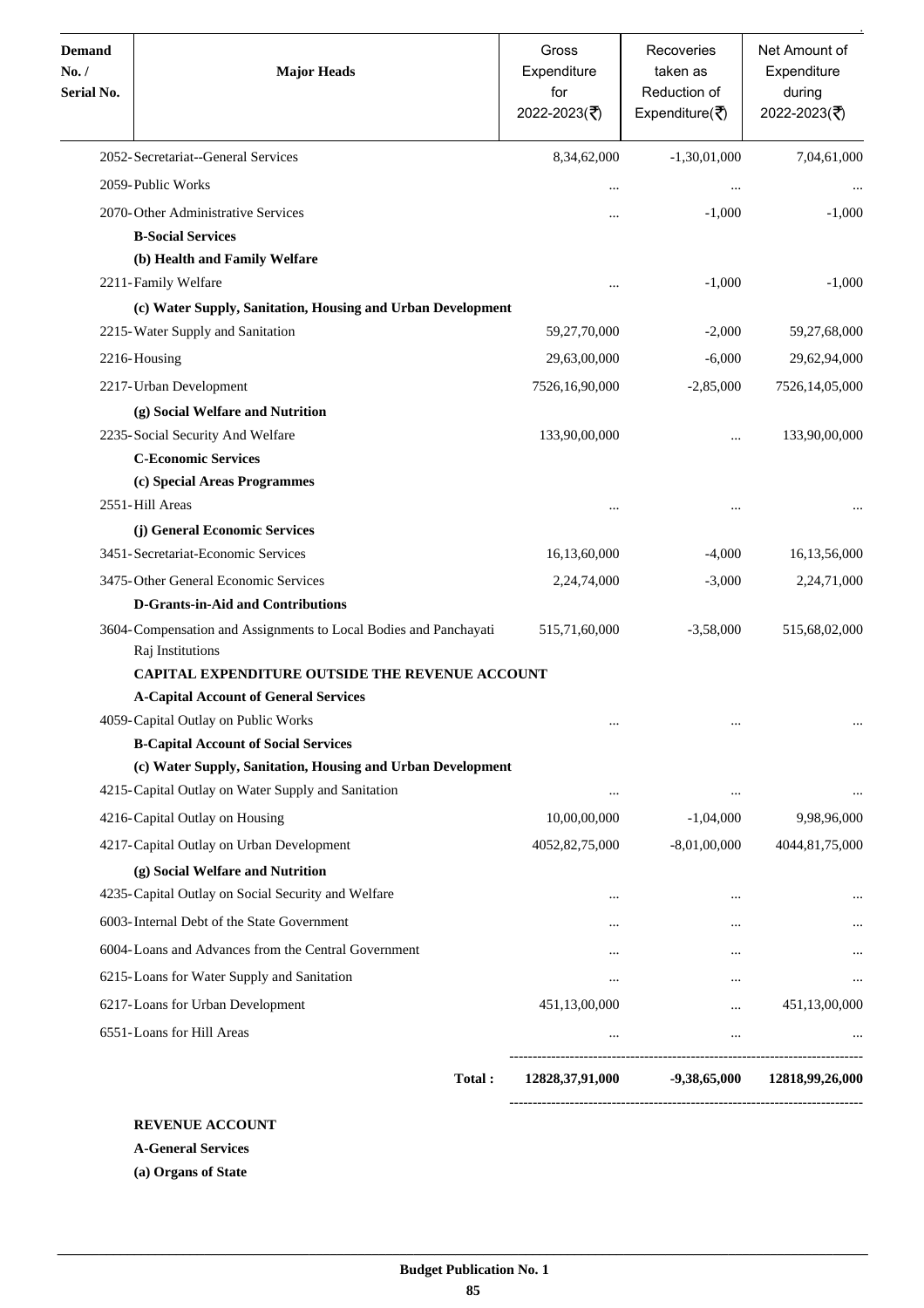| <b>Demand</b><br>No. /<br><b>Serial No.</b> | <b>Major Heads</b>                                                                                     |        | Gross<br>Expenditure<br>for<br>2022-2023(₹) | Recoveries<br>taken as<br>Reduction of<br>Expenditure( $\overline{\xi}$ ) | Net Amount of<br>Expenditure<br>during<br>2022-2023(₹) |
|---------------------------------------------|--------------------------------------------------------------------------------------------------------|--------|---------------------------------------------|---------------------------------------------------------------------------|--------------------------------------------------------|
| 73                                          | 2013-Council of Ministers                                                                              |        | 7,35,000                                    | $-2,000$                                                                  | 7,33,000                                               |
|                                             | (c) Interest of Payment and Servicing of Debt                                                          |        |                                             |                                                                           |                                                        |
|                                             | 2049-Interest Payments                                                                                 |        |                                             |                                                                           |                                                        |
|                                             | (d) Administrative Services                                                                            |        |                                             |                                                                           |                                                        |
|                                             | 2052-Secretariat--General Services                                                                     |        | 3,79,32,000                                 | $-2,000$                                                                  | 3,79,30,000                                            |
|                                             | 2059-Public Works                                                                                      |        | 21,10,000                                   | $-1,000$                                                                  | 21,09,000                                              |
|                                             | 2070-Other Administrative Services                                                                     |        | 107,02,53,000                               | $-5,99,000$                                                               | 106,96,54,000                                          |
|                                             | <b>B-Social Services</b>                                                                               |        |                                             |                                                                           |                                                        |
|                                             | (g) Social Welfare and Nutrition                                                                       |        |                                             |                                                                           |                                                        |
|                                             | 2235-Social Security And Welfare                                                                       |        | 174,28,05,000                               | $-27,000$                                                                 | 174,27,78,000                                          |
|                                             | 2245-Relief on account of Natural Calamities                                                           |        | 2839,09,90,000                              | $-1416,00,00,000$                                                         | 1423,09,90,000                                         |
|                                             | 2250-Other Social Services                                                                             |        |                                             |                                                                           |                                                        |
|                                             | (h) Others                                                                                             |        | $\ddotsc$                                   |                                                                           |                                                        |
|                                             | 2251-Secretariat--Social Services                                                                      |        | 7,07,78,000                                 | $-2,000$                                                                  | 7,07,76,000                                            |
|                                             | <b>CAPITAL EXPENDITURE OUTSIDE THE REVENUE ACCOUNT</b><br><b>A-Capital Account of General Services</b> |        |                                             |                                                                           |                                                        |
|                                             | 4059-Capital Outlay on Public Works                                                                    |        | 94,59,98,000                                | $-1,000$                                                                  | 94,59,97,000                                           |
|                                             | 4070-Capital Outlay on Other Administrative Services                                                   |        |                                             |                                                                           |                                                        |
|                                             | <b>B-Capital Account of Social Services</b>                                                            |        | $\ddotsc$                                   | $\cdots$                                                                  |                                                        |
|                                             | (c) Water Supply, Sanitation, Housing and Urban Development                                            |        |                                             |                                                                           |                                                        |
|                                             | 4216-Capital Outlay on Housing                                                                         |        | 119,05,53,000                               |                                                                           | 119,05,53,000                                          |
|                                             | (g) Social Welfare and Nutrition                                                                       |        |                                             |                                                                           |                                                        |
|                                             | 4235-Capital Outlay on Social Security and Welfare                                                     |        | 3,72,26,000                                 | $\ddotsc$                                                                 | 3,72,26,000                                            |
|                                             | <b>C-Capital Account of Economic Services</b>                                                          |        |                                             |                                                                           |                                                        |
|                                             | (a) Capital Account of Agriculture and Allied Activities                                               |        |                                             |                                                                           |                                                        |
|                                             | 4401-Capital Outlay on Crop Husbandry                                                                  |        | $\cdots$                                    | $\cdots$                                                                  |                                                        |
|                                             | 6003-Internal Debt of the State Government                                                             |        | $\cdots$                                    | $\cdots$                                                                  |                                                        |
|                                             |                                                                                                        |        |                                             |                                                                           |                                                        |
|                                             |                                                                                                        | Total: | 3348,93,80,000                              | -1416,06,34,000                                                           | 1932,87,46,000                                         |
|                                             | <b>REVENUE ACCOUNT</b>                                                                                 |        |                                             |                                                                           |                                                        |
|                                             | <b>A-General Services</b>                                                                              |        |                                             |                                                                           |                                                        |
|                                             | (c) Interest of Payment and Servicing of Debt                                                          |        |                                             |                                                                           |                                                        |
| 74                                          | 2049-Interest Payments                                                                                 |        | $\cdots$                                    | $\cdots$                                                                  |                                                        |
|                                             | <b>B-Social Services</b>                                                                               |        |                                             |                                                                           |                                                        |
|                                             | (g) Social Welfare and Nutrition                                                                       |        |                                             |                                                                           |                                                        |
|                                             | 2235-Social Security And Welfare                                                                       |        | 17788,83,71,000                             | $-14,57,000$                                                              | 17788,69,14,000                                        |
|                                             | 2236-Nutrition                                                                                         |        | 1206,82,50,000                              | $-4,000$                                                                  | 1206, 82, 46, 000                                      |
|                                             | 2250-Other Social Services                                                                             |        | $\cdots$                                    | $-1,000$                                                                  | $-1,000$                                               |
|                                             | (h) Others                                                                                             |        |                                             |                                                                           |                                                        |
|                                             | 2251-Secretariat--Social Services                                                                      |        | 10,48,43,000                                | $-53,000$                                                                 | 10,47,90,000                                           |
|                                             | CAPITAL EXPENDITURE OUTSIDE THE REVENUE ACCOUNT                                                        |        |                                             |                                                                           |                                                        |
|                                             | <b>A-Capital Account of General Services</b>                                                           |        |                                             |                                                                           |                                                        |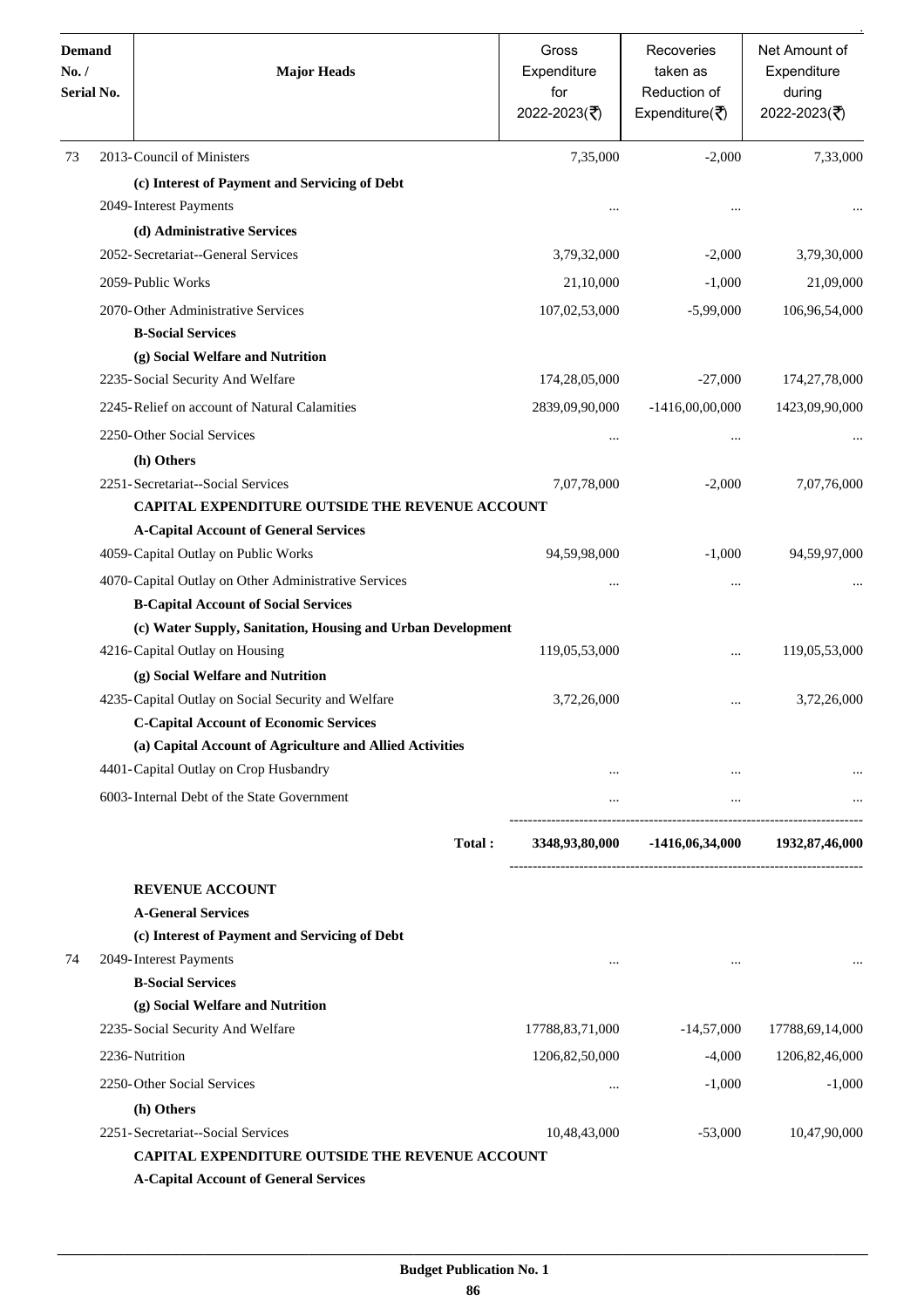| <b>Demand</b><br>No. /<br>Serial No. | <b>Major Heads</b>                                                                                                        | Gross<br>Expenditure<br>for<br>2022-2023(₹) | Recoveries<br>taken as<br>Reduction of<br>Expenditure( $\overline{\overline{\zeta}}$ ) | Net Amount of<br>Expenditure<br>during<br>2022-2023(₹) |
|--------------------------------------|---------------------------------------------------------------------------------------------------------------------------|---------------------------------------------|----------------------------------------------------------------------------------------|--------------------------------------------------------|
|                                      | 4059-Capital Outlay on Public Works                                                                                       |                                             |                                                                                        |                                                        |
|                                      | <b>B-Capital Account of Social Services</b>                                                                               |                                             |                                                                                        |                                                        |
|                                      | (g) Social Welfare and Nutrition                                                                                          |                                             |                                                                                        |                                                        |
|                                      | 4235-Capital Outlay on Social Security and Welfare                                                                        | 232, 27, 37, 000                            | $\cdots$                                                                               | 232, 27, 37, 000                                       |
|                                      | 6235-Loans For Social Security And Welfare                                                                                |                                             |                                                                                        |                                                        |
|                                      | Total:                                                                                                                    | 19238,42,01,000                             | $-15,15,000$                                                                           | 19238,26,86,000                                        |
|                                      | <b>REVENUE ACCOUNT</b>                                                                                                    |                                             |                                                                                        |                                                        |
|                                      | <b>A-General Services</b>                                                                                                 |                                             |                                                                                        |                                                        |
|                                      | (c) Interest of Payment and Servicing of Debt                                                                             |                                             |                                                                                        |                                                        |
| 75                                   | 2049-Interest Payments                                                                                                    | $\ddotsc$                                   |                                                                                        |                                                        |
|                                      | (d) Administrative Services                                                                                               |                                             |                                                                                        |                                                        |
|                                      | 2058-Stationery and Printing                                                                                              | 44,39,01,000                                | $-18,000$                                                                              | 44, 38, 83, 000                                        |
|                                      | 2059-Public Works                                                                                                         | $\cdots$                                    | $\cdots$                                                                               |                                                        |
|                                      | <b>C-Economic Services</b>                                                                                                |                                             |                                                                                        |                                                        |
|                                      | (c) Special Areas Programmes                                                                                              |                                             |                                                                                        |                                                        |
|                                      | 2551-Hill Areas                                                                                                           |                                             |                                                                                        |                                                        |
|                                      | (f) Industry and Minerals                                                                                                 |                                             |                                                                                        |                                                        |
|                                      | 2852-Industries                                                                                                           | 303,60,81,000                               | $-5,000$                                                                               | 303,60,76,000                                          |
|                                      | 2853-Non-Ferrous Mining and Metallurgical Industries                                                                      | 9,85,95,000                                 | $-7,000$                                                                               | 9,85,88,000                                            |
|                                      | (j) General Economic Services                                                                                             |                                             |                                                                                        |                                                        |
|                                      | 3451-Secretariat-Economic Services                                                                                        | 17,82,73,000                                | $-3,000$                                                                               | 17,82,70,000                                           |
|                                      | 3475-Other General Economic Services                                                                                      | 1,47,17,000                                 | $-2,000$                                                                               | 1,47,15,000                                            |
|                                      | <b>CAPITAL EXPENDITURE OUTSIDE THE REVENUE ACCOUNT</b>                                                                    |                                             |                                                                                        |                                                        |
|                                      | <b>A-Capital Account of General Services</b>                                                                              |                                             |                                                                                        |                                                        |
|                                      | 4059-Capital Outlay on Public Works                                                                                       | 16,27,51,000                                | $\ddotsc$                                                                              | 16,27,51,000                                           |
|                                      | <b>C-Capital Account of Economic Services</b>                                                                             |                                             |                                                                                        |                                                        |
|                                      | (a) Capital Account of Agriculture and Allied Activities                                                                  |                                             |                                                                                        |                                                        |
|                                      | 4407-Capital Outlay on Plantations                                                                                        | 1,000                                       |                                                                                        | 1,000                                                  |
|                                      | (c) Capital Account of Special Areas Programme<br>4551-Capital Outlay on Hill Areas                                       | 1,000                                       |                                                                                        | 1,000                                                  |
|                                      |                                                                                                                           |                                             |                                                                                        |                                                        |
|                                      | (f) Capital Account of Industry and Minerals<br>4853-Capital Outlay on Non-Ferrous Mining and Metallurgical<br>Industries | 13,000                                      |                                                                                        | 13,000                                                 |
|                                      | 4856-Capital Outlay On Petrochemical Industries                                                                           | $\ddotsc$                                   |                                                                                        |                                                        |
|                                      | 4857-Capital Outlay on Chemical and Phermaceutical Industries                                                             | 5,25,00,000                                 |                                                                                        | 5,25,00,000                                            |
|                                      | 4858-Capital Outlay on Engineering Industries                                                                             |                                             |                                                                                        |                                                        |
|                                      | 4859-Capital Outlay On Telecommunication And Electronics<br>Industries                                                    |                                             | $\cdots$                                                                               | $\ddotsc$                                              |
|                                      | 4860-Capital Outlay on Consumer Industries                                                                                | 31,50,00,000                                | $-1,000$                                                                               | 31,49,99,000                                           |
|                                      | 4875-Capital Outlay on Other Industries                                                                                   | $\cdots$                                    | $\ldots$                                                                               | $\cdots$                                               |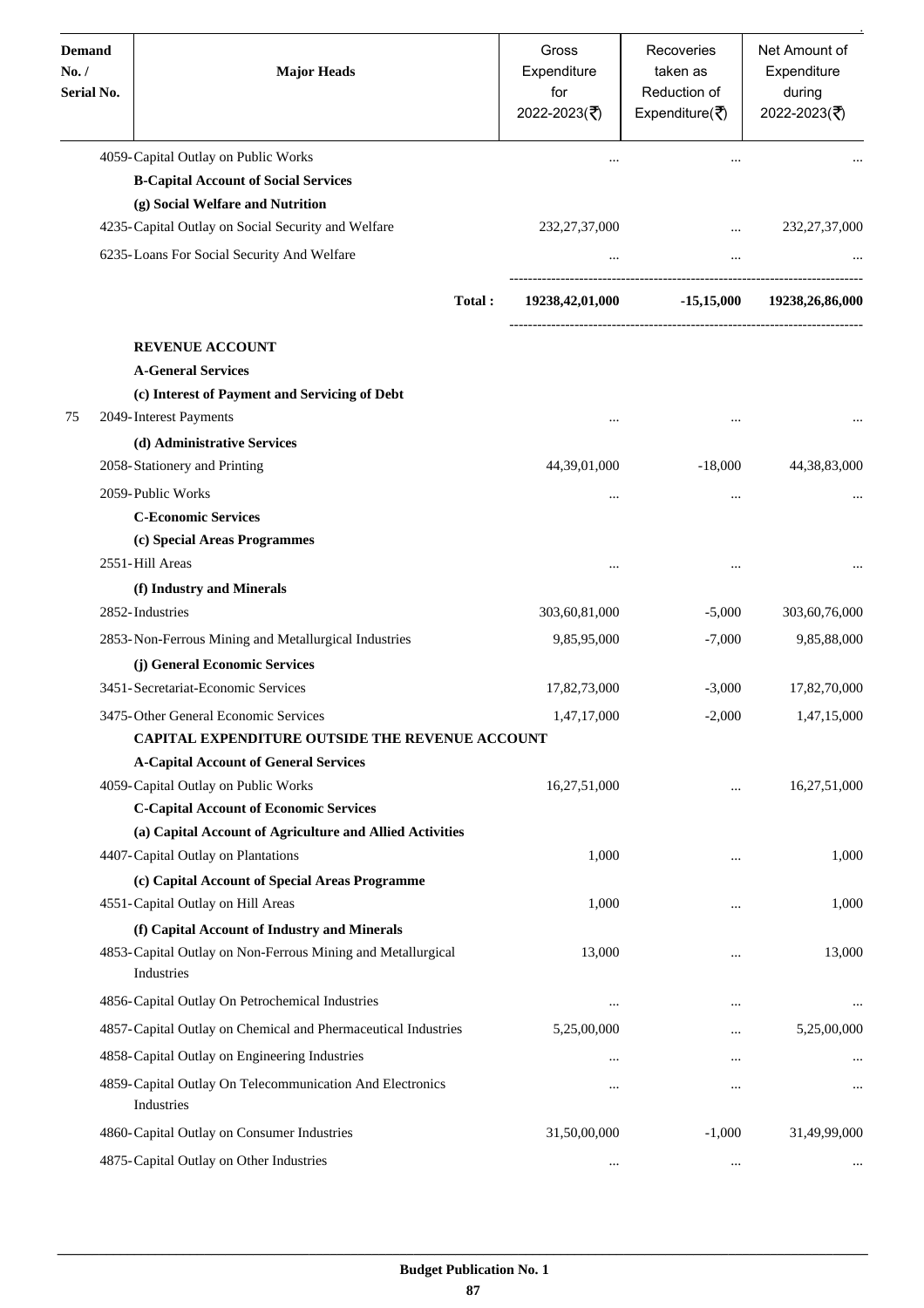| <b>Demand</b><br>No. /<br><b>Serial No.</b> | <b>Major Heads</b>                                               | Gross<br>Expenditure<br>for<br>2022-2023(₹) | Recoveries<br>taken as<br>Reduction of<br>Expenditure( $\overline{\xi}$ ) | Net Amount of<br>Expenditure<br>during<br>2022-2023(₹) |
|---------------------------------------------|------------------------------------------------------------------|---------------------------------------------|---------------------------------------------------------------------------|--------------------------------------------------------|
|                                             | 4885-Other Capital Outlay on Industries and Minerals             | 820,19,66,000                               | $-1,000$                                                                  | 820,19,65,000                                          |
|                                             | (g) Capital Account of Transport                                 |                                             |                                                                           |                                                        |
|                                             | 5054-Capital Outlay on Roads and Bridges                         |                                             |                                                                           |                                                        |
|                                             | 5075-Capital Outlay on Other Transport Services                  | $\ddotsc$                                   |                                                                           |                                                        |
|                                             | (j) Capital Account of General Economic Services                 |                                             |                                                                           |                                                        |
|                                             | 5465-Investments in General Financial and Trading Institutions   | $\ddotsc$                                   |                                                                           |                                                        |
|                                             | 6003-Internal Debt of the State Government                       |                                             |                                                                           |                                                        |
|                                             | 6004-Loans and Advances from the Central Government              |                                             |                                                                           |                                                        |
|                                             | 6407-Loans for Plantations                                       |                                             |                                                                           |                                                        |
|                                             | 6551-Loans for Hill Areas                                        |                                             |                                                                           |                                                        |
|                                             | 6857-Loans for Chemical and Pharmaceutical Industries            |                                             |                                                                           |                                                        |
|                                             |                                                                  | 4,50,00,000                                 |                                                                           | 4,50,00,000                                            |
|                                             | 6858-Loans for Engineering Industries                            |                                             | $\cdots$                                                                  |                                                        |
|                                             | 6859-Loans For Telecommunication And Electronics Industries      | $\ddotsc$                                   |                                                                           |                                                        |
|                                             | 6860-Loans for Consumer Industries                               | 31,10,00,000                                |                                                                           | 31,10,00,000                                           |
|                                             | 6885-Other Loans To Industries And Minerals                      | 1,05,00,000                                 |                                                                           | 1,05,00,000                                            |
|                                             | 7465-Loans for General Financial and Trading Institutions        | 59,50,00,000                                | $\cdots$                                                                  | 59,50,00,000                                           |
|                                             | Total:                                                           | 1346,52,99,000                              | $-37,000$                                                                 | 1346,52,62,000                                         |
|                                             | <b>REVENUE ACCOUNT</b>                                           |                                             |                                                                           |                                                        |
|                                             | <b>A-General Services</b>                                        |                                             |                                                                           |                                                        |
|                                             | (d) Administrative Services                                      |                                             |                                                                           |                                                        |
| 76                                          | 2052- Secretariat--General Services                              | 1,79,82,000                                 | $-2,000$                                                                  | 1,79,80,000                                            |
|                                             | <b>C-Economic Services</b>                                       |                                             |                                                                           |                                                        |
|                                             | (c) Special Areas Programmes                                     |                                             |                                                                           |                                                        |
|                                             | 2575-Other Special Areas Programmes                              | 10,000                                      |                                                                           | 10,000                                                 |
|                                             | (e) Energy                                                       |                                             |                                                                           |                                                        |
|                                             | 2810-Non-conventional Sources of Energy                          | $\cdots$                                    | $\cdots$                                                                  |                                                        |
|                                             | (i) Science, Technology and Environment                          |                                             |                                                                           |                                                        |
|                                             | 3425-Other Scientific Research                                   | 64,46,53,000                                | $-4,000$                                                                  | 64,46,49,000                                           |
|                                             | (j) General Economic Services                                    |                                             |                                                                           |                                                        |
|                                             | 3451-Secretariat-Economic Services                               | 5,93,41,000                                 | $-4,000$                                                                  | 5,93,37,000                                            |
|                                             | <b>C-Capital Account of Economic Services</b>                    |                                             |                                                                           |                                                        |
|                                             | (j) Capital Account of General Economic Services                 |                                             |                                                                           |                                                        |
|                                             | 5425-Capital Outlay on Other Scientific & Environmental Research |                                             |                                                                           |                                                        |
|                                             | Total:                                                           | 72,19,86,000                                | $-10,000$                                                                 | 72,19,76,000                                           |
|                                             | <b>REVENUE ACCOUNT</b>                                           |                                             |                                                                           |                                                        |
|                                             | <b>C-Economic Services</b>                                       |                                             |                                                                           |                                                        |
|                                             | (j) General Economic Services                                    |                                             |                                                                           |                                                        |
| 77                                          | 3454-Census, Surveys and Statistics                              | 4,58,34,000                                 |                                                                           | 4,58,34,000                                            |